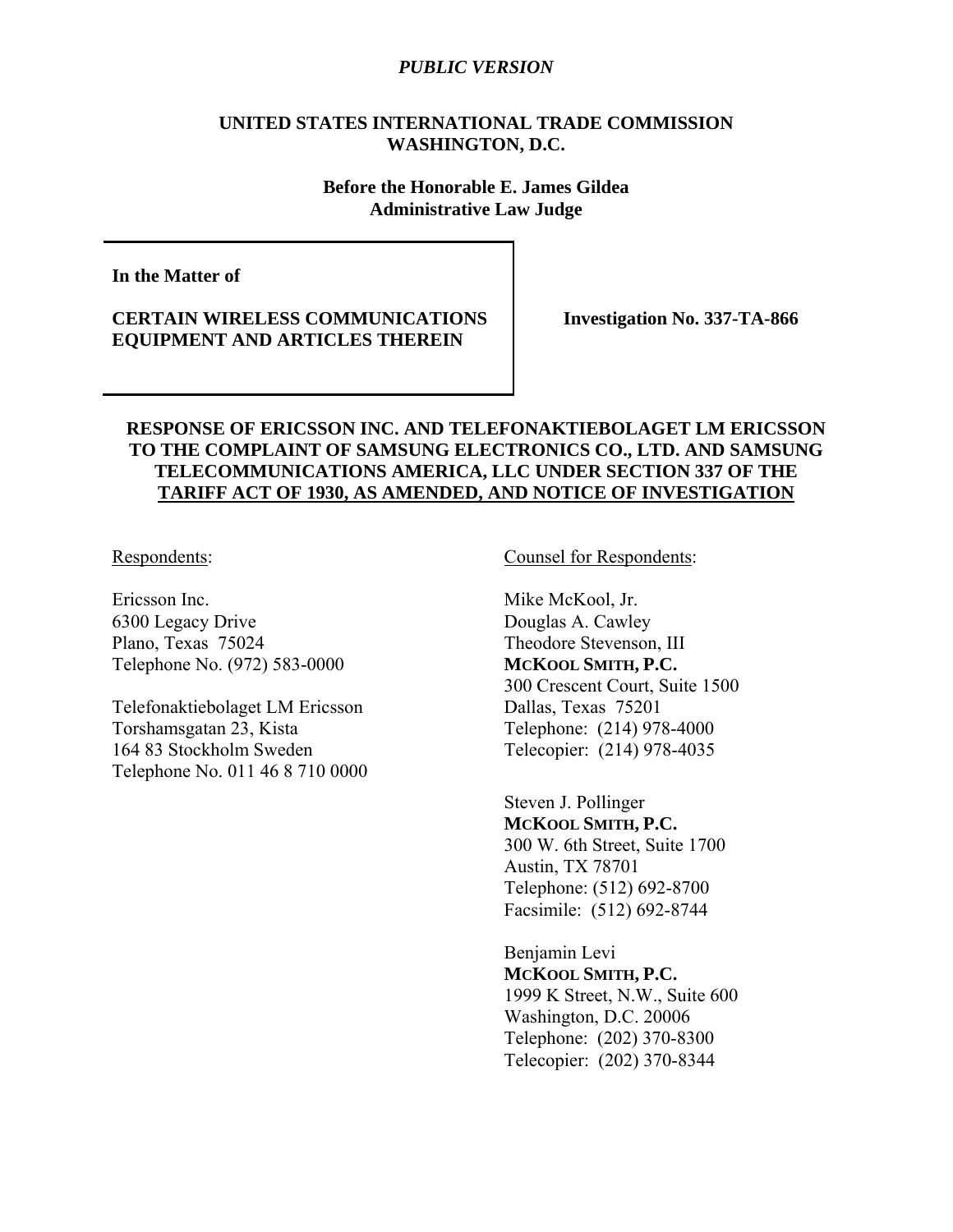# **TABLE OF CONTENTS**

| I.          |                 |                                                            |  |
|-------------|-----------------|------------------------------------------------------------|--|
| $\prod$     |                 |                                                            |  |
| III.        |                 |                                                            |  |
| IV.         |                 |                                                            |  |
| $V_{\cdot}$ | <b>THE</b>      | AND<br>NONTECHNICAL<br><b>PATENTS</b><br>IN<br><b>SUIT</b> |  |
|             | A.              |                                                            |  |
|             | <b>B.</b>       |                                                            |  |
|             | $\mathcal{C}$ . |                                                            |  |
|             | D.              |                                                            |  |
|             | Ε.              |                                                            |  |
|             | $F_{\cdot}$     |                                                            |  |
|             | G.              |                                                            |  |
|             | H.              |                                                            |  |
|             | I.              |                                                            |  |
| VI.         |                 | UNLAWFUL AND UNFAIR ACTS OF RESPONDENT -                   |  |
|             | A.              |                                                            |  |
|             | B.              |                                                            |  |
|             | $C$ .           |                                                            |  |
|             | D.              |                                                            |  |
|             | Ε.              |                                                            |  |
|             | F.              |                                                            |  |
|             | G.              |                                                            |  |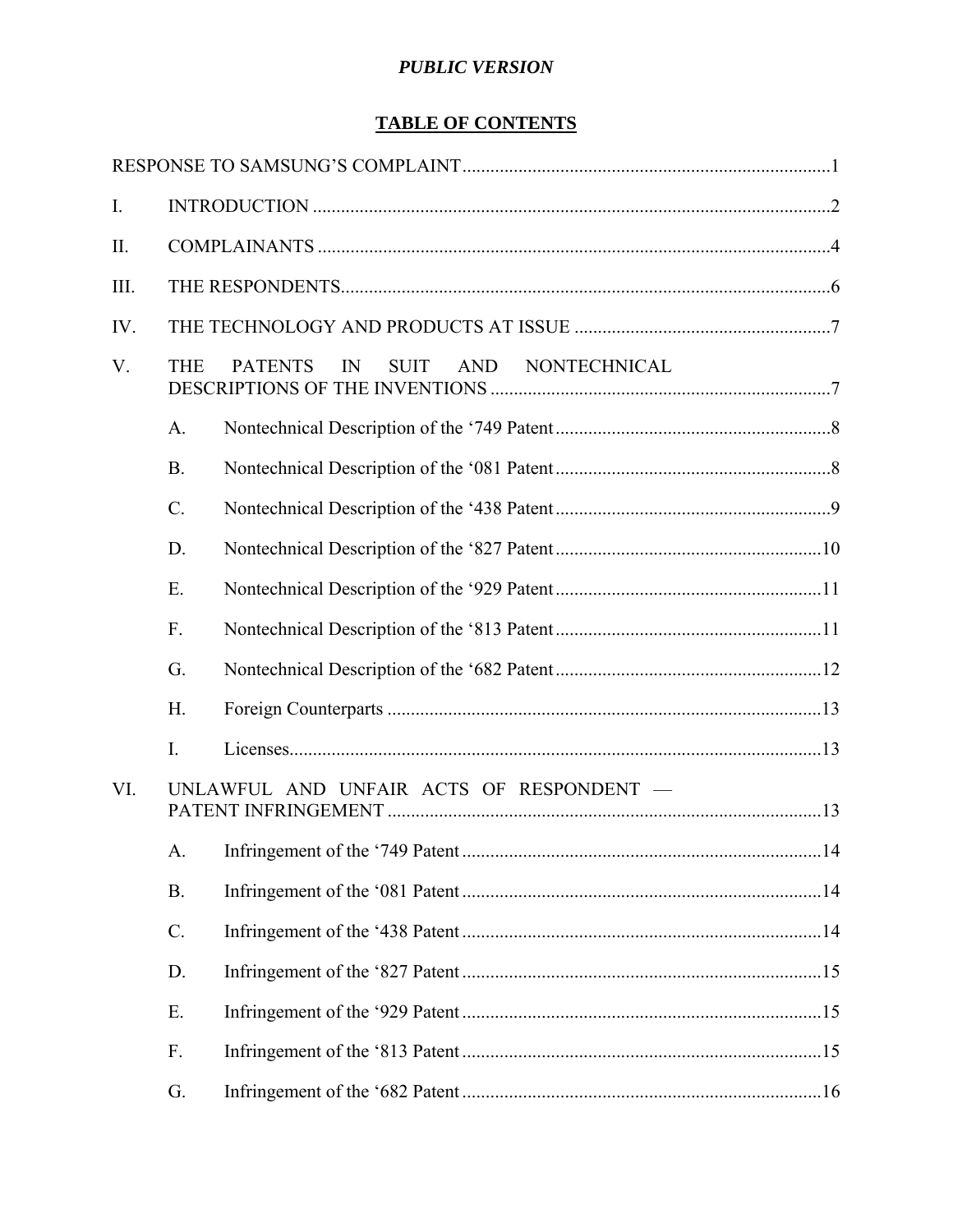| VII.  |           | SPECIFIC INSTANCES OF UNFAIR IMPORTATION AND |  |
|-------|-----------|----------------------------------------------|--|
| VIII. |           |                                              |  |
| IX.   |           |                                              |  |
| Χ.    |           |                                              |  |
|       | A.        |                                              |  |
|       | <b>B.</b> |                                              |  |
| XI.   |           |                                              |  |
|       |           |                                              |  |
|       |           |                                              |  |
|       |           |                                              |  |
|       | A.        |                                              |  |
|       | <b>B.</b> |                                              |  |
|       | $C$ .     |                                              |  |
|       | D.        |                                              |  |
|       | E.        |                                              |  |
|       | F.        |                                              |  |
|       | G.        |                                              |  |
|       |           |                                              |  |
|       | A.        |                                              |  |
|       | <b>B.</b> |                                              |  |
|       | $C$ .     |                                              |  |
|       | D.        |                                              |  |
|       | Ε.        |                                              |  |
|       | F.        |                                              |  |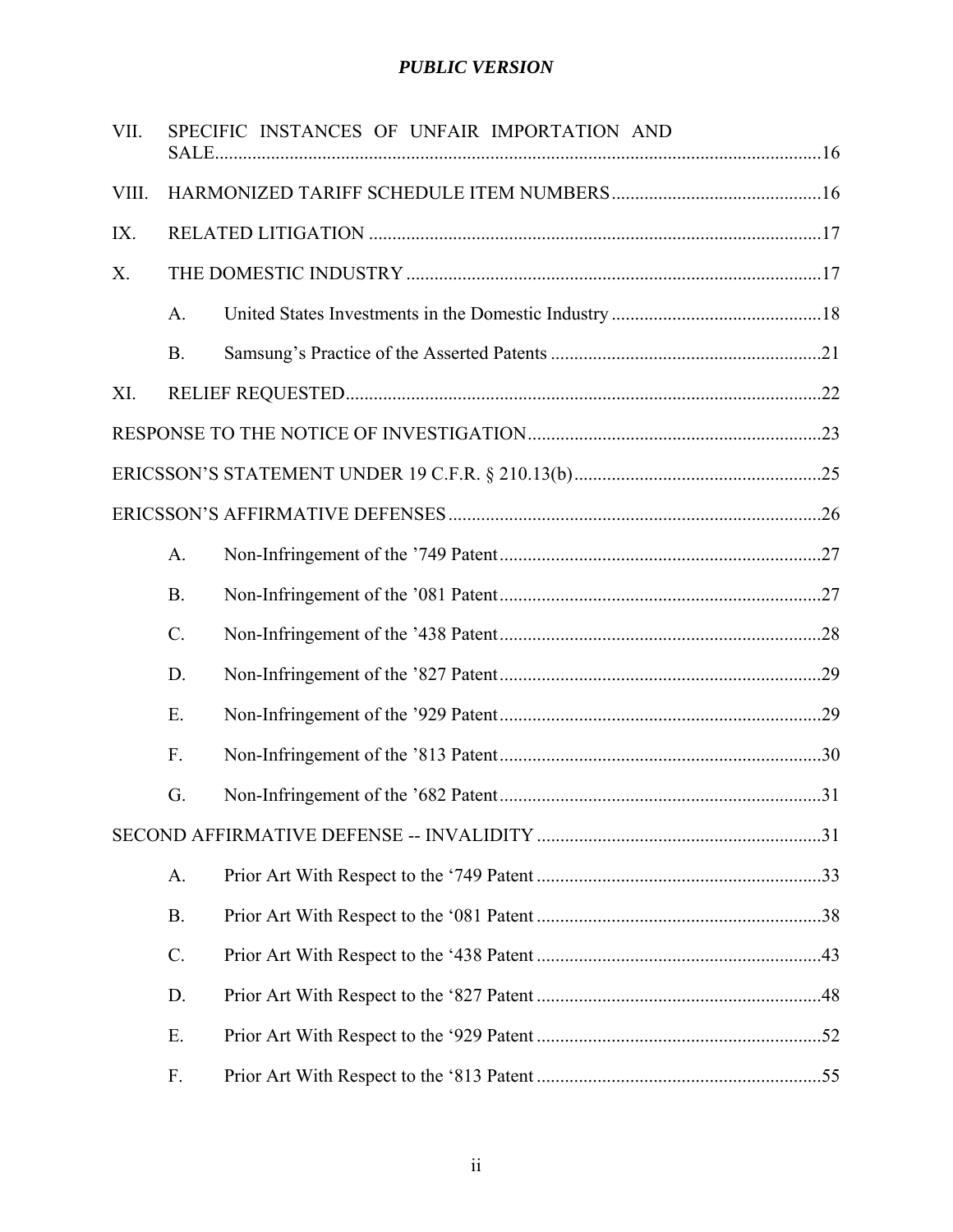| G.              |                                                                                           |  |
|-----------------|-------------------------------------------------------------------------------------------|--|
|                 | THIRD AFFIRMATIVE DEFENSE -- PROSECUTION HISTORY                                          |  |
| <b>INDUSTRY</b> | FOURTH AFFIRMATIVE DEFENSE -- LACK OF A DOMESTIC                                          |  |
|                 |                                                                                           |  |
|                 |                                                                                           |  |
|                 |                                                                                           |  |
|                 |                                                                                           |  |
| <b>NINTH</b>    | AFFIRMATIVE DEFENSE --BREACH OF FRAND<br>OBLIGATION (BREACH OF CONTRACT, ESTOPPEL, PATENT |  |
|                 |                                                                                           |  |
|                 |                                                                                           |  |
| $A_{\cdot}$     |                                                                                           |  |
|                 |                                                                                           |  |
| <b>B.</b>       |                                                                                           |  |
| $\mathcal{C}$ . |                                                                                           |  |
| D.              |                                                                                           |  |
| Ε.              |                                                                                           |  |
| F.              |                                                                                           |  |
| G.              |                                                                                           |  |
|                 | ELEVENTH AFFIRMATIVE DEFENSE -- PATENT EXHAUSTION,                                        |  |
|                 |                                                                                           |  |
|                 |                                                                                           |  |
|                 |                                                                                           |  |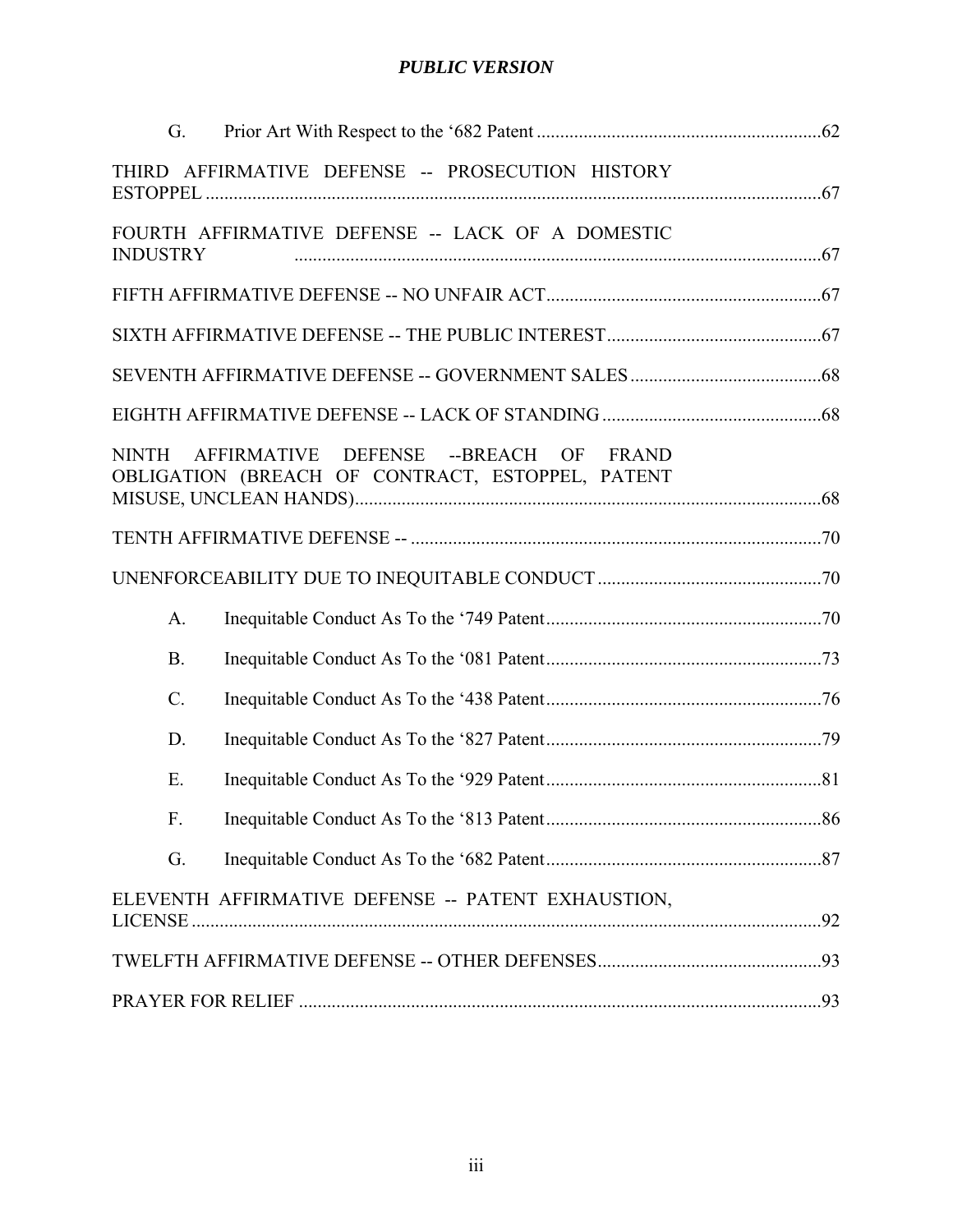#### **RESPONSE TO SAMSUNG'S COMPLAINT**

Pursuant to 19 C.F.R. § 210.13, Respondents Ericsson Inc. and Telefonaktiebolaget LM Ericsson (collectively "Ericsson") hereby respond to the December 21, 2012, Complaint of Samsung Electronics Co., Ltd. and Samsung Telecommunications America, LLC (collectively "Samsung") under Section 337 of the Tariff Act of 1930, as amended ("Complaint"), and also responds to the Notice of Investigation issued by the United States International Trade Commission (the "Commission") and published at 78 *Fed. Reg*. 6837 on January 31, 2013.

Ericsson is the world's largest supplier of telecommunications network equipment and related services to telecom operators.

 Worldwide, more than forty percent of all mobile phone calls are made through Ericsson networks.

#### Ericsson holds over 27,000 patents.

Ericsson denies that it has engaged in any acts of unfair competition or violated Section 337 by importing, selling for importation, or selling within the United States after importation any articles that infringe any valid and enforceable claim of U.S. Patent No. 7,782,749 ("the '749 Patent"); U.S. Patent No. 8,165,081 ("the '081 Patent"); U.S. Patent No. 8,208,438 ("the '438 Patent"); U.S. Patent No. 8,228,827 ("the '827 Patent"); U.S. Patent No. 6,617,929 ("the '929 Patent"); U.S. Patent No. 6,767,813 ("the '813 Patent); and U.S. Patent No. 6,865,682 ("the '682 Patent") (collectively the "Asserted Patents"), or otherwise. Ericsson denies that the Asserted Patents are valid, enforceable, and infringed. Ericsson denies that Samsung will be able to satisfy its burden to demonstrate infringement of any of the Asserted Patents. Ericsson denies that a domestic industry as required by Section 337 exists or is in the process of being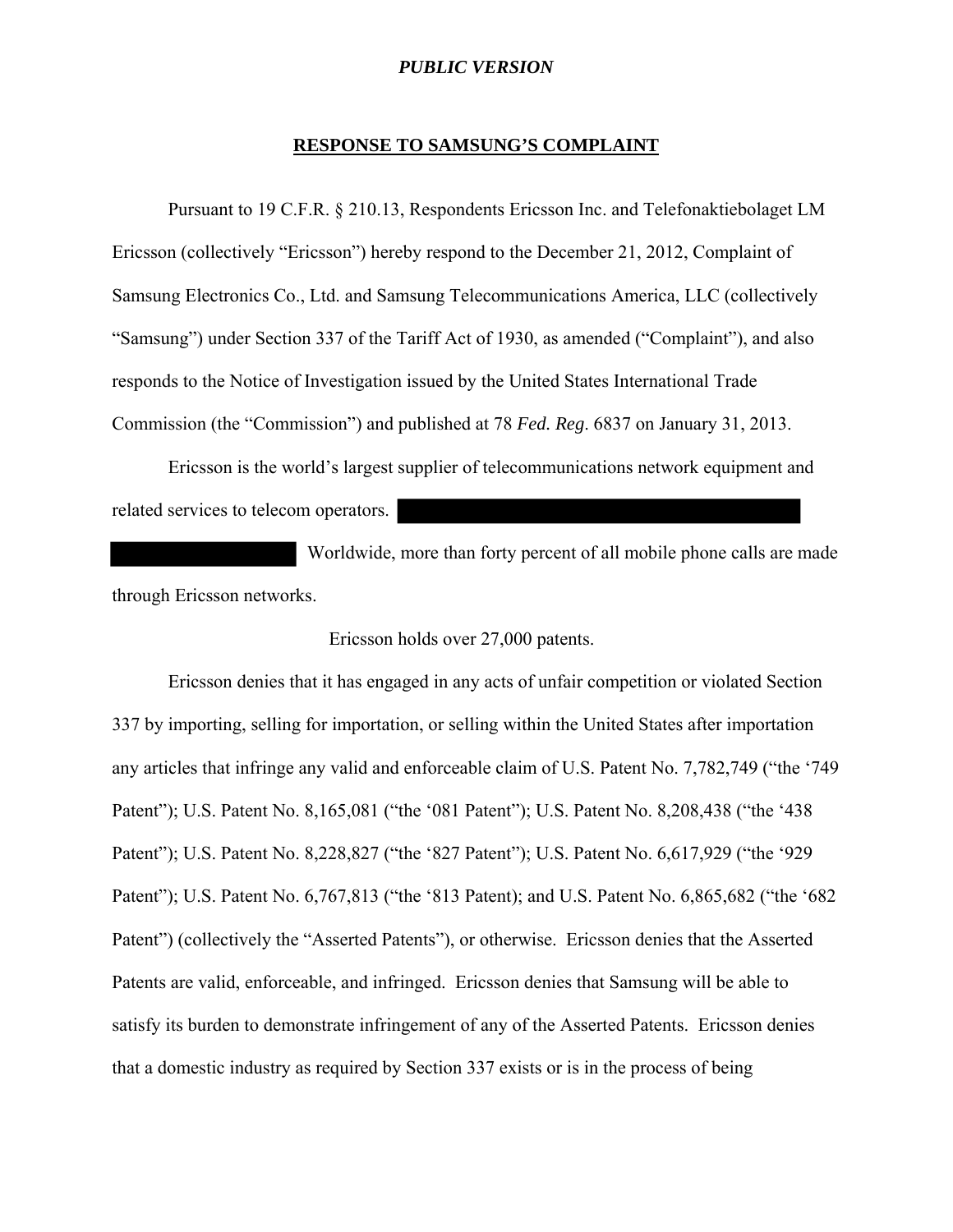established. Ericsson denies that Samsung is entitled to any of the relief it seeks. Ericsson denies each and every allegation in the Complaint and Notice of Investigation except as specifically and expressly admitted herein. Any factual allegation admitted below is admitted only as to the specific admitted facts, and not as to any purported conclusions, characterizations, implications, or speculations that might follow from the admitted facts.

In response to the specific allegations set forth in the Complaint, Ericsson, on personal knowledge, responds as follows:

## **I. INTRODUCTION<sup>1</sup>**

1. Ericsson admits that the Complaint was filed by Samsung purportedly pursuant to Section 337 of the Tariff Act of 1930, as amended, 19 U.S.C. § 1337 ("Section 337") and that the Complaint alleges "unlawful importation into the United States, the sale for importation into the United States, and the sale within the United States after importation, by [Ericsson] of certain wireless communications equipment, and articles therein." Ericsson denies that it has committed any of the unlawful acts alleged in Paragraph 1 and denies that it has otherwise violated Section 337 in any manner. Ericsson denies that Samsung will be able to satisfy its burden to demonstrate infringement of any of the Asserted Patents. Ericsson further denies that it has infringed literally and by equivalents any claim of the Asserted Patents. To the extent not specifically and expressly admitted, Ericsson denies each and every allegation contained in the Complaint ¶ 1.

2. To the extent use of the words "innovative" and "world-recognized" is intended to suggest that the Asserted Patents are valid, Ericsson denies that allegation. To the

<sup>&</sup>lt;sup>1</sup> Ericsson utilizes the headings provided by Samsung in its Complaint solely for ease of reference. Ericsson does not admit to allegations, if any, contained in Samsung's headings and, to the extent Samsung's headings contain or imply any factual allegations, Ericsson denies all such allegations.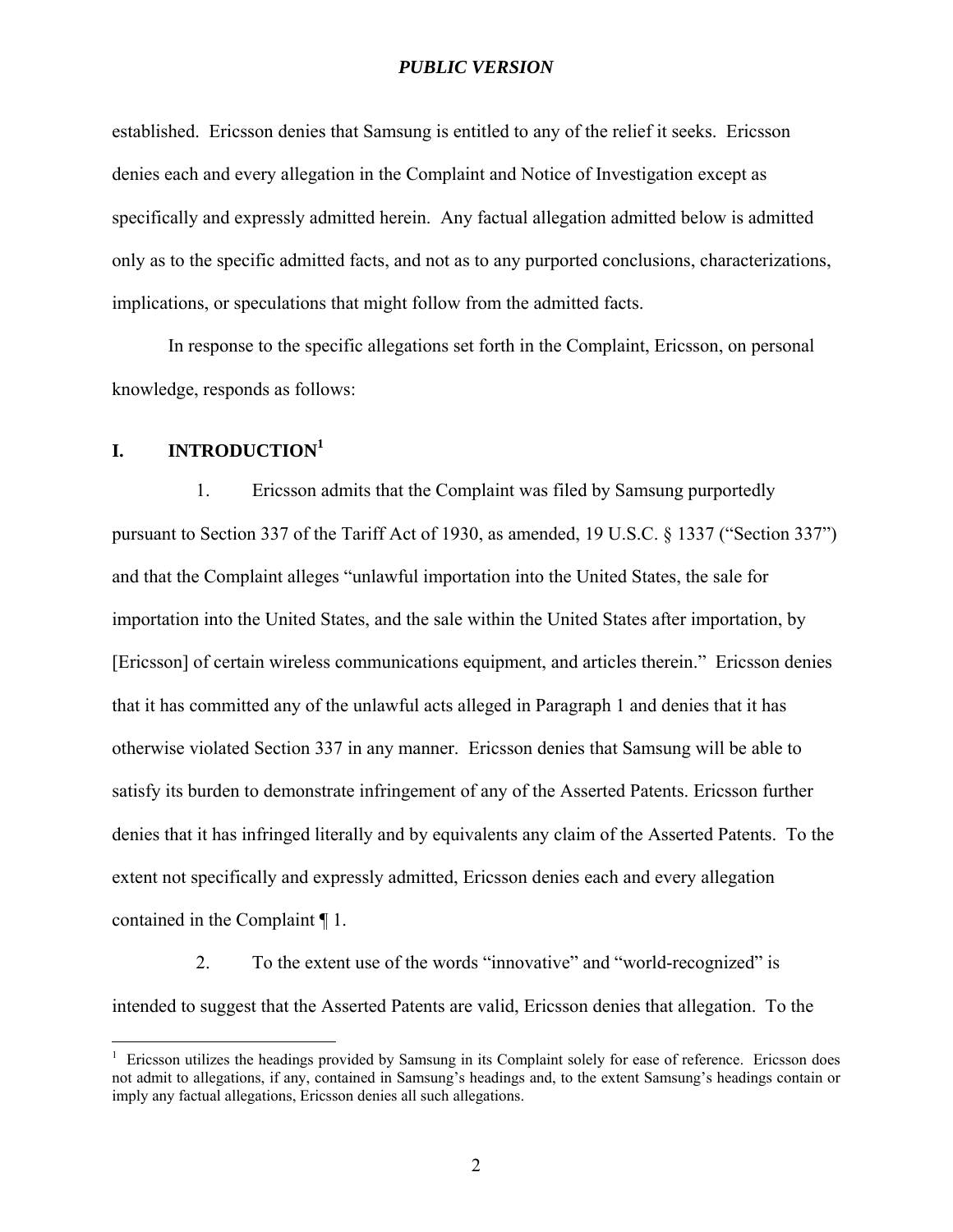extent Complaint ¶ 2 is intended to suggest that a domestic industry exists or is in the process of being established, Ericsson denies that allegation. Otherwise, Ericsson lacks knowledge or information sufficient to form a belief as to the truth of the allegations in Complaint  $\P$  2, and denies them accordingly.

3. Ericsson admits that Ericsson Inc. and Telefonaktiebolaget LM Ericsson have been named as respondents in this investigation. Ericsson admits that it is the world's largest supplier of telecommunications network equipment and related services to telecom operators. To the extent Complaint ¶ 3 is intended to suggest that Ericsson imports, sells for importation, or sells within the United States after importation any articles that infringe any Asserted Patent, that Ericsson otherwise violates Section 337, that Samsung has standing to assert any Asserted Patent, or that any Asserted Patent is valid and enforceable, Ericsson denies those allegations. Otherwise, Ericsson lacks knowledge or information sufficient to form a belief as to the truth of the allegations in Complaint ¶ 3, and denies them accordingly.

4. Ericsson admits that the Complaint attaches what purport to be certified copies of the Asserted Patents and certified copies of the assignment records for the Asserted Patents. Ericsson admits that the Complaint attaches what purports to be a list of foreign counterparts to the Asserted Patents. Ericsson denies that Samsung owns all rights, title, and interest in each of the Asserted Patents. Otherwise, Ericsson lacks knowledge or information sufficient to form a belief as to the truth of the allegations in Complaint ¶ 4, and denies them accordingly.

5. To the extent paragraph 5 contains conclusions of law, no response is necessary. To the extent a response is necessary, Ericsson denies the allegations in Complaint  $\P$ 5.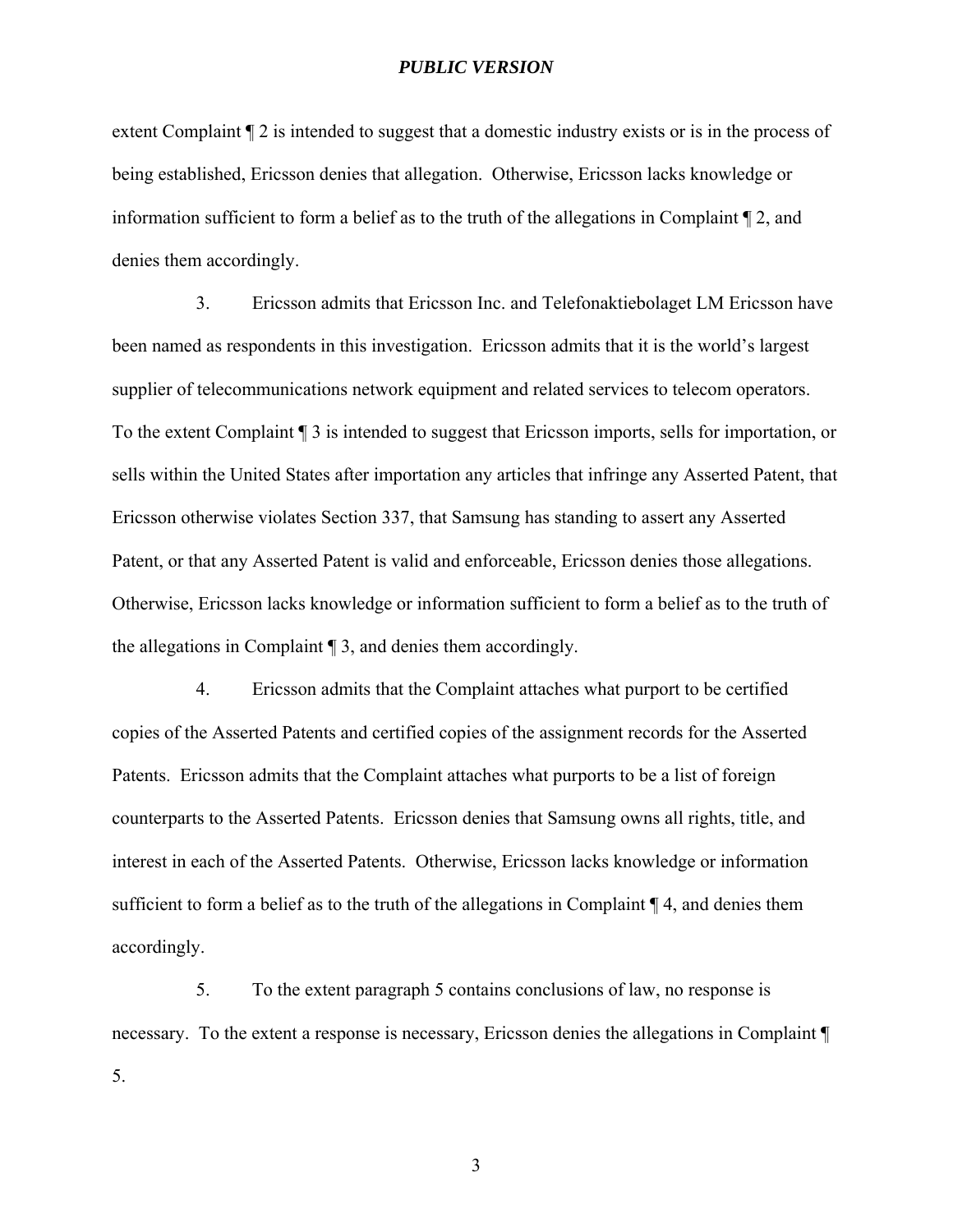6. Ericsson admits that the Complaint asks the Commission for a certain limited exclusion order and cease and desist order. Ericsson denies that Samsung is entitled to any form of relief and/or remedy against Ericsson, either by limited exclusion order, cease and desist order, or otherwise. To the extent not specifically and expressly admitted, Ericsson denies each and every allegation contained in the Complaint ¶ 6.

#### **II. COMPLAINANTS**

7. To the extent paragraph 7 of the Complaint is intended to suggest that any complainant in this investigation owns all rights, title, and interest to, or has standing to assert, the Asserted Patents, Ericsson denies that allegation. Otherwise, Ericsson is without knowledge or information sufficient to form a belief as to the truth of the allegations contained in paragraph 7 of the Complaint, and denies them accordingly.

8. Ericsson is without knowledge or information sufficient to form a belief as to the truth of the allegations contained in paragraph 8 of the Complaint, and denies them accordingly.

9. Ericsson admits that the Complaint attaches what purports to be a 2011 Annual Report. To the extent use of the word "innovative" in paragraph 9 is intended to suggest that the Asserted Patents are valid, Ericsson denies that allegation. To the extent Complaint ¶ 9 is intended to suggest that a domestic industry exists or is in the process of being established, Ericsson denies that allegation. Otherwise, Ericsson lacks knowledge or information sufficient to form a belief as to the truth of the allegations in Complaint ¶ 9, and denies them accordingly.

10. To the extent paragraph 10 contains conclusions of law, no response is necessary. To the extent a response is necessary, Ericsson denies the allegations in Complaint ¶ 10. To the extent Complaint ¶ 10 is intended to suggest that a domestic industry exists or is in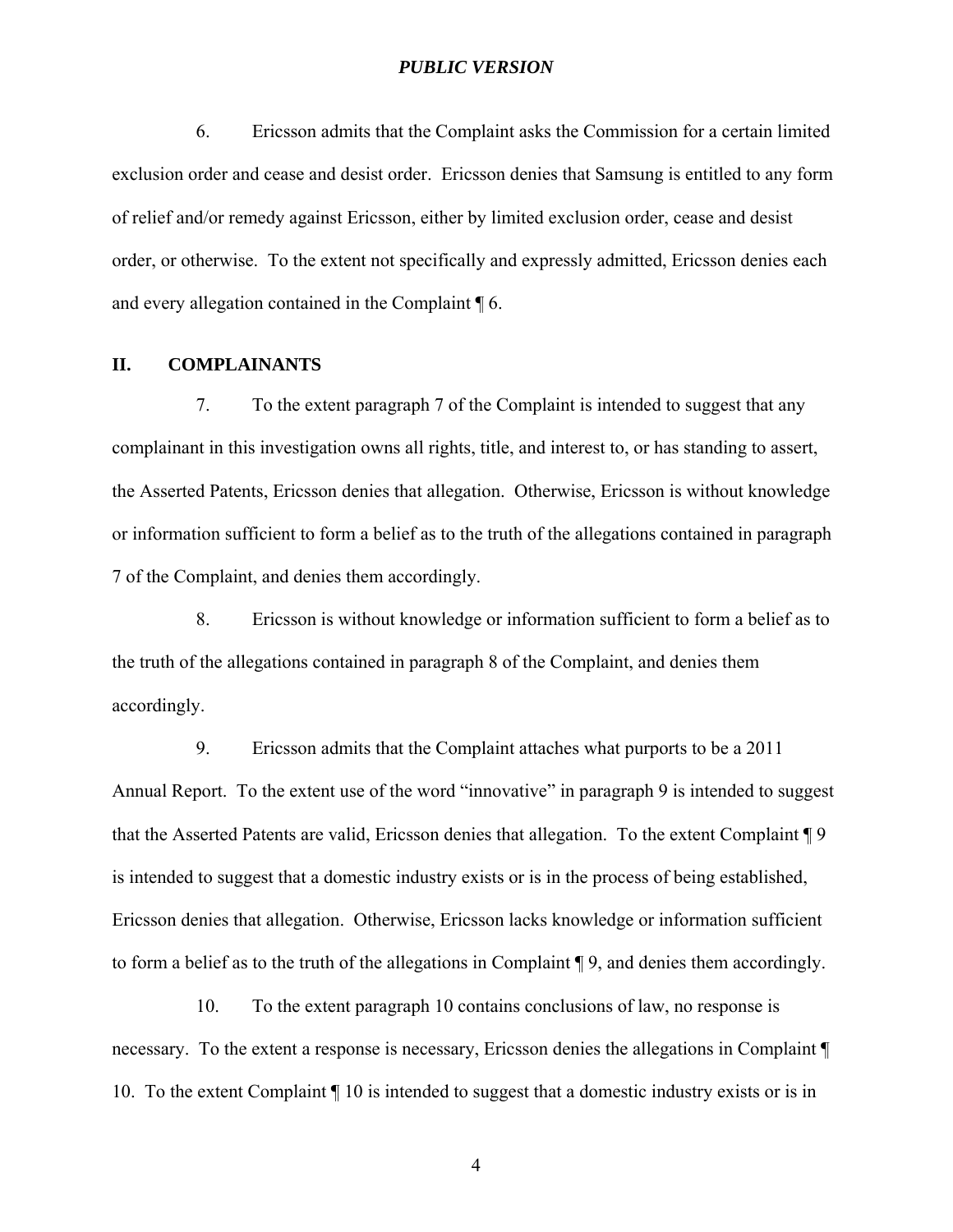the process of being established, Ericsson denies that allegation. Otherwise, Ericsson lacks knowledge or information sufficient to form a belief as to the truth of the allegations in Complaint ¶ 10, and denies them accordingly.

11. To the extent paragraph 11 contains conclusions of law, no response is necessary. To the extent a response is necessary, Ericsson denies the allegations in Complaint ¶ 11. To the extent Complaint ¶ 11 is intended to suggest that a domestic industry exists or is in the process of being established, Ericsson denies that allegation. Otherwise, Ericsson lacks knowledge or information sufficient to form a belief as to the truth of the allegations in Complaint ¶ 11, and denies them accordingly.

12. Ericsson admits that the Complaint attaches what purport to be certified assignment records. To the extent paragraph 12 of the Complaint is intended to suggest that any complainant in this investigation owns all rights, title, and interest to, or has standing to assert, the Asserted Patents, Ericsson denies that allegation. To the extent Complaint ¶ 12 is intended to suggest that a domestic industry exists or is in the process of being established, Ericsson denies that allegation. Otherwise, Ericsson lacks knowledge or information sufficient to form a belief as to the truth of the allegations in Complaint ¶ 12, and denies them accordingly.

13. To the extent paragraph 13 contains conclusions of law, no response is necessary. To the extent a response is necessary, Ericsson denies the allegations in Complaint ¶ 13. To the extent Complaint ¶ 13 is intended to suggest that a domestic industry exists or is in the process of being established, Ericsson denies that allegation. Otherwise, Ericsson lacks knowledge or information sufficient to form a belief as to the truth of the allegations in Complaint ¶ 13, and denies them accordingly.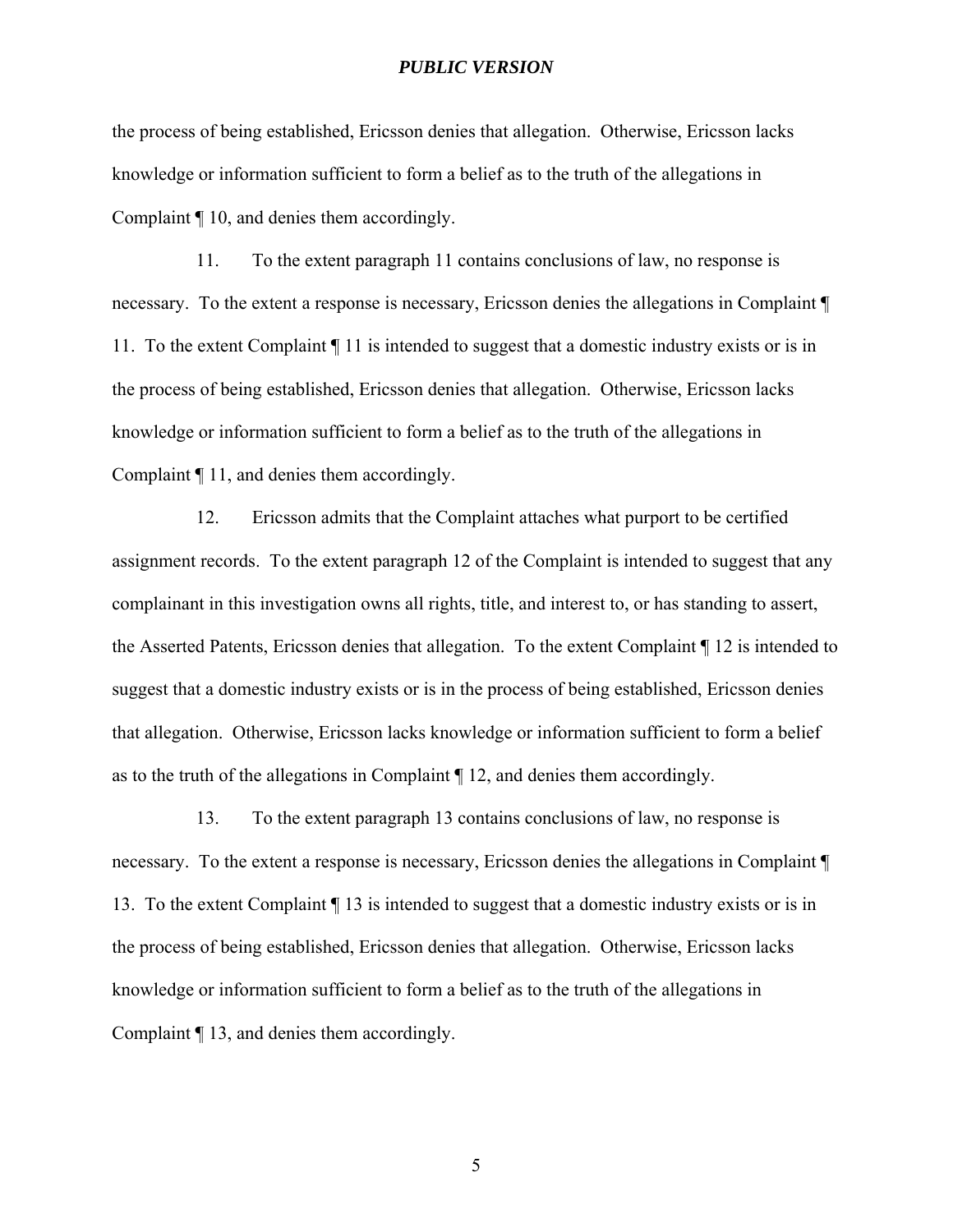#### **III. THE RESPONDENTS**

14. Ericsson admits that Ericsson Inc. is a corporation organized and existing under the laws of the State of Delaware, having its principal place of business at 6300 Legacy Drive, Plano, Texas 75024. Ericsson states that Telefonaktiebolaget LM Ericsson wholly owns its subsidiary Ericsson Holding II Inc., a Delaware corporation, which in turn wholly owns Ericsson Inc. To the extent Complaint ¶ 14 is intended to suggest that Ericsson Inc. imports, sells for importation, or sells within the United States after importation any articles that infringe any Asserted Patent, or that Ericsson otherwise violates Section 337, Ericsson denies those allegations. To the extent not specifically and expressly admitted, Ericsson denies each and every allegation contained in the Complaint ¶ 14.

15. Ericsson admits that Telefonaktiebolaget LM Ericsson is a corporation organized and existing under the laws of Sweden, having its principal place of business at Torshamsgatan 23, Kista, 164 83 Stockholm Sweden. To the extent Complaint ¶ 15 is intended to suggest that Telefonaktiebolaget LM Ericsson imports, sells for importation, or sells within the United States after importation any articles that infringe any Asserted Patent, or that Ericsson otherwise violates Section 337, Ericsson denies those allegations. To the extent not specifically and expressly admitted, Ericsson denies each and every allegation contained in the Complaint ¶ 15.

16. To the extent Complaint ¶ 16 is intended to suggest that Ericsson imports, sells for importation, or sells within the United States after importation any articles that infringe any Asserted Patent, or that Ericsson otherwise violates Section 337, Ericsson denies those allegations. Otherwise, Ericsson denies each and every allegation contained in the Complaint ¶ 16.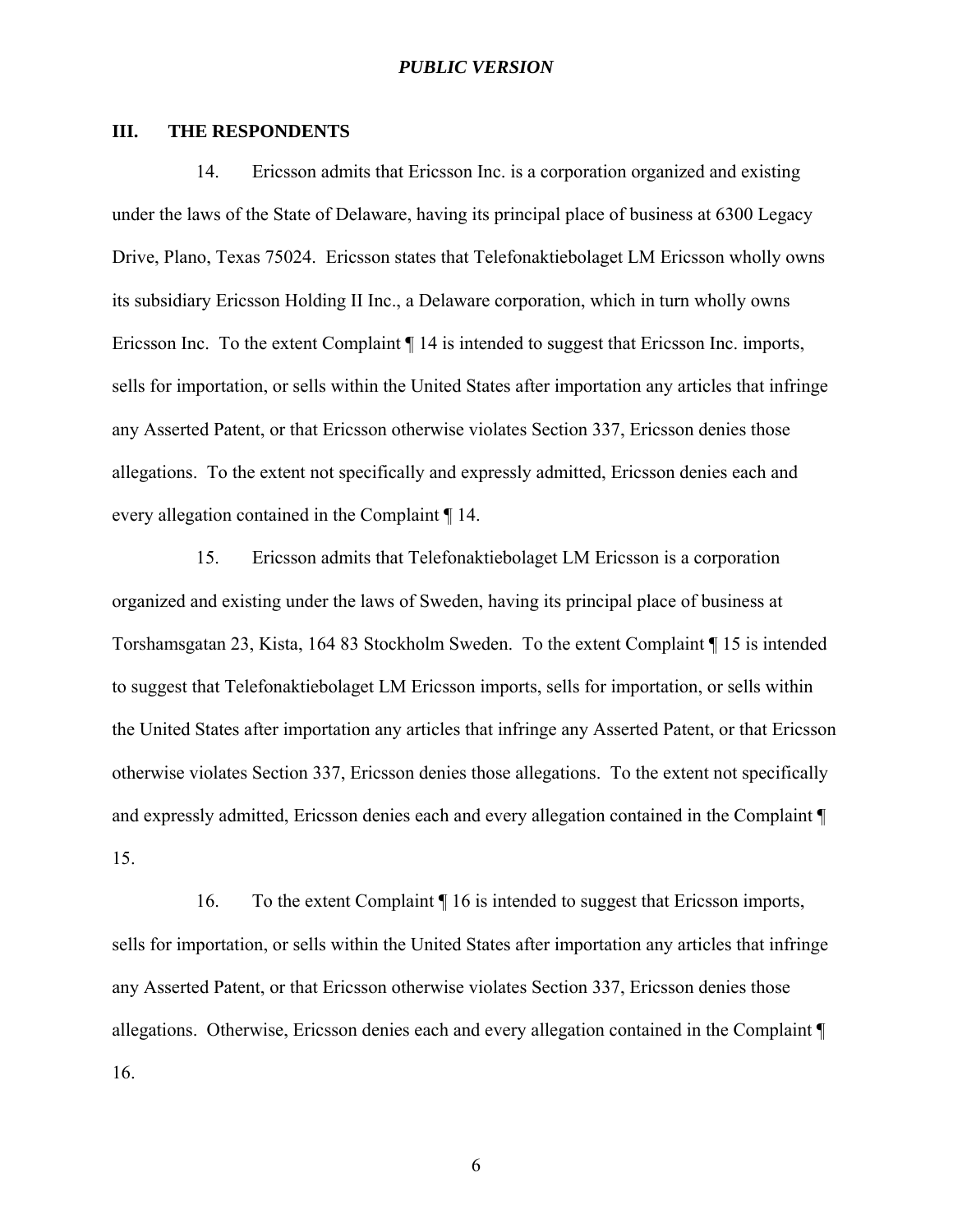### **IV. THE TECHNOLOGY AND PRODUCTS AT ISSUE**

17. Ericsson denies that all of the technologies at issue relate to wireless communications base stations. Doherty amplifiers, semiconductors, and microprocessor modules all existed before wireless communications base stations. Ericsson admits that there are some wireless carriers that use base stations as part of their wireless networks. To the extent not specifically and expressly admitted, Ericsson denies each and every allegation contained in the Complaint ¶ 17.

18. To the extent Complaint ¶ 18 is intended to suggest that Ericsson imports, sells for importation, or sells within the United States after importation any articles that infringe any Asserted Patent, or that Ericsson otherwise violates Section 337, Ericsson denies those allegations. Otherwise, Ericsson lacks knowledge or information sufficient to form a belief as to the truth of the allegations in Complaint ¶ 18, and denies them accordingly.

### **V. THE PATENTS IN SUIT AND NONTECHNICAL DESCRIPTIONS OF THE INVENTIONS**

19. Ericsson admits that the Complaint attaches what purport to be certified assignment records. To the extent paragraph 19 of the Complaint is intended to suggest that any complainant in this investigation owns all rights, title, and interest to, or has standing to assert, the Asserted Patents, Ericsson denies that allegation. To the extent not specifically and expressly admitted, Ericsson denies each and every allegation contained in the Complaint ¶ 19.

20. Ericsson admits that the Complaint attaches what purport to be certified copies of the prosecution histories of the Asserted Patents and cited references for the Asserted Patents. Otherwise, Ericsson lacks knowledge or information sufficient to form a belief as to the truth of the allegations in Complaint ¶ 20, and denies them accordingly.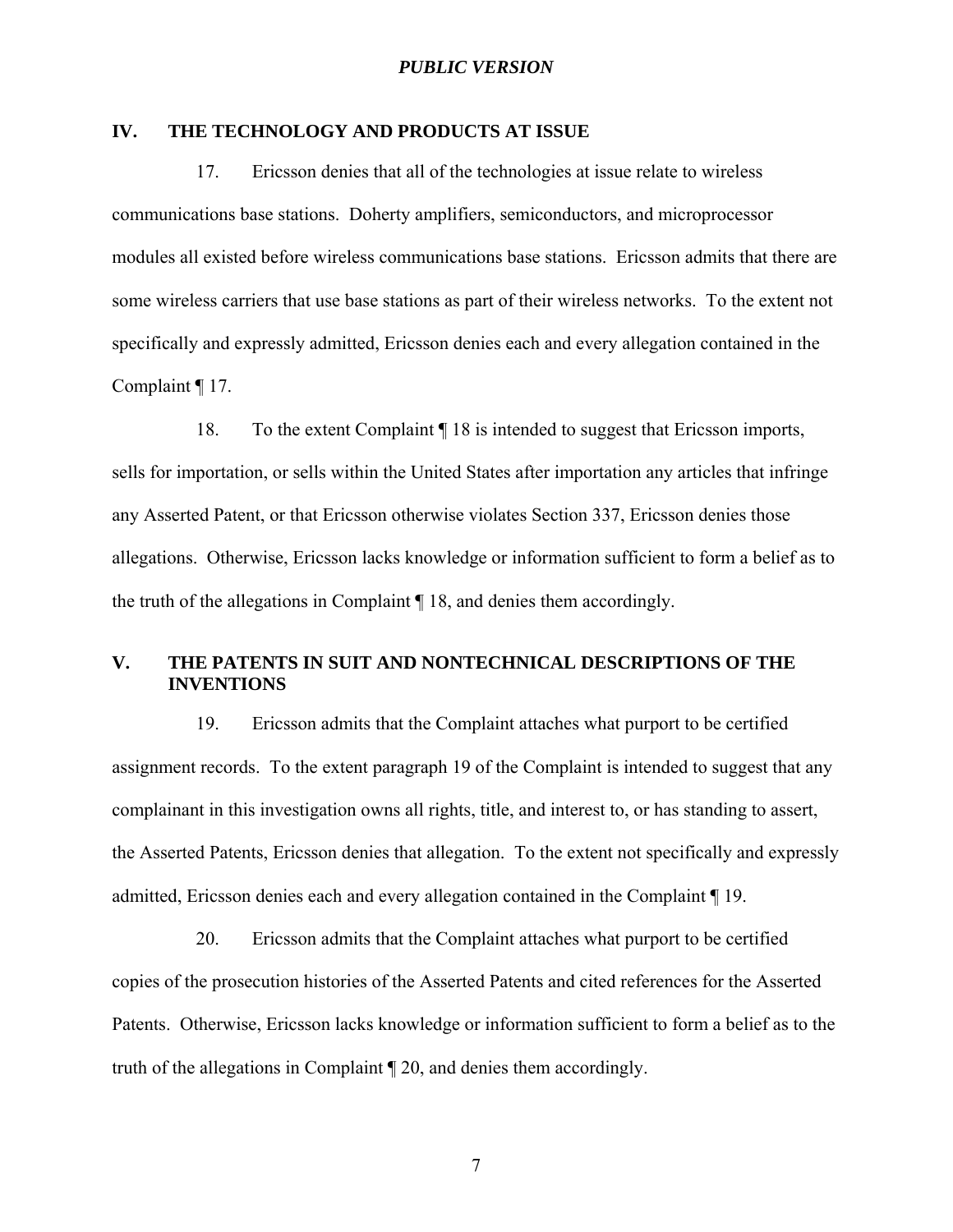### **A. Nontechnical Description of the '749 Patent**

21. Ericsson admits that the first page of the '749 Patent lists an issue date of August 24, 2010, lists Jae-Chon Yu, Hwan-Joon Kwon, Dong-Hee Kim, and Yeon-Ju Lim as inventors, and reflects a title of "Method for Mapping Physical Downlink Control Channel to Resources and Apparatus for Transmitting/Receiving the Mapped Physical Downlink Control Channel in a Wireless Communication System." Ericsson also admits that the first page of the '749 Patent lists a patent application number of 12/053,155, a filing date of March 21, 2008, and lists Korean application 10-2007-0027753 with a corresponding date of March 21, 2007 and Korean application 10-2007-0036198 with a corresponding date of April 12, 2007 as "Foreign Application Priority Data." Otherwise, Ericsson lacks knowledge or information sufficient to form a belief as to the truth of the allegations in Complaint ¶ 21, and denies them accordingly.

22. Ericsson admits that the '749 Patent lists 14 claims, 6 which are independent and 8 which are dependent. Ericsson admits that the Complaint purports to allege that certain claims of the '749 Patent are infringed, but Ericsson denies any such infringement. Otherwise, Ericsson denies the allegations in Complaint ¶ 22.

23. Ericsson admits that the '749 Patent references the terms "physical downlink control channel," "interference diversity," "concatenate," "interleave," and "map." Otherwise, Ericsson denies the allegations in Complaint ¶ 23.

### **B. Nontechnical Description of the '081 Patent**

24. Ericsson admits that the first page of the '081 Patent lists an issue date of Apr. 24, 2012, lists Aris Papasakeliariou and Joon-Young Cho as inventors, and reflects a title of "Control and Data Multiplexing in Communication Systems." Ericsson admits that the first page of the '081 Patent lists an application number of 12/365,608, a filing date of Feb. 4, 2009, and a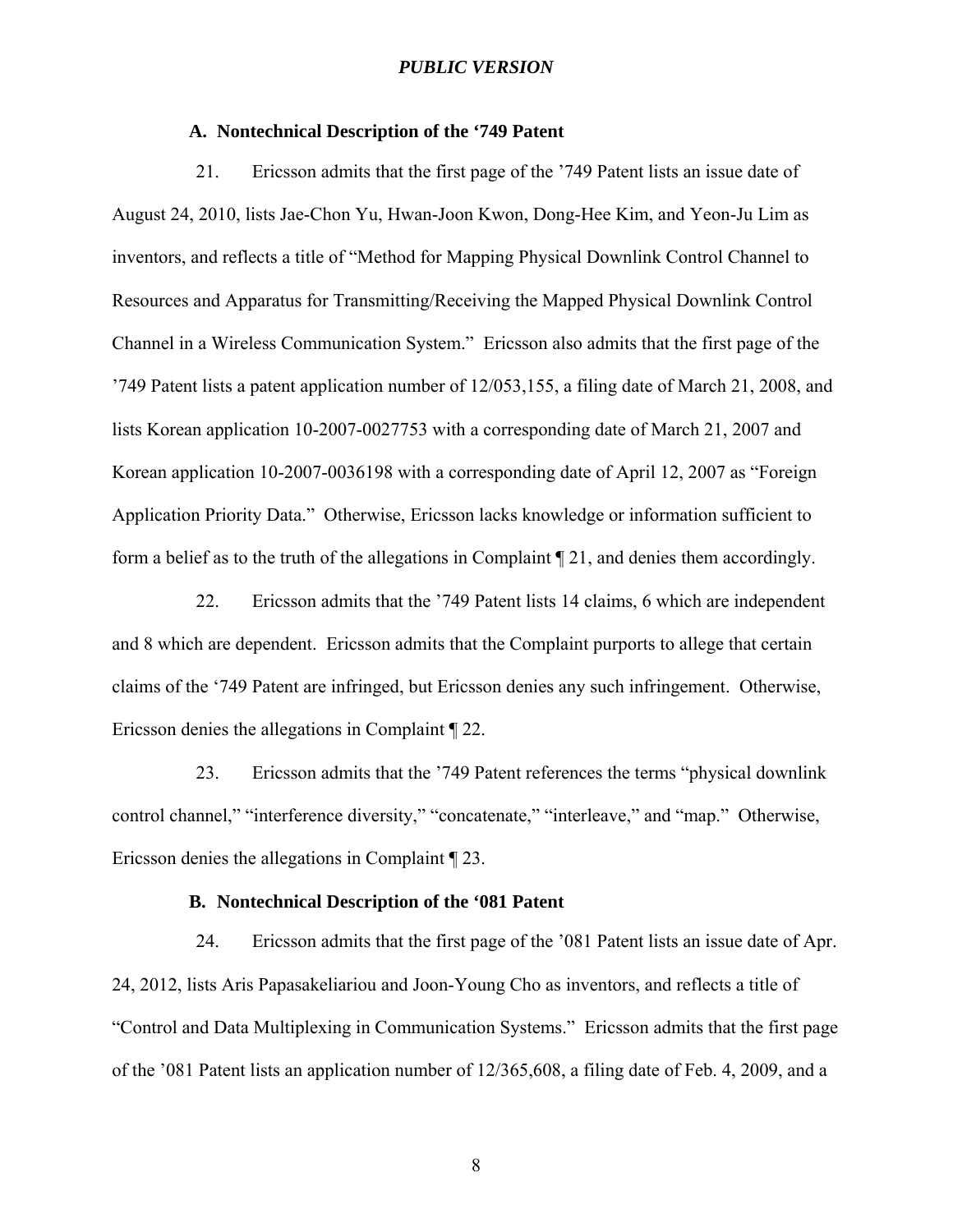prior publication data of "US2009/0232101 A1 Sep. 17, 2009." Ericsson admits that the '081 Patent claims priority to U.S. Provisional Application 61/025,925. Otherwise, Ericsson lacks knowledge or information sufficient to form a belief as to the truth of the allegations in Complaint ¶ 24, and denies them accordingly.

25. Ericsson admits that the '081 Patent lists 16 claims, 8 of which are independent and 8 which are dependent. Ericsson admits that the Complaint purports to allege that certain claims of the '081 Patent are infringed, but Ericsson denies any such infringement. Otherwise, Ericsson denies the allegations in Complaint ¶ 25.

26. Ericsson admits that the '081 Patent mentions method and apparatus for control and data multiplexing in communication systems. Otherwise, Ericsson denies the allegations in Complaint ¶26.

## **C. Nontechnical Description of the '438 Patent**

27. Ericsson admits that the first page of the '438 Patent lists an issue date of June 26, 2012, lists Jin-Kyu Han, Ju-Ho Lee, Hwan-Joon Kwon, Young-Bum Kim, Byung-Sik Kim, and Hyoung-Ju Ji as inventors, and reflects a title of "Method and Apparatus for Allocating Resources of a Control Channel in a Mobile Communication System using Orthogonal Frequency Division Multiplexing." Ericsson also admits that the first page of the '438 Patent lists a patent application number of 12/244,445, a filing date of October 2, 2008, and lists Korean application 10-2007-0099537 with a corresponding date of October 2, 2007, Korean application 10-2007-0118847 with a corresponding date of November 20, 2007, and Korean application 10- 2008-0000400 with a corresponding date of January 2, 2008 as "Foreign Application Priority Data." Otherwise, Ericsson lacks knowledge or information sufficient to form a belief as to the truth of the allegations in Complaint ¶ 27, and denies them accordingly.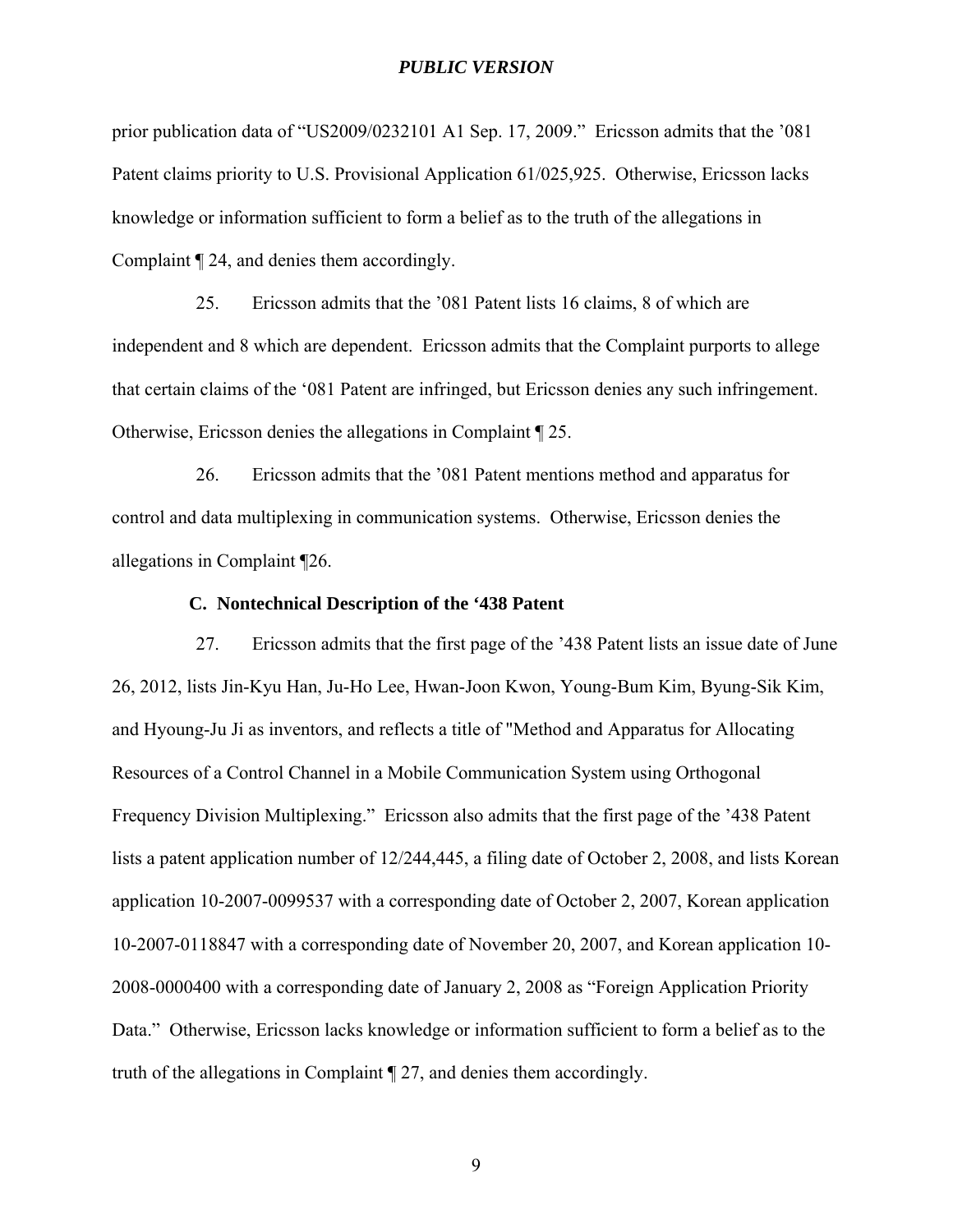28. Ericsson admits that the '438 Patent lists 28 claims, 4 which are independent and 24 which are dependent. Ericsson admits that the Complaint purports to allege that certain claims of the '438 Patent are infringed, but Ericsson denies any such infringement. Otherwise, Ericsson denies the allegations in Complaint ¶ 28.

29. Ericsson admits that the '438 Patent references the terms "physical downlink control channel," and "mapping." Otherwise, Ericsson denies the allegations in Complaint ¶ 29.

### **D. Nontechnical Description of the '827 Patent**

30. Ericsson admits that the first page of the '827 Patent lists an issue date of July 24, 2012, lists Kyeong-In Jeong, Gert Jan Van Lieshout, Himke Van Der Velde, and Soeng-Hun Kim as inventors, and reflects a title of "Method and Apparatus for Detecting Contention During Random Access Procedure in a Mobile Communication System." Ericsson admits that the first page of the '827 Patent lists an application number of 12/028,508, a filing date of February 8, 2008, and a prior publication data of "US 2008/0194243 Al August 14,2008." Ericsson admits that the first page of the '827 Patent lists (KR) 10-2007-0014024 alongside a date of February 9, 2007 under foreign application priority data. Otherwise, Ericsson lacks knowledge or information sufficient to form a belief as to the truth of the allegations in Complaint ¶ 30, and denies them accordingly.

31. Ericsson admits that the '827 Patent lists 14 claims, 4 of which are independent and 10 which are dependent. Ericsson admits that the Complaint purports to allege that certain claims of the '827 Patent are infringed, but Ericsson denies any such infringement. Otherwise, Ericsson denies the allegations in Complaint ¶ 31.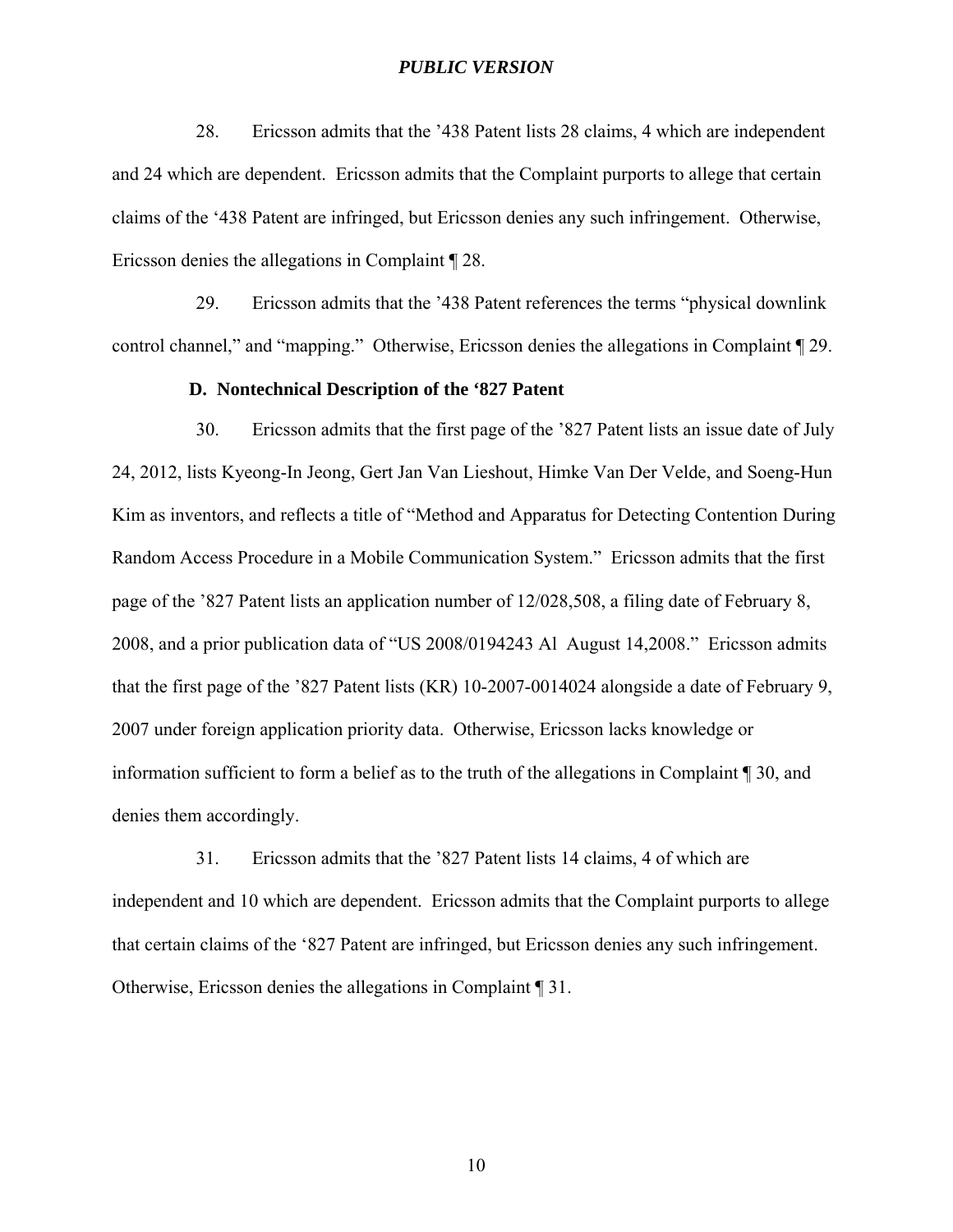32. Ericsson admits that the '827 Patent mentions a method and apparatus for performing a random access procedure in a mobile communication system. Otherwise, Ericsson denies the allegations in Complaint ¶ 32.

#### **E. Nontechnical Description of the '929 Patent**

33. Ericsson admits that the first page of the '929 Patent lists an issue date of Sep. 9, 2003, lists Bumman Kim, Youngoo Yang, Jaehyok Yi, and Young Yun Woo as inventors, and reflects a title of "Full Output Matching Apparatus of a Microwave Doherty Amplifier." Ericsson admits that the first page of the '929 Patent lists an application number of 10/076,636, a filing date of Feb. 19, 2002, and a prior publication data of "US 2002/0135425 A1 Sep. 26, 2002." Ericsson admits that the first page of the '929 Patent lists (KR) 2001-14516 alongside a date of Mar. 21, 2001 under foreign application priority data. Otherwise, Ericsson lacks knowledge or information sufficient to form a belief as to the truth of the allegations in Complaint ¶ 33, and denies them accordingly.

34. Ericsson admits that the '929 Patent lists 8 claims, 2 of which are independent and 6 which are dependent. Ericsson admits that the Complaint purports to allege that certain claims of the '929 Patent are infringed, but Ericsson denies any such infringement. Otherwise, Ericsson denies the allegations in Complaint ¶ 34.

35. Ericsson admits that the '929 Patent mentions a Doherty amplifier and that a Doherty amplifier is a well-known amplifier. Otherwise, Ericsson denies the allegations in Complaint ¶ 35.

### **F. Nontechnical Description of the '813 Patent**

36. Ericsson admits that the first page of the '813 Patent lists an issue date of July 27, 2004, lists Kang-yoon Lee and Jong-woo Park as inventors, and reflects a title of "Integrated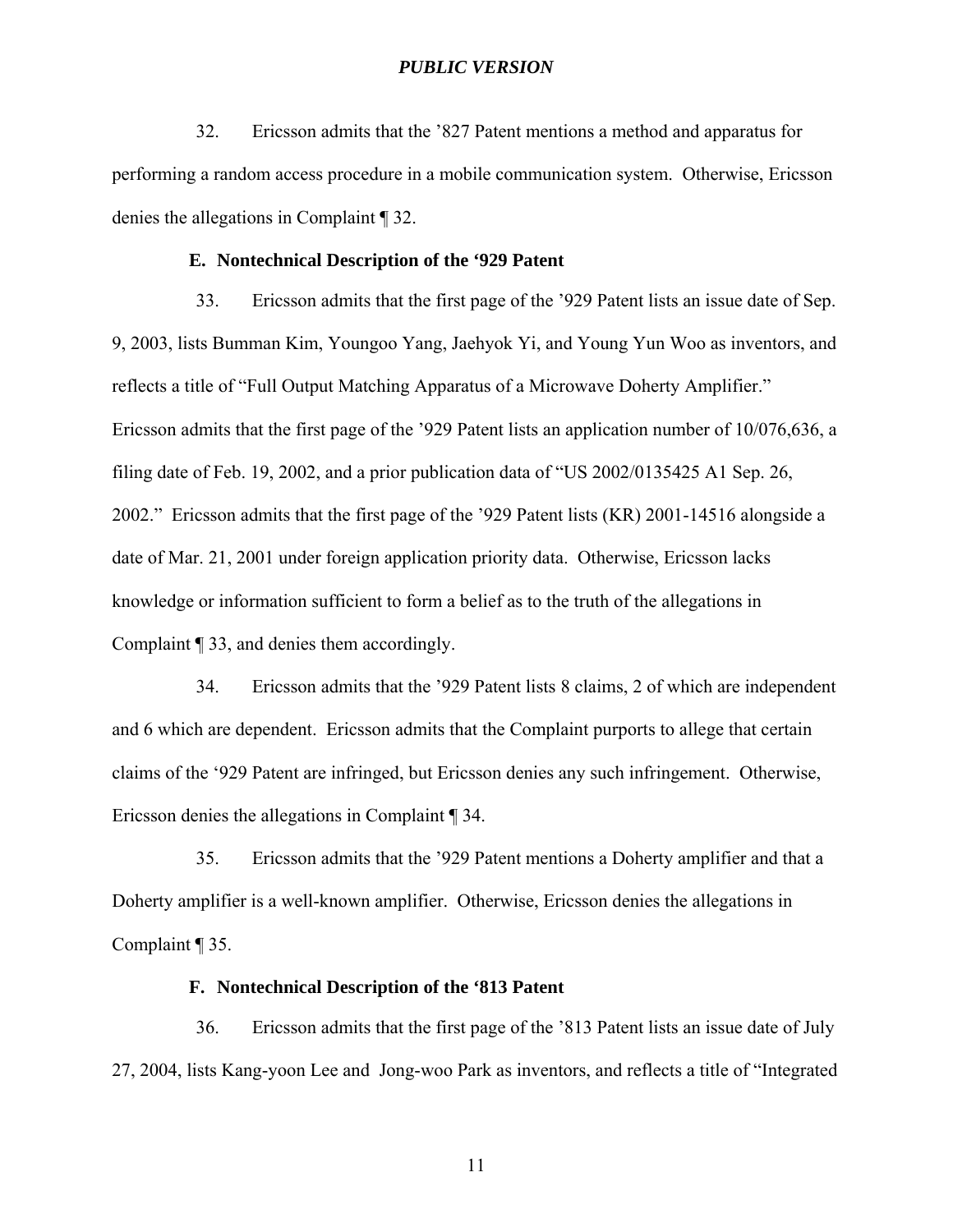Circuit Devices Having Active Regions With Expanded Effective Widths and Methods of Manufacturing Same." Ericsson admits that the first page of the '813 Patent lists an application number of 10/057,745, a filing date of Oct. 26, 2001, and a prior publication data of "US 2002/0109182 A1 Aug. 15, 2002." Ericsson admits that the first page of the '813 Patent lists (KR) 2000-63711 alongside a date of Oct. 28, 2000 under foreign application priority data. Otherwise, Ericsson lacks knowledge or information sufficient to form a belief as to the truth of the allegations in Complaint ¶ 36, and denies them accordingly.

37. Ericsson admits that the '813 Patent lists 24 claims, 4 of which are independent and 20 of which are dependent. Ericsson admits that the Complaint purports to allege that certain claims of the '813 Patent are infringed, but Ericsson denies any such infringement. Otherwise, Ericsson denies the allegations in Complaint ¶ 37.

38. Ericsson admits that the '813 Patent mentions integrated circuit device having active regions with expanded effective widths. Otherwise, Ericsson denies the allegations in Complaint ¶ 38.

### **G. Nontechnical Description of the '682 Patent**

39. Ericsson admits that the first page of the '682 Patent lists an issue date of Mar. 8, 2005, lists Gerald Talbot, and Hanwoo Cho as inventors, and reflects a title of "Microprocessor Module with Integrated Voltage Regulators." Ericsson admits that the first page of the '682 Patent lists an application number of 09/335,940, a filing date of Jun. 18, 1999, and does not list a prior publication data field. Otherwise, Ericsson lacks knowledge or information sufficient to form a belief as to the truth of the allegations in Complaint ¶ 39, and denies them accordingly.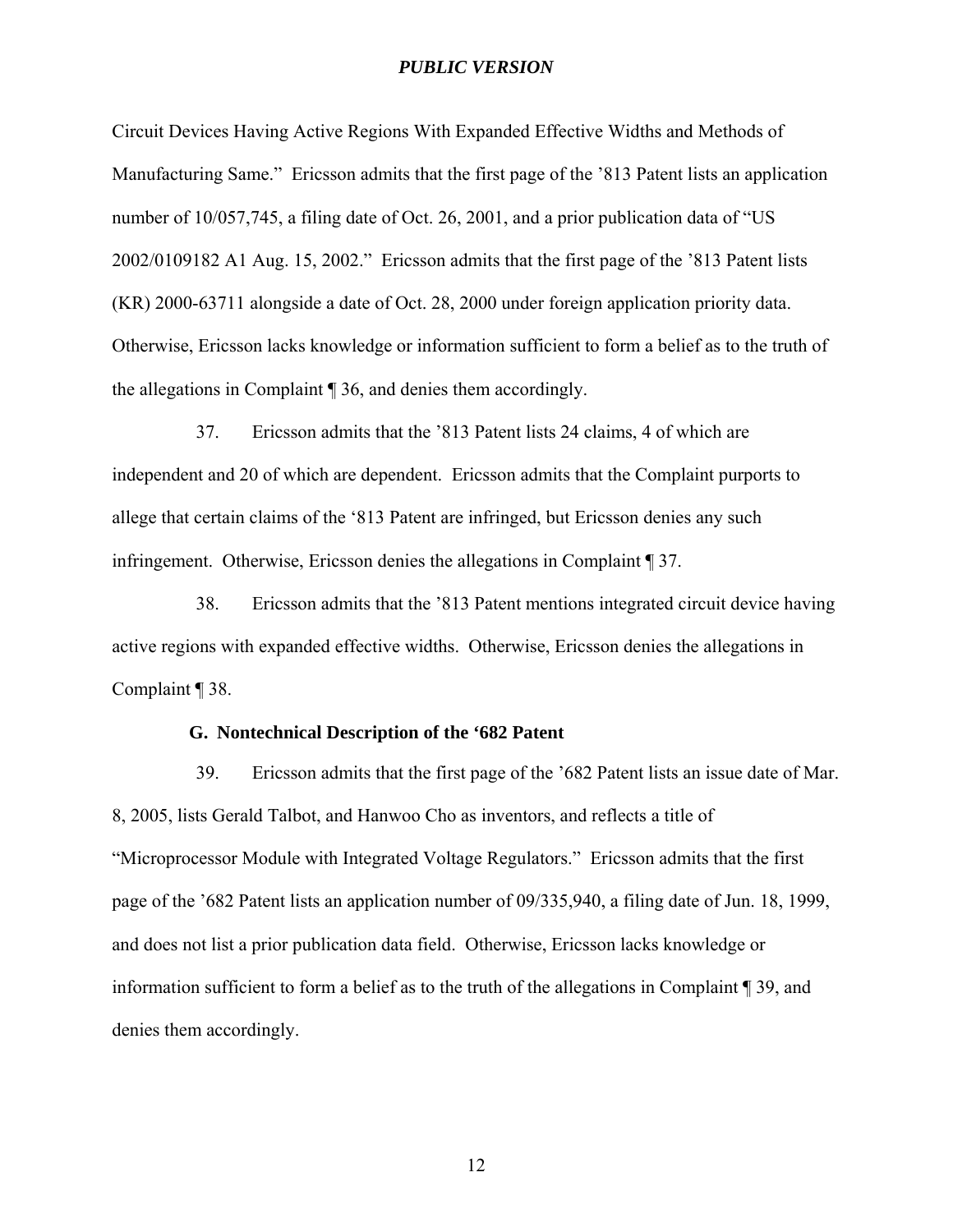40. Ericsson admits that the '628 Patent lists 9 claims, 1 which is independent and 8 which are dependent. Ericsson admits that the Complaint purports to allege that certain claims of the '628 Patent are infringed, but Ericsson denies any such infringement. Otherwise, Ericsson denies the allegations in Complaint ¶ 40.

41. Ericsson admits that the '628 Patent mentions a microprocessor and voltage regulator. Otherwise, Ericsson denies the allegations in Complaint ¶ 41.

### **H. Foreign Counterparts**

42. Ericsson admits that the Complaint attaches what purports to be a list of foreign counterparts to the Asserted Patents. Ericsson denies that Samsung owns all rights, title, and interest in each of the Asserted Patents and to each foreign counterpart. Otherwise, Ericsson lacks knowledge or information sufficient to form a belief as to the truth of the allegations in Complaint ¶ 42, and denies them accordingly.



Complaint ¶ 43.

### **VI. UNLAWFUL AND UNFAIR ACTS OF RESPONDENT — PATENT INFRINGEMENT**

44. Denied. Ericsson denies that Samsung will be able to satisfy its burden to

demonstrate infringement of any of the Asserted Patents.

45. Paragraph 45 of the Complaint does not appear to contain any allegations. To

the extent it does, Ericsson denies the allegations in Complaint ¶ 45.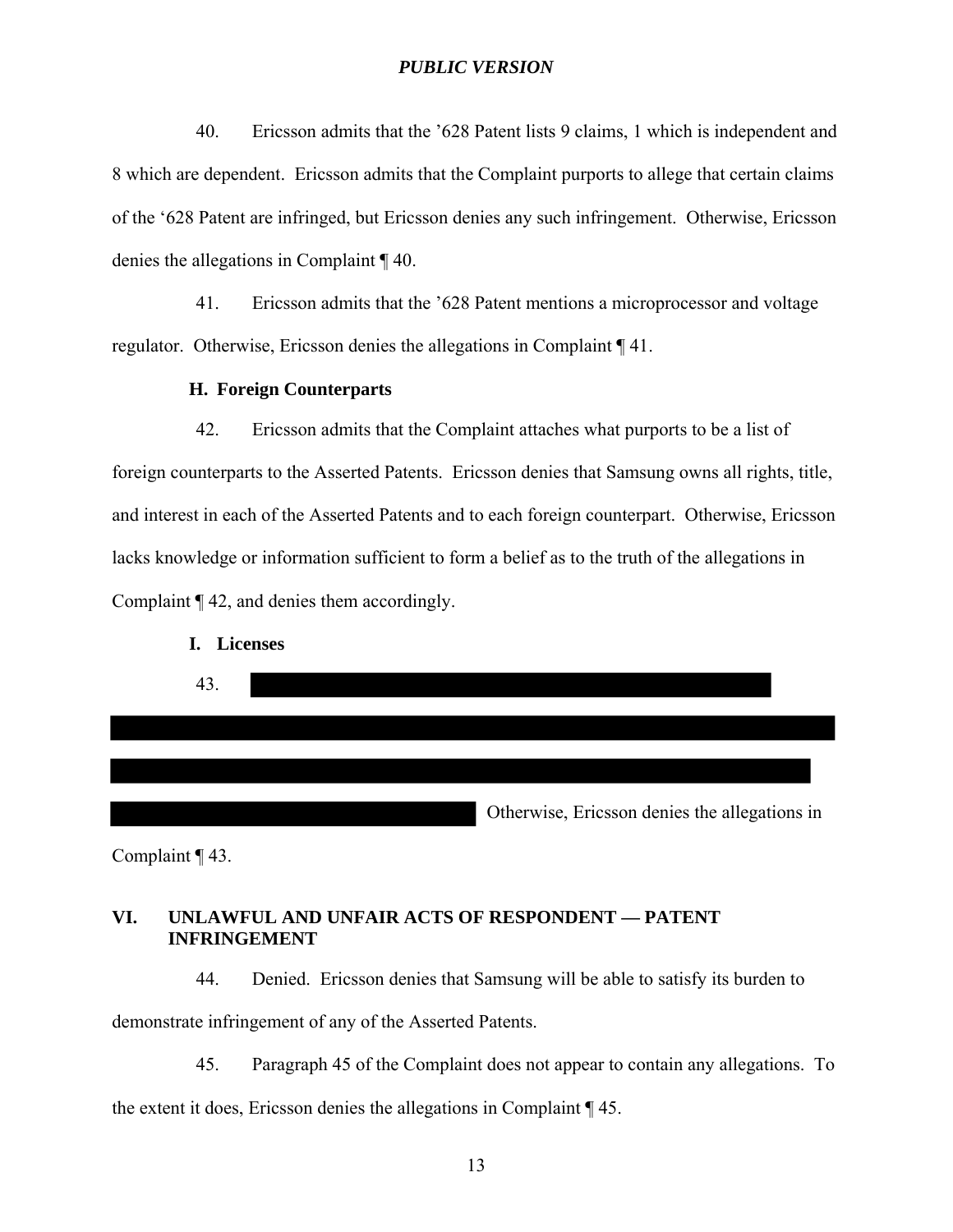### **A. Infringement of the '749 Patent**

- 46. Denied.
- 47. Denied.
- 48. Denied.
- 49. Denied.

50. Ericsson admits that the Complaint attaches what purport to be exemplary claim charts. Ericsson denies that Samsung will be able to satisfy its burden to demonstrate infringement of the '749 Patent. Otherwise, Ericsson denies the allegations in Complaint ¶ 50.

### **B. Infringement of the '081 Patent**

- 51. Denied.
- 52. Denied.
- 53. Denied.
- 54. Denied.

55. Ericsson admits that the Complaint attaches what purport to be exemplary claim charts. Ericsson denies that Samsung will be able to satisfy its burden to demonstrate infringement of the '081 Patent. Otherwise, Ericsson denies the allegations in Complaint ¶ 55.

### **C. Infringement of the '438 Patent**

- 56. Denied.
- 57. Denied.
- 58. Denied
- 59. Denied.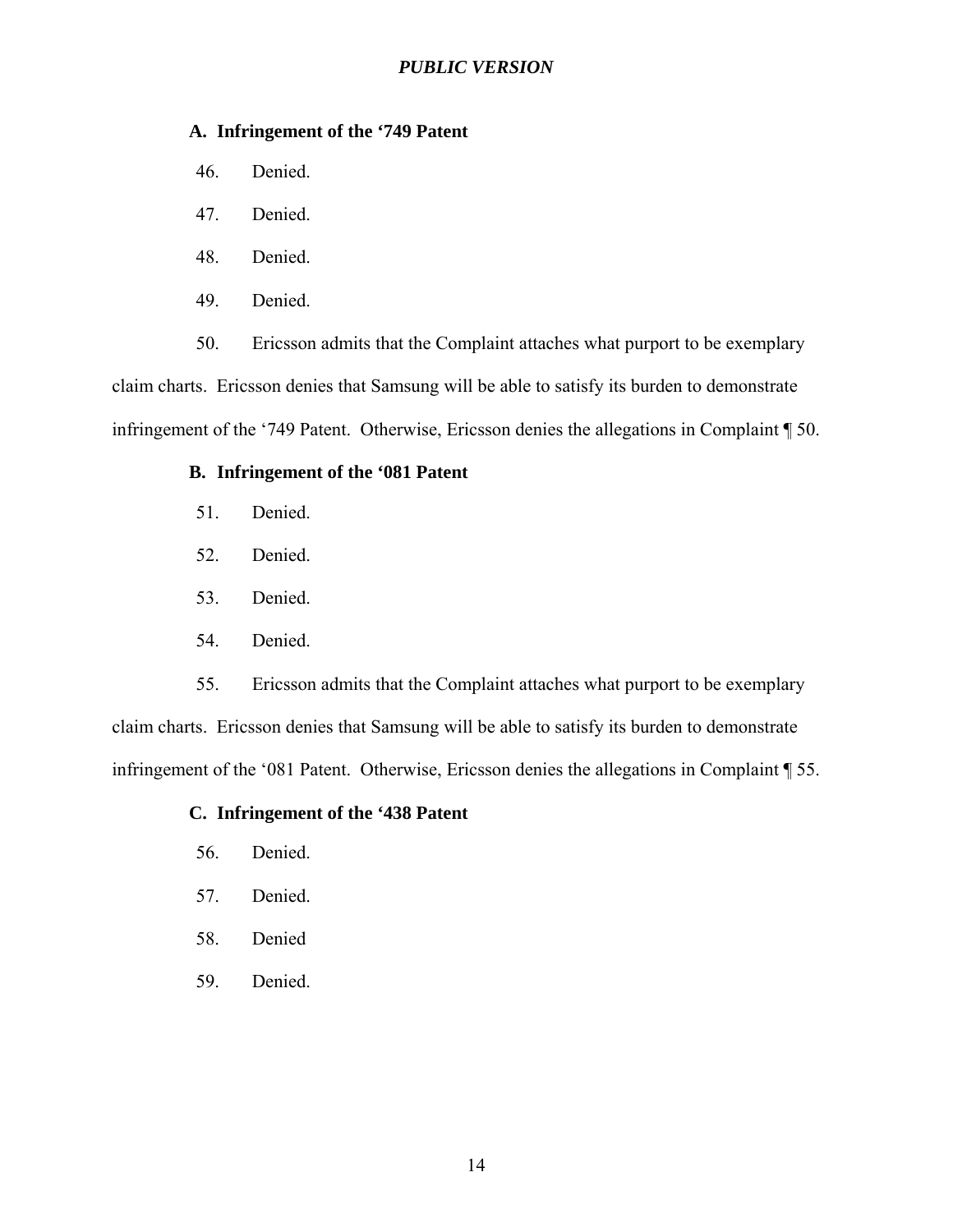60. Ericsson admits that the Complaint attaches what purport to be exemplary claim charts. Ericsson denies that Samsung will be able to satisfy its burden to demonstrate infringement of the '438 Patent. Otherwise, Ericsson denies the allegations in Complaint ¶ 60.

#### **D. Infringement of the '827 Patent**

- 61. Denied.
- 62. Denied.
- 63. Denied.
- 64. Denied.

65. Ericsson admits that the Complaint attaches what purport to be exemplary claim charts. Ericsson denies that Samsung will be able to satisfy its burden to demonstrate infringement of the '827 Patent. Otherwise, Ericsson denies the allegations in Complaint ¶ 65.

### **E. Infringement of the '929 Patent**

- 66. Denied.
- 67. Denied.

68. Ericsson admits that the Complaint mentions the '929 Patent. Otherwise, Ericsson denies the allegations in Complaint ¶ 68.

69. Ericsson admits that the Complaint attaches what purport to be exemplary claim charts. Ericsson denies that Samsung will be able to satisfy its burden to demonstrate infringement of the '929 Patent. Otherwise, Ericsson denies the allegations in Complaint ¶ 69.

### **F. Infringement of the '813 Patent**

- 70. Denied.
- 71. Denied.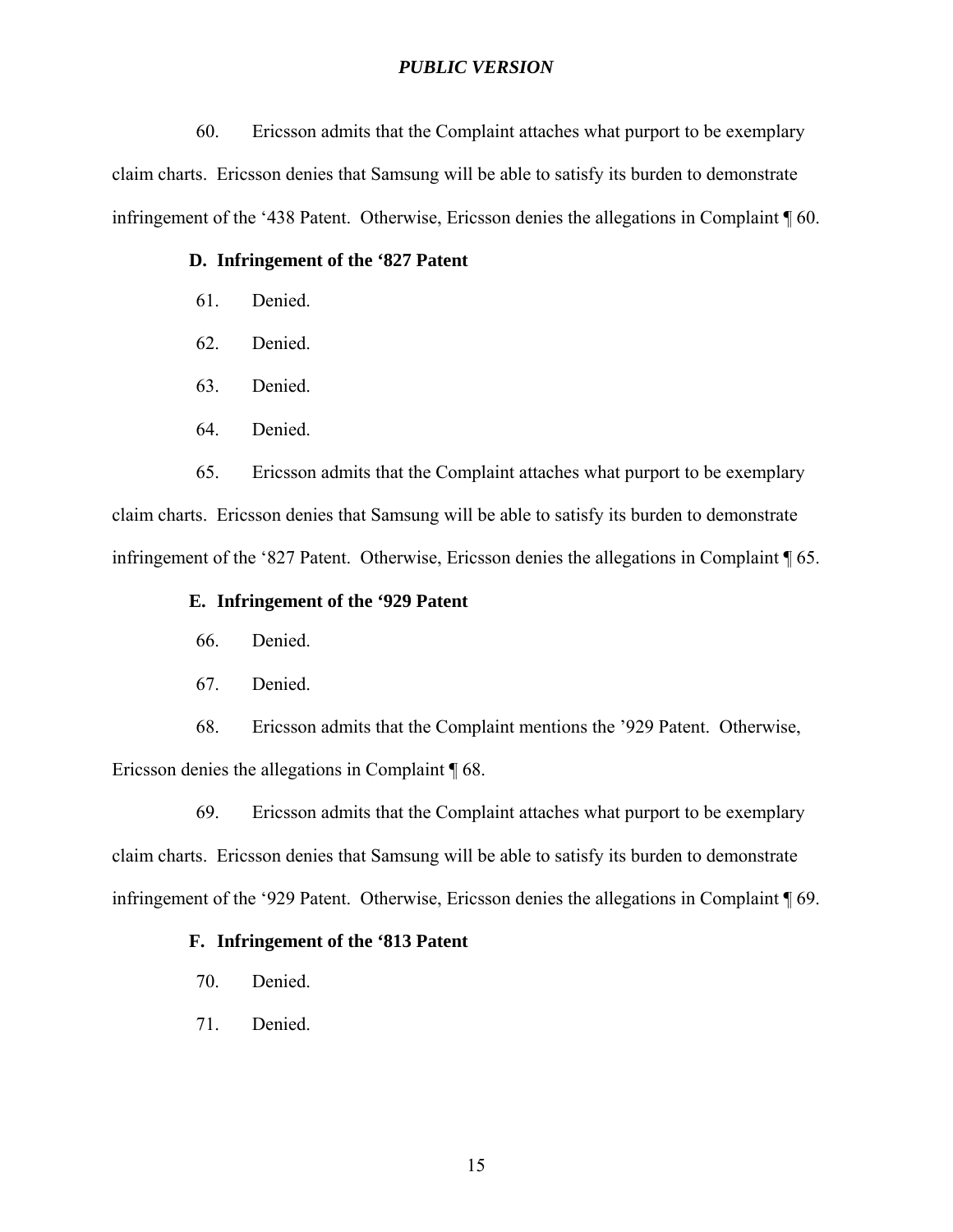72. Ericsson admits that the Complaint attaches what purport to be exemplary claim charts. Ericsson denies that Samsung will be able to satisfy its burden to demonstrate infringement of the '813 Patent. Otherwise, Ericsson denies the allegations in Complaint ¶ 72.

### **G. Infringement of the '682 Patent**

- 73. Denied.
- 74. Denied.

75. Ericsson admits that the Complaint mentions the '682 Patent. Otherwise, Ericsson denies the allegations in Complaint ¶ 75.

76. Ericsson admits that the Complaint attaches what purport to be exemplary claim charts. Ericsson denies that Samsung will be able to satisfy its burden to demonstrate infringement of the '682 Patent. Otherwise, Ericsson denies the allegations in Complaint ¶ 76.

### **VII. SPECIFIC INSTANCES OF UNFAIR IMPORTATION AND SALE**



for importation, or sells within the United States after importation any articles that infringe any Asserted Patent. Otherwise, Ericsson lacks knowledge or information sufficient to form a belief as to the truth of the allegations in Complaint ¶ 78, and denies them accordingly.

### **VIII. HARMONIZED TARIFF SCHEDULE ITEM NUMBERS**

79. Ericsson admits that Complaint ¶ 79 refers to an Exhibit 45 and that Exhibit 45 attaches what purport to be certain Harmonized Tariff Schedule of the United States codes.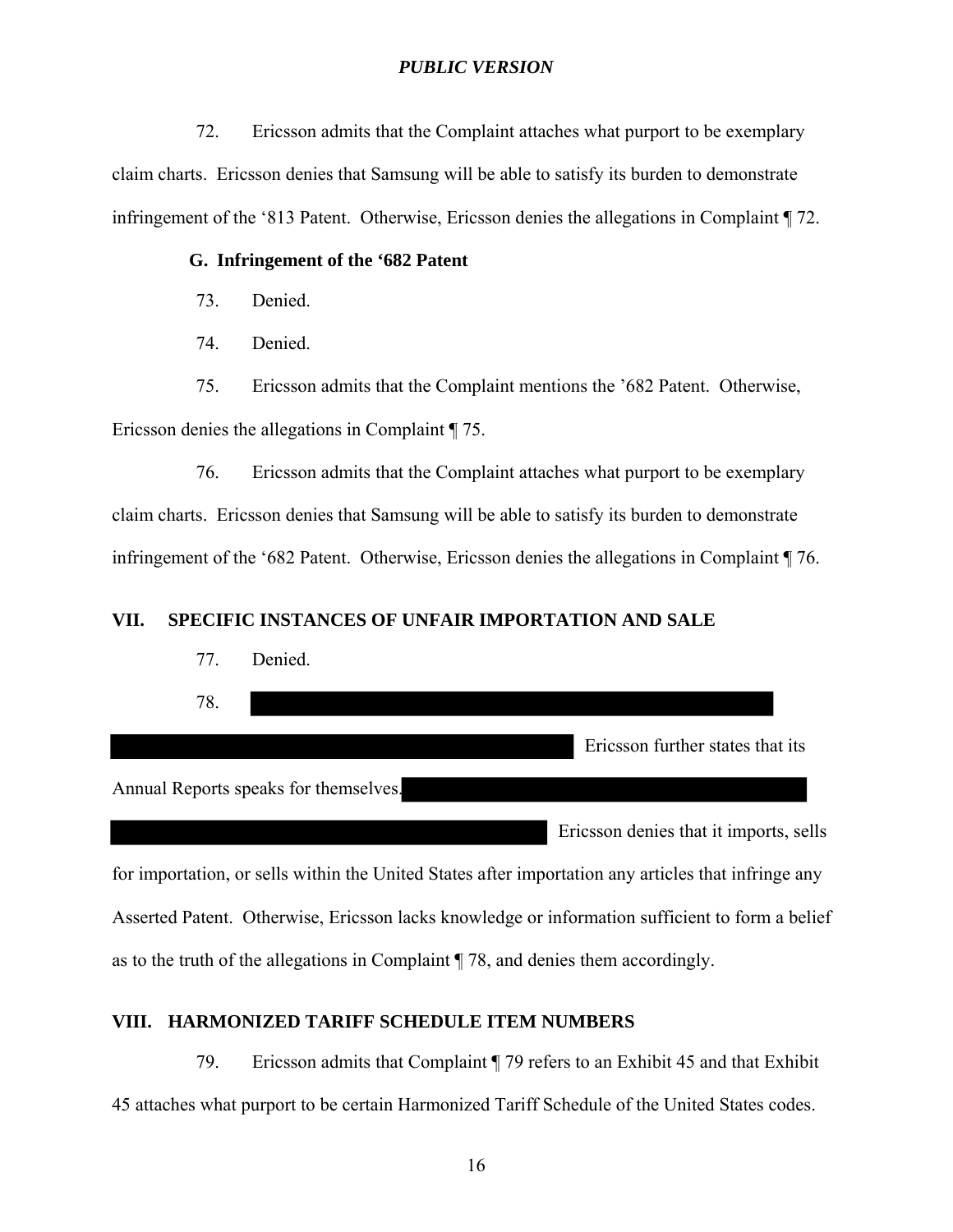Otherwise, Ericsson lacks knowledge or information sufficient to form a belief as to the truth of the allegations in Complaint ¶ 79, and denies them accordingly.

#### **IX. RELATED LITIGATION**



that it and Samsung were previously involved in litigation in both the ITC and in federal District Court. Ericsson admits that it was a respondent in 337-TA-577 and that that investigation terminated on August 29, 2007. Ericsson admits that it was complainant in 337-TA-583, captioned *Certain Wireless Communication Equipment, Components Thereof, and Products Containing the Same*, and that that investigation terminated on August 22, 2007. Otherwise, Ericsson denies the allegations in Complaint ¶ 80.

81. Ericsson admits that it filed a complaint with the Commission on November 30, 2012, which has been given investigation number 337-TA-862, and that amongst the respondents named in that complaint were Samsung. Ericsson states that on November 27, 2012, it filed two lawsuits in federal District Court against Samsung.

82. Ericsson lacks knowledge or information sufficient to form a belief as to the truth of the allegations in Complaint ¶ 82, and denies them accordingly.

### **X. THE DOMESTIC INDUSTRY**

83. To the extent paragraph 83 contains conclusions of law, no response is necessary. To the extent a response is necessary, Ericsson denies the allegations in Complaint ¶ 83.

84. To the extent Complaint ¶ 84 is intended to suggest that a domestic industry exists or is in the process of being established, Ericsson denies that allegation. Otherwise,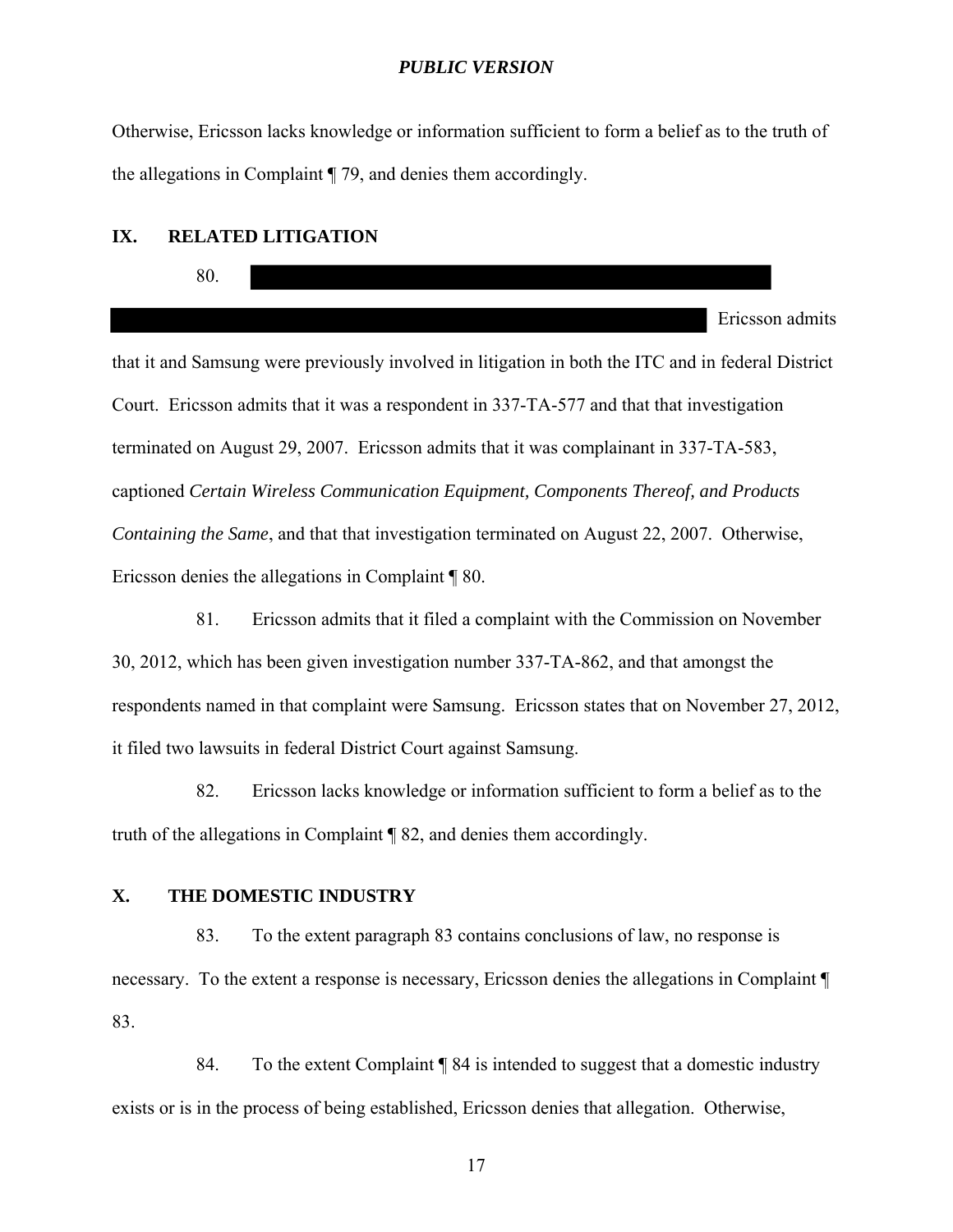Ericsson lacks knowledge or information sufficient to form a belief as to the truth of the allegations in Complaint ¶ 84, and denies them accordingly.

85. To the extent Complaint ¶ 85 is intended to suggest that a domestic industry exists or is in the process of being established, Ericsson denies that allegation. Otherwise, Ericsson lacks knowledge or information sufficient to form a belief as to the truth of the allegations in Complaint ¶ 85, and denies them accordingly.

#### **A. United States Investments in the Domestic Industry**

86. Ericsson denies that Samsung is a leading LTE infrastructure provider in the United States. To the extent Complaint ¶ 86 is intended to suggest that a domestic industry exists or is in the process of being established, Ericsson denies that allegation. Otherwise, Ericsson lacks knowledge or information sufficient to form a belief as to the truth of the allegations in Complaint ¶ 86, and denies them accordingly.

87. Ericsson admits that Samsung provides mobile phones in the United States. To the extent Complaint ¶ 87 is intended to suggest that a domestic industry exists or is in the process of being established, Ericsson denies that allegation. Otherwise, Ericsson lacks knowledge or information sufficient to form a belief as to the truth of the allegations in Complaint ¶ 87, and denies them accordingly.

88. To the extent Complaint ¶ 88 is intended to suggest that a domestic industry exists or is in the process of being established, Ericsson denies that allegation. Otherwise, Ericsson lacks knowledge or information sufficient to form a belief as to the truth of the allegations in Complaint ¶ 88, and denies them accordingly.

89. To the extent Complaint ¶ 89 is intended to suggest that a domestic industry exists or is in the process of being established, Ericsson denies that allegation. Otherwise,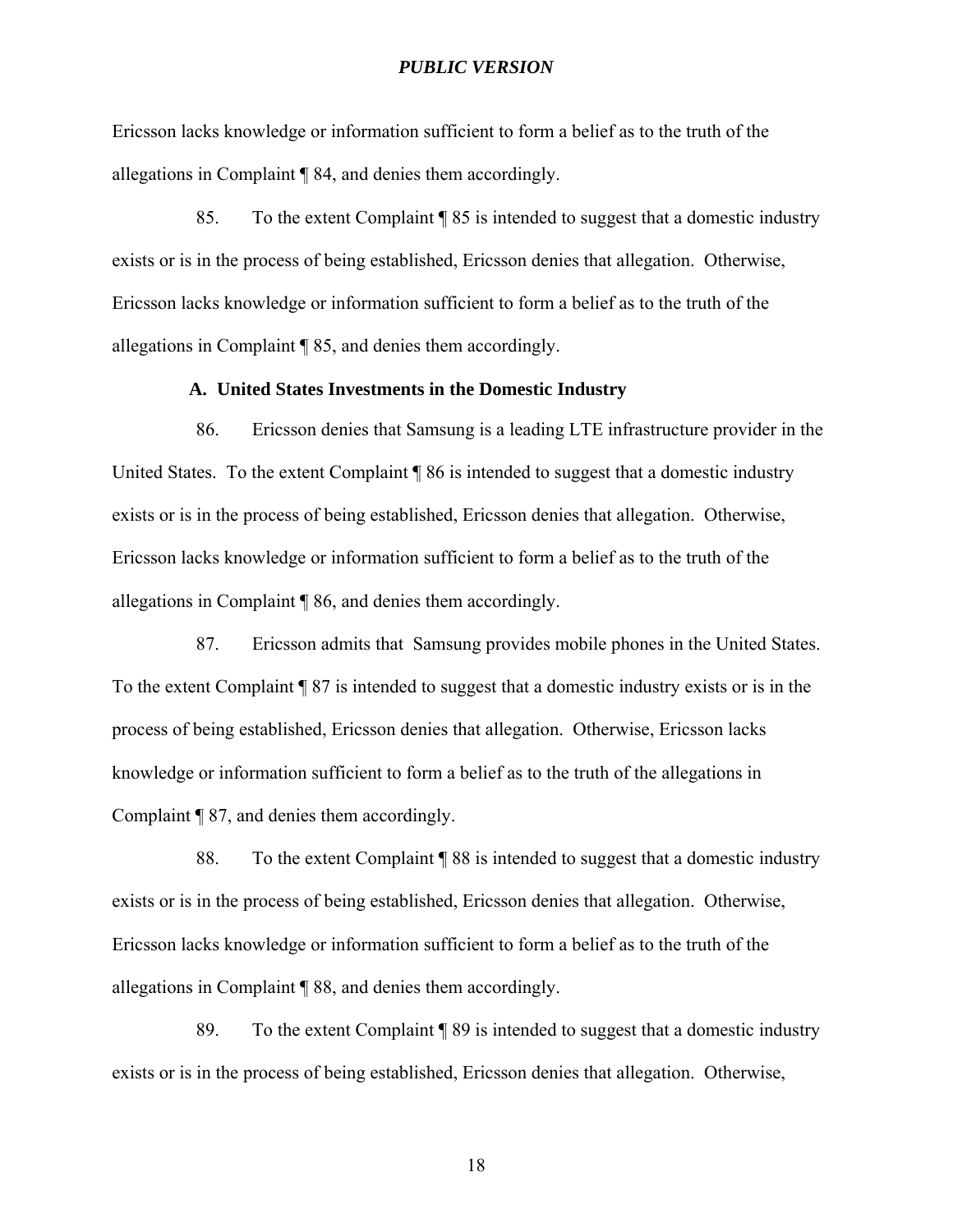Ericsson lacks knowledge or information sufficient to form a belief as to the truth of the allegations in Complaint ¶ 89, and denies them accordingly.

90. To the extent Complaint ¶ 90 is intended to suggest that a domestic industry exists or is in the process of being established, Ericsson denies that allegation. Otherwise, Ericsson lacks knowledge or information sufficient to form a belief as to the truth of the allegations in Complaint ¶ 90, and denies them accordingly.

91. To the extent paragraph 91 contains conclusions of law, no response is necessary. To the extent a response is necessary, Ericsson denies the allegations in Complaint ¶ 91. To the extent Complaint ¶ 91 is intended to suggest that a domestic industry exists or is in the process of being established, Ericsson denies that allegation. Otherwise, Ericsson lacks knowledge or information sufficient to form a belief as to the truth of the allegations in Complaint ¶ 91, and denies them accordingly.

92. Ericsson admits that Samsung Telecommunications America, LLC, has its principal place of business in Richardson, Texas. To the extent paragraph 92 contains conclusions of law, no response is necessary. To the extent a response is necessary, Ericsson denies the allegations in Complaint ¶ 92. To the extent Complaint ¶ 92 is intended to suggest that a domestic industry exists or is in the process of being established, Ericsson denies that allegation. Otherwise, Ericsson lacks knowledge or information sufficient to form a belief as to the truth of the allegations in Complaint ¶ 92, and denies them accordingly.

93. To the extent paragraph 93 contains conclusions of law, no response is necessary. To the extent a response is necessary, Ericsson denies the allegations in Complaint ¶ 93. To the extent Complaint ¶ 93 is intended to suggest that a domestic industry exists or is in the process of being established, Ericsson denies that allegation. Otherwise, Ericsson lacks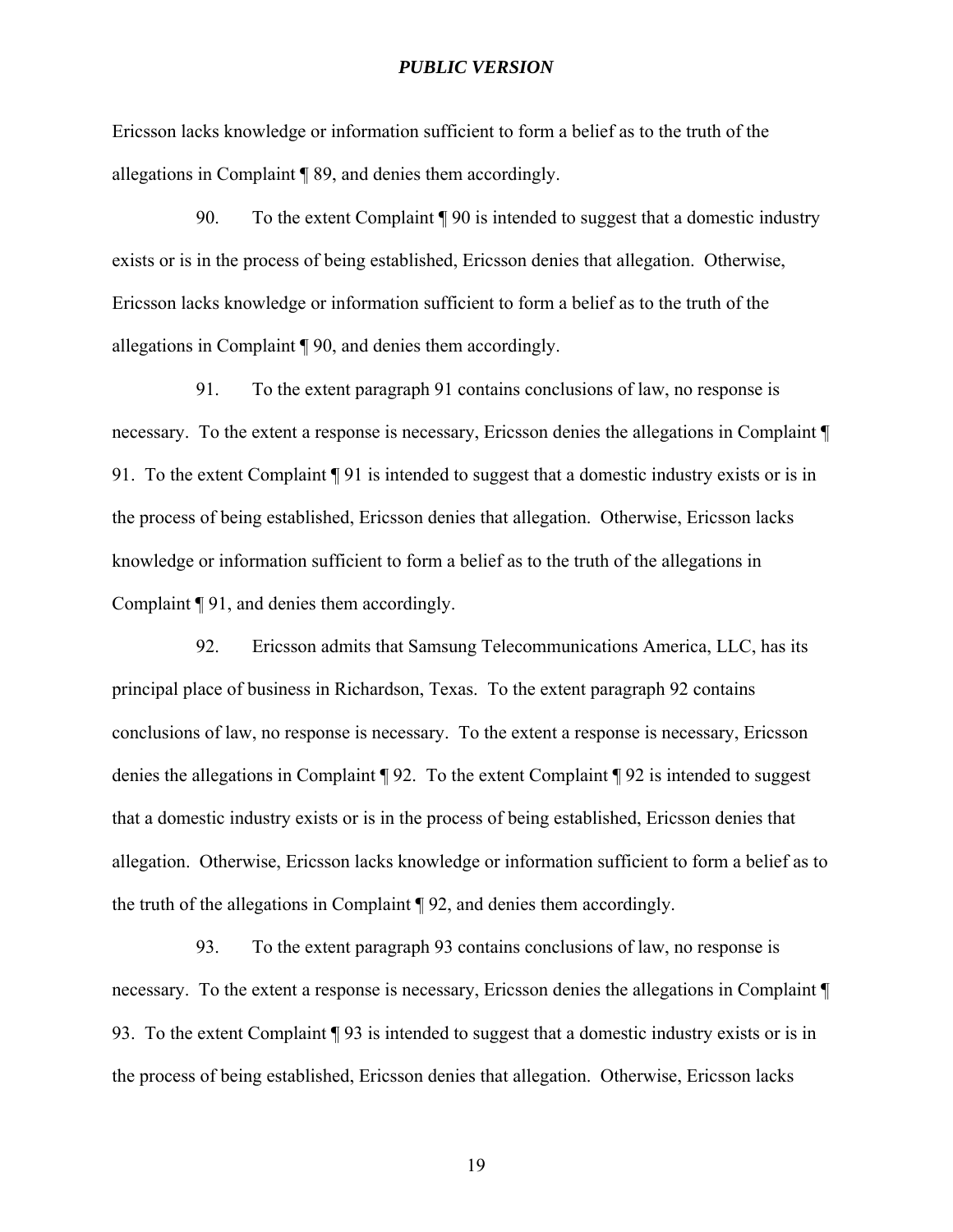knowledge or information sufficient to form a belief as to the truth of the allegations in Complaint ¶ 93, and denies them accordingly.

94. To the extent paragraph 94 contains conclusions of law, no response is necessary. To the extent a response is necessary, Ericsson denies the allegations in Complaint ¶ 94.

95. Ericsson admits that Samsung has business relationships with MetroPCS and with Sprint. To the extent Complaint  $\P$  95 is intended to suggest that a domestic industry exists or is in the process of being established, Ericsson denies that allegation. Otherwise, Ericsson lacks knowledge or information sufficient to form a belief as to the truth of the allegations in Complaint ¶ 95, and denies them accordingly.

96. To the extent paragraph 96 contains conclusions of law, no response is necessary. To the extent a response is necessary, Ericsson denies the allegations in Complaint ¶ 96. To the extent Complaint ¶ 96 is intended to suggest that a domestic industry exists or is in the process of being established, Ericsson denies that allegation. Otherwise, Ericsson lacks knowledge or information sufficient to form a belief as to the truth of the allegations in Complaint ¶ 96, and denies them accordingly.

97. To the extent Complaint ¶ 97 is intended to suggest that a domestic industry exists or is in the process of being established, Ericsson denies that allegation. Otherwise, Ericsson lacks knowledge or information sufficient to form a belief as to the truth of the allegations in Complaint ¶ 97, and denies them accordingly.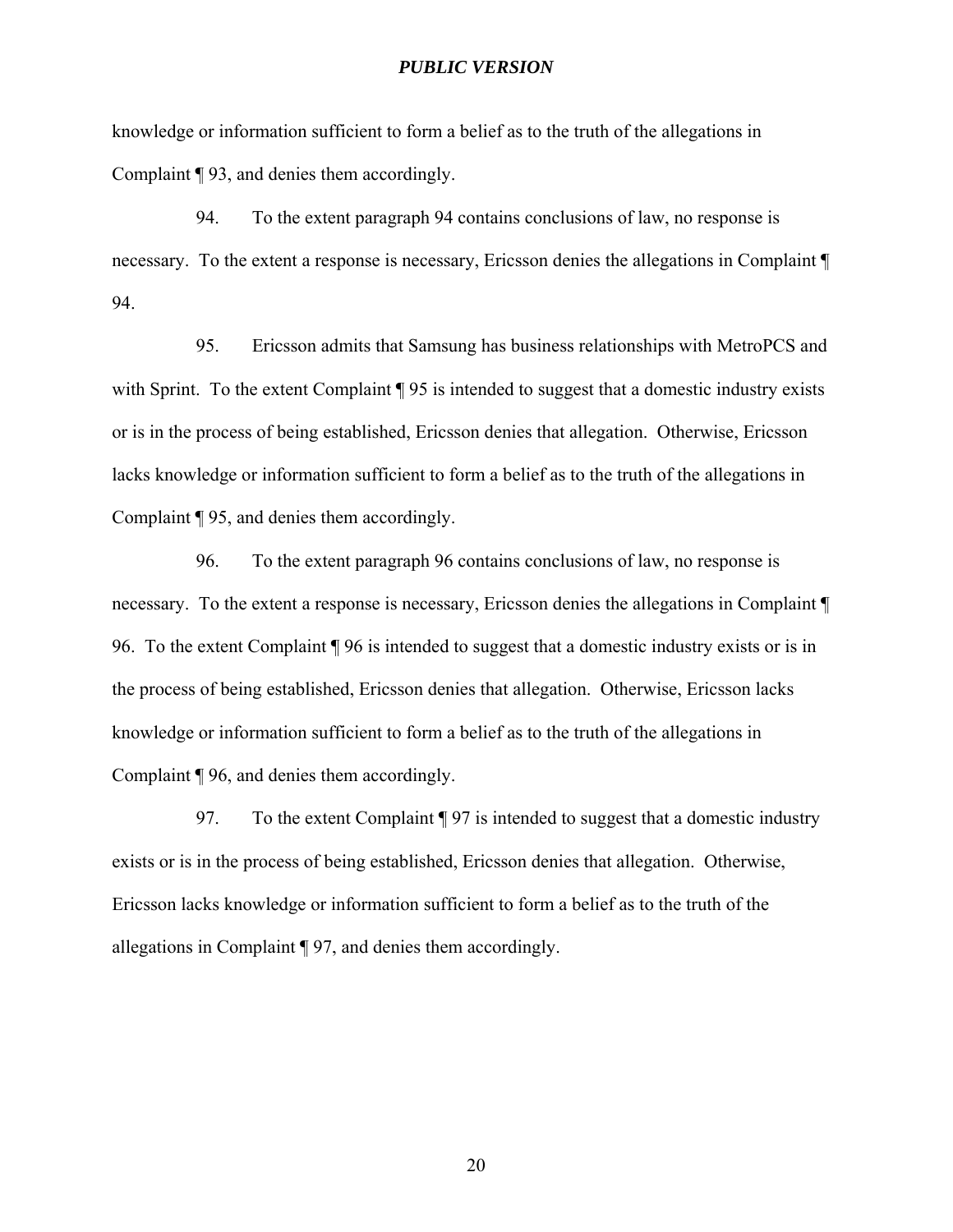### **B. Samsung's Practice of the Asserted Patents**

98. Ericsson admits that the Complaint attaches two exhibits that purport to be declarations. Otherwise, Ericsson lacks knowledge or information sufficient to form a belief as to the truth of the allegations in Complaint ¶ 98, and denies them accordingly.

99. Ericsson admits that the Complaint attaches what purports to be an exemplary claim chart. Otherwise, Ericsson lacks knowledge or information sufficient to form a belief as to the truth of the allegations in Complaint ¶ 99, and denies them accordingly.

100. Ericsson admits that the Complaint attaches what purports to be an exemplary claim chart. Otherwise, Ericsson lacks knowledge or information sufficient to form a belief as to the truth of the allegations in Complaint ¶ 100, and denies them accordingly.

101. Ericsson admits that the Complaint attaches what purports to be an exemplary claim chart. Otherwise, Ericsson lacks knowledge or information sufficient to form a belief as to the truth of the allegations in Complaint ¶ 101, and denies them accordingly.

102. Ericsson admits that the Complaint attaches what purports to be an exemplary claim chart. Otherwise, Ericsson lacks knowledge or information sufficient to form a belief as to the truth of the allegations in Complaint ¶ 102, and denies them accordingly.

103. Ericsson admits that the Complaint attaches what purports to be an exemplary claim chart. Otherwise, Ericsson lacks knowledge or information sufficient to form a belief as to the truth of the allegations in Complaint ¶ 103, and denies them accordingly.

104. Ericsson admits that the Complaint attaches what purports to be an exemplary claim chart. Otherwise, Ericsson lacks knowledge or information sufficient to form a belief as to the truth of the allegations in Complaint ¶ 104, and denies them accordingly.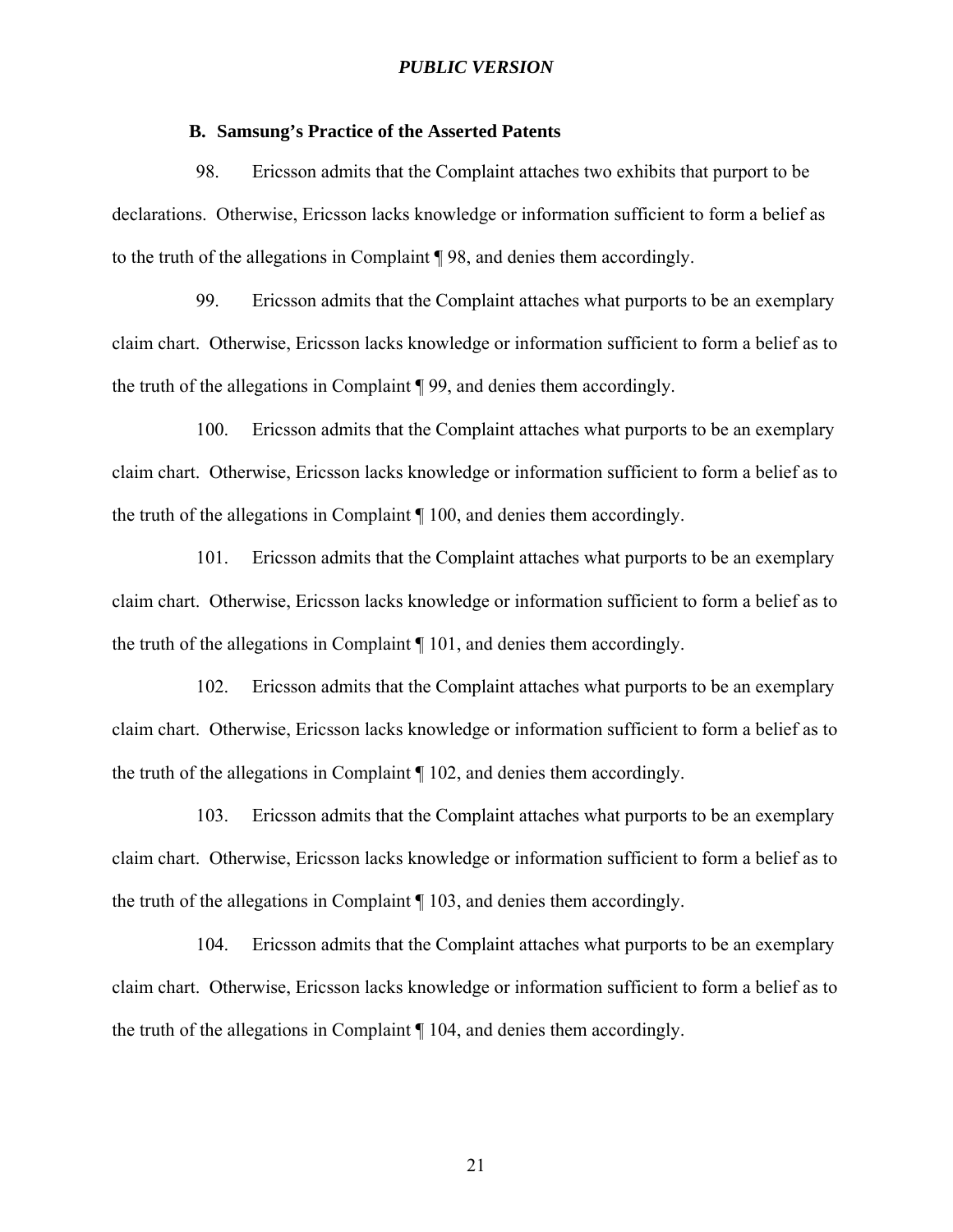105. Ericsson admits that the Complaint attaches what purports to be an exemplary claim chart. Otherwise, Ericsson lacks knowledge or information sufficient to form a belief as to the truth of the allegations in Complaint ¶ 105, and denies them accordingly.

### **XI. RELIEF REQUESTED**

106. To the extent any response to paragraph 106 of the Complaint is required, Ericsson denies that Samsung has any valid claim pursuant to Section 337 of the Tariff Act of 1930, as amended. Ericsson denies that it has violated Section 337 and denies all of Samsung's allegations of infringement and domestic industry. Ericsson denies that any asserted claim of the Asserted Patents is valid and enforceable. Ericsson denies that Samsung is entitled to any relief whatsoever, including without limitation the relief requested in Complaint ¶ 106, including all subparts thereof.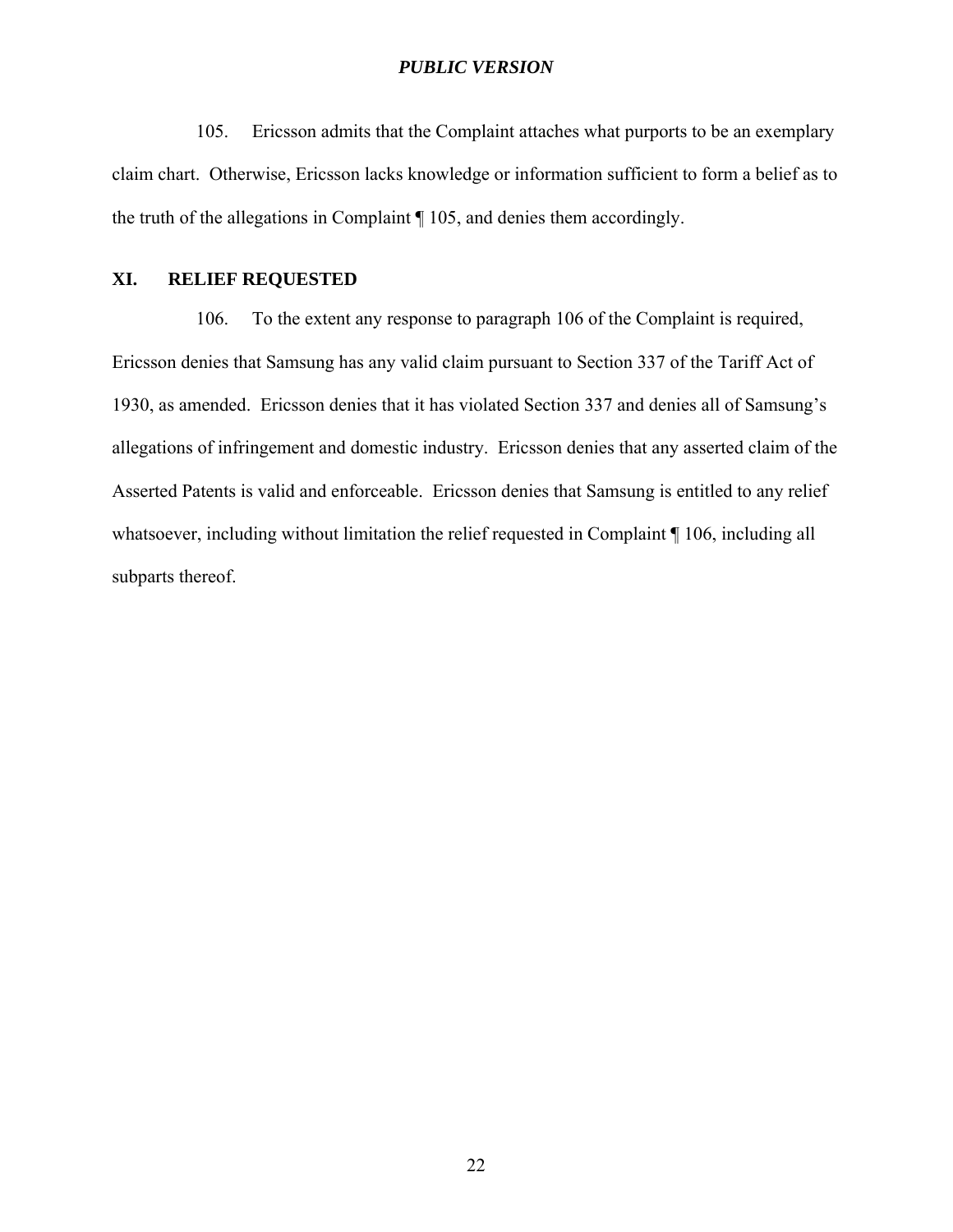#### **RESPONSE TO THE NOTICE OF INVESTIGATION**

Without admitting any of the specific or general allegations set forth in Samsung's Complaint as referenced in the Notice of Investigation, Ericsson provides the following response to the Notice of Investigation.

Ericsson admits that a Complaint was filed on behalf of Samsung with the Commission on December 21, 2012, pursuant to Section 337. Ericsson admits that the Complaint alleges certain violations of Section 337 in the importation into the United States, the sale for importation, and the sale within the United States after importation of certain wireless communications equipment and articles therein, be reason of Ericsson's supposed and alleged infringement of U.S. Patent No. 7,782,749 ("the '749 Patent"); U.S. Patent No. 8,165,081 ("the '081 Patent"); U.S. Patent No. 8,208,438 ("the '438 Patent"); U.S. Patent No. 8,228,827 ("the '827 Patent"); U.S. Patent No. 6,617,929 ("the '929 Patent"); U.S. Patent No. 6,767,813 ("the '813 Patent); and U.S. Patent No. 6,865,682 ("the '682 Patent") (collectively the "Asserted Patents"). Ericsson admits that the Complaint alleges that an industry in the United States exists pursuant to Section 337. Ericsson admits that Samsung requested that the Commission institute an investigation and, after the investigation, issue an exclusion order and cease and desist order. Ericsson admits that the Commission instituted an investigation as set forth in the Notice of Investigation published at 78 *Fed. Reg*. 6837 on January 31, 2013.

Ericsson denies that it has engaged in any acts of unfair competition or violated Section 337 by importing, selling for importation, or selling within the United States after importation any articles that infringe any valid and enforceable claim of the Asserted Patents, or otherwise. Ericsson denies all of Samsung's allegations of infringement and domestic industry. Ericsson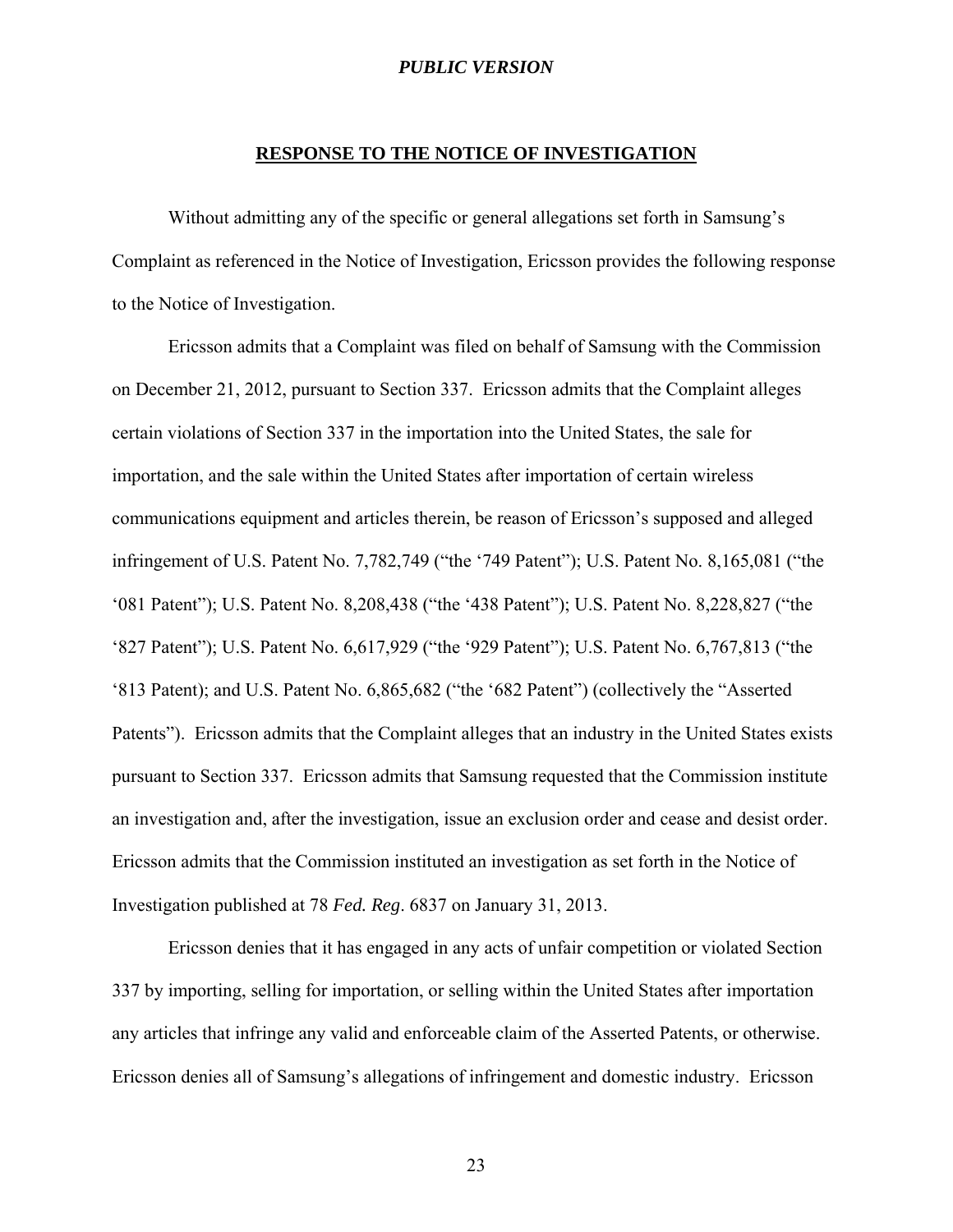denies that any asserted claim of the Asserted Patents is valid and enforceable. Ericsson denies that Samsung is entitled to any relief whatsoever. Except as expressly admitted, Ericsson denies the allegations in the Notice of Investigation.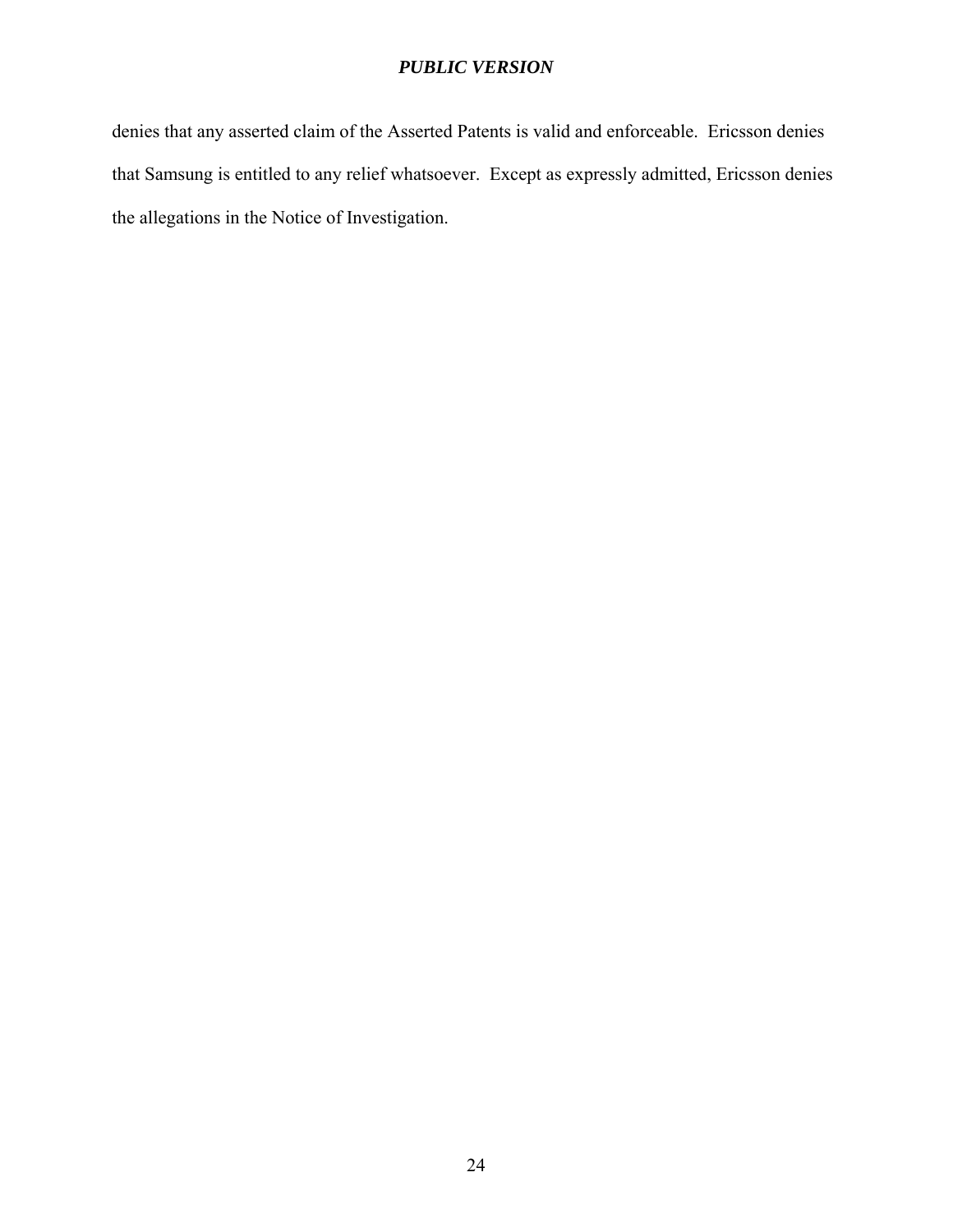# **ERICSSON'S STATEMENT UNDER 19 C.F.R. § 210.13(b)**

|    | Pursuant to Commission Rule 210.13(b), Ericsson provides the following information     |  |  |
|----|----------------------------------------------------------------------------------------|--|--|
|    | with the sole intention of supplying statistical and other data required by that Rule. |  |  |
|    |                                                                                        |  |  |
|    |                                                                                        |  |  |
|    |                                                                                        |  |  |
|    |                                                                                        |  |  |
|    |                                                                                        |  |  |
|    |                                                                                        |  |  |
|    |                                                                                        |  |  |
|    |                                                                                        |  |  |
|    |                                                                                        |  |  |
|    |                                                                                        |  |  |
|    |                                                                                        |  |  |
| 2. |                                                                                        |  |  |
|    |                                                                                        |  |  |
|    |                                                                                        |  |  |
|    |                                                                                        |  |  |
|    |                                                                                        |  |  |
|    |                                                                                        |  |  |
|    |                                                                                        |  |  |
|    |                                                                                        |  |  |
|    |                                                                                        |  |  |

4. Pursuant to 19 C.F.R. 210.13(c), Ericsson states that given the size of the accused base stations, it is not practicable to submit an accused article herewith.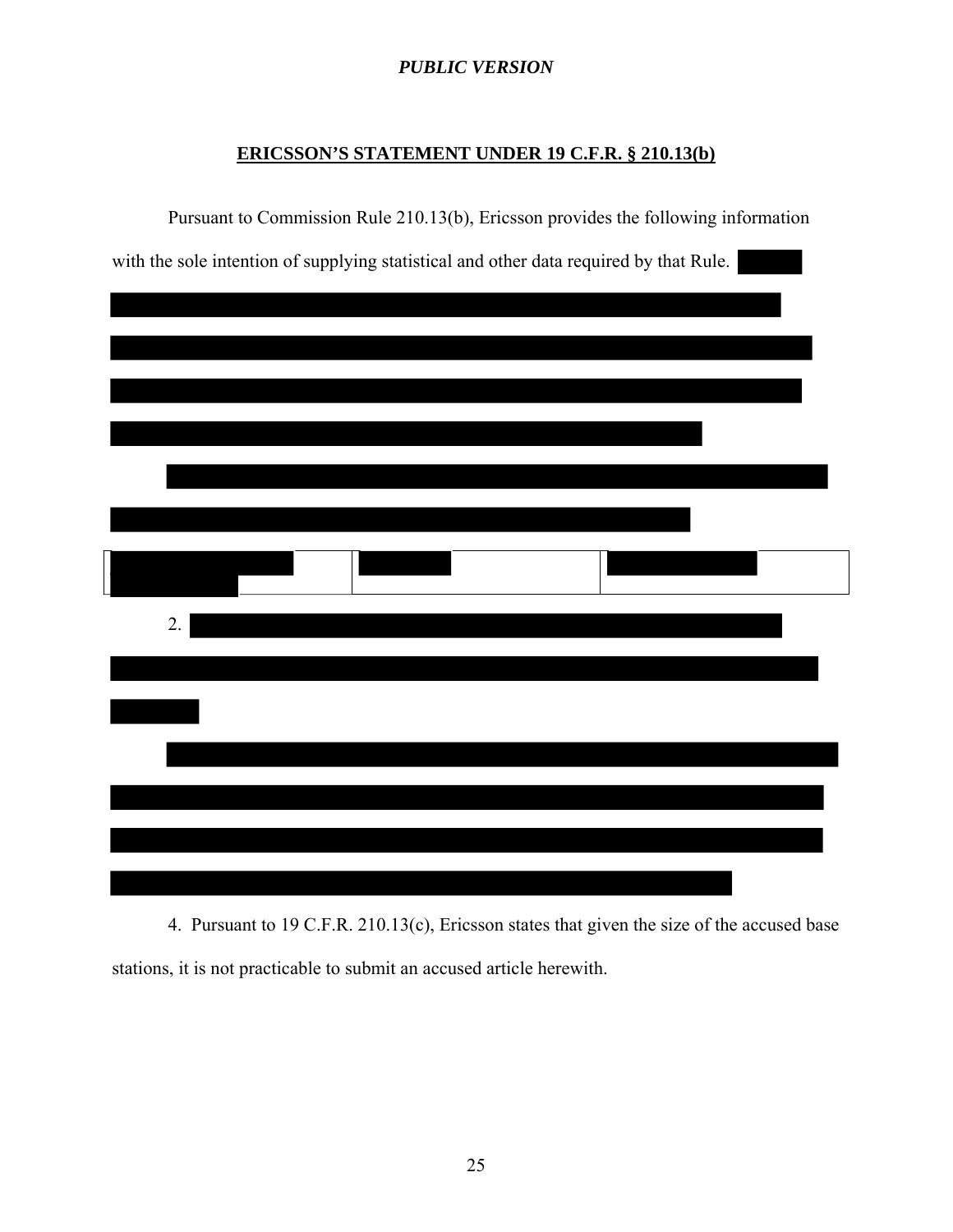#### **ERICSSON'S AFFIRMATIVE DEFENSES**

1. Ericsson asserts the following defenses in response to the allegations in the Complaint. Ericsson's inclusion of these defenses is not a concession that Ericsson bears the burden proof with respect to any of these defenses. Ericsson reserves the right to supplement, modify, and/or amend these defenses and to take further positions as discovery proceeds.

## **FIRST AFFIRMATIVE DEFENSE -- NON-INFRINGEMENT**

2. Ericsson has not directly infringed, indirectly infringed, contributed to or induced infringement of any valid or enforceable claim of any of the Asserted Patents, and has not otherwise committed any acts in violation of 35 U.S.C. § 271 and/or 19 U.S.C. § 1337.

3. Samsung has not met its burden of proof to show infringement of any of the Asserted Patents in its Complaint and will be unable to meet its burden of proof to show infringement of any of the Asserted Patents.

4. Ericsson has not (i) directly infringed, either literally or under the doctrine of equivalents, any valid and enforceable claim of the Asserted Patents; (ii) contributed to the infringement by others, either literally or under the doctrine of equivalents, of any valid and enforceable claim of the Asserted Patents; (iii) induced the infringement, either literally or under the doctrine of equivalents, of any valid and enforceable claim of the Asserted Patents.

5. The asserted claims of the Asserted Patents are not entitled to any construction that would cover any product made, used, sold, offered for sale, or imported into the United States by Ericsson. Ericsson does not infringe any of the Asserted Patents, either directly or indirectly, literally or by equivalents, at least because the accused products do not meet every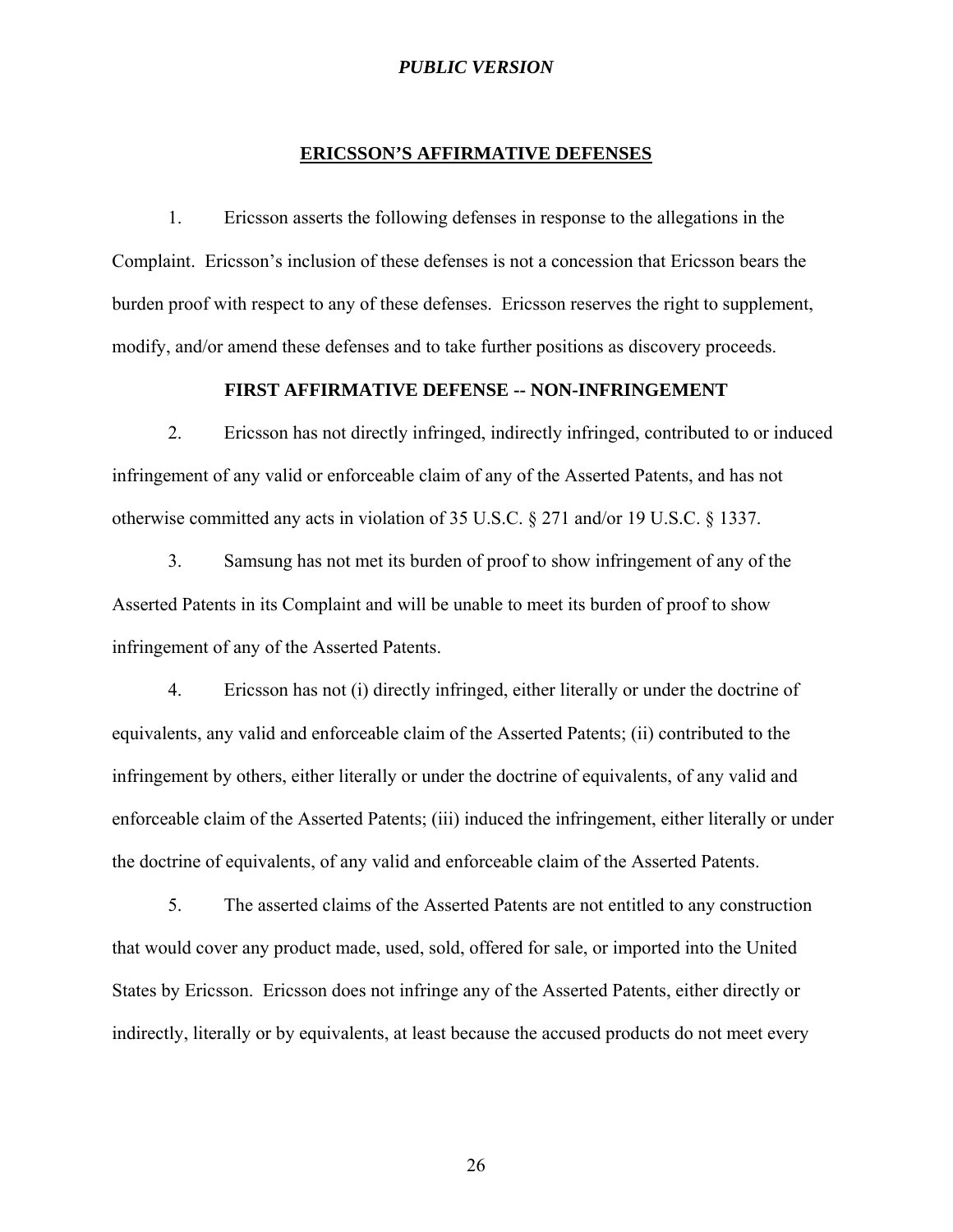limitation of any of the asserted claims, the asserted claims are invalid or unenforceable, and/or Ericsson has certain rights arising from various doctrines, including unclean hands and estoppel.

## **A. Non-Infringement of the '749 Patent**

6. Samsung has not met its burden of proof to show infringement of the '749 Patent in its Complaint and will be unable to meet its burden of proof to show infringement of the '749 Patent.

7. The Accused Products do not infringe the '749 Patent as they do not meet all of the claim limitations of any of the claims of the '749 Patent.

8. In addition, Ericsson does not infringe the '749 Patent because Ericsson does not practice any of the methods claimed in the '749 Patent in the United States.

## **B. Non-Infringement of the '081 Patent**

9. Samsung has not met its burden of proof to show infringement of the '081 Patent in its Complaint and will be unable to meet its burden of proof to show infringement of the '081 Patent.

10. The Accused Products do not infringe the '081 Patent as they do not meet all of the claim limitations of any of the claims of the '081 Patent.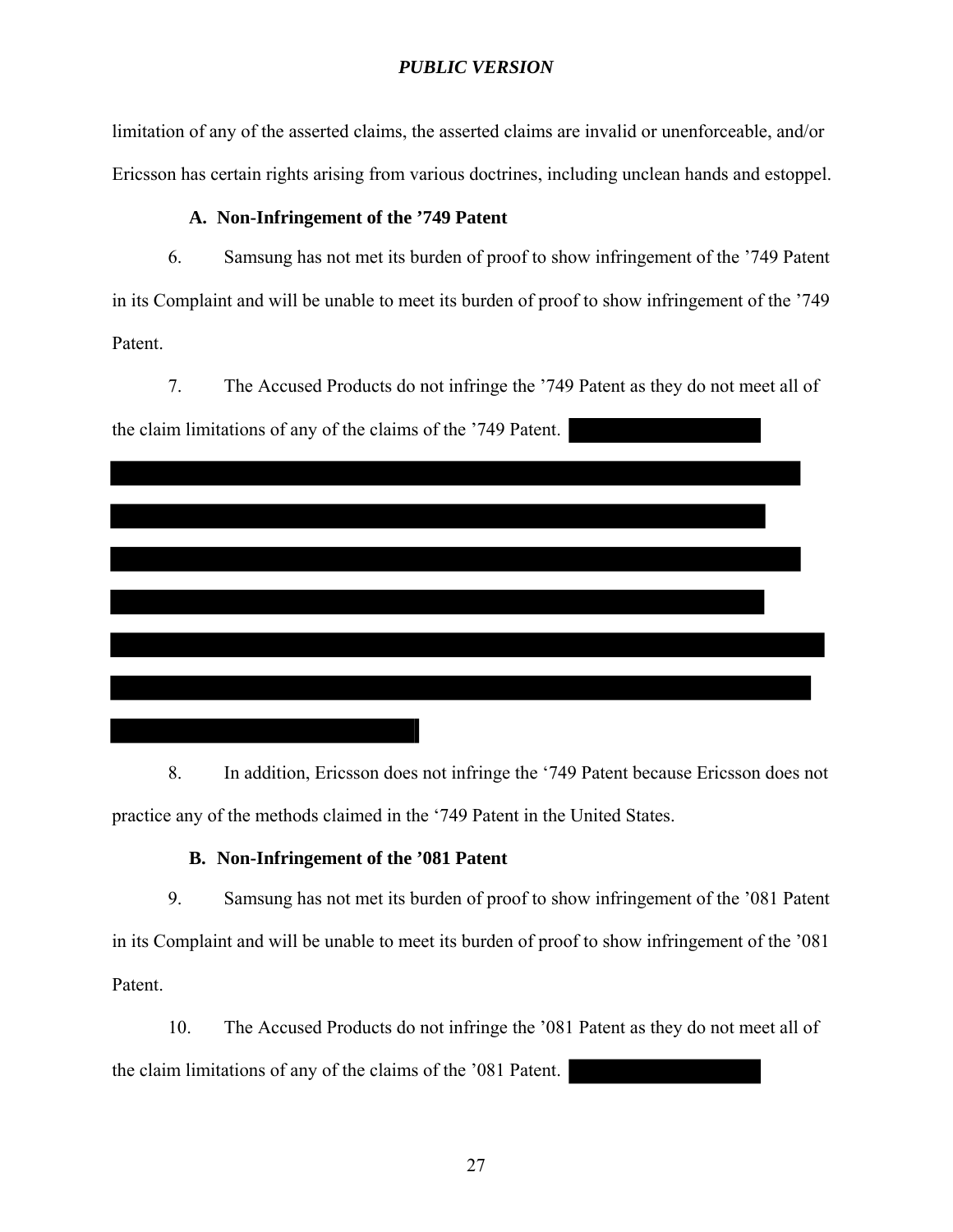11. In addition, Ericsson does not infringe the '081 Patent because Ericsson does not practice any of the methods claimed in the '081 Patent in the United States.

## **C. Non-Infringement of the '438 Patent**

12. Samsung has not met its burden of proof to show infringement of the '438 Patent in its Complaint and will be unable to meet its burden of proof to show infringement of the '438 Patent.

13. The Accused Products do not infringe the '438 Patent as they do not meet all of the claim limitations of any of the claims of the '438 Patent.

14. In addition, Ericsson does not infringe the '438 patent because Ericsson does not practice any of the methods claimed in the '438 patent in the United States.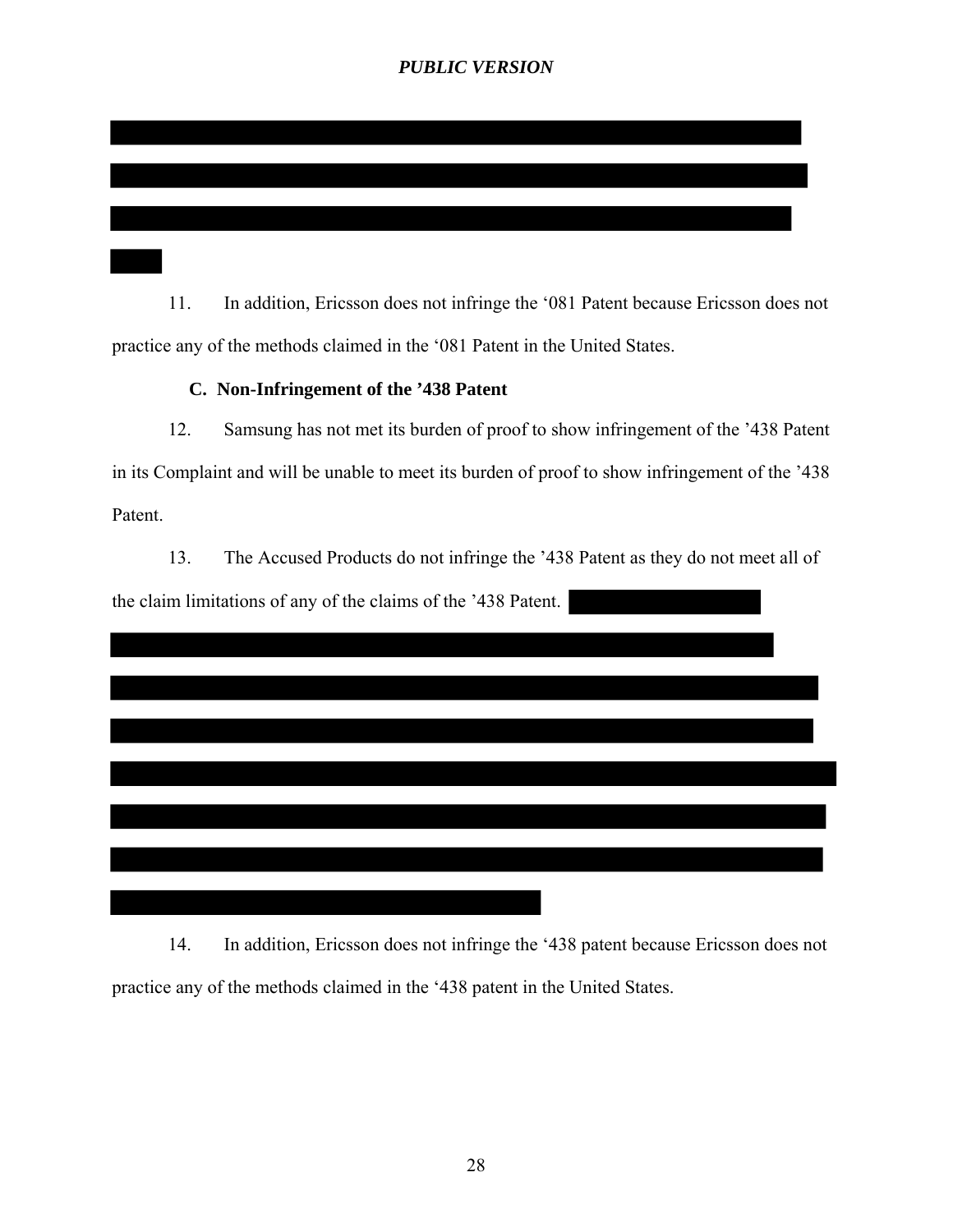### **D. Non-Infringement of the '827 Patent**

15. Samsung has not met its burden of proof to show infringement of the '827 Patent in its Complaint and will be unable to meet its burden of proof to show infringement of the '827 Patent.

16. The Accused Products do not infringe the '827 Patent as they do not meet all of the claim limitations of any of the claims of the '827 Patent.

17. In addition, Ericsson does not infringe the '827 Patent because Ericsson does not practice any of the methods claimed in the '827 Patent in the United States.

### **E. Non-Infringement of the '929 Patent**

18. Samsung has not met its burden of proof to show infringement of the '929 Patent in its Complaint and will be unable to meet its burden of proof to show infringement of the '929 Patent.

19. The Accused Products do not infringe the '929 Patent as they do not meet all of the claim limitations, both literally and under the doctrine of equivalents, of any of the asserted claims of the '929 Patent.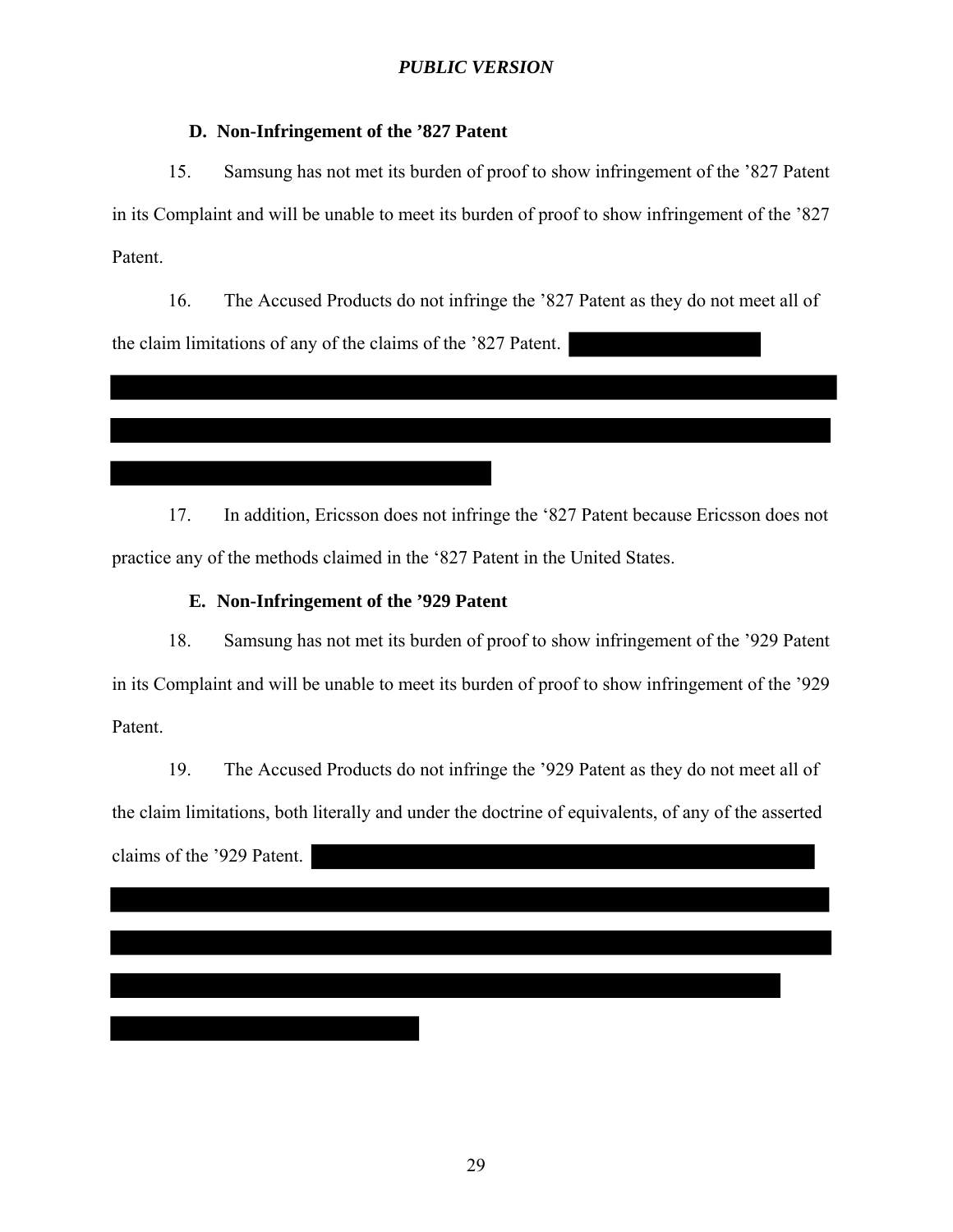# **F. Non-Infringement of the '813 Patent**

20. Samsung has not met its burden of proof to show infringement of the '813 Patent in its Complaint and will be unable to meet its burden of proof to show infringement of the '813 Patent.

21. The Accused Products do not infringe the '813 Patent as they do not meet all of the claim limitations, both literally and under the doctrine of equivalents, of any of the asserted claims of the '813 Patent.

22. In addition, Ericsson does not infringe the '813 Patent because Ericsson does not practice any of the methods claimed in the '813 Patent in the United States.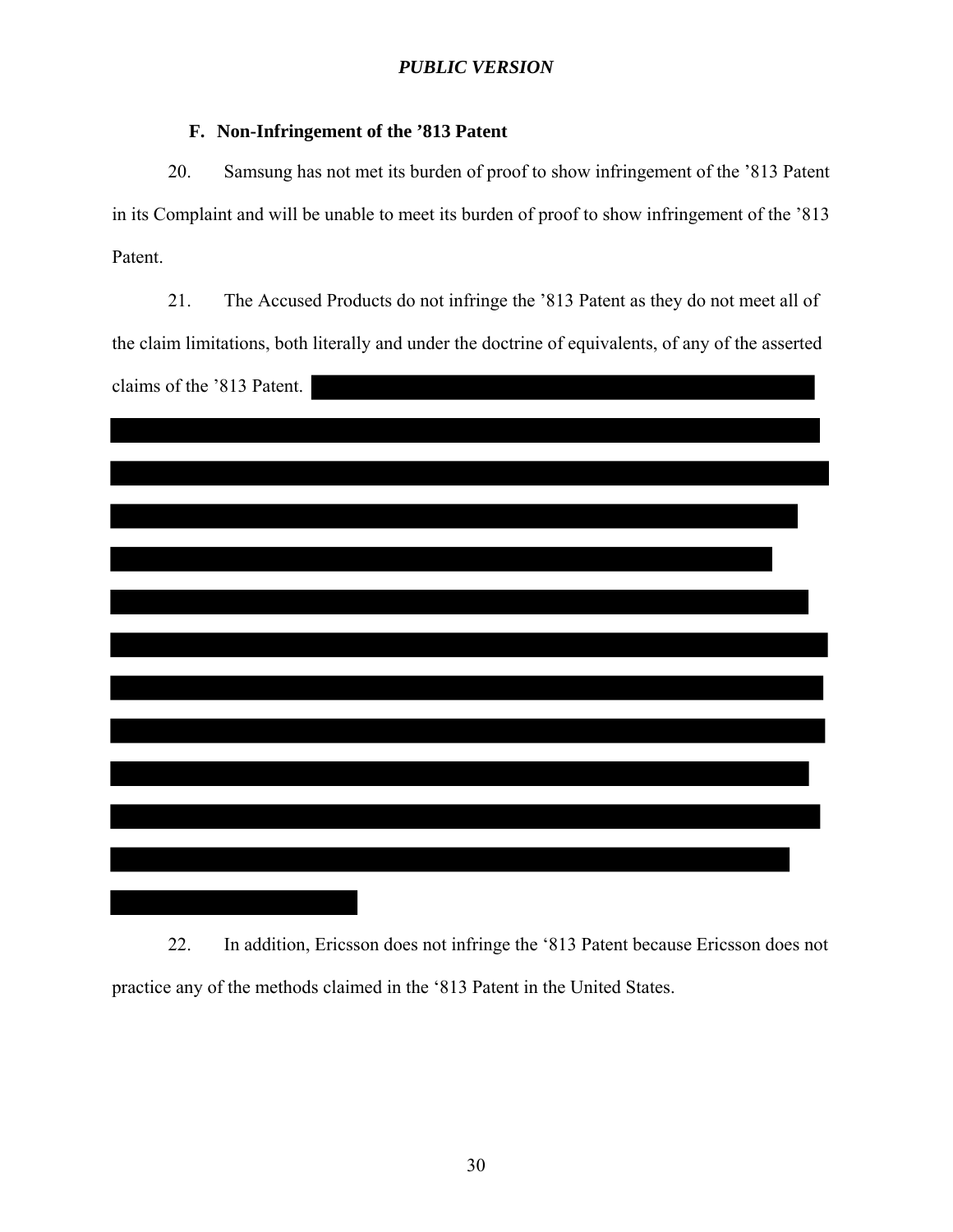### **G. Non-Infringement of the '682 Patent**

23. Samsung has not met its burden of proof to show infringement of the '682 Patent in its Complaint and will be unable to meet its burden of proof to show infringement of the '682 Patent.

24. The Accused Products do not infringe the '682 Patent as they do not meet all of the claim limitations, both literally and under the doctrine of equivalents, of any of the asserted claims of the '682 Patent.

## **SECOND AFFIRMATIVE DEFENSE -- INVALIDITY**

25. The asserted claims of the Asserted Patents are invalid for failure to comply with the requirements of 35 U.S.C. §§ 101 *et seq*., including, but not limited to, sections 101, 102, 103, 112, 116, and/or 256, and of any other applicable statutory provision or judicially created doctrines of invalidity, including, but not limited to, obviousness-type double patenting or the Rules and Regulations of the United States Patent & Trademark Office relating thereto.

26. The asserted claims of the Asserted Patents are invalid under 35 U.S.C. § 112, first and second paragraph, for lack of written description, lack of enablement, and indefiniteness.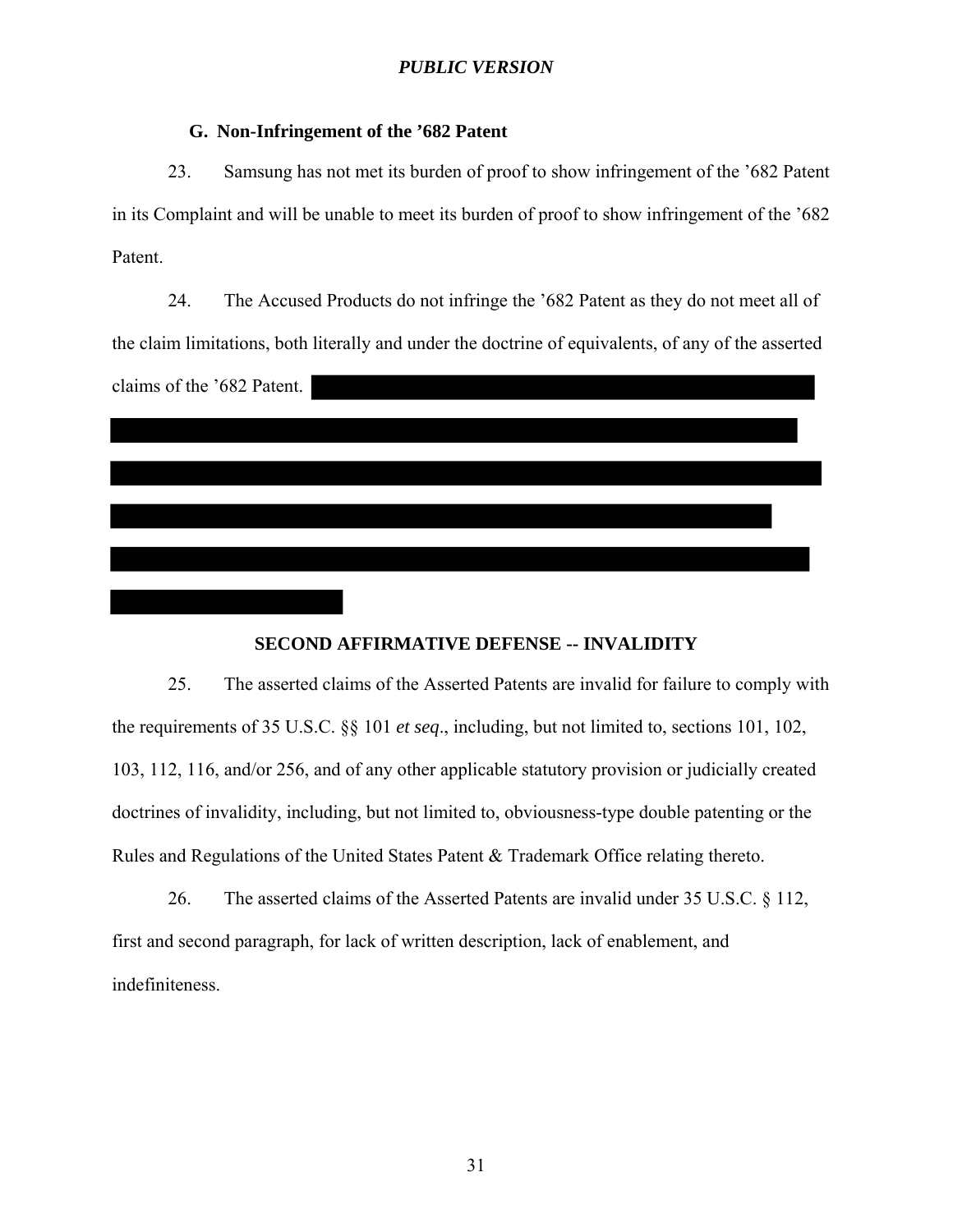27. Ericsson incorporates paragraph 26 immediately above as if set forth herein. For example, the term "sidewall" as used in the context of the '813 Patent has no clear and consistent meaning to one of skill in the art, nor does the patentee specifically define the term.

28. Ericsson incorporates paragraph 26 immediately above as if set forth herein. For example, the asserted claims of the '081 Patent are invalid for lack of enablement and lack of written description in connection with at least the "wherein" clause in the context of the '081 Patent.

29. Ericsson incorporates paragraph 26immediately above as if set forth herein. For example, the '929 Patent does not adequately describe how to create a load matching circuit or phase tuning component. Furthermore, at least the claim terms "load matching circuit," "phase tuning component," and "adjusting the phase of a [first/second] equivalent circuit" are indefinite.

30. Ericsson incorporates paragraph 26 immediately above as if set forth herein. For example, the '682 Patent does not describe the electronic communication occurring between various claimed components. Furthermore, a least the claim terms "processor module," "motherboard," "support electronics," and "fixed voltage level" are indefinite.

31. Ericsson incorporates paragraph 26 immediately above as if set forth herein. For example, the '749 Patent does not adequately describe or enable "a CE-to-Resource (RE) mapper," "mapping, by a CE-to-Resource Element (RE) mapper," "interleaving, by an interleaver, the concatenated elements," "an interleaver for interleaving symbols," "interleaving, by an interleaver, the modulation symbols," "an interleaver for interleaving the modulation symbols," "mapping … the interleaved elements…," and "mapping … the interleaved … symbols…" as claimed in the '749 Patent. Furthermore, at least the claim terms "a CE-to-Resource (RE) mapper," "elements," "allocating," and "mapping" are indefinite.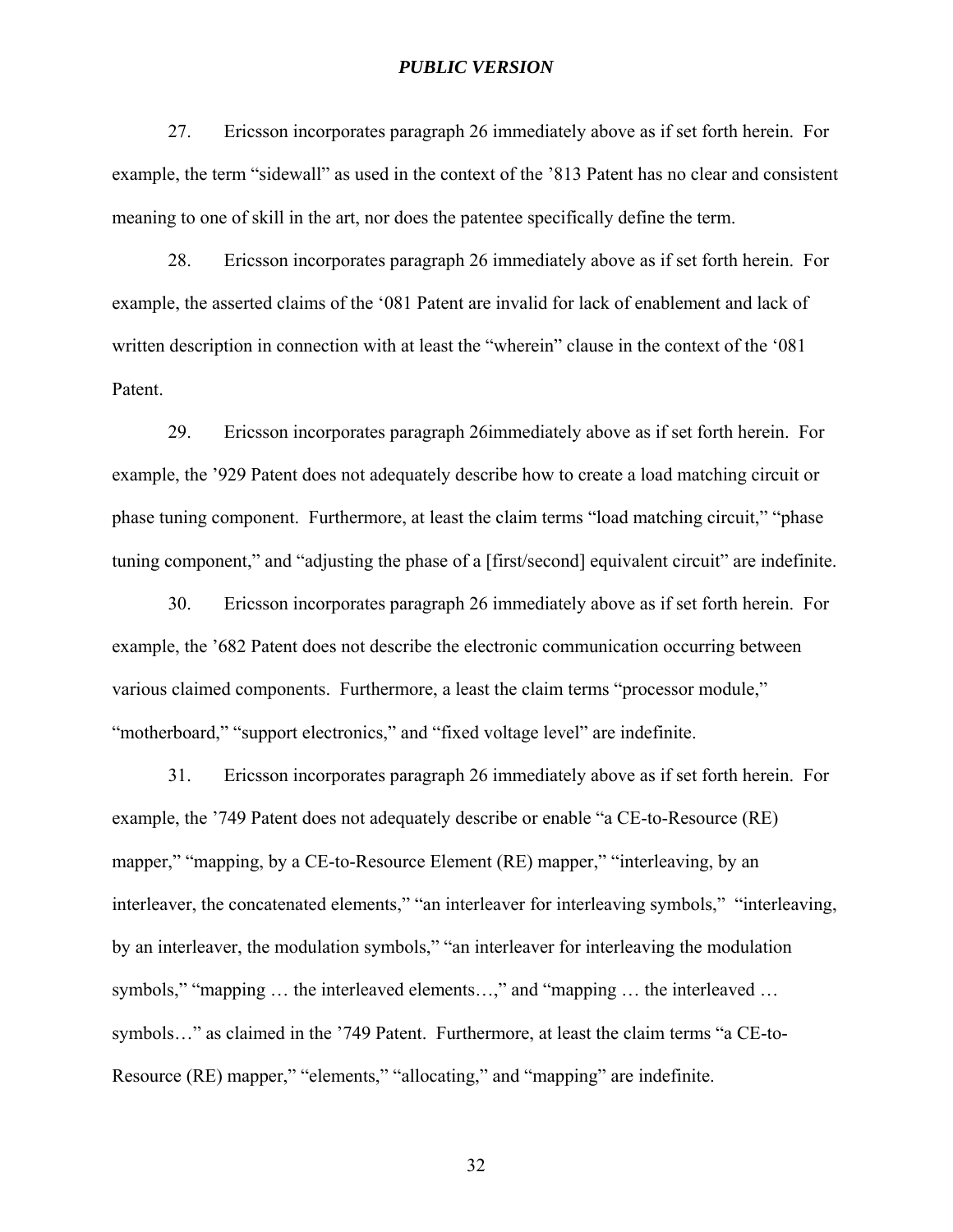32. Ericsson incorporates paragraph 26 immediately above as if set forth herein. For example, the '438 Patent does not adequately describe or enable "each RE group has a single time index," dividing "the available resources … into a two-dimensional frequency/time structure," "the plurality of RE groups are allocated to available resources in the downlink control channel in a time first manner," "allocating a plurality of Resource Element (RE) groups to available resources in the downlink control channel in a time first manner," and "wherein, during allocation, a time index is increased from an initial value up to a predetermined value in a given frequency index, before increasing to a next frequency index and resetting the time index to the initial value". Furthermore, at least the claim terms "two-dimensional frequency/time structure," "time index / single time index," "allocating," and "mapping" are indefinite.

33. With respect to each Asserted Patent, Ericsson provides an identification of prior art that support this additional defense. The prior art listed below is exemplary only and should not be construed as limiting in any way the defenses that Ericsson will present in this Investigation. Ericsson's investigation is ongoing. Further, nothing herein should be construed as an admission that Ericsson agrees with any Samsung proposed claim construction.

#### **A. Prior Art With Respect to the '749 Patent**

- R1-063325, "Basic Multiplexing Schemes of Multiple L1/L2 Control Information in E-UTRA Downlink," 3GPP TSG RAN WG1 Meeting #47, Riga, Latvia, November 6 – 10, 2006
- R1-070104, "Downlink L1/L2 Control Signaling Channel Structure: Mapping," 3GPP TSG RAN WG Meeting #47bis, Sorrento, Italy, January 15 – 19, 2007
- R1-070516 (R1-070885), "L1/L2 Control Channel Structure with CDM Based Multiplexing in E-UTRA Downlink," 3GPP TSG RAN WG1 Meeting #48, February 12 – 16, 2007
- R1-070737, "Multiplexing of L1/L2 Control Channels in E-UTRA Downlink," 3GPP TSG RAN WG1#48, Saint Louis, USA, 12 – 16 February, 2007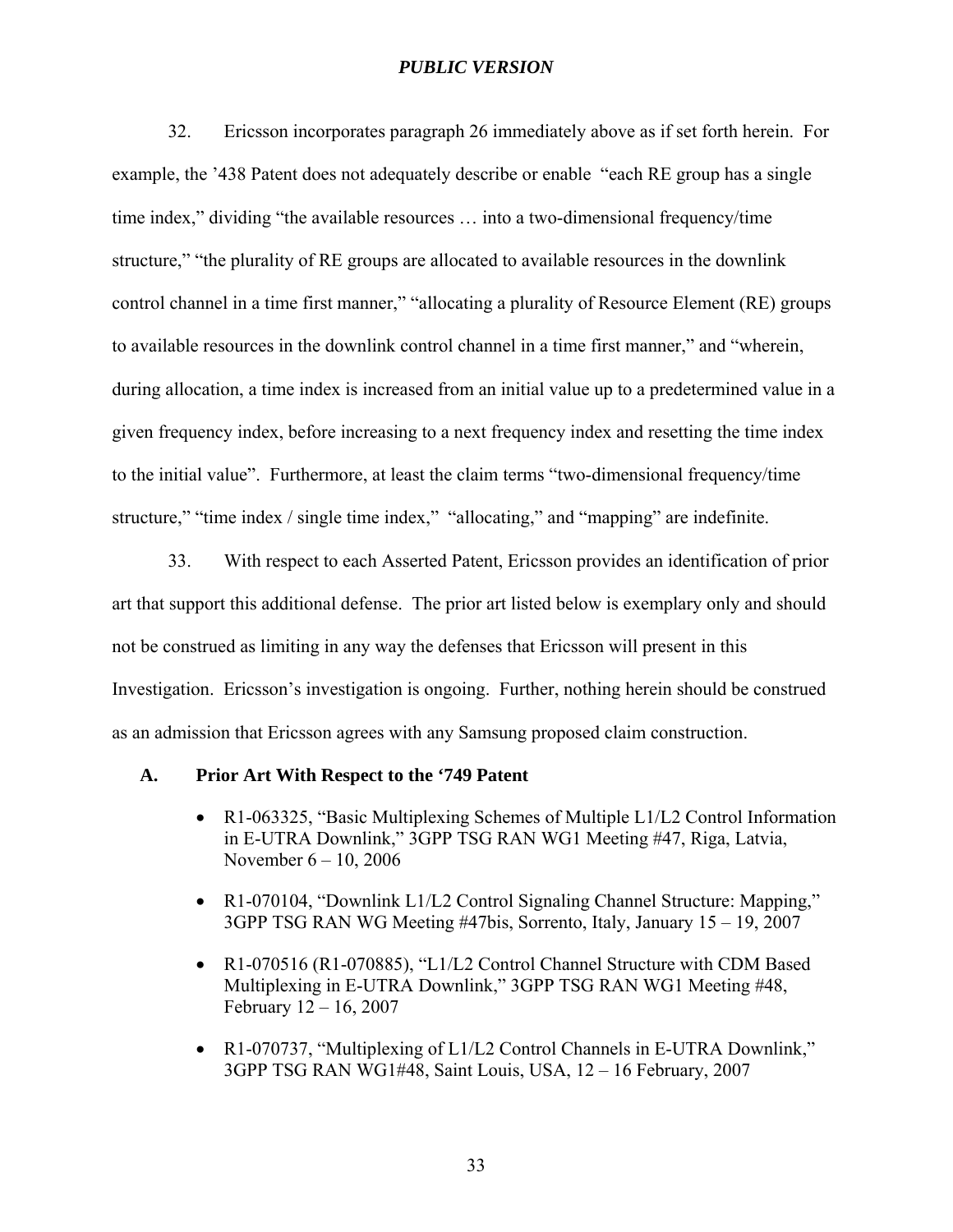- R1-070930, "Downlink L1/L2 Control Signaling: Multiplexing, Configuration and Logical Receiver Model," 3GPP TSG-RAN WG1 Meeting #48, St. Louis, USA, 12 – 16 February 2007
- R1-071105, "E-UTRA Downlink L1/L2 control channel Mapping," 3GPP TSG-RAN-WG1 Meeting #48, St. Louis, USA, Feb 12th – Feb 16th 2007
- R1-071490, "Multiplexing PDCCH Grants in E-UTRA Downlink," 3GPP TSG RAN WG1#48 bis, St. Julian, Malta, March 26 – 30, 2007
- R1-071689, "E-UTRA Downlink L1/L2 Control Channel Structure," Huawei, Malta, March 2007
- R1-071223, "Way Forward on Downlink Control Signalling", Ericsson, Qualcomm, Nokia, TI, NTT DoCoMo, Motorola, Panasonic, Siemens, Samsung, Nortel, ZTE, LGE, Huawei, Alcatel-Lucent, Freescale, St Louis USA, 12.-16. Feb. 2007.
- R1-071490, "Multiplexing PDCCH Grants in E-UTRA Downlink," 3GPP TSG RAN WG1#48 bis, St. Julian, Malta, March 26 – 30, 2007
- R1-071820, "DL Control Channel Structure", Ericsson, et al. 3GPP TSG RAN1 #48bis, St. Julians, Malta, March 20-26, 2007.
- Email chain on 3GPP email reflector dated March 21, 2007 entitled "[LTE Control Signaling] Control channel structure"
- R1-072097, "E-UTRA Downlink CCE to RE mapping scheme," Huawei, Kobe, May 2007
- R1-072345, "Mapping of control channel elements to resource elements" LGE, May 2007
- R1-072382, "The resource element mapping of the control channel elements," 3GPP TSG RAN WG1 meeting #49, May 7th – 11th, 2007, Kobe, Japan.
- R1-072470, CCE to RE mapping, Ericsson, RAN1#49, Kobe, May 2007
- R1-072606, "Mapping of Control Channel Elements to Resource Elements," 3GPP TSG RAN WG1 Meeting #49, Kobe, Japan, May 7 – 11, 2007
- R1-072612, "Way forward on CCE to RE mapping," Ericsson, Motorola, Samsung, Nokia, Nokia-Siemens Networks, Mitsubishi, Alcatel-Lucent, Texas Instruments, Nortel, NTT DoCoMo, Huawei, Qualcomm, Panasonic, LG Electronics, Kobe, May 2007.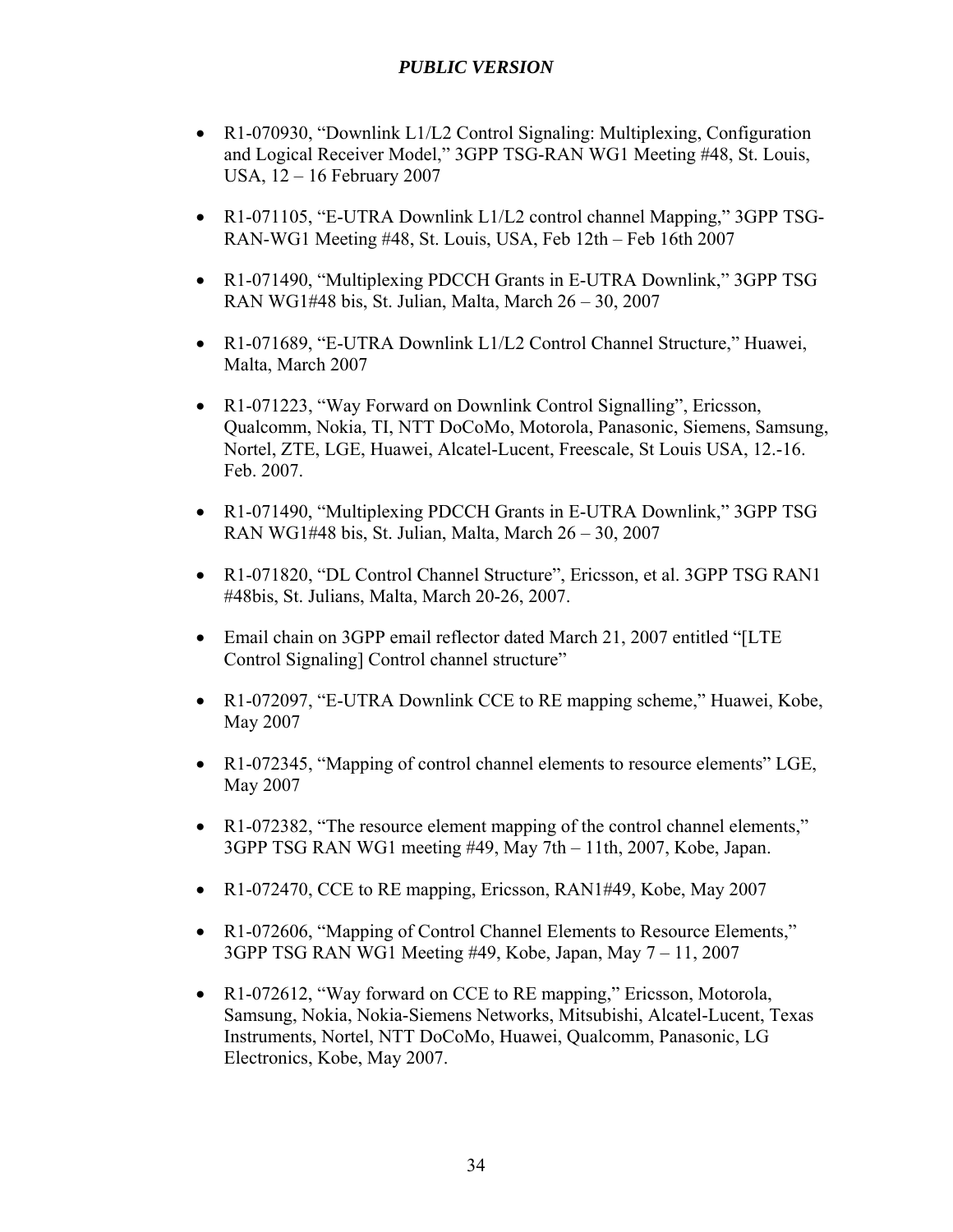- R1-072613, "Way forward on CCE to RE mapping," Ericsson, Motorola, Samsung, Nokia, Nokia-Siemens Networks, Mitsubishi, Alcatel-Lucent, Texas Instruments, Nortel, NTT DoCoMo, Huawei, Qualcomm, Panasonic, LG Electronics, Kobe, May 2007.
- R1-073510, "CCE to RE interleaver design criteria," TSG RAN WG1 meeting #50, Athens, Greece, Aug 20-24, 2007
- R1-074370, "CCE-to-RE Mapping," TSG-RAN WG1 #50bis, Shanghai, China, Oct.  $8 - 12$ , 2007.
- 3GPP TR 25.814 V7.1.0, "Physical layer aspects for evolved Universal Terrestrial Radio Access (UTRA)" (2006-09)
- 3GPP TS 25.212, "Multiplexing and Channel Coding" Section 4.2.7., v.6.10.0  $(2006-12)$ .
- 3GPP 36.211, "3rd Generation Partnership Project; Technical Specification Group Radio Access Network; Physical Channels and Modulation (Release 8) v 0.3.1" (2007-02).
- 3GPP 36.211, "3rd Generation Partnership Project; Technical Specification Group Radio Access Network; Physical Channels and Modulation (Release 8) v 1.0.0" (2007-03).
- 3GPP TS 36.212, "3rd Generation Partnership Project; Technical Specification Group Radio Access Network; Multiplexing and channel coding (Release 8) v  $1.0.0$ " (2007-03).
- V.G.S. Prasad, K.V.S. Hari, "Interleaved Orthogonal Frequency Division Multiplexing (IOFDM) System With Lesser Complexity," IEEE Transactions on Signal Processing (07/2004).
- Mehrtash, A.; Boghrati, B.; Hojjat, N.; Safavi-Naeini, S., "Improving the Performance of Post-FFT Array Processing in OFDM Systems with Short Training Sequences," Antennas and Propagation Society International Symposium 2006, IEEE.
- Benedetto, S.; Divsalar, D.; Montorsi, G.; Pollara, F., "Serial concatenation of interleaved codes: performance analysis, design, and iterative decoding," Information Theory, IEEE Transactions, Volume: 44, Issue: 3.
- Stuber, G.L. ; Barry, J.R. ; McLaughlin, S.W. ; Ye Li ; Ingram, M.A. ; Pratt, T.G. , "Broadband MIMO-OFDM wireless communications," Proceedings of the IEEE (Feb. 2004).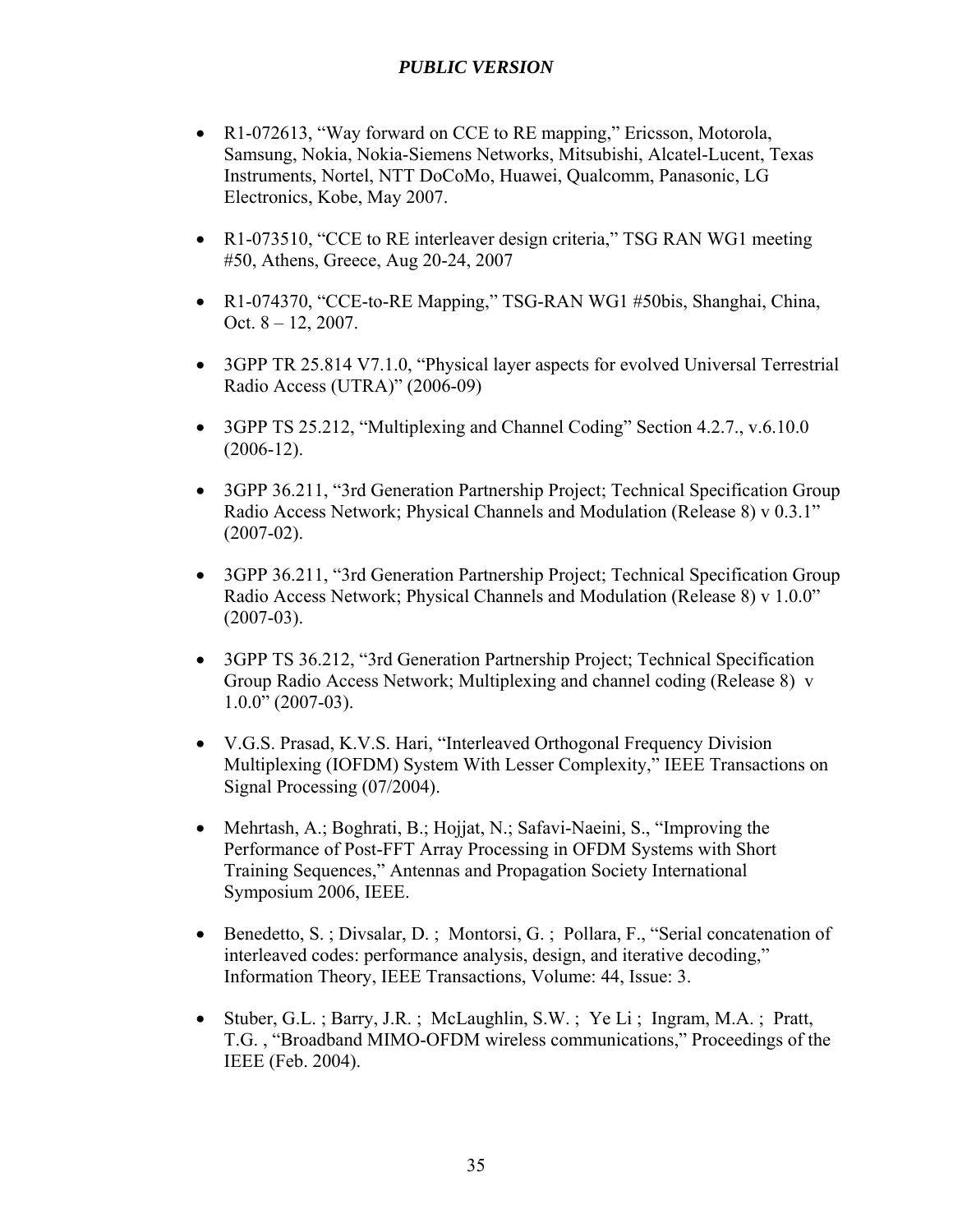- Saajed Ali;" Concatenation of Space-Time Block Codes with Convolutional Codes," Thesis submitted to the Faculty of the Virginia Polytechnic Institute and State University (Feb. 2004)
- Luis Zarzo Fuertes, "OFDM PHY Layer Implementation based on the 802.11a Standard and System," Bachelor Thesis in Electronic Systems at Linköping University Institute of Technology (2005-03-22).
- JP2006-510315A, "Apparatus and method for signal constitution for downlink of OFDMA-based cellular system," (6/2/2006).
- JP2001-358699A, "Hybrid Arq Method For Packet Data Transmission," Seidel Eiko, (5/15/2001).
- JP2006-325264A, "Base Station Device And Radio Communication Method," Nishio Akihiko (08/24/2006).
- KR0507519B, "Method And Apparatus For Constructing Signal To Down Link Of Cellular System Based On OFDMA," Jang, Gyeong Hui (12/13/2002)
- KR2007-0022143A, "Service Dependent Shared Physical Channel Mapping," Wengerter Christian (1/8/2007)
- KR0684305B, "A method for allocating radio resource in wirelesssystem and apparatus thereof," Cho, Jae Hee (2004-04-21).
- KR0589680B, "Sending Method And Sending Apparatus, Receiving Methodand Receiving Apparatus For Signal Of Mobile Telecommunication System," Lim, Kwang Jae (7/26/2004).
- KR2005-0110641A, "Components And Methods For Processing Wireless Communication Data In Presence Of Format Uncertainty," Reznik Alexander  $(8/25/2005)$ .
- KR2003-0074771A, "Coding Scheme For A Wireless Communication System," Ling F (7/31/2003).
- KR2006-0063712A, "Apparatus And Method For Transmitting/Receiving Packet Data Symbol In Mobile Communication System," Han, Jin Kyu (12/2/2005).
- Rohde & Schwarz, "WiMAX, General Information About the Standard 802.16 Application Note," (06-2006).
- $\bullet$  IEEE 802.16d (2004)
- $\bullet$  IEEE 802.16e (2005)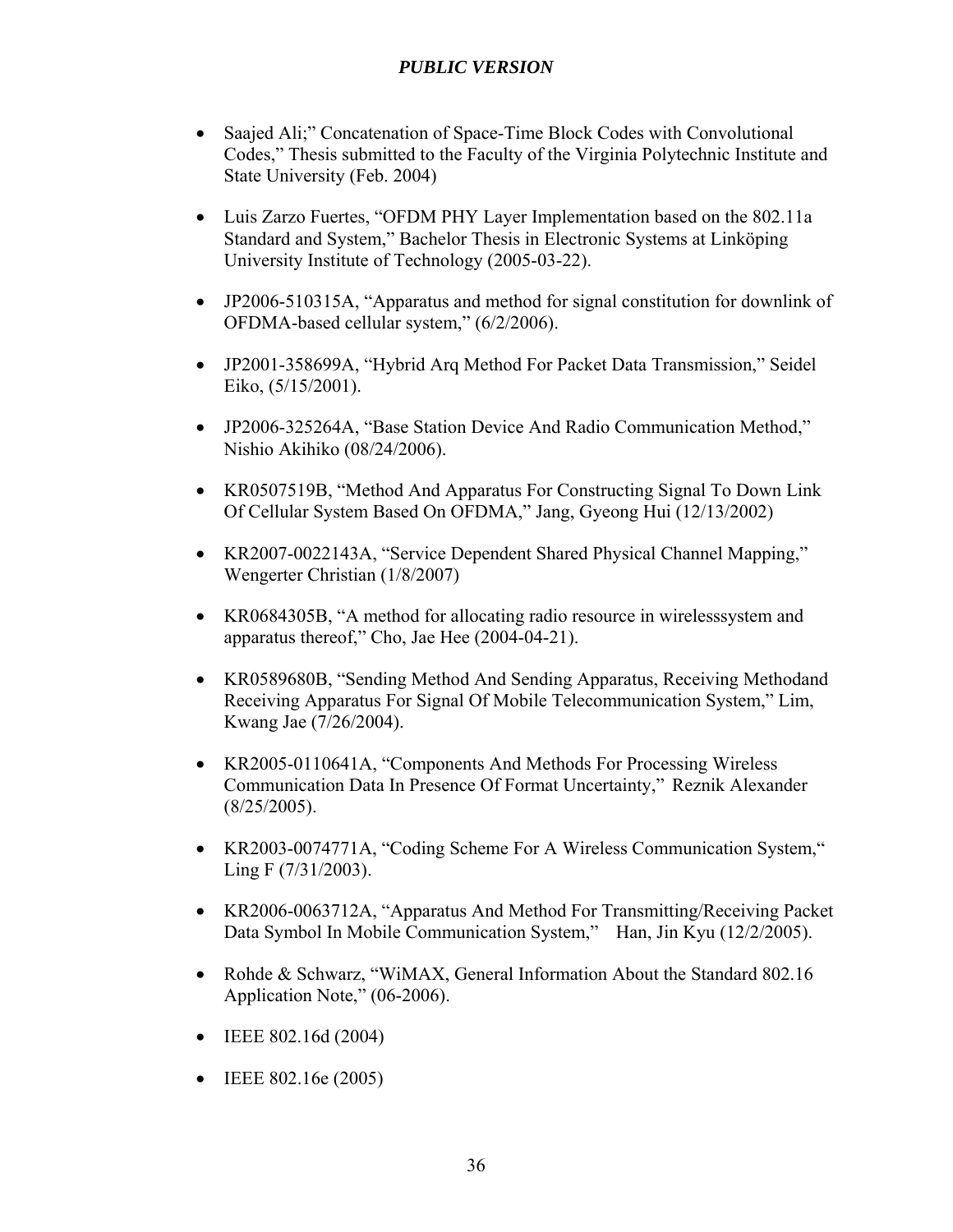- Andrews, J., "Fundamentals of WiMAX: Understanding Broadband Wireless Networking (Prentice Hall Communications Engineering and Emerging Technologies)" (Feb. 2007)
- Ohrtman, F., "WiMAX Handbook: Building 802.16 Networks" (McGraw-Hill Communications) (May 2005)
- US Patent No. 7480279
- US Patent No. 7512076
- US Patent No. 7180953
- US Patent No. 7376076
- US Patent No. 7546511
- US Patent No. 7639817
- US Patent No. 7349373
- US Patent No. 7512076
- US Patent No. 7555069
- US Patent No. 7302008
- US Patent No. 7471622
- US Patent No. 7746758
- US Patent No. 7869402
- US Patent No. 8064394
- US Patent No. 8238475
- US Patent Application No. 20070104150
- US Patent Application No. 20080159323
- US Patent Application No. 20080282131
- US Patent Application No. 20090122736
- US Patent Application No. 20090161618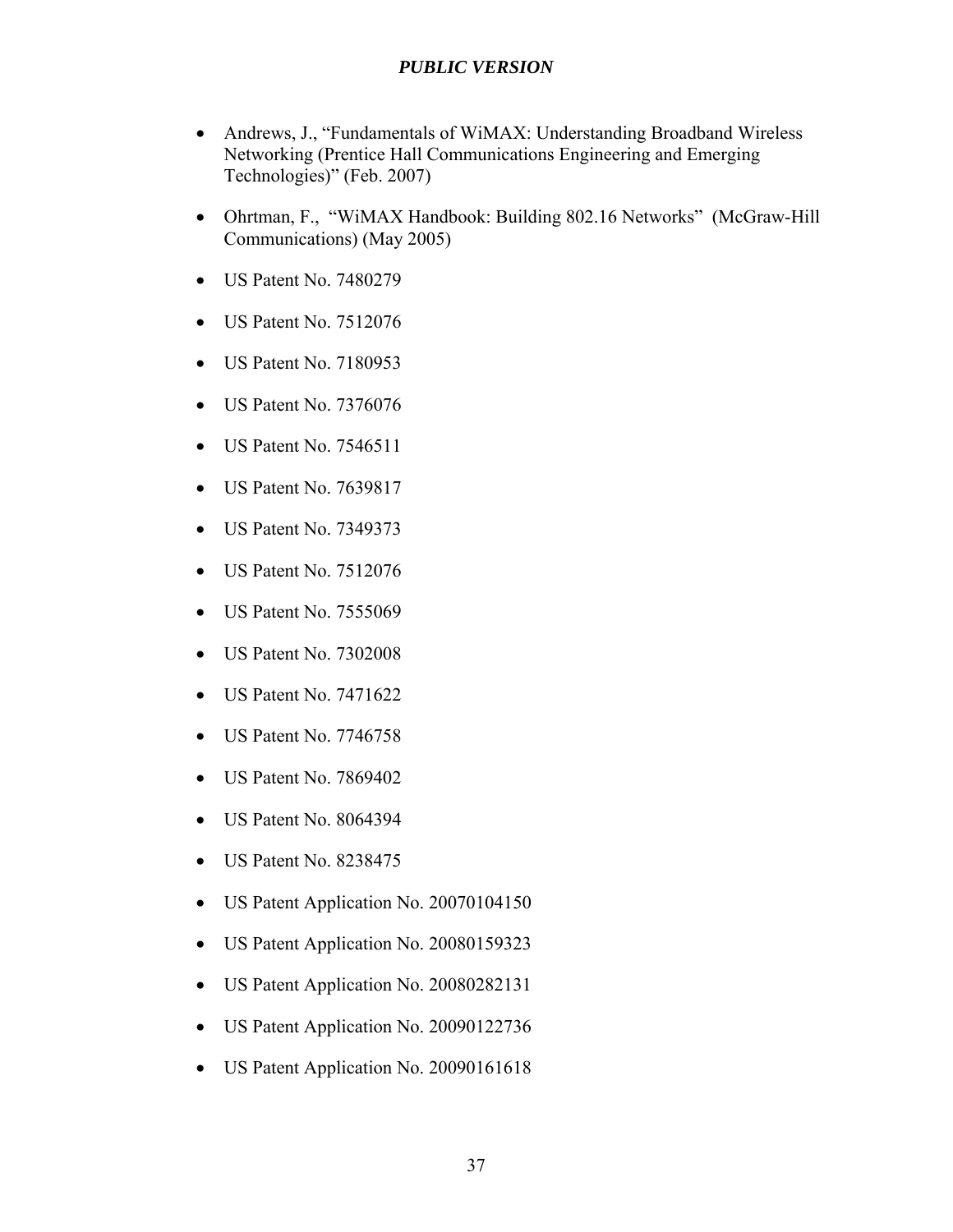## **B. Prior Art With Respect to the '081 Patent**

- Korean Patent Application Publication No. 1020040064865; (Samsung) Device for Transmitting Reverse Rate Control Information in Mobile Communication System and Method Therefor
- Korean Patent Application Publication No. 1020040050756; (Electronics and Telecommunications Research Institute) Method for Determining Adaptive Modulation Coding Option of High-Speed IMT-2000 and Computer Readable Medium Storing Thereof
- International Publication No. WO 01/56190; (Oualcomm Incorporated) Multi-Link Transmission of Data Over a Cellular Network
- Russian Patent No. RU 2003110572; Method and Apparatus for High Data Rate Transmission in a Wireless Communication Systsem
- R1-073463 3GPP TSG RAN WG1 Meeting  $#50$ ; Athens, Greece, 20-24 August, 2007; (NEC Group, NTT DoCoMo) Multiplexing of uplink data-non-associated control signal with data
- R1-073388 3GPP TSG RAN1#50; Athens, Greece, August 20-24, 2007; (Motorola) UL L1/L2 Control Signals with Data: Multiplexing Detail
- Japanese Patent No. JP2007511975; Apparatus and Method for Transmitting and receiveing Common Control informaiton in a Wireless Communication System
- US Patent Publication Application No. US 2008/130605; (Samsung Electronics Co., LTD) Appapartus and Method for Transmitting and Receiving Common Control Information in a Wireless Communication System
- US Patent Application No. 11/860,615; Method and Apparatus for Transmission of Uplink Control Signaling and User Data in a Single Carrier Orthogonal Frequency Division Multiplexing Communication System
- US Provisional Patent Application No. 61/220,556; Control and Data Signalin in Heterogeneous Wireless Communication Networks
- US Patent Publication Application No. US 2008/0165873; (Motorola) Method and Apparatus for Transmission of Uplink Control Signaling and User Data in a Single Carrier Orthogonal Frequency Division Multiplexing Communication System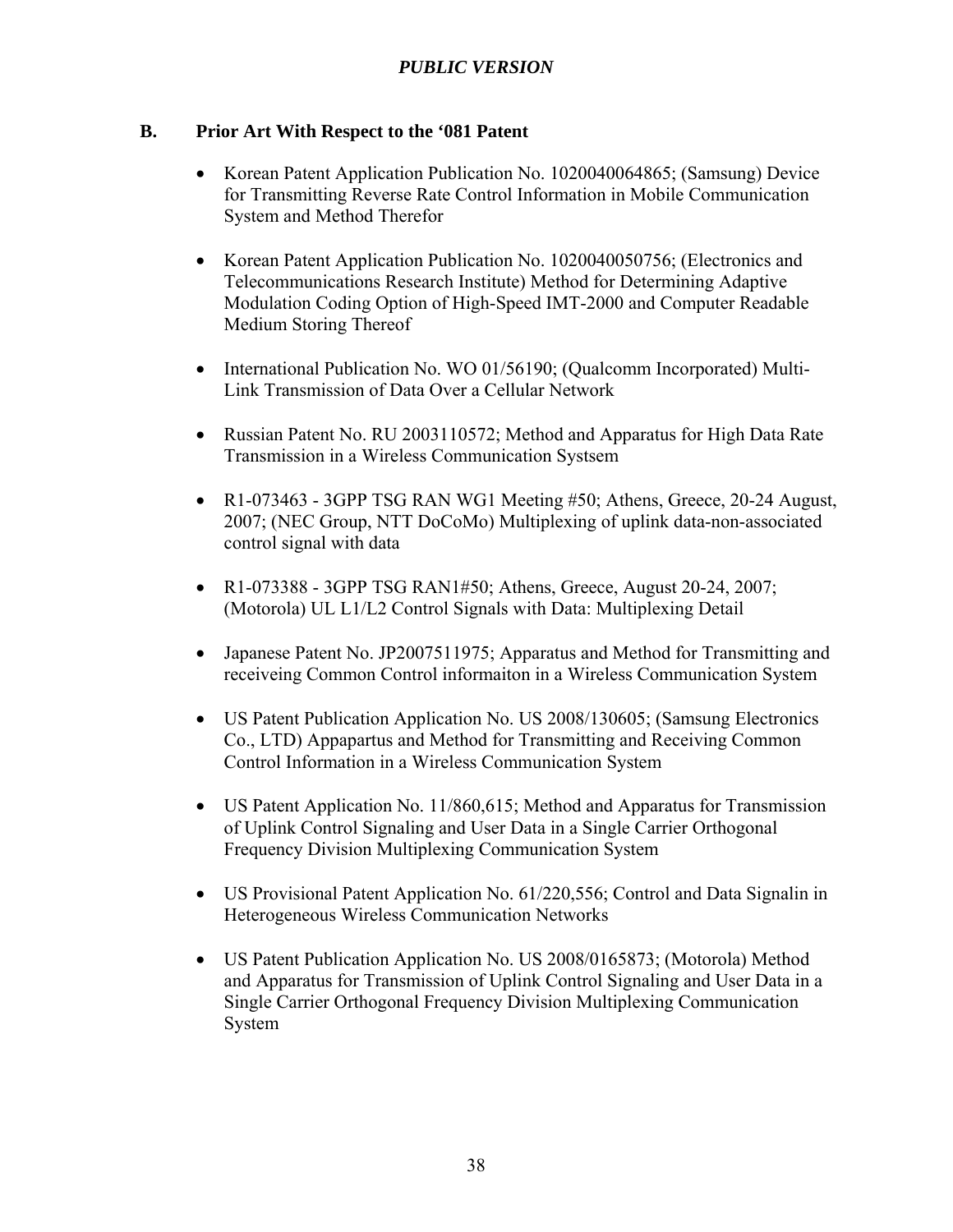- R1-073269 An5xter73GPP TSG-RAN WG1  $#50$ ; Athens, Greece, August 20 -24, 2007; (Qualcomm Europe) Rate matching details for control and data multiplexing
- R1-073842 TSG-RAN WG1  $#50$ ; Athens, Greece, August 20 24, 2007; Notes from uplink control signaling discussions
- R1-080309 3GPP TSG RAN WG1 Meeting #51bis; Seville, Spain, January  $14$  18, 2008; (Nokia Siemens Networks, Nokia) Open items of control signalling on PUSCH
- IEEE Communications Magazine; Frequency Domain Equalization for Single-Carrier Broadband Wireless Systems
- "3GPP TR 25.876 V2.0.0 (2005-10) 3rd Generation Partnership Project; Technical Specification Group Radio Access Network; Multiple-Input Multiple Output in UTRA"
- (Motorola Labs) Aggressive Modulation/Coding Scheme Selection For Maximizing System Throughput In A Multi-Carrier System
- (Wireless Signal Processing & Networks Lab (WSPN)) Analysis of Moduclation and Coding Scheme Selection in MIMO-OFDM Systems
- Japanese Patent No. JP2004-266739A;
- Japanese Patent No. JP2005-160079A;
- Japanese Patent No. JP2007-166188A;
- Japanese Patent No. JP2005-27107A
- Japanese Patent No. JP2006-115386A
- Japanese Patent No. JP2006-319473A
- Japanese Patent No. JP2007-221755A
- Japanese Patent No. JP2007-274159A
- Japanese Patent No. JP2007-300507A
- Japanese Patent No. JP2007-526692A
- Japanese Patent No. JP2007-531386;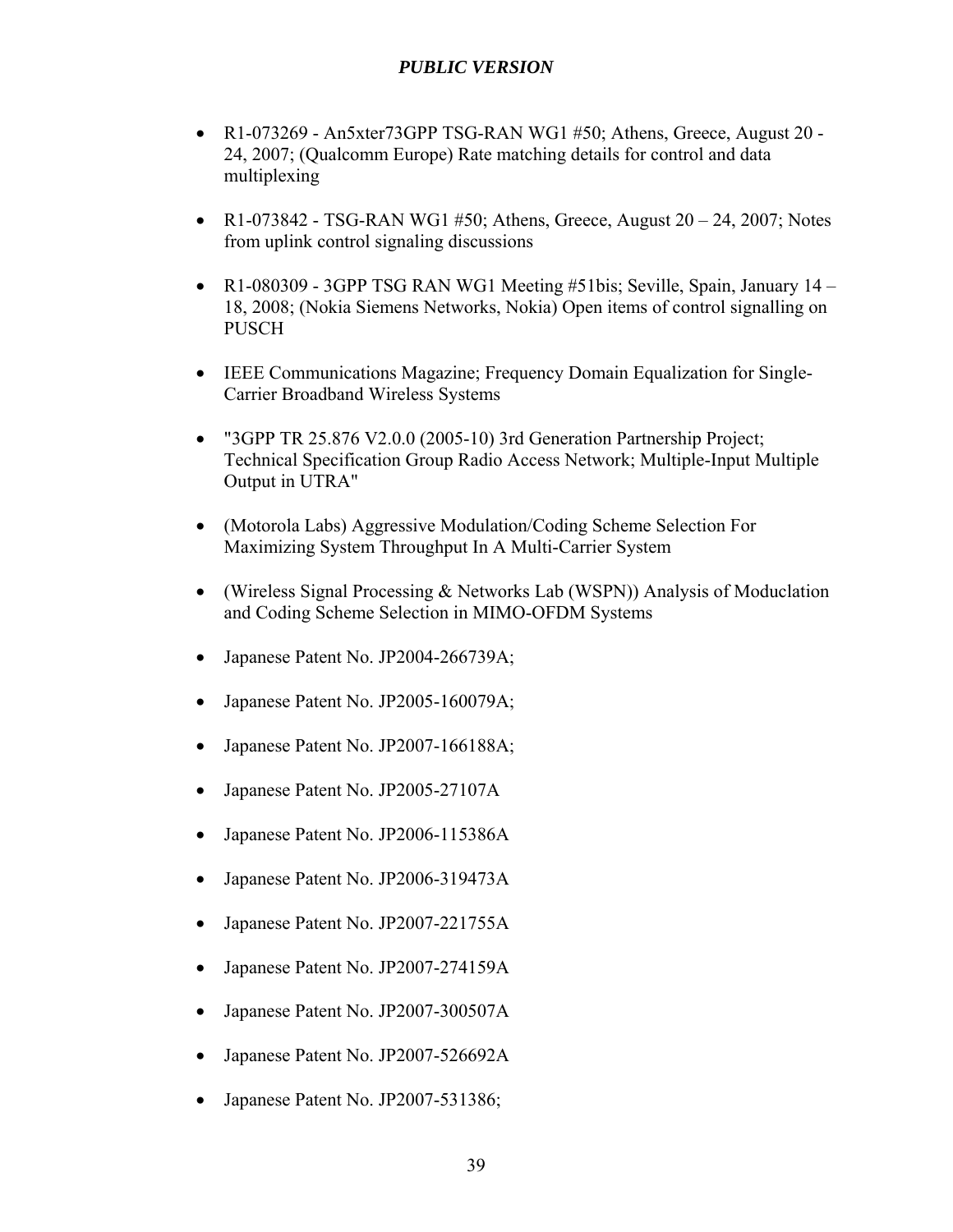- Japanese Patent No. JP2009-540626A
- Korean Patent No. KR2007-0094426A;
- Korean Patent No. KR2007-0118655A;
- Korean Patent No. KR2008-0004039A;
- 3GGP RAN LTE Technology Summary and Standardization State
- "3GPP TR 25.814 V1.1.1 (2006-2) Technical Report 3rd Generation Partnership Project; Technical Specification Group Radio Access Network; Physical Layer Aspects for Evolved UTRA (Release 7)"
- "3GPP TR 25.814 V1.1.1 (2006-2) Technical Report 3rd Generation Partnership Project; Technical Specification Group Radio Access Network; Physical Layer Aspects for Evolved UTRA (Release 7)"
- "3GPP TR 25.814 V1.2.2 (2006-3) Technical Report 3rd Generation Partnership Project; Technical Specification Group Radio Access Network; Physical Layer Aspects for Evolved UTRA (Release 7)"
- "3GPP TR 25.814 V1.2.3 (2006-5) Technical Report 3rd Generation Partnership Project; Technical Specification Group Radio Access Network; Physical Layer Aspects for Evolved UTRA (Release 7)"
- "3GPP TR 25.814 V1.4.0 (2006-5) Technical Report 3rd Generation Partnership Project; Technical Specification Group Radio Access Network; Physical Layer Aspects for Evolved UTRA (Release 7)"
- "3GPP TR 25.814 V1.5.0 (2006-5) Technical Report 3rd Generation Partnership Project; Technical Specification Group Radio Access Network; Physical Layer Aspects for Evolved UTRA (Release 7)"
- "3GPP TR 25.814 V2.0.0 (2006-6) Technical Report 3rd Generation Partnership Project; Technical Specification Group Radio Access Network; Physical Layer Aspects for Evolved UTRA (Release 7)"
- "3GPP TR 25.814 V7.0.0 (2006-06) Technical Report 3rd Generation Partnership Project; Technical Specification Group Radio Access Network; Physical layer aspects for evolved Universal Terrestrial Radio Access (UTRA) (Release 7)"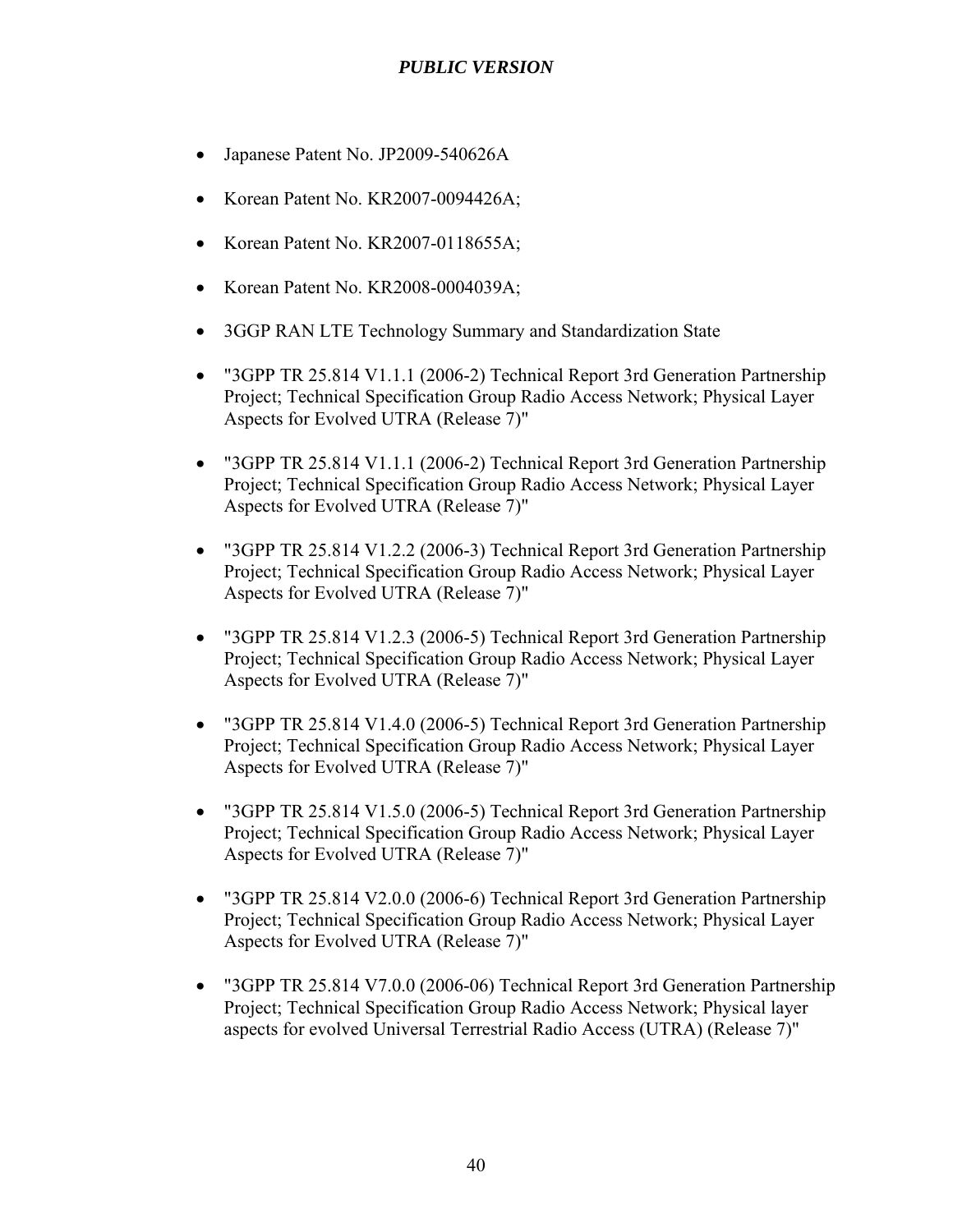- "3GPP TR 25.876 V1.7.1 (2005-10) Technical Report 3rd Generation Partnership Project; Technical Specification Group Radio Access Network; Multiple-Input Multiple Output in UTRA"
- "3GPP TR 25.876 V1.8.0 (2005-10) Technical Report 3rd Generation Partnership Project; Technical Specification Group Radio Access Network; Multiple-Input Multiple Output in UTRA"
- "3GPP TR 25.876 V7.0.0 (2007-03) Technical Report 3rd Generation Partnership Project; Technical Specification Group Radio Access Network; Multiple Input Multiple Output in UTRA; (Release 7)"
- "3GPP TS 36.213 V8.1.0 (2007-11) Technical Specification 3rd Generation Partnership Project; Technical Specification Group Radio Access Network; Evolved Universal Terrestrial Radio Access (E-UTRA); Physical layer procedures (Release 8)"
- R1-080002 3GPP TSG RAN WG1 Meeting  $#51b$ ; Sevilla, Spain,  $14-18$ January, 2008; (MCC Support) Draft Report of 3GPP TSG RAN WG1 #51 v1.0.0
- R1-075110 3GPP TSG-RAN WG1 Meeting #51; Jeju, Korea, November 5-9, 2007; (Motorola) Draft Change Request
- R1-075116 3GPP TSG-RAN WG1 Meeting #51; Jeju, Korea, November 5-9, 2007; (Motorola) Draft Change Request
- A Novel SIR to Channel-Quality Indicator (CQI) Mapping Method for HSDPA System
- The 18th Annual IEEE International Symposium on Personal, Indoor and Mobile Radio Communications (PIMRC'07); A Selective Harq Scheme Operating Based on Channel Conditions for High Speed Packet Data Transmission Systems
- (Bell Labs, Lucent Technologies) Adaptive, Asynchronous Incremental Redundancy (A2ir) With Fixed Transmission Time Intervals (TTI) For HSDPA
- Integrating Admission Control and Packet Scheduling for Quality Controlled Streaming Services in HSDPA Networks
- 65th IEEE Proc. Vehicular Technology Conf., Dublin, Ireland, Apr. 2007; (Nokia Siemens Networks) Performance of Spatial Division Multiplexing MIMO with Frequency Domain Packet Scheduling: From Theory to Practice
- Q-Learning-based Hybrid ARQ for High Speed Downlink Packet Access in UMTS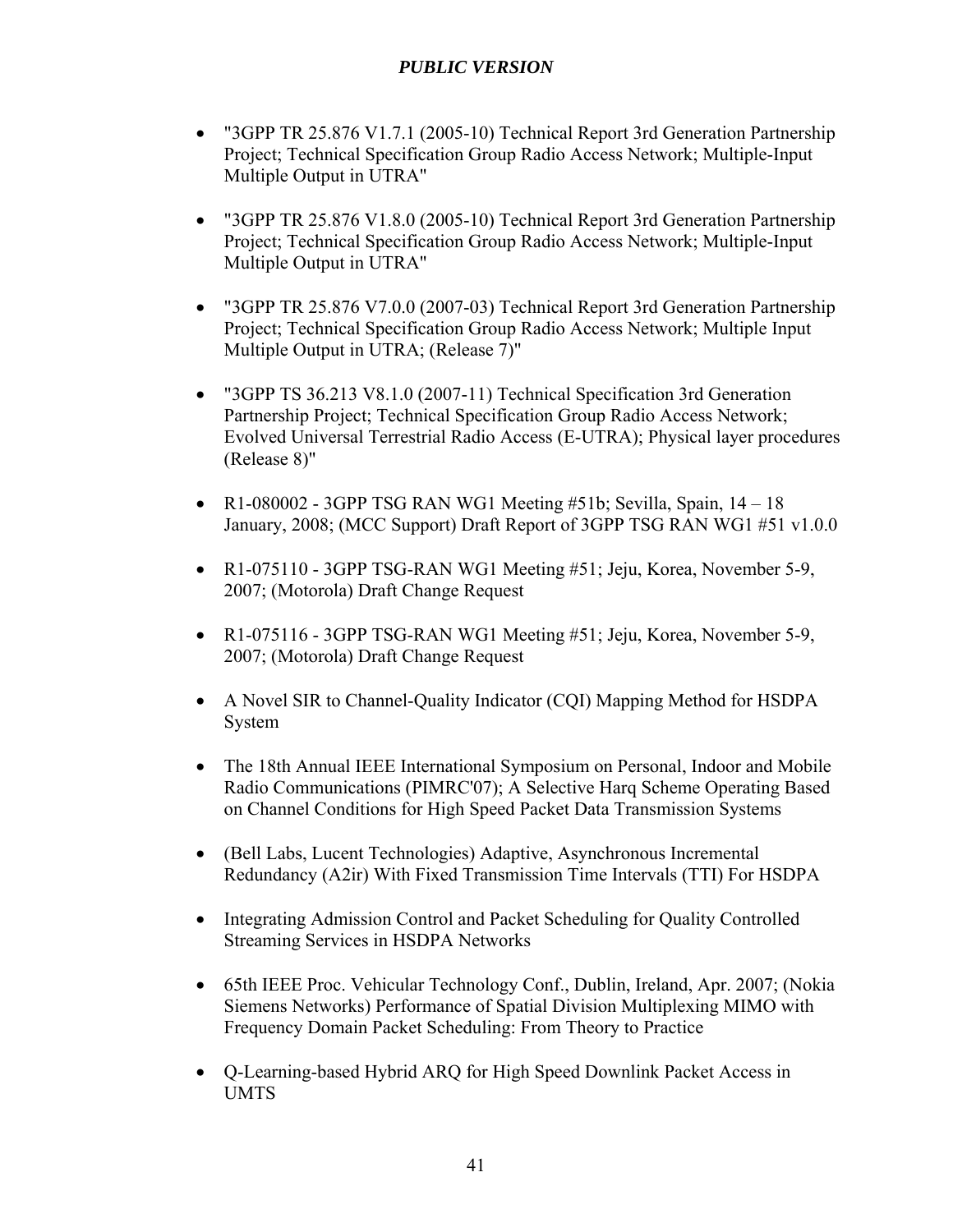- US Patent No. 5,828,677; (Lucent Technologies Inc.) Adaptive Hybrid ARQ Coding Schemes for Slow Fading Channels in Mobile Radio Systems
- US Patent No. 6,178,448; (IBM) Optimal Link Scheduling for Multiple Links by Obtaining and Utilizing Link Quality Information
- US Patent No. 6,747,964; (Qualcomm Incorporated) Method and Apparatus for High Data Rate Transmission in a Wireless Communications System
- US Patent Publication Application No. US 2005/0025254; Adaptive Modulation and Coding
- US Patent Publication Application No. US 2007/0025324; Method and Apparatus for Controlling Rate of Voice Service in a Mobile Communication System Supporting Voice Service Via Packet Network
- US Patent Publication Application No. US 2009/0097466; (LG Electronics Inc.) Method for Transmitting Uplink Signals
- R1-070777 3GPP TSG RAN1 #48, St. Louis, USA, February  $12 16$ , 2007; (Motorola) Multiplexing of Uplink Control Signaling with Data
- "3GPP TS 36.212 V8.1.0 (2007-11) Technical Specification, 3rd Generation Partnership Project; Technical Specification Group Radio Access Network; Evolved Universal Terrestrial Radio Access (E-UTRA); Multiplexing and channel coding (Release 8)"
- "3GPP TS 36.213 V8.1.0 (2007-11) Technical Specification 3rd Generation Partnership Project; Technical Specification Group Radio Access Network; Evolved Universal Terrestrial Radio Access (E-UTRA); Physical layer procedures (Release 8)"
- R1-081223 3GPP TSG RAN WG1 #52bis, Shenzhen, China, March 31 April 4, 2008; (Samsung) Multiplexing Control and Data in the PUSCH
- European Patent Application No. EP 2 228 933 A1; (Panasonic Corporation) Radio Transmitting Device and Radio Transmitting Method
- European Patent Application No. EP 2 472 761 A2; (Panasonic Corporation) Radio Transmitting Device
- US Patent No. 8,098,759; (Panasonic Corporation) Radio Transmitting Device and Radio Transmitting Method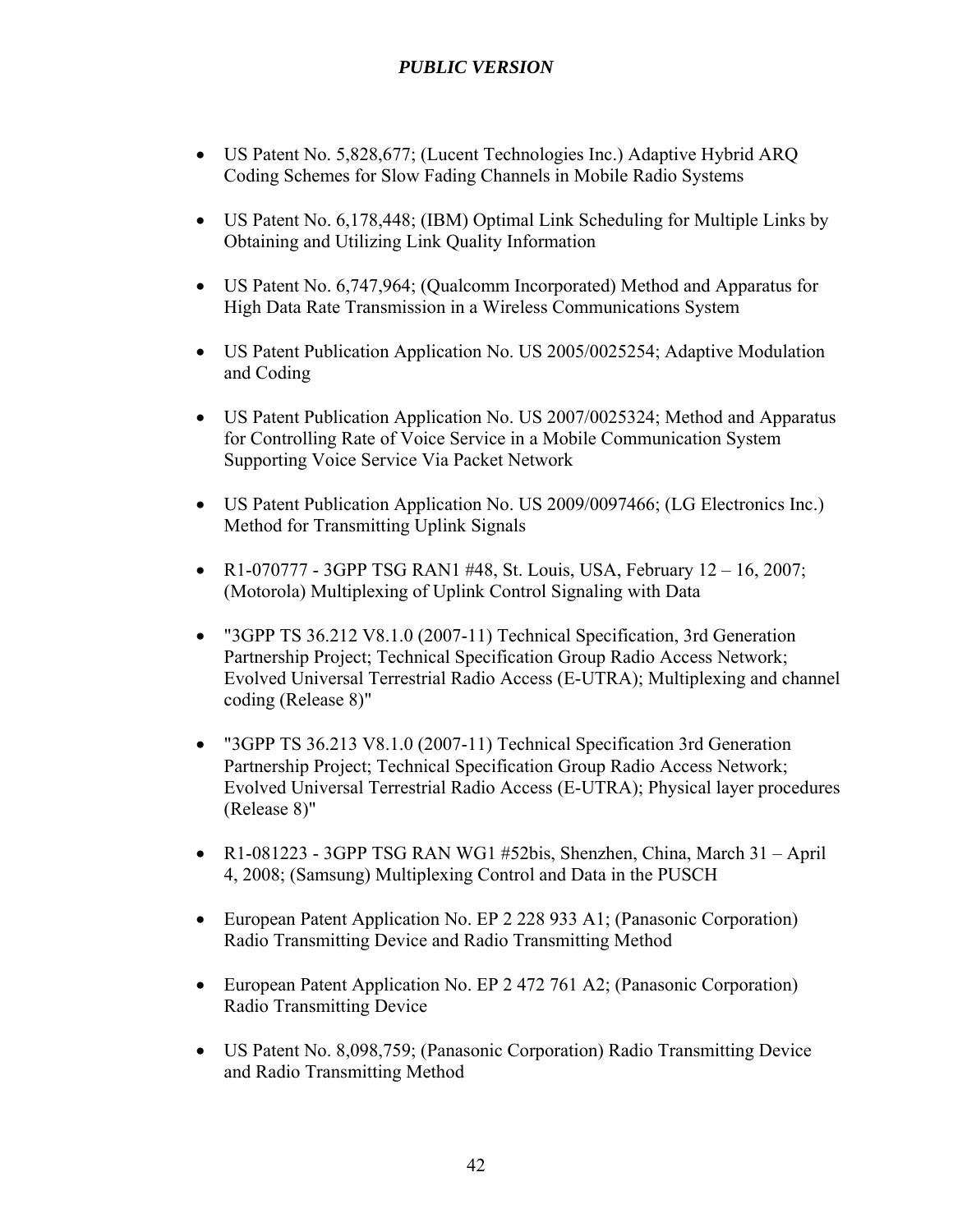- US Patent No. 8,340,212; (Futagi et al.) Integrated Circuit for Radio Transmission
- Optimum Reference Signal Structure For Mimo Multiplexing Using Precoding In Evolved Utra Downlink, Hidekazu Taoka et al.
- A novel scheme for OFDMA based E-UTRA uplink, Liki Liu et al.
- Japan Patent Application No. 2008-000199, filed Jan. 4, 2008.
- International Publication No. WO 2009/087743; (Panasonic Corporation) Radio Transmitting Device and Radio Transmitting Method

#### **C. Prior Art With Respect to the '438 Patent**

- R1-063325, "Basic Multiplexing Schemes of Multiple L1/L2 Control Information in E-UTRA Downlink," 3GPP TSG RAN WG1 Meeting #47, Riga, Latvia, November 6 – 10, 2006
- R1-070332, "Control Channel Structure for EUTRA Downlink," 3GPP RAN WG1 #47bis, Sorrento, Italy, 15 – 19 Jan. 2007
- R1-070516 (R1-070885), "L1/L2 Control Channel Structure with CDM Based Multiplexing in E-UTRA Downlink," 3GPP TSG RAN WG1 Meeting #48, February 12 – 16, 2007R1-071003, "Structure and transport of the Downlink Control Channels", Nokia
- R1-070737, "Multiplexing of L1/L2 Control Channels in E-UTRA Downlink," 3GPP TSG RAN WG1#48, Saint Louis, USA, 12 – 16 February, 2007
- R1-070959, "Control Channel Structure for EUTRA Downlink," 3GPP TSG RAN WG1 #48, St. Louis, USA, 12 – 16 Feb. 2007
- R1-071490, "Multiplexing PDCCH Grants in E-UTRA Downlink," 3GPP TSG RAN WG1#48 bis, St. Julian, Malta, March 26 – 30, 2007
- R1-072088, "Mapping of PDCCH, ACK/NACK and Cat0," 3GPP TSG-RAN WG1 Meeting #49, Kobe, Japan, 7 – 11 May 2007
- R1-072169, "E-UTRA DL L1/L2 Invariant Control Channel Design," 3GPP TSG RAN1 #49, Kobe Japan, May 7-11, 2007
- R1-072345, "Mapping of Control Channel Elements to Resource Elements," 3GPP TSG RAN WG1 Meeting #49, Kobe, Japan, May 7 – 11, 2007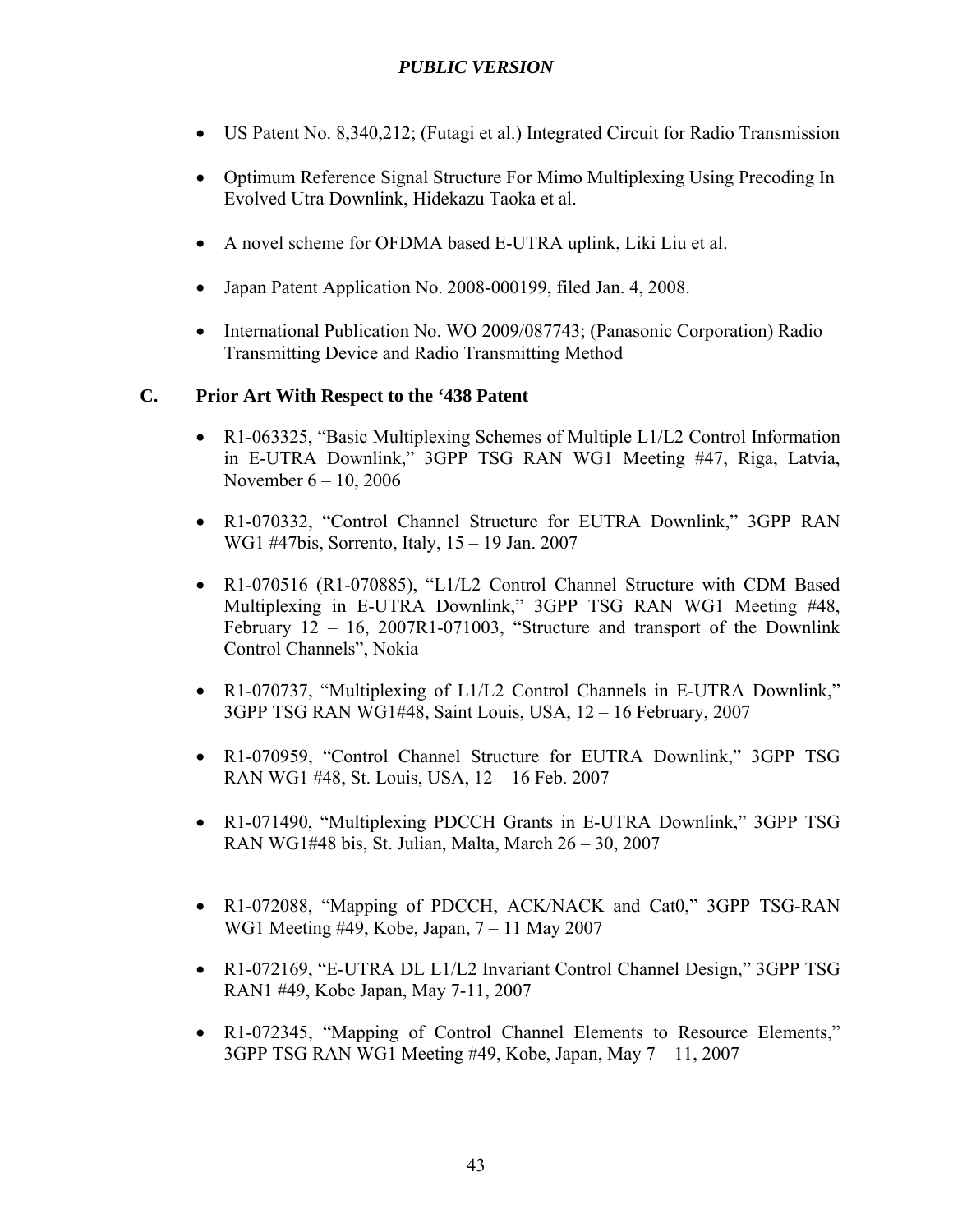- R1-072470, "CCE-to-RE mapping," TSG-RAN WG1 #49, Kobe, May  $7-11$ , 2007
- R1-072556 (R1-072169), "E-UTRA DL L1/L2 Invariant Control Channel Design," 3GPP TSG RAN1 #49, Kobe Japan, May 7-11, 2007.
- R1-072606, "Mapping of Control Channel Elements to Resource Elements," 3GPP TSG RAN WG1 Meeting #49, Kobe, Japan, May 7 – 11, 2007
- R1-072607 (R1-072168), "Efficient structure for aggregating  $1,2$ ,  $[3]$ ,  $4,8$  DL control channel elements," 3GPP TSG RAN1 #49, Kobe Japan, May 7-11, 2007.
- R1-072612, "Way forward on CCE-to-RE mapping", Ericsson, et al.
- R1-072613, "Way forward on CCE-to-RE mapping", Ericsson, et al.
- R1-072789, "Mapping of CCEs (control channel element) onto physical resource," 3GPP TSG-RAN WG1 Meeting #49bis, Orlando, USA, June 25 – 29, 2007
- R1-072884, "Cell-specific Interleaving for CCE-to-RE mapping," LG Electronics
- R1-072904, "CCE to RE interleaver design criteria," Huawei, TSG RAN WG1#50, Orlando USA, June 2007
- R1-073081, "The resource element mapping of PDCCH," 3GPP TSG RAN WG1 Meeting #49bis, June 25th – 29th, Orlando, USA
- R1-073290, "The Resource Element Mapping of PDCCH, PCFICH and PHICH," 3GPP TSG-RAN WG1 Meeting #50, Athens, Greece, August 20 – 24, 2007.
- R1-073361, "Uplink channel interleaving," 3GPP TSG RAN1 #50, Athens, Greece, August 20-24, 2007
- R1-073483, "Interleaver Design for CCE-to-RE mapping," LGE, TSG RAN WG1#50, Athens Greece, August 2007
- R1-073615, "Distributed channel mapping," 3GPP TSG-RAN WG1 Meeting #50
- R1-073750, "E-mail discussion summary on downlink control signaling," TSG-RAN WG1 #50, Athens, Greece, August  $20 - 24$ , 2007
- R1-073994, "Interleaver Design for Control Channel Element to RE Group Mapping," 3GPP TSG RAN1 #50bis, Shanghai, China. October 8-12, 2007
- R1-074193, "Interleaver Design for CCE-to-RE Mapping," RAN WG1 Meeting #50bis, Shanghai, China, October 08 – 12, 2007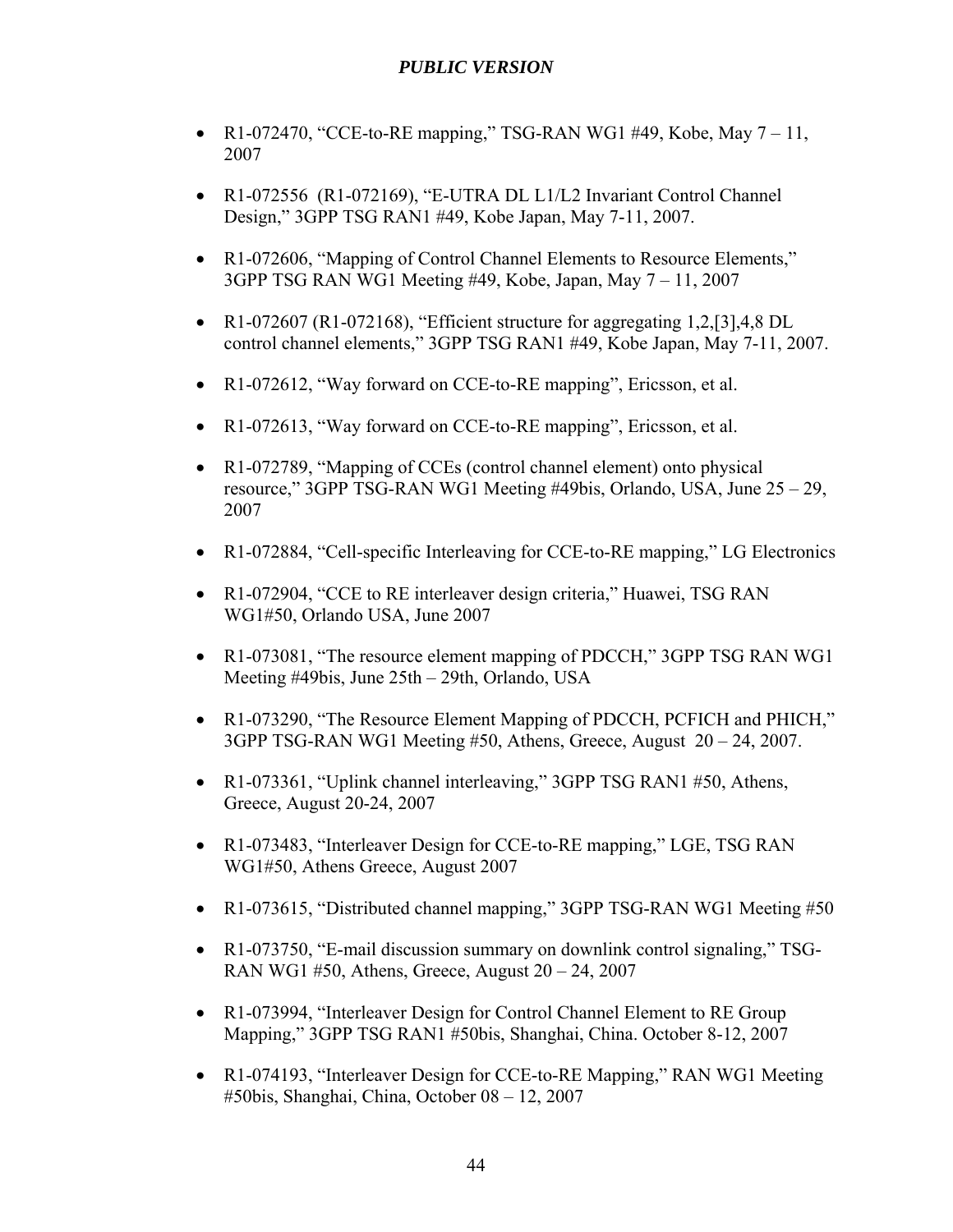- R1-074318, "Control channel to RE mapping," 3GPP TSG RAN WG1 Meeting #50bis, Shanghai, China, 8 - 12 October 2007
- R1-074370, "CCE-to-RE Mapping," TSG-RAN WG1 #50bis, Shanghai, China, Oct. 8 – 12, 2007
- R1-074472, "Interleaver Design for CCE-to-RE Mapping," RAN WG1 Meeting #50bis, Shanghai, China, October 08 – 12, 2007
- R1-074499, "Outcome of Offline Discussion on DL Control Signaling," Ericsson, et al.
- 3GPP TS 36.212 v8, "Multiplexing and Channel Coding (Release 8)," 2007
- Email chain on 3GPP email reflector dated September 26, 2007 entitled "TS 36.211v2.0.0 Question on LTE UL Channel Interleaver"
- Email chain on 3GPP email reflector dated September 30, 2007 entitled "[LTE ctrl] Mapping of CCEs to REs"
- Email chain on 3GPP email reflector dated March 21, 2007 entitled "[LTE Control Signaling] Control channel structure"
- 3GPP TS 36.211 V1.3.1, "3rd Generation Partnership Project; Technical Specification Group Radio Access Network; Evolved Universal Terrestrial Radio Access (E-UTRA); Physical Channels and Modulation (Release 8)" (2007-09).
- 3GPP TS 36.211 V1.3.2 "3rd Generation Partnership Project; Technical Specification Group Radio Access Network; Evolved Universal Terrestrial Radio Access (E-UTRA); Physical Channels and Modulation (Release 8)" (2007-09).
- 3GPP TS 36.211 V2.0.0 "3rd Generation Partnership Project; Technical Specification Group Radio Access Network; Evolved Universal Terrestrial Radio Access (E-UTRA); Physical Channels and Modulation (Release 8)"(2007-09).
- Roy, B., et al. "A Case Study on Frequency Reuse in OFDMA Systems Using Hierarchical Radio Resource Management," Microwave Conference, 2006.
- Jim Zyren, "Overview of the 3GPP Long Term Evolution Physical Layer," (07- 2007)
- JP2007-221753A, "Base Station, Communication Terminal, Transmission Method And Reception Method," Higuchi Kenichi (10/03/2006).
- JP2007-006503A, "Apparatus And Method For Configuring Frame In Broadband Wireless Communication System," Chang Young-Bin (06/23/2006).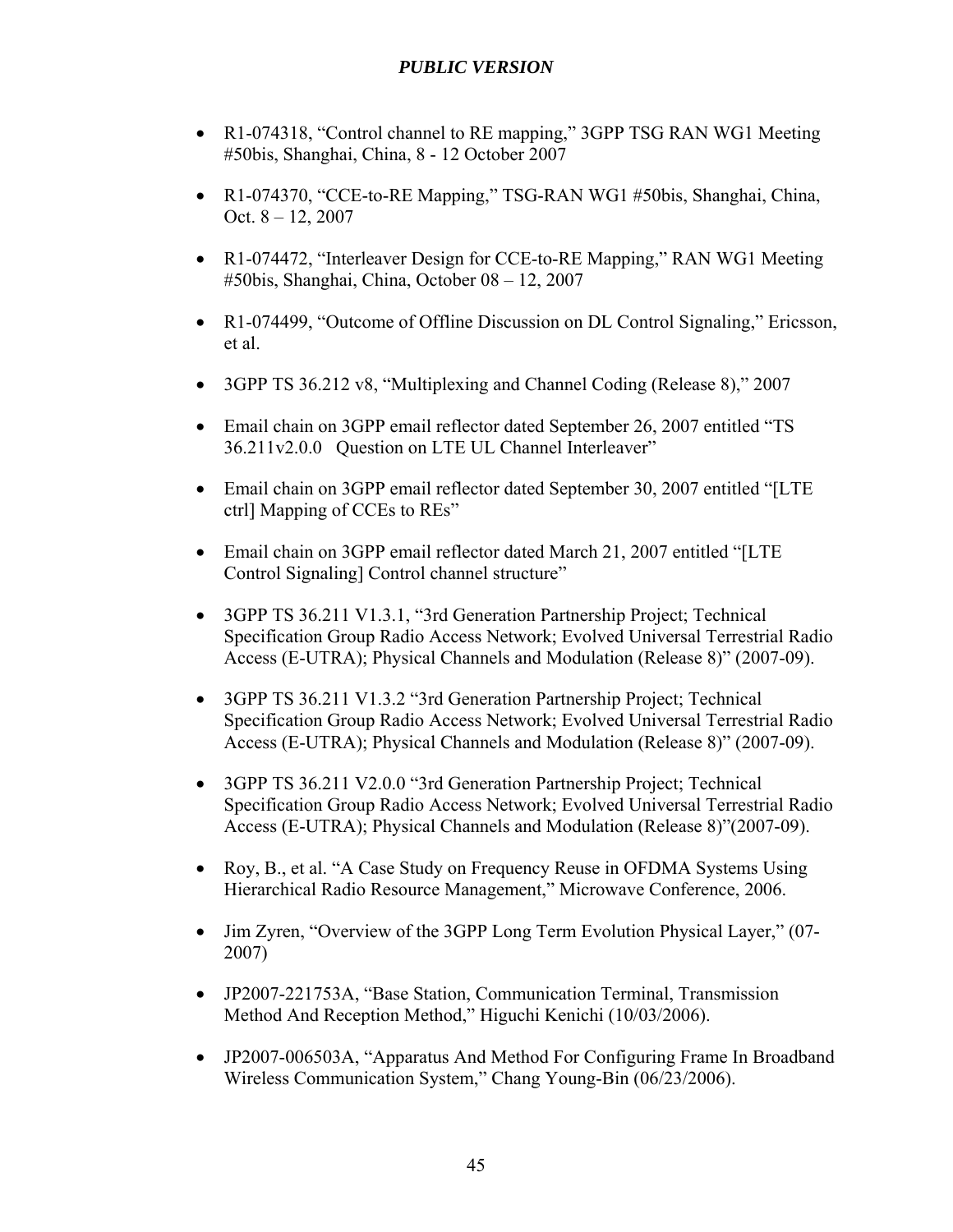- JP2004-537875A, "Multi-Carrier Communications With Group-Based Subcarrier Allocation," (12/13/2001).
- JP2006-287757A, "Transmitter And Transmitting Method For Downward Link Channel," Sawahashi Mamoru (04/01/2005).
- JP2006-311465A, "Transmitting Apparatus And Radio Resource Allocation Method," Miki Nobuhiko (06/14/2005).
- JP2007-201854A, "Wireless Communication System," Oide Takayoshi (01/27/2006).
- JP2007-221745A, "Base Station, Communication Terminal, Transmission Method And Reception Method," Higuchi Kenichi (05/01/2006).
- JP2007-221755A, "Base Station, Communication Terminal, Transmission Method And Reception Method," Miki Nobuhiko (11/01/2006).
- 三木信彦, 岸山祥久, 樋口健一, 佐和橋衛, "OFDMを用いるEvolved UTRL下りリンクにおけるL1/L2制御チャネルの構成およびチャネル符号 化法 (Structure and Channel Coding Schemes for Layer1/Layer2 Control Channel in OFDM Based Evolved UTRA Downlink)," 電子情報通信学会技術研究報告. RCS, 無線通信システム 106(223), 49-54 (2006.08).
- 三木信彦, 岸山祥久, 樋口健一, 佐和橋衛, "OFDMを用いるEvolved UTRA下りリンクにおけるL1/L2制御チャネルのFDM/TDM多重法の比較評 価 (Comparisons on FDM and CDM Based Multiplexing Method for Layer 1/Layer 2 Control Channel in OFDM-Based Evolved UTRA Downlink)," 電子情報通信学会技術研究報告. RCS, 無線通信システム 106(305), 119-124 (2006.10).
- 永田聡, 大藤義顕, 樋口健一, 佐和橋衛, "OFDMAを用いるEvolved UTRAにおける共有データチャネルに対するブロック分割を用いるリソー スブロックレベルのDistributed送信法 (Block-Wise Resource Block-Level Distributed Transmission for Shared Data Channel in OFDMA-Based Evolved UTRA Downlink)," 電子情報通信学会技術研究報告. RCS, 無線通信システム 106(168), 251-256 (2006.7).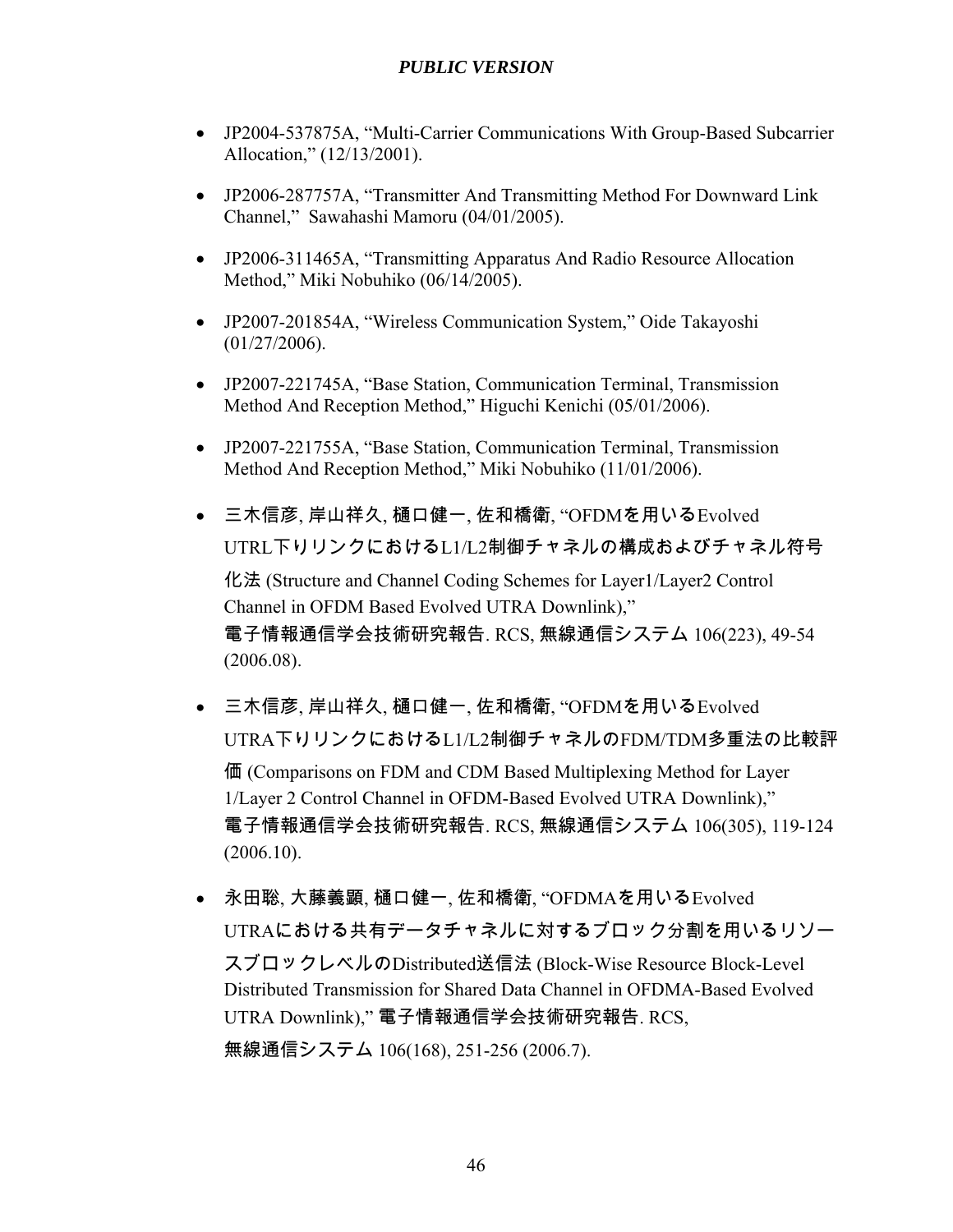- KR2006-0073990A, "Method Of Allocating Data Burst In Ofdma Radio Access System By Using Dedicated Message For Allocating The Data Burst To Terminal," Ihm, Bin Chul (12/27/2004)
- KR2007-0010597A, "Downlink Resource Allocation Method In A Broadband Wireless Access Communication System, Capable Of Effectively Allocating Downlink Data Bursts To Maximize Resource Utilization," Song, Yoo Seung (7/19/2005)
- KR2007-093657A, "Method And An Apparatus For Allocating Resources In A OFDMA System, Capable Of Effectively Allocating Forward Time-Frequency Resources To Multiple Terminals," Jung, Jung Soo (2006-03-14)
- KR2006-016466A, "Method For Constructing Map Message For Harq In OFDM System And Method For Allocating The Harq Using Multiple Antennas, Capable Of Allocating Different Frequency Bands And Coding/Modulating Schemes For Different Terminals," Oh, Jeong Tae (2004-08-17).
- KR2006-016279A, "Resource Allocation Method In An Orthogonal Frequency Division Multiplexing Access System, Specifically Concerned In Enabling Flexible And Effective Resource Allocation By Permitting Allocation Of Resources Having A Type Which Is Not A Rectangular Shape," Lee, Ki Ho (2004-08-17).
- Bong-Seog Jang, "Multimedia Service Scheduling Algorithm for OFDMA Downlink," *The Journal of the Korea Contents Association,* v.6 no.2 , pp.9 - 16 , 2006.
- IEEE 802.16d-04/62r4 proposal, "Supplemental material for Tgd comments," Runcom Technologies Ltd. (4/29/04)
- IEEE C802.16e -04/152 proposal, "Time first vs. Frequency first allocations in OFDMA mode," Alvarion (2004-06-26).
- IEEE C802.16d-04/93, "Correction of inconsistencies in 802.16-2004 OFDMA mode repetitions and data mapping to burst," Runcom Ltd. (2004-07-06).
- IEEE C802.16e-04/285r1, "Downlink Fast Feedback channel," LG Electronics and Dacom (2004-08-26).
- $\bullet$  IEEE 802.16d (2004)
- IEEE 802.16e (2005)
- Andrews, J., "Fundamentals of WiMAX: Understanding Broadband Wireless Networking (Prentice Hall Communications Engineering and Emerging Technologies)" (Feb. 2007).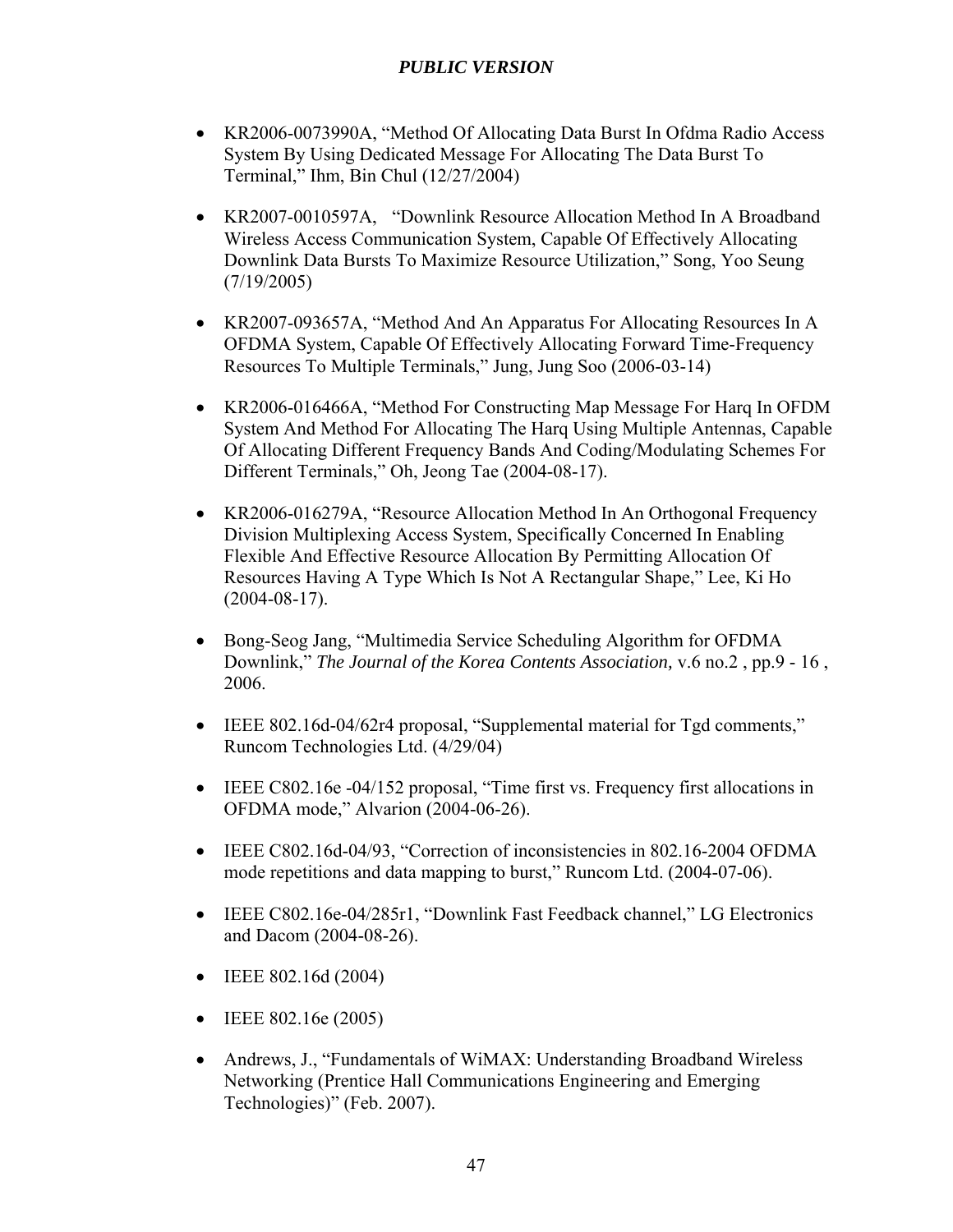- Ohrtman, F., "WiMAX Handbook: Building 802.16 Networks" (McGraw-Hill Communications) (May 2005).
- US Patent No. 7502310
- US Patent No. 7639660
- US Patent No. 7934137
- US Patent Application No. 20080008256
- US Patent Application No. 20080019293
- Russian Patent Application No. 2005135926
- WIPO Pub. No. WO/2006/013729
- WIPO Pub. No. WO/2007/059791
- WIPO Pub. No. WO/2007/075731
- WIPO Pub. No. WO/2007/096038
- 3GPP TS 36.211 V8.0.0 (Sep. 2007)
- R1-073373, "Search Space Definition for L1/L2 Control Channels," 3GPP TSG RAN1#50, August. 24, 2007.

### **D. Prior Art With Respect to the '827 Patent**

- US Patent Publication Application No. US 2007/0206531; Random Access Procedure with Enhanced Coverage
- US Patent No. 6,917,602; (Nokia) System and Method for Random Access Channel Capture with Automatic Retransmission Request
- US Patent Publication Application No. US 2003/00223452; (Nokia Corporation) System and Method for Random Access Channel Capture with Automatic Retransmission Request
- US Patent No. 6,810,258; (Nokia Corporation) Contention Resolution Method in Channel Allocation
- US Patent No. 6,937,641; (Golden Bridge Technology, Inc.) Power-Controlled Random Access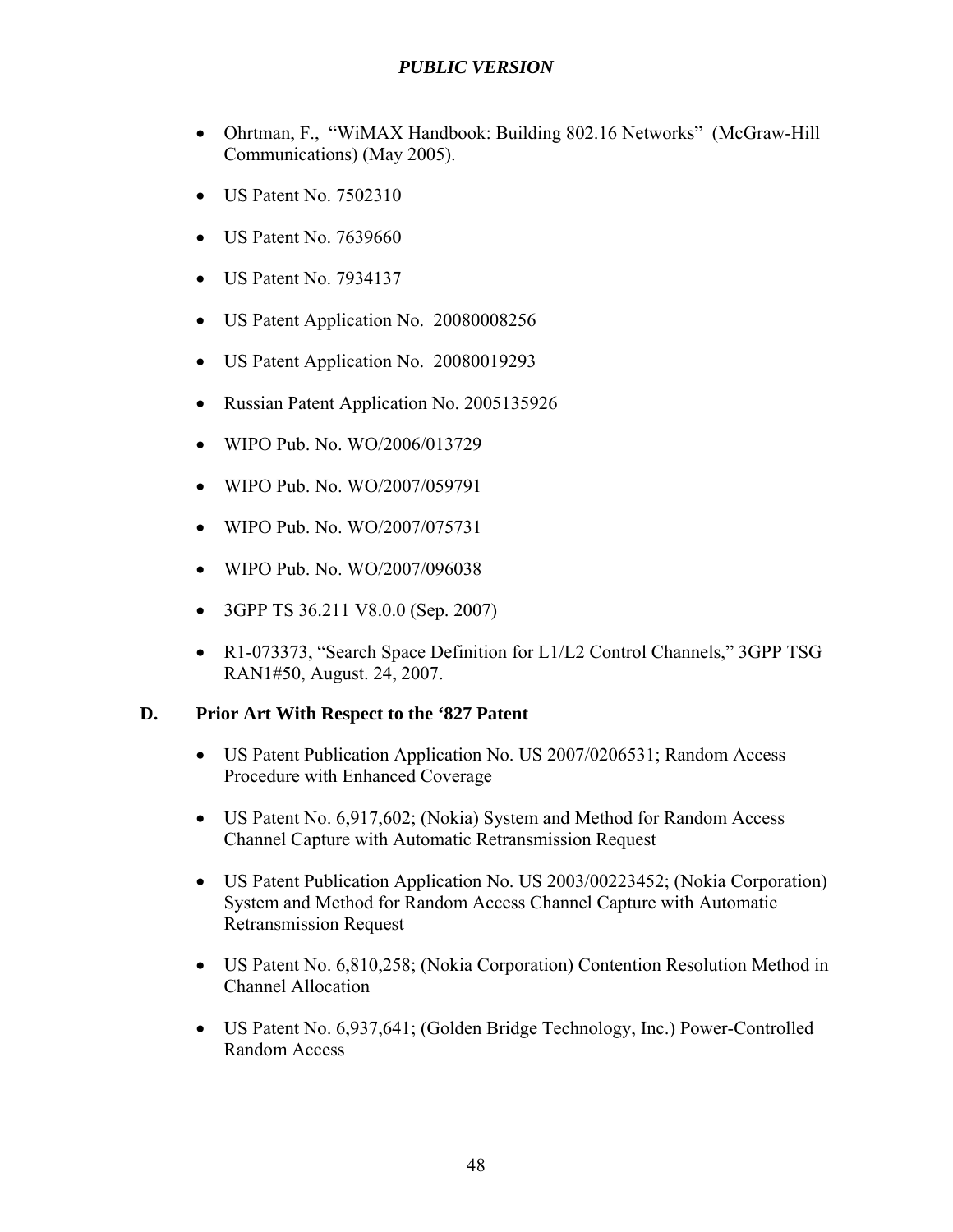- US Patent Publication Application No. 2007/0161377; Initial Connection Establishment in a Wireless Communication System
- US Patent Publication Application No. 2004/0146019; (Samsung Electronic Co., LTD.) Methods for Controlling Random Access to Prevent Collision Between Uplink Messages in a Mobile Communication System
- Japanese Patent No. 2000-244535A
- Japanese Patent No. 2001-160813A
- Japanese Patent No. 2001-274810A
- Japanese Patent No. 2001-298770A
- Japanese Patent No. 2002-528017
- Japanese Patent No. 2003-348636A
- Japanese Patent No. 2003-503900A
- Japanese Patent No. 2003-524352A
- Japanese Patent No. 2004-523940A
- Japanese Patent No. 2005-510155A
- Japanese Patent No. 2005-536168A
- Japanese Patent No. 2006-270189A
- Japanese Patent No. 2006-515484A
- Korean Patent No. 2002-0026436
- Korean Patent No. 2002-0026437
- Korean Patent No. 2002-0055227
- Korean Patent No. 2003-0001503
- Korean Patent No. 10-0438029
- Korean Patent No. 10-0565712
- Korean Patent No. 10-0606881
- A Modified Contention Resolution Algorithm for W-CDMA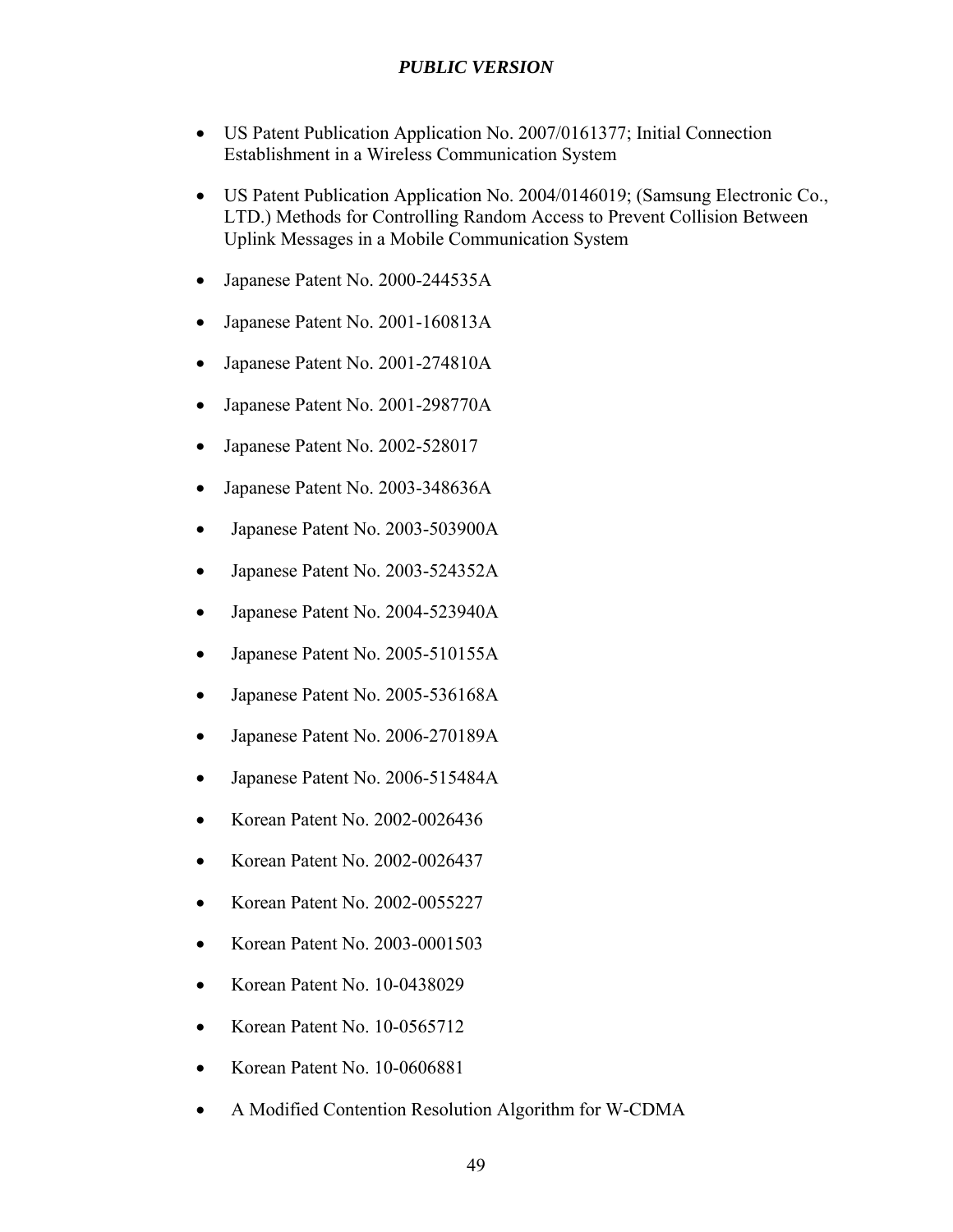- Admission Control based on Channel Time Classification for EDCA in IEEE 802.11e Networks
- Analysis of Power Ramping Schemes for UTRA-FDD Random Access Channel Contention Resolution in Random-Access Wireless Networks Based on Orthogonal Complementary Codes
- Random Access Design for UMTS Air-Interface Evolution
- Random Access Preambles for Evolved UTRA Cellular System
- $R1-061708 3GPP$  RAN1 LTE Adhoc, Cannes, France, May  $8 -$ May 12, 2006; (Motorola) Random Access Procedure
- R1-063212 3GPP TSG RAN WG1 #47; Riga, Latvia, November 6 10, 2006; (Texas Instruments Inc) Non Synchronized Random Access Procedure in E-UTRA
- R2-070403 36300 v040 3rd Generation Partnership Project; Technical Specification Group Radio Access Network; Evolved Universal Terrestrial Radio Access (E-UTRA) and Evolved Universal Terrestrial Radio Access Network (E-UTRAN); Overall description; Stage 2 (Release 8)
- Russian Patent Application RU 2005121539
- Bibliographic data for JP 2010507322; Method for Transmitting random access channel message and response message, and mobile communication terminal
- PCT Patent Publication WO 2008/051269 A2; (The Boeing Company) Systems and Methods for Destablizing an Airfoil Vortex
- PCT Patent Publication WO 2008/054112 A2; (LG Electronics Inc.) Method for Performing Random access in a Wireless Communication System
- PCT Patent Publication WO 03/100988 A2; (Nokia Corporation) System and Method for Random Access Channel Capture with Automatic Retransmission Request
- Patent Abstracts of Japan Pubication No. 2004-064560; (NEC Corp) CDMA Random Access System and Method Therefor
- Russian Patent No 2 304 348 C2; (Samsung Electonics) Methods for Controlling Arbitrary access to Prevent Conflict Between Messages Sent Over Ascending Line in Mobiel Communication System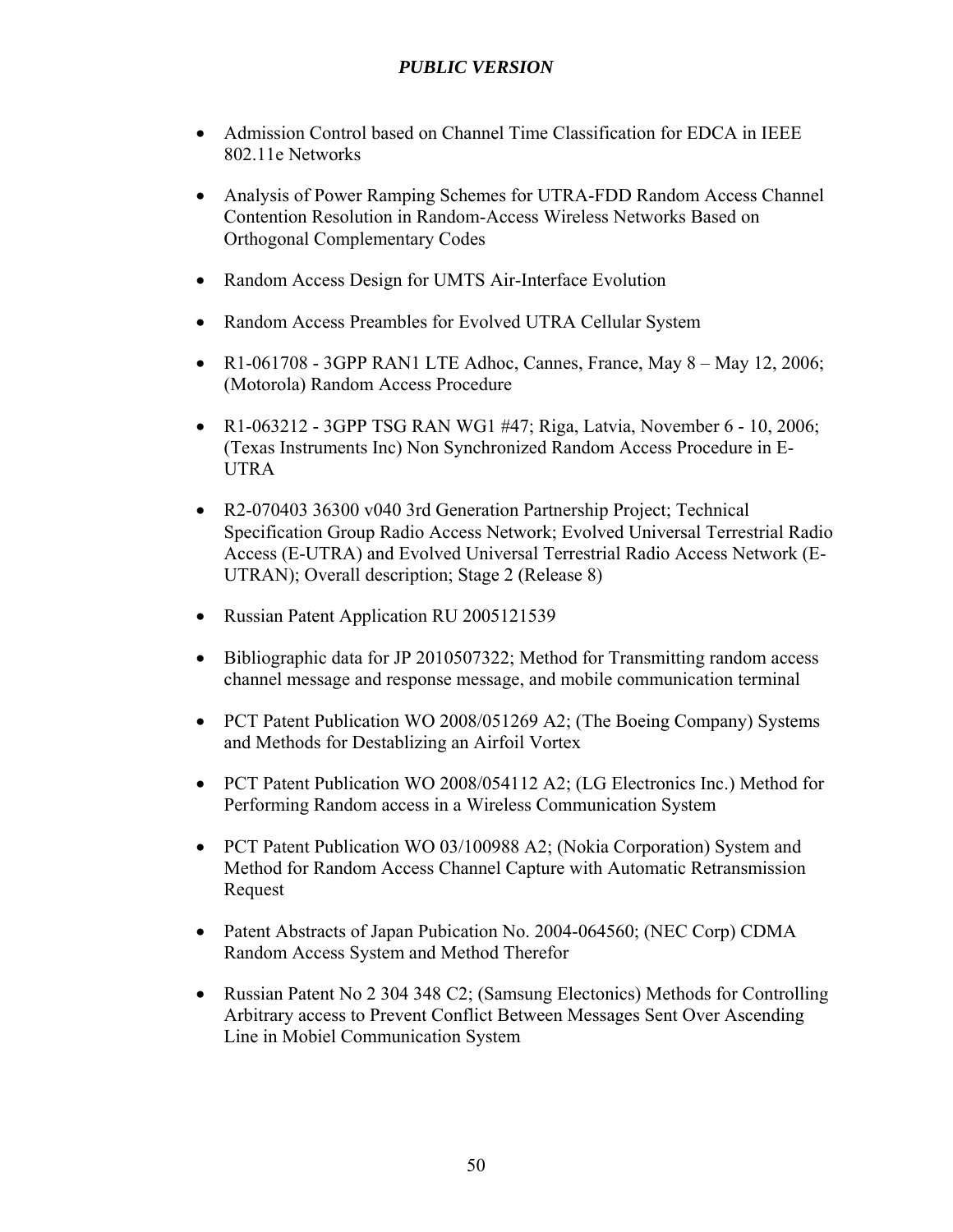- 3GPP TR 25.814 V7.1.0 (2006-09) Technical Report; 3rd Generation Partnership Project; Technical Specification Group Radio access Netowrk; Physical layer aspects for evolved Universla Terrestrial Radio Access (UTRA) (Release 7)
- Masson, Romain, E-UTRA RACH within the LTE system
- R20071105 3GPP TSG-RAN WG2  $#56$ bis, 15-19 January 2006, Sorrento, Italy, (TD Tech) Initial Random Access for LCR TDD
- R2-070365 3GPP TSG-RAN WG2  $\#$ 56bis, 15-19 January 2006, Sorrento, Italy, (Ericsson) E-UTRAN Random Access procedure C-RNTI assignmetn and HARQ on message 4 with RACH model
- Email from Jarkko Koskela Re: [Point 3] Initail access procedure: C-RNTI and HARQ, 3GPP\_TSG\_RAN\_WG2 Archives -- December 2006 (#16), Tue, 5 Dec 2006 11:01:19 +0200
- Email from Miko Iwamura Re: [Point 3] Initial access procedure: C-RNTI and HARQ, 3GPP\_TSG\_RAN\_WG2 Archives -- December 2006 (#36), Thu, 7 Dec 2006 10:49:38 +0900
- Email from Gert-Jan Vanlieshout Re: [Point 3] Initial access procedure: C-RNTI and HARQ, 3GPP\_TSG\_RAN\_WG2 Archives -- December 2006 (#55), Thu, 7 Dec 2006 13:52:18 +0100
- Email from Miko Iwamura Re: [Point 3] Initial access procedure: C-RNTI and HARQ, 3GPP\_TSG\_RAN\_WG2 Archives -- November 2006 (#222), Tue, 21 Nov 2006 22:02:13 +0900
- $\bullet$  Tdoc-R2-063583 3GPP TSG RAN WG2 #56bis, 15th 19th January 2007, Sorrento, Italy; (NTT DoCoMo, Inc. (email rapporteur)) Summary of email discussion point 3: Initial access procedure: C-RNTI and HARQ (DRAFT)
- $\bullet$  Tdoc-R2-063583 3GPP TSG RAN WG2 #56bis, 15th 19th January 2007, Sorrento, Italy; (NTT DoCoMo, Inc. (email rapporteur)) Summary of email discussion point 3: Initial access procedure: C-RNTI and HARQ (DRAFT)
- Tdoc-R2-063583 3GPP TSG RAN WG2  $#56$ bis, 15th 19th January 2007, Sorrento, Italy; (NTT DoCoMo, Inc. (email rapporteur)) Summary of email discussion point 3: Initial access procedure: C-RNTI and HARQ (DRAFT)
- 3GPP TS 36.212 V0.2.1 (2006-11) Technical Specification; 3rd Generation Partnership Project; Technical Specification Group Radio Access Network; Multiplexing and channel coding (Release 8)
- R2-061991 3GPP TSG-RAN WG2 AH; June 27-30, 2006, Cannes, France; (Motorola) Random Access Procedure and Message Contents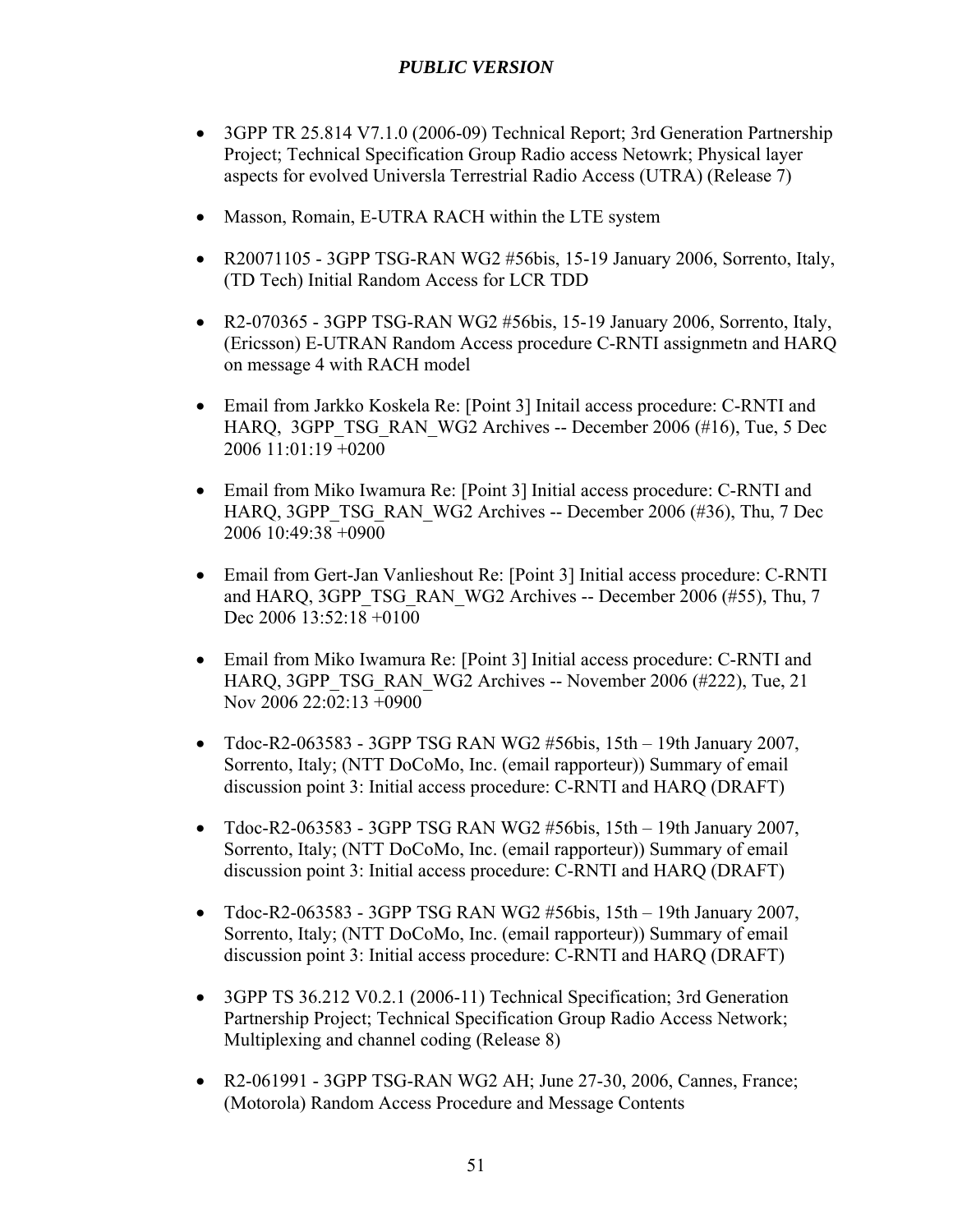- R2-062125 3GPP TSG-RAN WG2  $#54$ , Tallinn, Estonia, August  $28th -$ September 1st 2006; (Ericsson) Contention Resolution for E-UTRAN
- R2-062394 3GPP TSG RAN WG2  $#54$ , Tallinn, Estonia, 28th August 1st Sept 2006; (CATT) Initial access and C-RNTI allocation for TDD
- R2-062853 3GPP TSG-RAN WG2  $#55$ , Seoul, Korea, October 9th 13th, 2006; (Ericsson) Initial Random Access Procedure for E-UTRAN
- Email from Jarkko Koskela Re: Open issues in random access procedure, 3GPP\_TSG\_RAN\_WG2 Archives -- October 2006 (#106), Thu, 19 Oct 2006 07:51:26 +0300
- "R2-063163 RAN2#56, Riga, Latvia  $6 10$  November 2006; (IPWireless) Comparison of different proposals for RACH procedure"
- R2-063257 3GPP TSG-RAN WG2 #56, Riga, Lativa,  $6 10$  Nov, 2006; (LG Electronics) Initial Access for RRC Connection Establishment and Initial Direct Transfer
- R2-070363 3GPP TSG-RAN WG2 #56bisk, Sorrento, Italy, 15-19 January 2007; (Ericsson) E-UTRAN Random Access procedure C-RNTI assignment and HARQ on message 4
- US Patent No. 7,555,267; (Wong et al.) Network Communication System Wherein A Node Obtains Researches For Transmitting Data By Transmitting Two Reservation Requests
- US Patent No. 5,142,539; (Dhalin et al.) Method for Processing a Radio Signal Message
- US Patent No. 7,120,845; (Kwon et al.) Apparatus and Method for Transmitting and Receiving Data on Packet Data Control Channel

### **E. Prior Art With Respect to the '929 Patent**

- Maloney, Peter R. and Upton, David M, "High Efficiency Communications" Amplifier," Applied Microwave & Wireless (Summer 1994) at 29.
- Grebennikov, Andrei V., "Create Transmission-Line Matching Circuits for Power Amplifiers," Microwaves & RF (Sept. 2000) at 109.
- Hardy, James K., High Frequency Circuit Design (1979).
- Campell, Charles F., "A Fully Integrated Ku-Band Doherty Amplifier MMIC," IEEE Microwave and Guided Wave Letters, Vol. 9, No. 3 (March 1999) at 114.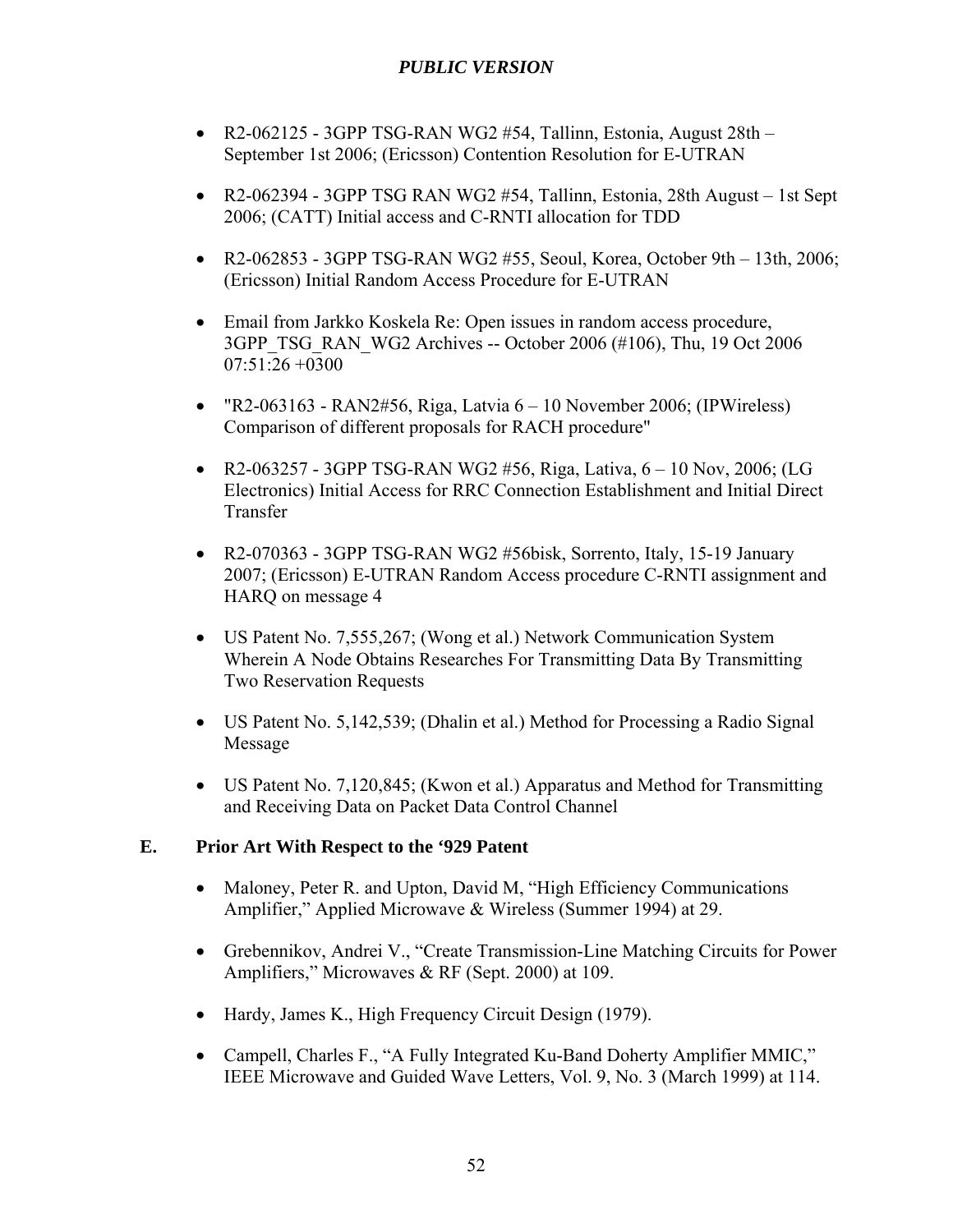- Upton, David M and Maloney, Peter R. "A New Circuit Topology to Realize High Efficiency, High Linearity, and High Power Microwave Amplifiers," RAWCON'98 Proceedings (1998) at 317.
- Iwamoto, Masaya, et al., "An Extended Doherty Amplifier with High Efficiency Over a Wide Power Range," IEEE Transactions on Microwave Theory and Techniques, Vol. 49, No. 12 (Dec. 2001) at 2472.
- McCarroll, C.P., et al., "20 GHz Doherty Power Amplifier MMIC with High Efficiency and Low Distortion Designed for Broad Band Digital Communication Systems," 2000 IEEE MTT-S Digest (2000) at 537.
- McMorrow, Robert J., et al., "The Microwave Doherty Amplifier," 1994 IEEE MTT-S Digest (1994) at 1653.
- Mina, Adil and Parry, Fred, "Broadcasting with Megawatts of Power: The Modern Era of Efficient Powerful Transmitters in the Middle East," IEEE Transactions on Broadcasting, Vol. 35, No. 2 (June 1989) at 121.
- Raab, Frederick H., "Efficiency of Doherty RF Power-Amplifier Systems," IEEE Transactions on Broadcasting, Vol. BC-33, No. 3 (Sept. 1987) at 77.
- Pozar, David M., "Microwave Engineering" (1997).
- Pozar, David M., "Microwave and RF Wireless Systems" (2001).
- Ramo, Simon, "Fields and Waves in Communication Electronics" (1984).
- Gonzalez, Guillermo, "Microwave Transistor Amplifiers" (1984).
- Elliott, Robert Stratman, "An Introduction to Guided Waves and Microwave Circuits" (1993).
- Wadell, Brian C., "Transmission Line Design Handbook" (1991).
- Vendelin, George D., "Design of Amplifiers and Oscillators by the S-Parameter Method" (1982).
- F.H. Raab, "Efficiency of Doherty RF Power Amplifier Systems," IEEE Transactions of Broadcasting , Vol. BC-33, No. 3, September 1987, pp. 77-83 is prior art to the '929 Patent.
- S.C. Cripps, *RF Power Amplifiers for Wireless Communications*, Artech House Inc., Norwood, MA, 1999. is prior art to the '929 Patent.
- P.B. Kenington, High Linearity RF Amplifier Design, Artech House Inc., Norwood, MA, 2000 is prior art to the '929 Patent.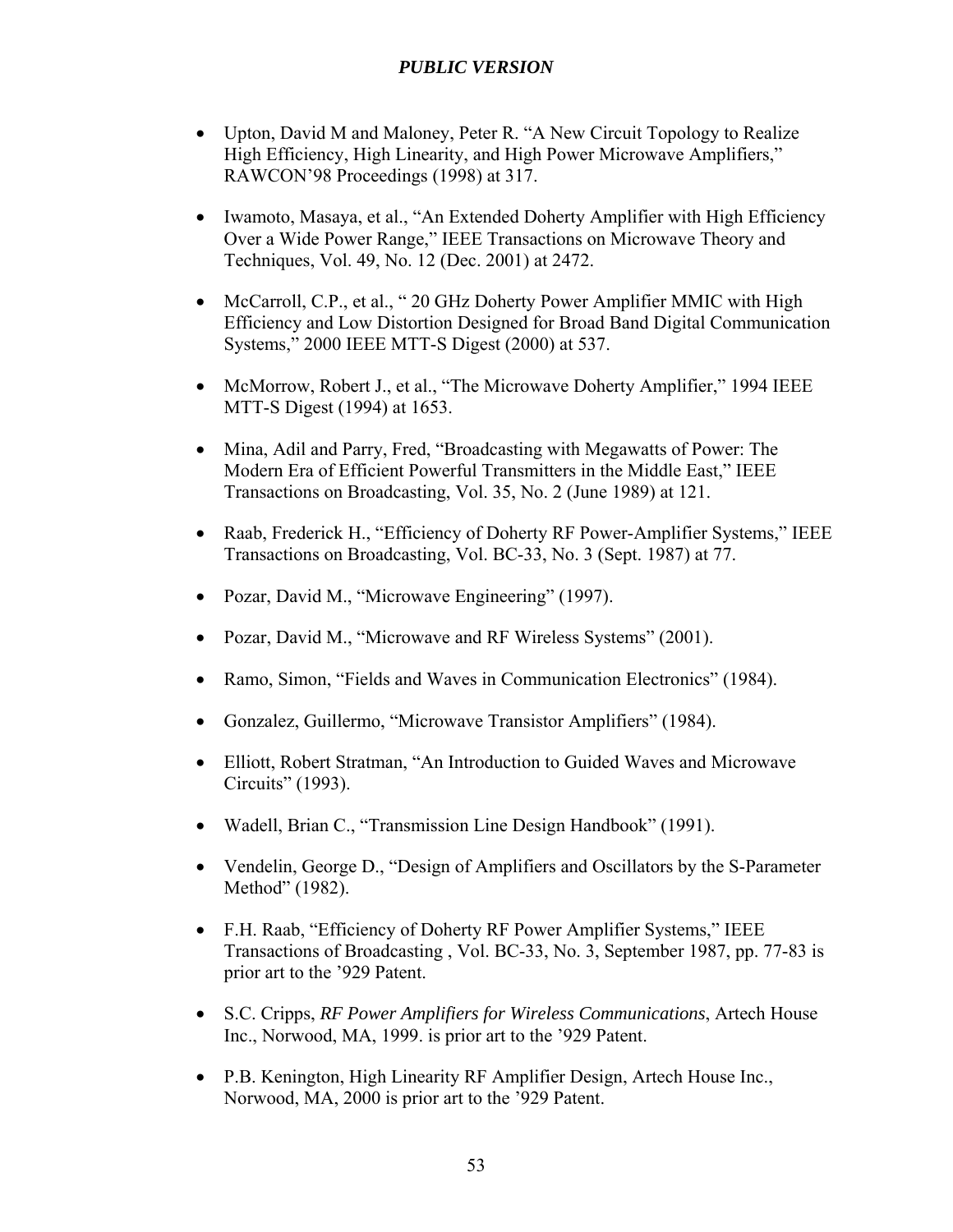- EPA Publ. No. 0 630 104 A2; Appl. No. 94303929.7
- WIPO Int'l. Publ. No. WO 01/03289 A1; Int'l. Appl. No. PCT/US00/17654
- WIPO Int'l. Publ. No. WO 97/20385; Int'l. Appl. No. PCT/US96/14269
- US3314024
- US4335363
- US5420541
- US5568086
- US5757229
- US5786727
- US5880633
- US5966059
- US6085074
- US6128478
- US6262629
- US6311046
- US6320462
- US6329877
- US6356149
- US6396341
- US6472934
- $\bullet$  JP-1994-152279(A)
- $\bullet$  JP-1994-237131(A)
- $\bullet$  JP-1995-022852(A)
- JP-1996-084026(A)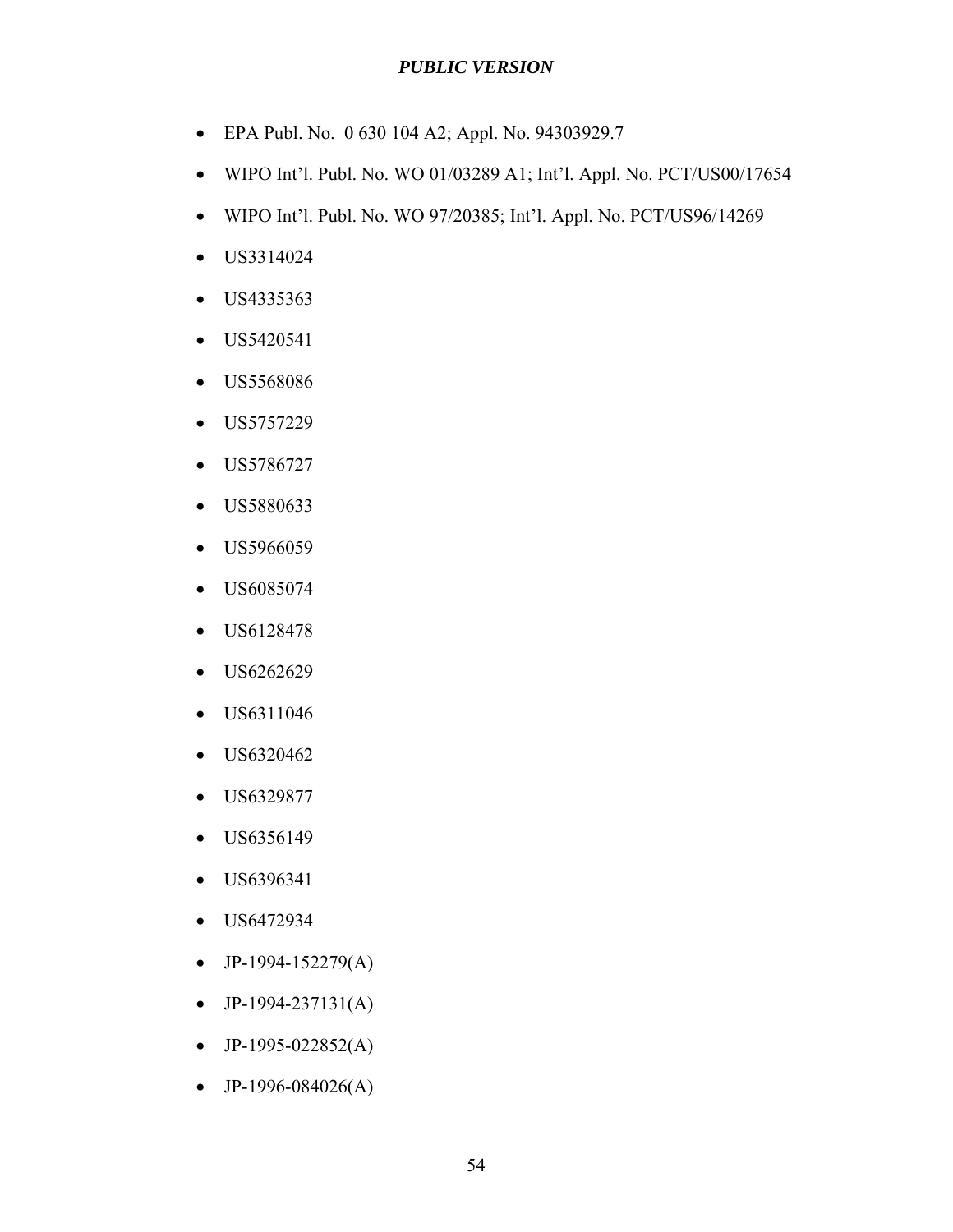- $\bullet$  JP-1996-330873(A)
- $\bullet$  JP-1999-274866(A)
- $\bullet$  JP-1999-355015(A)

## **F. Prior Art With Respect to the '813 Patent**

- US6323082
- US6121651
- $\bullet$  KR10-2000-0011889
- US5334868A
- A Side-Wall Transfer-Transistor Cell (SWATT Cell) for Highly Reliable Multi-Level NAND EEPROM's," Aritome, S. et al., IEEE Transactions on Electron Devices, January 1997
- Seiichi Aritome, Yuji Takeuchi, Shinji Sato, Hiroshi Watanabe, Kazuhiro Shimizu, Gertjan Hemink, and Riichiro Shirota, "A Novel Side-Wall Transfer-Transistor Cell (SWATT Cell) for Multi-Level NAND EEPROMs," pgs. 275-278, IEDM '95
- "Control of Trench Sidewall Stress in Bias ECR-CVD Oxide-Filled STI for Enhanced DRAM Data Retention Time," Saino et al., Electron Devices Meeting, 1998. IEDM '98. Technical Digest., International
- S.Matsuda, T.Sato, H.Yoshimura, Y.TakegawaA, .Sudo, I.Mizushima, Y.Tsunashima and Y.Toyoshima, "Novel Corner Rounding Process for Shallow Trench Isolation utilizing MSTS (Micro-Structure Transformation of Silicon)," Pgs. 137 - 140, Electron Devices Meeting, Dec. 6-9, 1998
- Hiroshi Watanabe, Kazuhiro Shimizu, Yuji Takeuchi and Seiichi Aritome, "Corner-Rounded Shallow Trench Isolation Technology to Reduce the Stress-Induced Tunnel Oxide Leakage Current for Highly Reliable Flash Memories," Pgs. 833 - 836, Electron Devices Meeting, Dec. 8-11, 1996
- C. Chen, J. W. Chou, W. Lur, and S. W. Sun, "A Novel 0.25 μm Shallow Trench Isolation Technology," Pgs. 837 - 840, Electron Devices Meeting, Dec. 8-11, 1996
- US6429081
- US6191975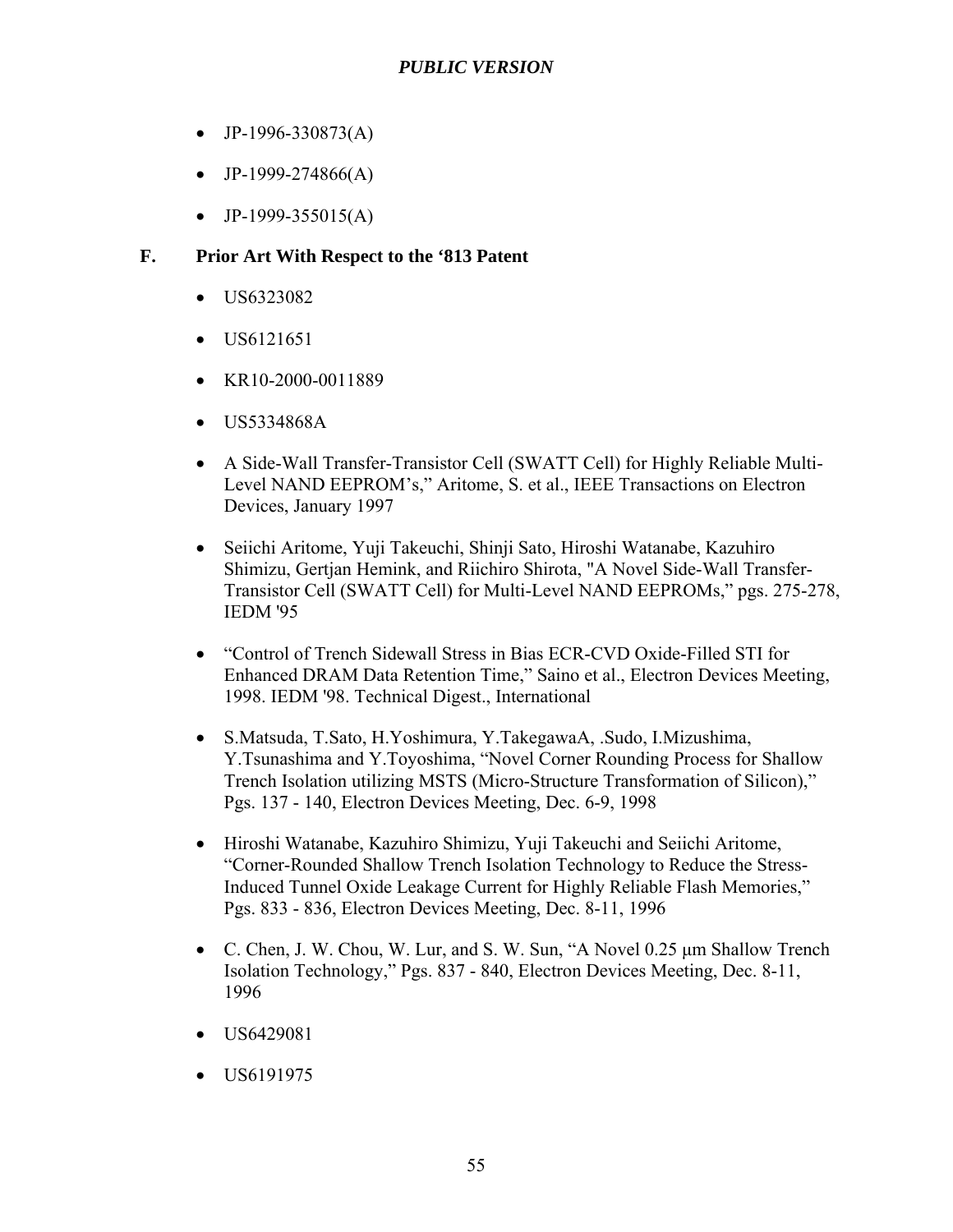- KR10-1998-0041904
- JP11176952A
- JP2000150870A
- JP11-103033
- US5693542A
- K. Hieda et al., "Effects of a New Trench-Isolated Transistor Using Sidewall Gates," IEEE Transactions on Electron Devices, Vol. 36(9), 1615-19 (1989).
- K. Hieda, F. Horiguchi, H. Watanabe, K. Sunouchi, I. Inoue and T. Hamamoto, "New Effects of Trench Isolated Transistor Using Side-Wall Gates," pgs. 736- 739, IEDM '97.
- US5949101
- US6452246
- US5969393
- Asanga H. Perera, Jung-Hui Lin, Yao-Ching Ku, Marijean Azrak, Bill Taylor, Jim Hayden, Matt Thompson, Mike Blackwell, "Trench Isolation for 0.45 um Active Pitch and Below," pgs. 679-682, Electron Devices Meeting, 1995. IEDM '95., International.
- D. Cole, E. Buturla, S. Furkay, K. Varahramyan, J. Slinkman, J. Mandelman, D. Foty, O. Bula, A. Strong, J. Park, T. Linton, J. Johnson, M. Fischetti, S. Laux, P. Cottrell, H. Lustig, F. Pileggi, and D. Katcoff, "The Use of Simulation in Semiconductor Technology Development" (Invited Paper), Solid State Electronics vol. 33, pp. 591 - 623 (1990).
- E. Farrell, P. Appino, D. Foty, and T. Linton, "Visual Interpretation of Multi-Dimensional Computations and Transistor Design," IBM Journal of Research and Development vol. 35, pp. 26 - 44 (1991).
- J. Alsmeier, K. H. Kelleher, J. Beintaer, W. Haensch, J. A. Mandelman, P. Hoh, Y. L. Ninomiya, S. Srinivasan, G. Brenner, "A Novel 1Gb Trench DRAM Cell With Raised Shallow Trench Isolation (RSTI)," 1997 Symposium on VLSl Technology Digest of Technical Papers, pgs. 19-20.
- K. Shibahara et al., "1G DRAM Cell With Diagonal Bit-Line (DBL) Configuration and Edge Operation MOS(EOS) FET," IEDM Technical Digest, 639-42 (1994).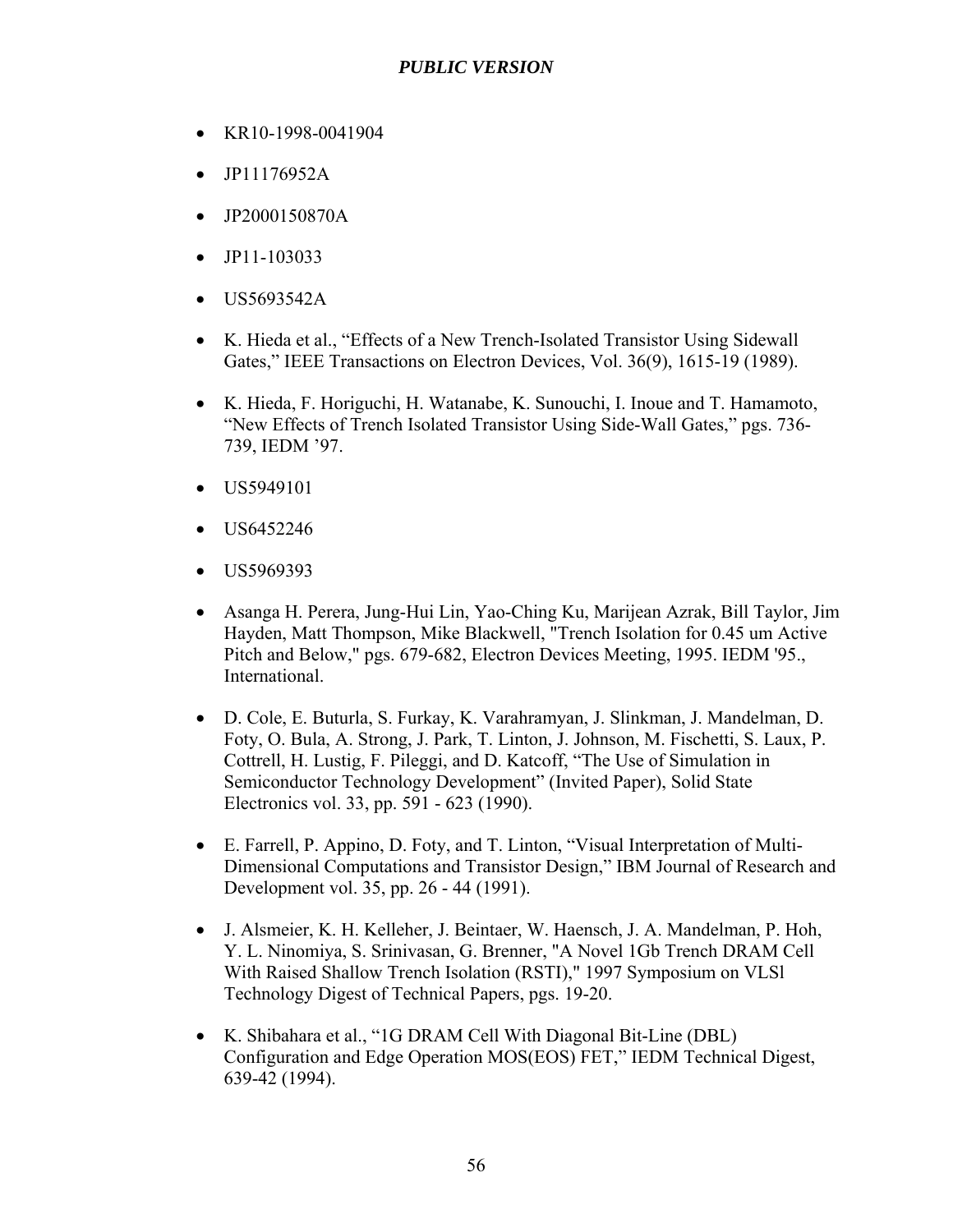- US6690080
- US6413835
- $\bullet$  US6251739
- US6406972
- US6504232
- Ted Johansson, "Wireless-Trench technology for portable wireless applications," Ericsson Review No. 1, 2001, pgs. 6-9
- M. Forsberg, C. Björmander, T. Johansson, T. Ko, W. Liu, M. Vellaikal, A. Cheshire, "Shallow and Deep Trench Isolation for use in RF-Bipolar IC:s," Proceeding of the 30th European Solid-State Device Research Conference, 2000, at pgs.  $212 - 215$
- Ericsson's development of integrated circuits using deep trench isolation
- Jung-Dal Choi, Joon-Hee Lee, Won-Hong Lee, Kwang-Shik Shin, Yong-Sik Yim, Jae-Duk Lee, Yoo-Cheol Shin, Sung-Nam Chang, Kyu-Charn Park, Jong-Woo Park and Chang-Gyu Hwang, "A 0.15 um NAND Flash Technology with 0.11 um Cell Size for 1Gbit Flash Memory," pgs. 767-770, IEDM '00
- K. Shimizu, K. Narita, H. Watanabe, E. Kamiyai, Y. Takeuchi, T. Yaegashi, S. Aritome ,and T. Watariabe, "A Novel High-Density SF2 NAND STI Cell Technology Suitable for 256Mbit and 1Gbit Flash Memories," pgs. 271-271, IEDM '97
- US 5795801
- US4415371
- US4466178
- US4756793
- US5506168
- $\bullet$  US4419150
- US4523369
- US4534824
- US4653177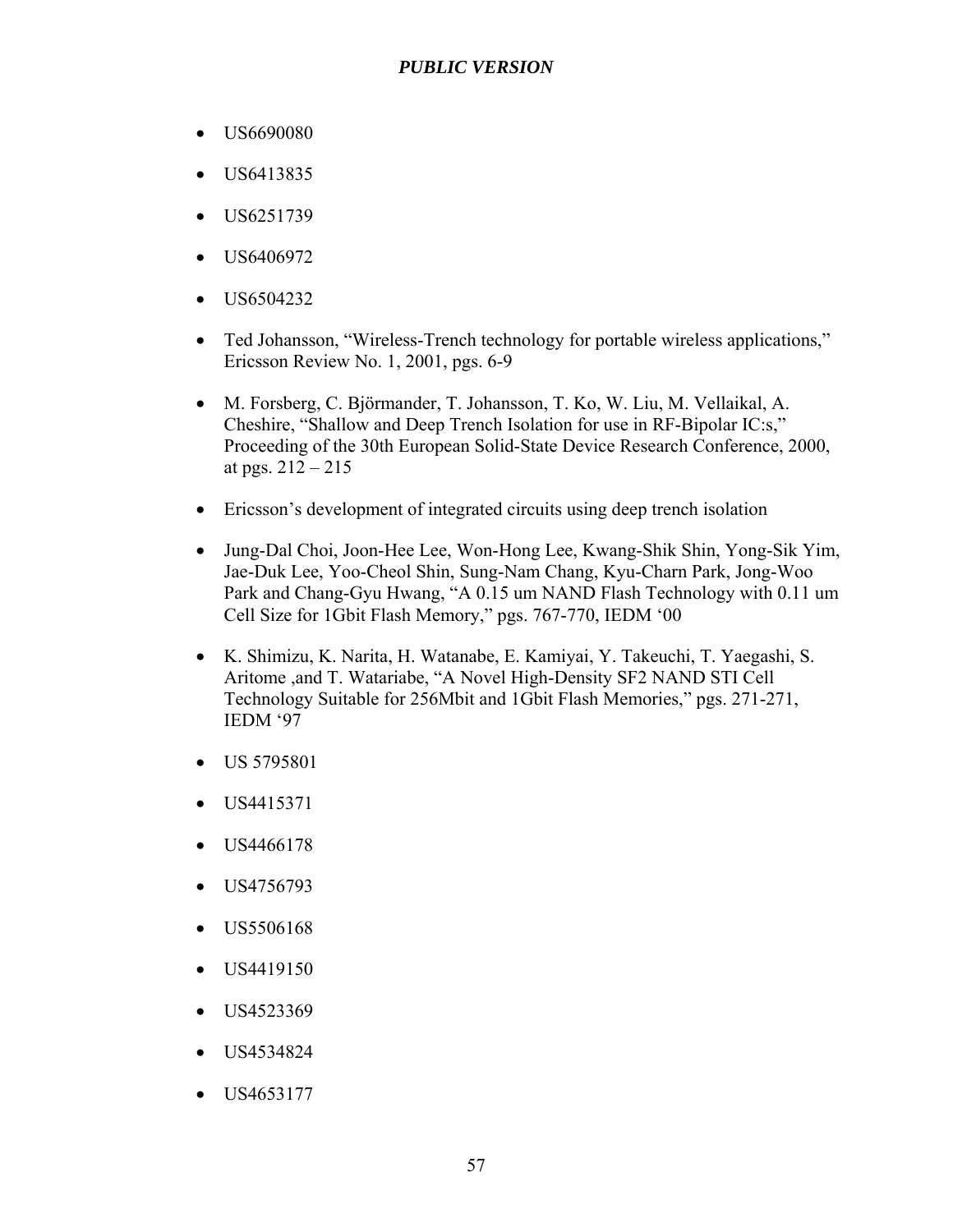- US4918027
- US5047359
- US4980747
- US4611386
- B. Davari, C. Koburger, T. Furukawa, Y. Taur, W. Noble, A. Megdanis, J. Warnock, J. Mauer, "A Variable-Size Shallow Trench Isolation (STI) Technology with Diffused Sidewall Doping for Submicron CMOS," pgs. 92-95; Electron Devices Meeting, 1988. IEDM '88. Technical Digest., International
- Pierre C. Fazan and Viju K. Mathews, "A Highly Manufacturable Trench Isolation Process for Deep Submicron DRAMs," pgs. 57-60, Electron Devices Meeting, 1993. IEDM '93. Technical Digest., International
- Andes Bryant, Wilfried Hansch, and Toshio Mii, "Characteristics of CMOS Device Isolation for the ULSI Age," pgs. 671-675, Electron Devices Meeting, 1994. IEDM '94. Technical Digest., International
- P. J. VanDerVoorn and J. P. Krusius, "Inversion Channel Edge in Trench-Isolated Sub- 1/4-um MOSFET's," IEEE Transactions On Electron Devices, Vol. 43, No. 8., pgs. 1274-1280, August 1996.
- Digh Hisamoto, Toru Kaga, Eiji Takeda, "Impact of the Vertical SOI 'DELTA' Structure on Planar Device Technology," IEEE Transactions On Electron Devices. Vol. 38, No. 6, pgs. 1419-1424, June 1991.
- Digh Hisamoto, Wen-Chin Lee, Jakub Kedzierski, Erik Anderson, Hideki Takeuchi, Kazuya Asano, Tsu-Jae King, Jeffrey Bokor, and Chenming Hu, "A Folded-channel MOSFET for Deep-sub-tenth Micron Era," pgs 1032-1034, IEDM '98.
- US6331472B1
- Digh Hisamoto, Wen-Chin Lee, Jakub Kedzierski, Hideki Takeuchi, Kazuya Asano, Charles Kuo, Erik Anderson, Tsu-Jae King, Jeffrey Bokor, Chenming Hu, "FinFET—A Self-Aligned Double-Gate MOSFET Scalable to 20 nm," pgs 2320- 2325, IEEE Transactions On Electron Devices, Vol. 47, No. 12, December 2000
- M. Nandakumar, A. Chatterjee, S. Sridhar, K. Joyner, M. Rodder and I.-C.Chen, "Shallow Trench Isolation for advanced ULSI CMOS Technologies," Pgs. 133 - 136, Electron Devices Meeting, Dec. 6-9, 1998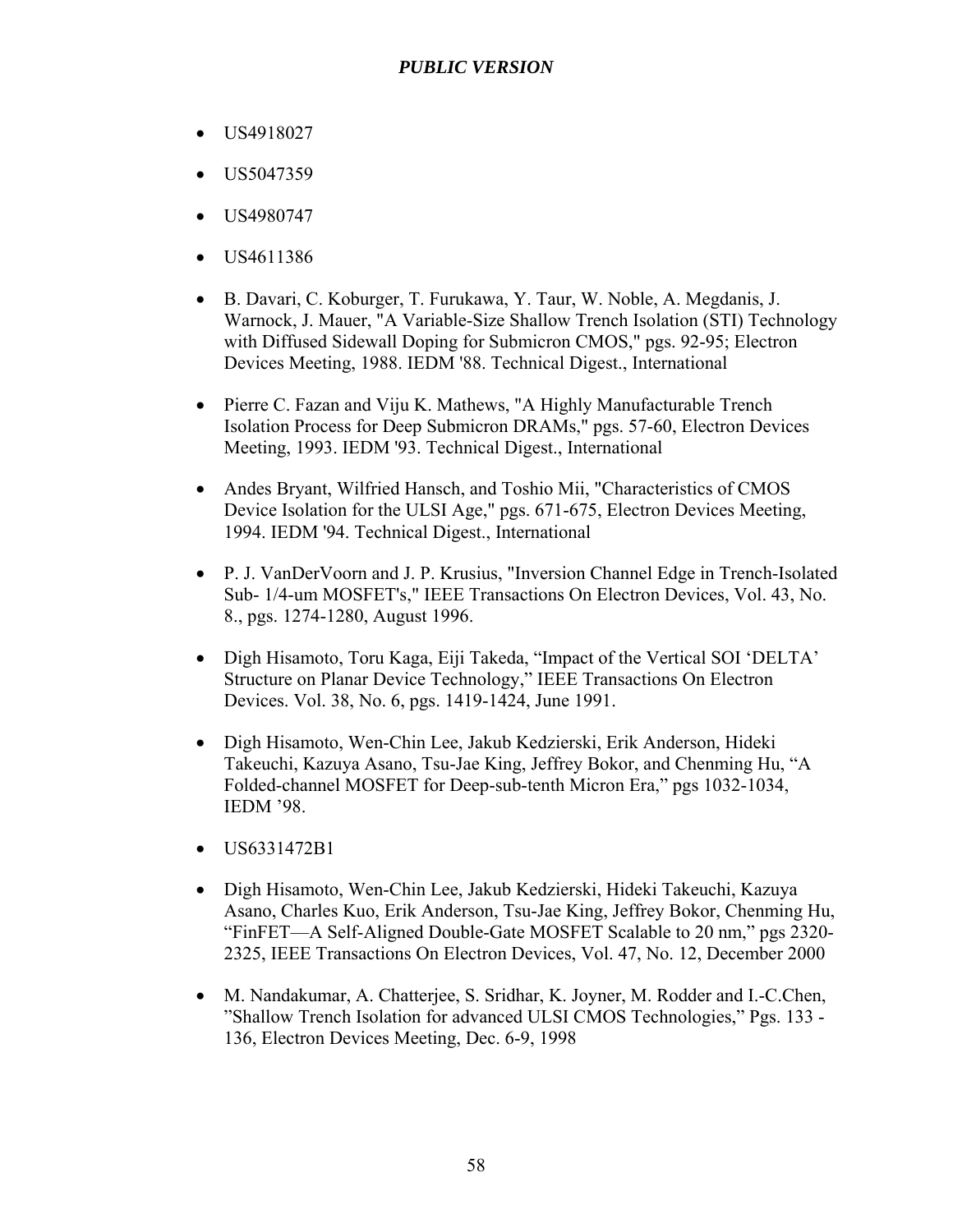- M. Nandakumar, S. Sridhar , S. Nag, P. Mei, D. Rogers, M. Hanratty, A. Amerasekera, and I. -C. Chen, "A shallow trench isolation for sub-0.13 μm CMOS technologies, " Pgs. 657 - 660, Electron Devices Meeting, Dec. 7-10, 1997
- C.P. Chang, C.S. Pai, F.H. Baumann, C.T. Liu, C.S. Rafferty, M.R. Pinto, E.J. Lloyd, M. Bude, F.P. Klemens, J.F. Miner, K.P. Cheung, J.I. Colonell, W.Y.C. Lai, H. Vaidya, S.J. Hillenius, R.C. Liu and J.T. Clemens, "A Highly Manufacturable Corner Rounding Solution for 0.18 μm Shallow Trench Isolation," Pgs. 661 - 664, Electron Devices Meeting, Dec. 7-10, 1997
- KR10-1998-0077552
- KR10-1999-0060880
- KR10-1998-0012259
- KR10-1998-0065655
- KR10-1999-0056737
- $\bullet$  KR10-2000-0028657
- KR10-1999-0055121
- JP9082956A
- JP2000012676A
- JP2000100927A
- JP2000228442A
- JP10004137A
- JP58165341A
- JP10223750A
- JP10064994A
- JP2000200829A
- JP11265994A
- JP2000188325A
- JP9162376A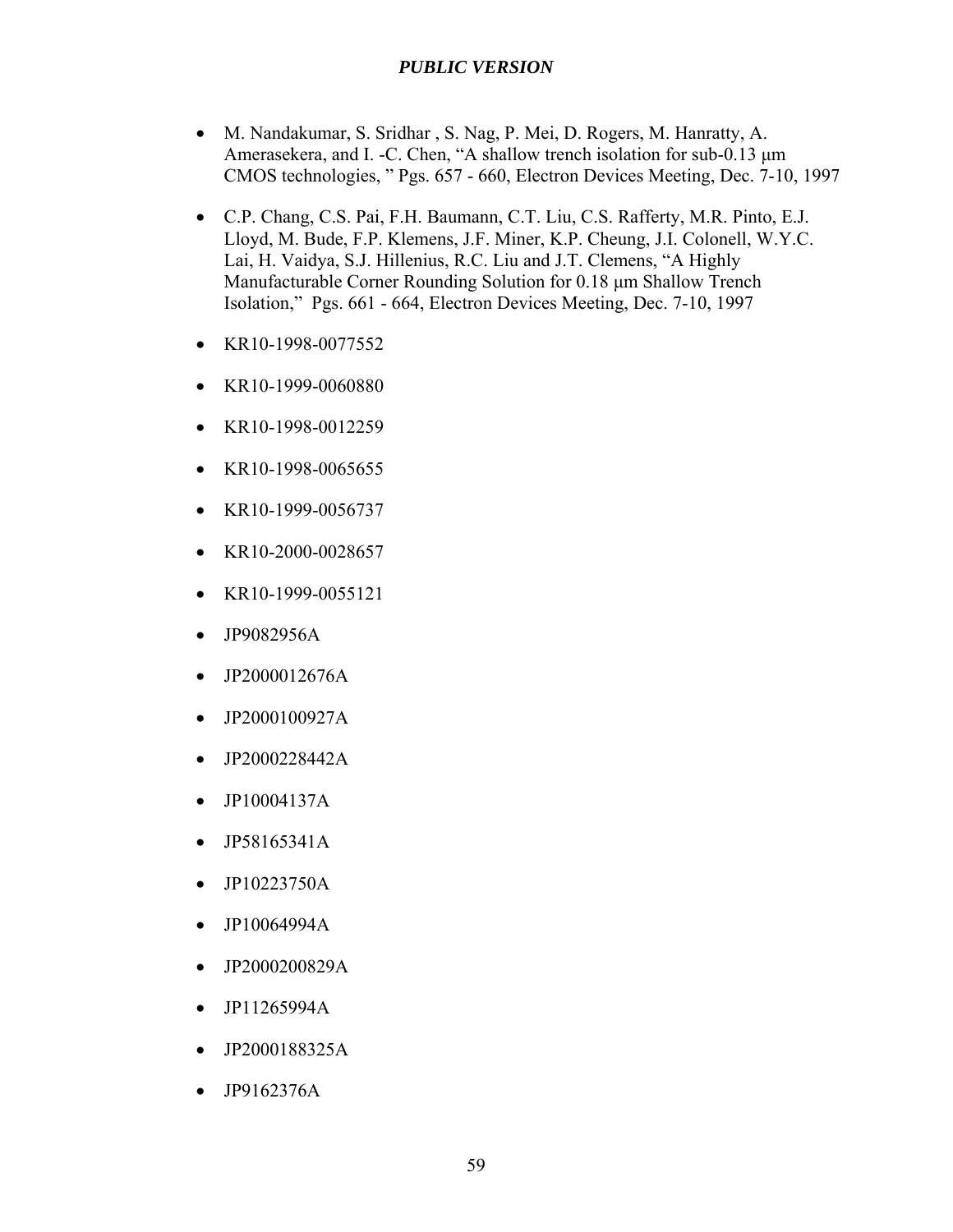- JP11289083A
- JP2000150878A
- JP11177066A
- JP11054633A
- JP63098124A
- JP6021452A
- JP2000022141A
- JP7176607A
- JP9252129A
- JP8335700A
- JP2000200878A
- A highly manufacturable trench isolation process for deep submicron DRAMs, Fazan, P.C.; Mathews, V.K.; , Electron Devices Meeting, 1993. IEDM '93. Technical Digest., p 57, December 1993, ISSN : 0163-1918
- Flash EEPROM cells using shallow trench isolation, Guillaumot, B.; Achard, H.; Candelier, P.; Deleonibus, S.; Martin, F.; , Source: Nonvolatile Memory Technology Conference, 1996., Sixth Biennial IEEE International, pg 74-75, June 1996, DOI:10.1109/NVMT.1996.534673
- Short-channel effects in III-V compound semiconductor field-effect transistors, Nummila, Kari Lasse, Source: Dissertations/Thesis May 1994
- The evolution of IBM CMOS DRAM technology, Adler, E.; DeBrosse, J. K.; Geissler, S. F.; Holmes, S. J.; Jaffe, M. D.; Johnson, J. B.; Koburger, C. W.; Lasky, J. B.; Lloyd, B.; Miles, G. L.; Nakos, J. S.; Noble, W. P.; Voldman, S. H.; Armacost, M.; Ferguson, R., IBM Journal of Research and Development, vol.39, Issue 1.2, pg 167, 1995, DOI: 10.1147/rd.391.0167
- 反射によりトレンチ対向側壁に注入されたイオン分布の実測とシミュレー

 $\geq$   $\exists$   $\geq$ , Measurement and simulation of impurity distribution in the opposite trench sidewall implanted by reflection., 田村 かよ子1), 小川 久1), 布施 玄秀1), 岩崎 裕1) 1)松下電器産業、半導体研セ, 表面科学 Vol. 11 (1990) No. 3 P 183-188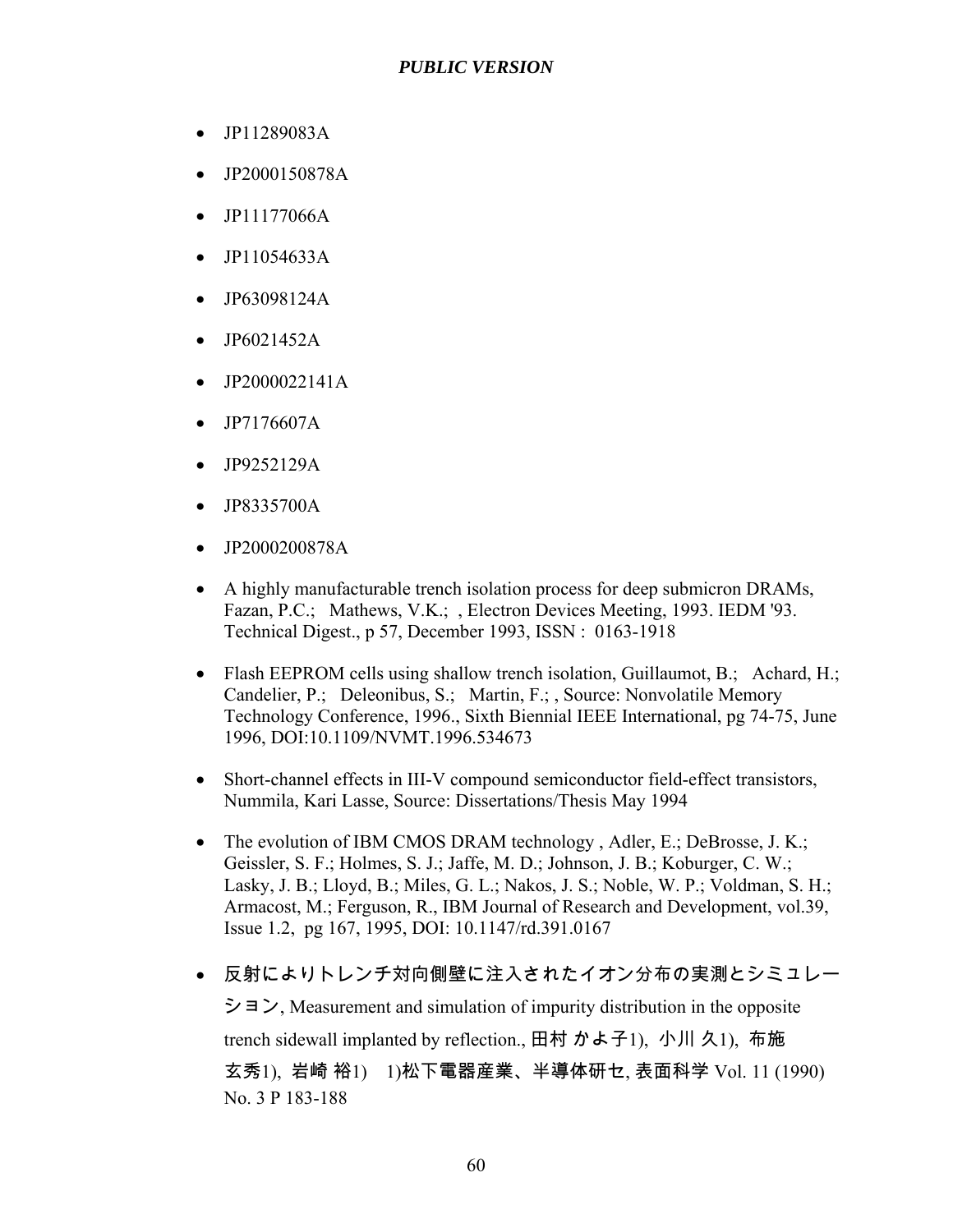- US5032882
- US6063694A
- JP11274486A
- JP11074489A
- JP2000100927A
- US5177028A
- US6331472B1
- US5246877A
- US5877532A
- US5886382A
- US6013551A
- US6146970A
- US6184091B1
- US6306712B1
- US6339004B1
- US6403429B2
- US6417047B1
- US6479369B1
- EP 0 833 392 A2
- $6,285,060 B1$
- $6,900,100 B2$
- EP 0 924 766 A2
- EP 1 026 740 A2
- JP 08264764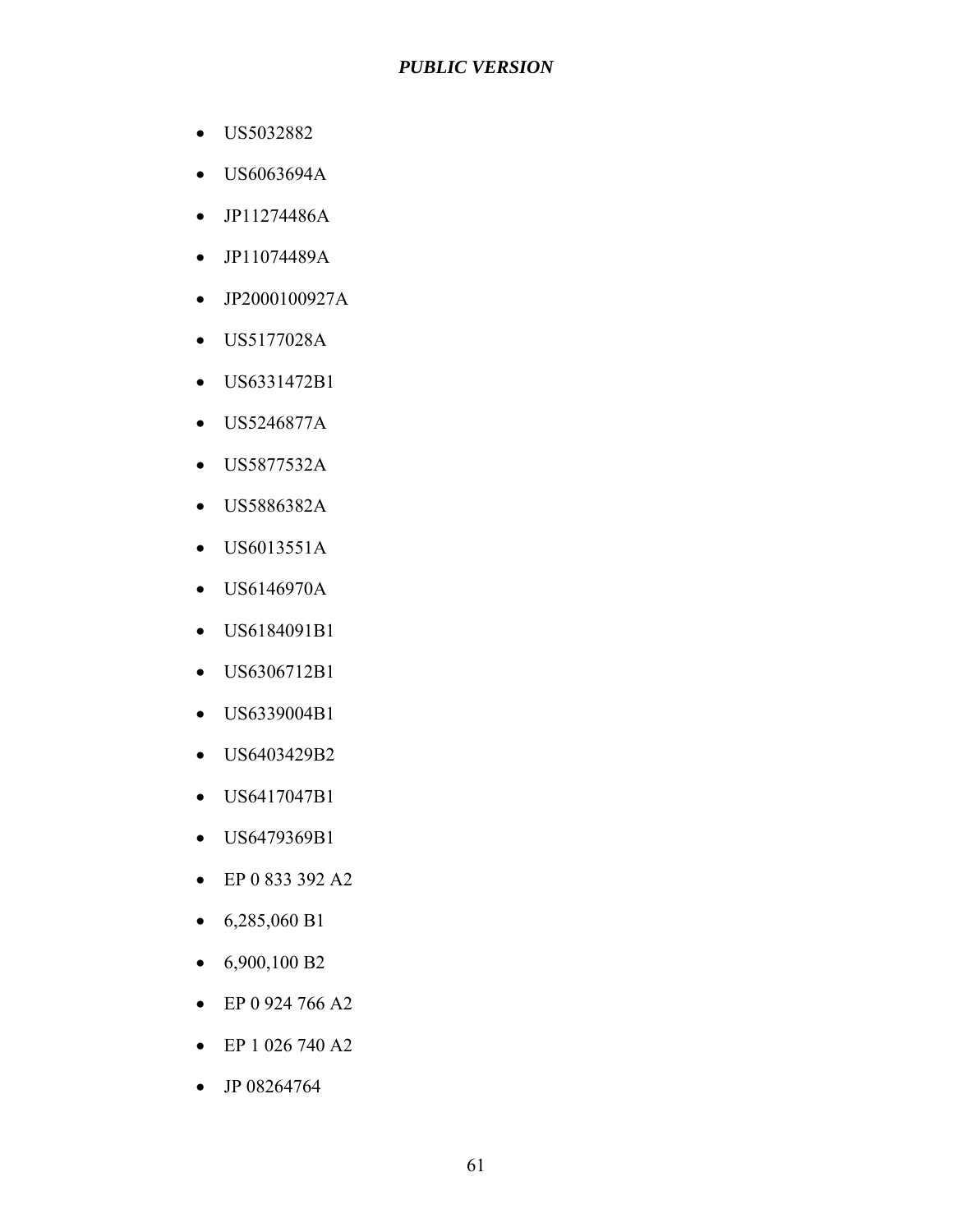• JP 11243195

## **G. Prior Art With Respect to the '682 Patent**

- KR100163705; Appl. No. 1019950026157
- KR0163705
- KR1019920018793
- KR2019940006223
- KR1997-700707639
- KR10-0203383; Appl. No. 019960063845
- $WO$  96/13100
- WO 95/26064
- Micrel, LM2576 Datasheet (1997).
- Micrel, MIC2179 Datasheet (June 1998)
- Micrel, MIC4576 (Apr. 1998).
- Linear Technology, LTC1553 datasheet, 1553f LT/TP 0198 4K (1997).
- Williams, Jim, Application Note 35: Step Down Switching Regulators (Linear Technology, Aug. 1989).
- Dobkin, Robert, et al., Application Note 58 : 5V to 3.3V Converters for Microprocessor Systems (Linear Technology, Sept. 1993).
- Markell, Richard, Application Note 66: Linear Technology Magazine Circuit Collection Volume II (Linear Technology, Aug. 1996).
- Intersil, Application Note AN9668: An Embedded Pentium Pro Power Supply Using the HIP6002 (HIP6002EVAL1) (Dec. 1996).
- Miller, Greg J., Application Note AN9706: Embedded DC-DC Converters Using the HIP6004 and HIP6005 (HIP6004EVAL3, HIP6005EVAL3) (Intersil, Feb. 1997).
- Rodriguez, Jerry, Embedded VXI Controller Features200-MHz Pentium Pro Processor (Hearst Electronic Products, Jun. 1, 1997).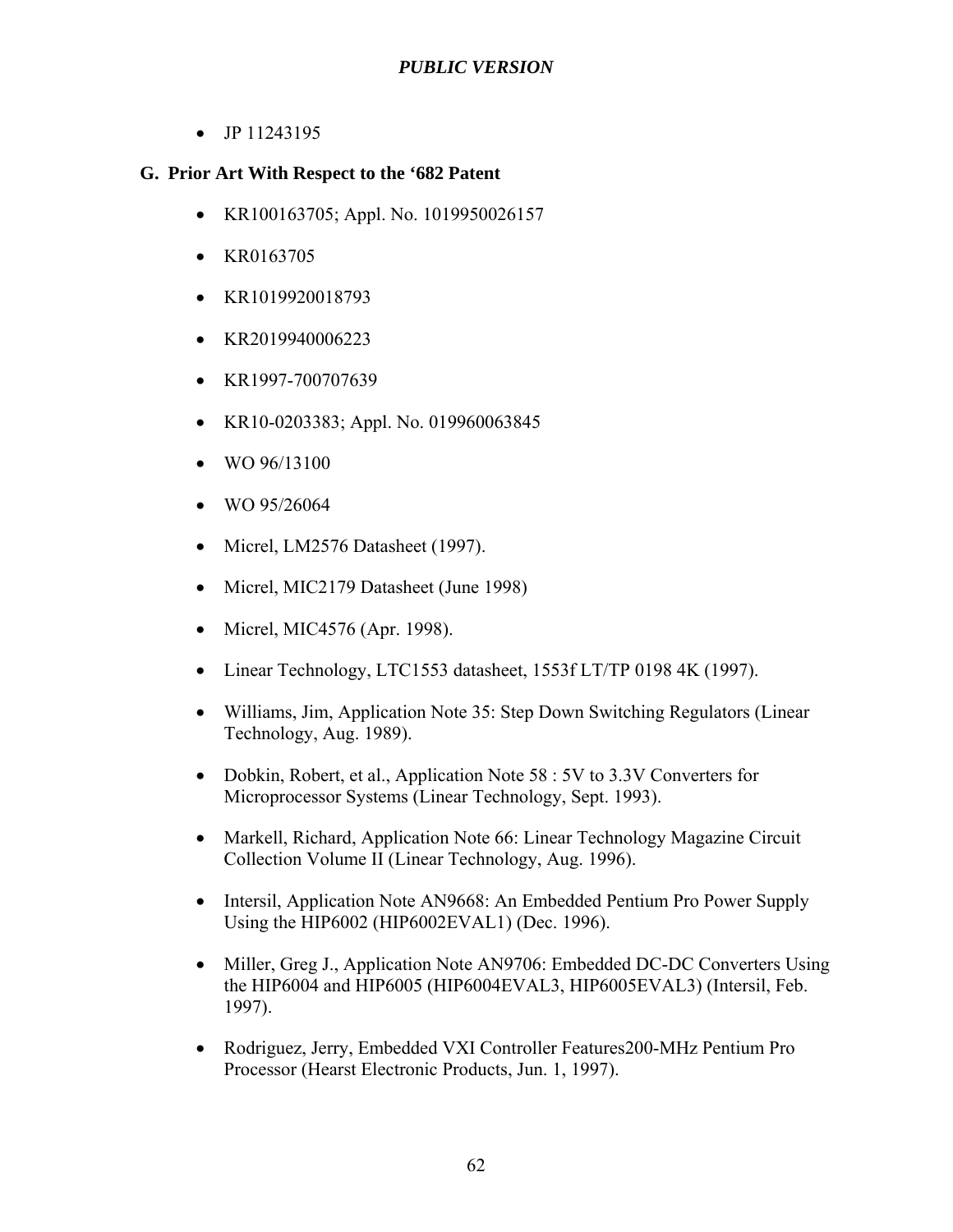- AMD, AMD Athlon Processor Module Data Sheet, Publication #21016 Rev. M (June 2000).
- AMD, AMD AthlonTM Processor Voltage Regulation Design Application Note, Publication #22651 Rev. E-1 (Feb. 2000).
- Dell, Dell® PowerEdge® 6100/6200 System Service Manual, P/N 53861 (1997)
- Dell, Dell® PowerEdge® 6100/6200 Microprocessor Replacement, P/N 81655 (Aug. 1997)
- National Instruments, VXIpcTM 800 Series User Manual, Part Number 321744A-01 (Sept. 1997).
- Intel, AP-587 Application Note: Slot 1 Processor Power Distribution Guidelines, Order Number 243332-001 (May 1997).
- Intel, AP-757 Application Note: Embedded Processor Module Design Guide, Order Number 273120-001 (Sept. 1997).
- Intel, Intel Embedded Processor Module, Order Number 273105-001 (May 1997).
- SuperMicro Computer, Inc., Super•® Pentium® System P5MMA98/P5MMS98 P5MMA2/P5MMS2 User's Manual, Revision 1.3 (1997).
- Motorola, PV1000 Single Board Computer Installation and Reference Guide, PV1000AIH1 (Sept. 1998).
- Motorola Computer Group, PV1000 PCI/ISA Processor Module, Data Sheet: PV100-D1 (1998).
- Texas Instruments, Synchronous Buck Converter Design Using TPS56xx Controllers in SLV10x EVMs User's Guide, SLVU007 (Sept. 1998).
- Sun Microsystems, SPARCserver 1000 Systems Service Manual, Part No. 801-2895-15 Rev. A (June 1996).
- American Megatrends Series 767
- Dell PowerEdge Pro 6100 CPU Board 54019
- SuperSPARC (Sun Microsystems)
- VMIVME-7686 (GE Fanuc)
- VXIpcTM 800 Series (National Instruments)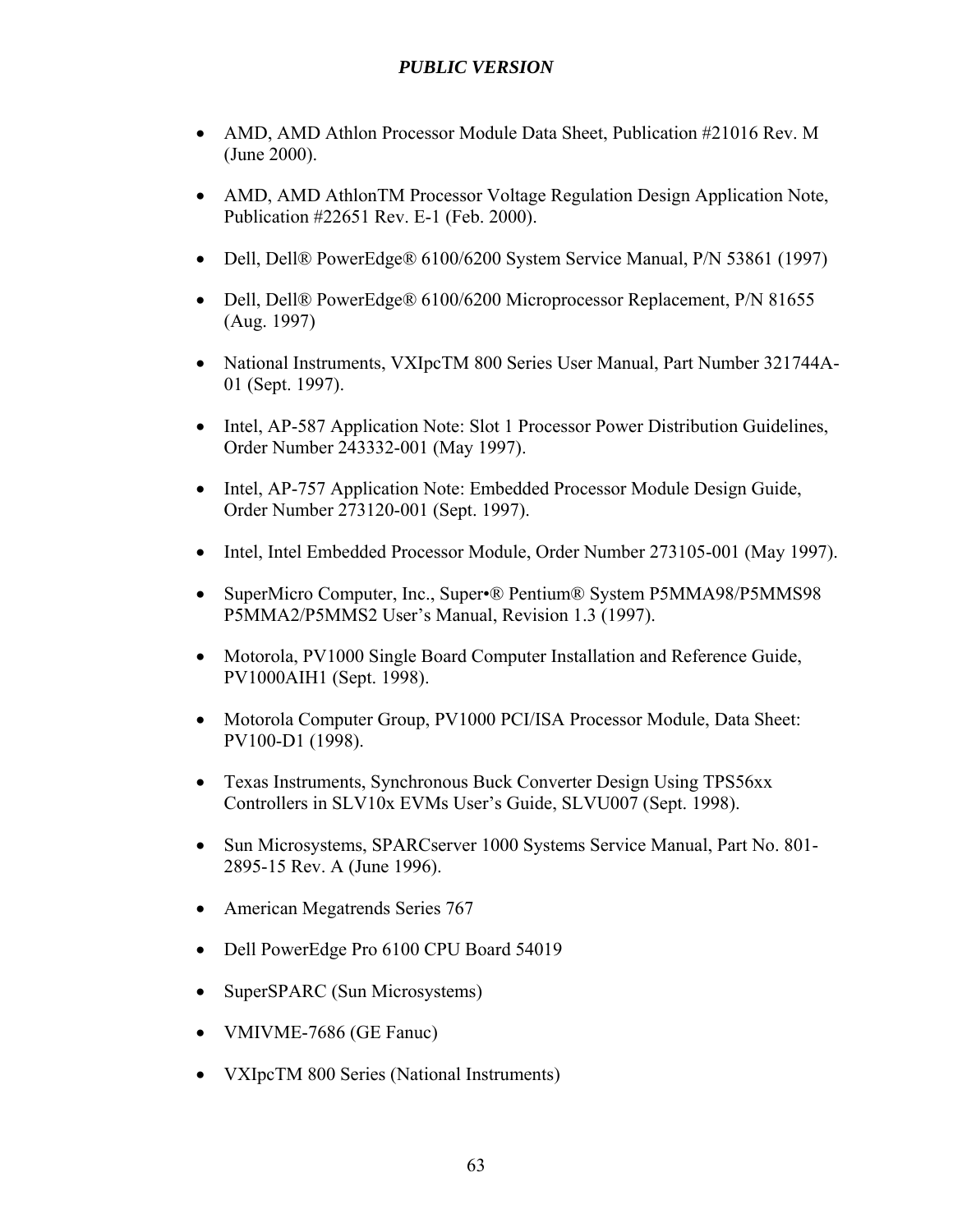- Seaman, C.E., "Design of a Novel Digital Automatic Voltage Regulator" (The Institution of Electrical Engineers1996).
- Lee, Fred C. and Zhou, Xunwei, "Power Management Issues for Future Generation Microprocessors" (IEEE 1999).
- Karady, George G., et al., "An Adaptive Load Voltage Regulator Using a Microprocessor Controlled Series Switched Capacitor."
- Yeh, Shing-Chung and Tzou, Ying-Yu, "Adaptive Repetitive Control of a PWM Inverter for AC Voltage Regulation with Low Harmonic Distortion" (IEEE 1995).
- Do, Van-Qué and Barry, Alpha Oumar, "A Real-Time Model of the Synchronous Machine Based on Digital Signal Processors," IEEE Transactions on Applied Superconductivity, Vol. 3, No. 1 (Mar. 1993) at 60.
- Amoroso, Luca, et al., "Single Shot Transient Suppressor (SSTS) for High Current High Slew Rate Microprocessor" (IEEE 1999).
- Huang, Alex Q, et al., "Low Voltage Power Devices for Future VRM," Proceedings of 1998 International Symposium on Power Semiconductor Devices & ICs, Kyoto at 395.
- Zhou, Xunwei, et al., "Investigation of Candidate VRM Topologies for Future Microprocessors" (IEEE 1998).
- Godhwani, A., et al., "Commissioning Experience with a Modern Digital Excitation System," IEEE Transaction on Energy Conversion, Vol. 13, No. 2 (June 1998).
- Lin, Bor-Ren, et. al., "Implementation of Non-Deterministic Pulse Width Modulation for Three Phase Inverters" (IEEE 1998).
- Deuty, Scott and Mitter, C. S., "Transistor Paradigm Shift Required to Meet the Power Demands for Microprocessors" (IEEE 1999).
- Welsh, C., et al., "System Variable Evaluation with Digital Signal Processors for SVC Applications."
- Kobayashi, K.W., et al., "An 18-21GHz InP DHBT Linear Microwave Doherty Amplifier" IEEE RFIC Symposium Digest (2000) at 179.
- Doherty, W.H., "A New High Efficiency Power Amplifier for Modulated Waves," Proc. IRE, Vol. 24, No. 9 (1936) at 1163.
- US4617509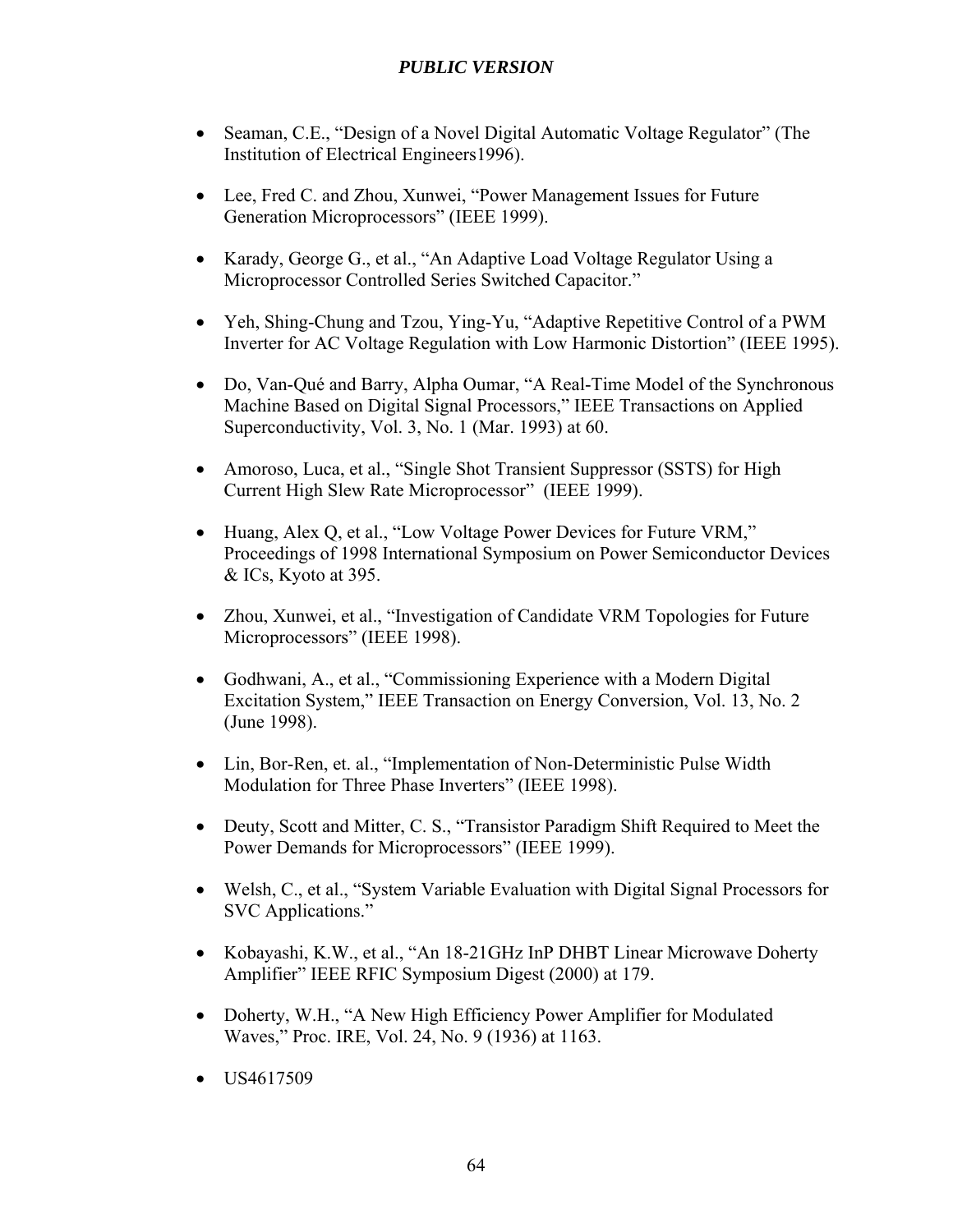- US4792899
- US4965492
- US5142157
- US5325490
- US5428806
- US5444298
- US5463742
- US5532524
- US5546297
- US5556811
- US5563838
- US5604871
- US5611057
- US5625802
- US5644760
- US5650917
- US5671149
- US5721485
- US5757171
- US5761479
- US5764934
- US5774734
- US5787014
- US5818781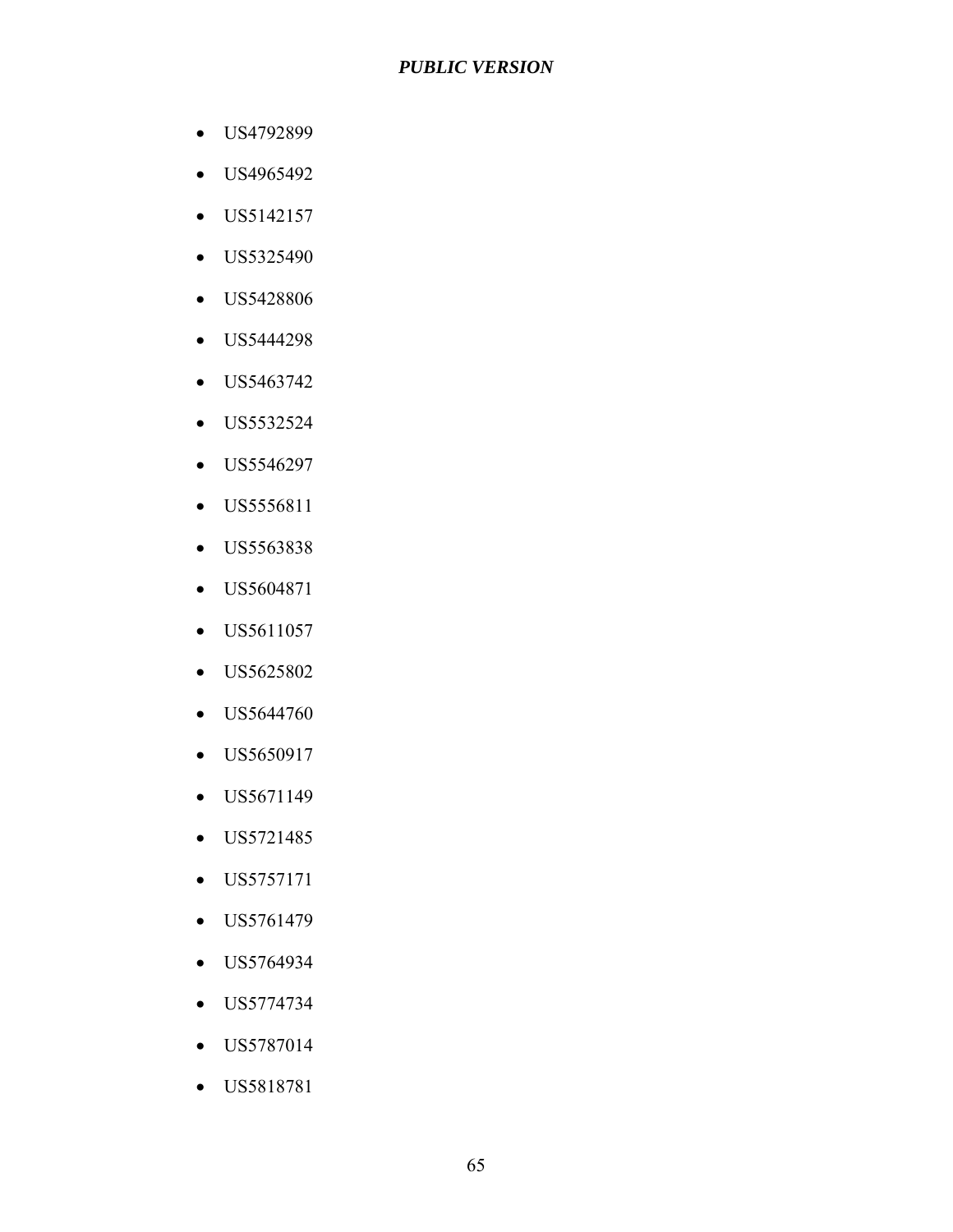- US5838929
- US5847951
- US5848250
- US5862351
- US5864225
- US5864478
- US5880945
- US5894408
- US5898846
- US5909571
- US5914873
- US5918023
- US5938769
- US5945820
- US5946470
- US5948087
- US5951665
- US5983297
- US6023148
- US6035358
- US6041372
- US6044427
- US6052794
- US6101319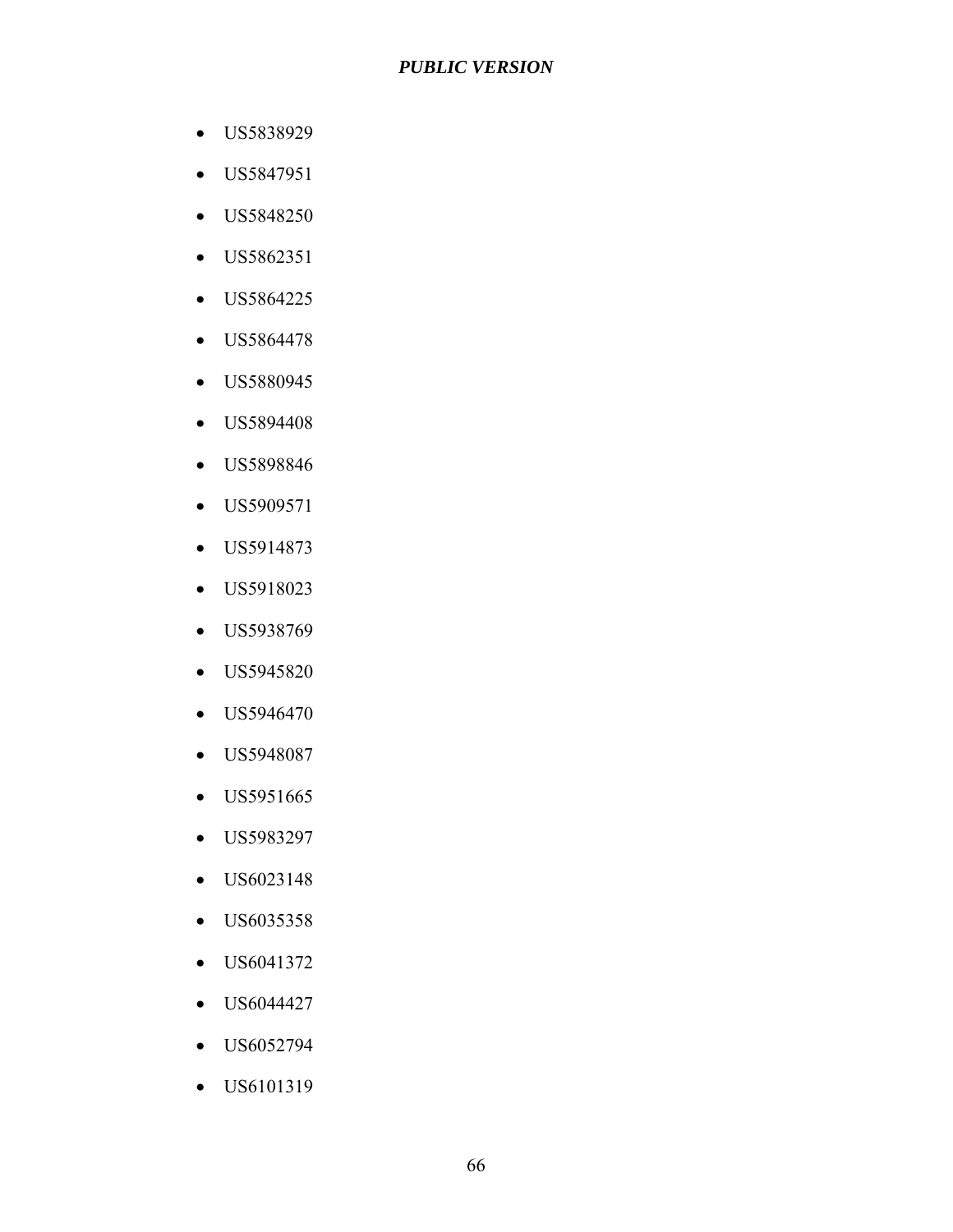- US6106566
- US6111753
- US6154834
- US6175509
- US6191499
- US6282596
- US6314522
- US6327635
- US6429630
- US6554195
- US6594556

#### **THIRD AFFIRMATIVE DEFENSE -- PROSECUTION HISTORY ESTOPPEL**

34. The asserted claims are limited by the text of the Asserted Patents, their prosecution histories, and/or the prior art such that Samsung is estopped or otherwise precluded from asserting that any claim is infringed by Ericsson, literally or under the doctrine of equivalents.

### **FOURTH AFFIRMATIVE DEFENSE -- LACK OF A DOMESTIC INDUSTRY**

35. Samsung has not adequately alleged and cannot prove the existence of a domestic industry, as required by Section  $337(a)(2)$  and defined by Section  $337(a)(3)$ , in connection with any of the Asserted Patents, or that such domestic industry is in the process of being established.

#### **FIFTH AFFIRMATIVE DEFENSE -- NO UNFAIR ACT**

36. Ericsson has committed no unfair act.

#### **SIXTH AFFIRMATIVE DEFENSE -- THE PUBLIC INTEREST**

37. The relief sought by Samsung is not in the public interest.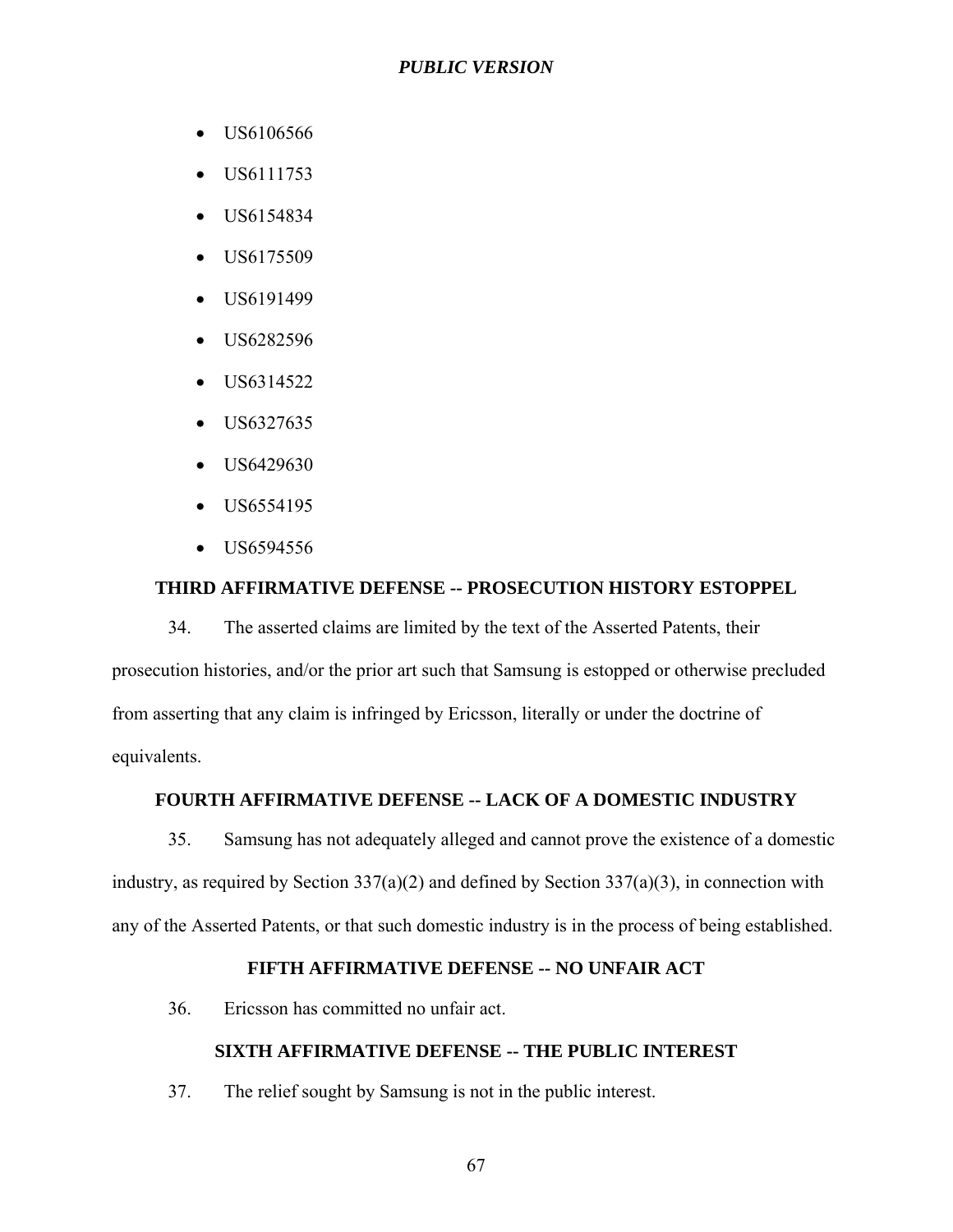#### **SEVENTH AFFIRMATIVE DEFENSE -- GOVERNMENT SALES**

38. Importations for the benefit of, and sales to, the United States government are outside the scope of this proceeding.

#### **EIGHTH AFFIRMATIVE DEFENSE -- LACK OF STANDING**

39. Samsung lacks standing to assert the Asserted Patents.

#### **NINTH AFFIRMATIVE DEFENSE --BREACH OF FRAND OBLIGATION (BREACH OF CONTRACT, ESTOPPEL, PATENT MISUSE, UNCLEAN HANDS)**

40. Samsung claims infringement of certain patents that are alleged to be essential to, or have been declared by Samsung as essential to, compliance with one or more telecommunication standards that have been promulgated by standard setting organizations, including the European Telecommunications Standards Institute ("ETSI") (collectively, "Asserted Samsung Essential Patents").

41. ETSI, which participated in developing the LTE wireless standards, requires its members to make certain declarations with regard to that member's patents to the extent the patents are essential to compliance with ETSI standards. *See, e.g.*, ETSI Rules of Procedure, Annex 6: ETSI Intellectual Property Rights Policy, Clauses 4.1 and 6.1; *Id.*, Annex 6 - Appendix A: IPR Licensing Declaration forms. Samsung has declared to ETSI and its members that it will agree to grant licenses for the Asserted Samsung Essential Patent patents on terms that are fair, reasonable, and non-discriminatory ("FRAND").<sup>2</sup>

42. Samsung's FRAND commitment is a contractually binding commitment that can be enforced by Ericsson as a third-party beneficiary.

<sup>&</sup>lt;sup>2</sup> Individual members of the 3<sup>rd</sup> Generation Partnership Project ("3GPP") such as Samsung agree to be bound by the intellectual property rights ("IPR") policy of ETSI when working within 3GPP.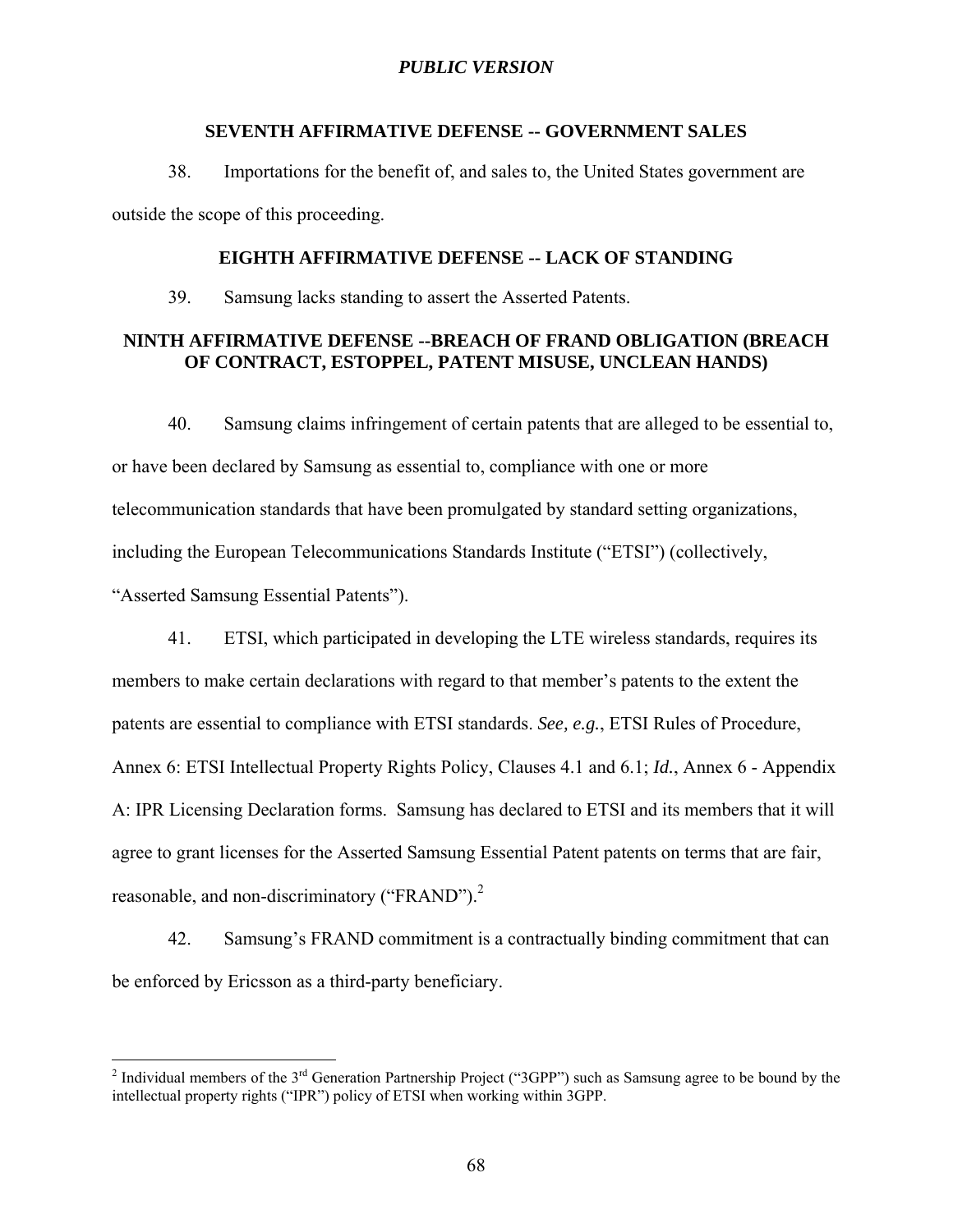43. Samsung has breached its agreements with standard setting organizations such as ETSI by failing to offer Ericsson a license to the Asserted Samsung Essential Patents on FRAND terms. Samsung has violated ETSI policy by refusing to grant Ericsson a license to the Asserted Samsung Essential Patents even though Ericsson has submitted a declaration to ETSI committing to offer a license to Ericsson's standard-essential patents on FRAND terms. Samsung has refused to offer a license under the Asserted Samsung Essential Patents to Ericsson



46. Samsung's failures to comply with its FRAND commitments constitute a breach of contract, which Ericsson has standing to assert as a third party beneficiary. Additionally, Samsung's failure to comply with its FRAND commitments estops Samsung from enforcing its Samsung Asserted Essential Patents against Ericsson. Also, Samsung's failure to comply with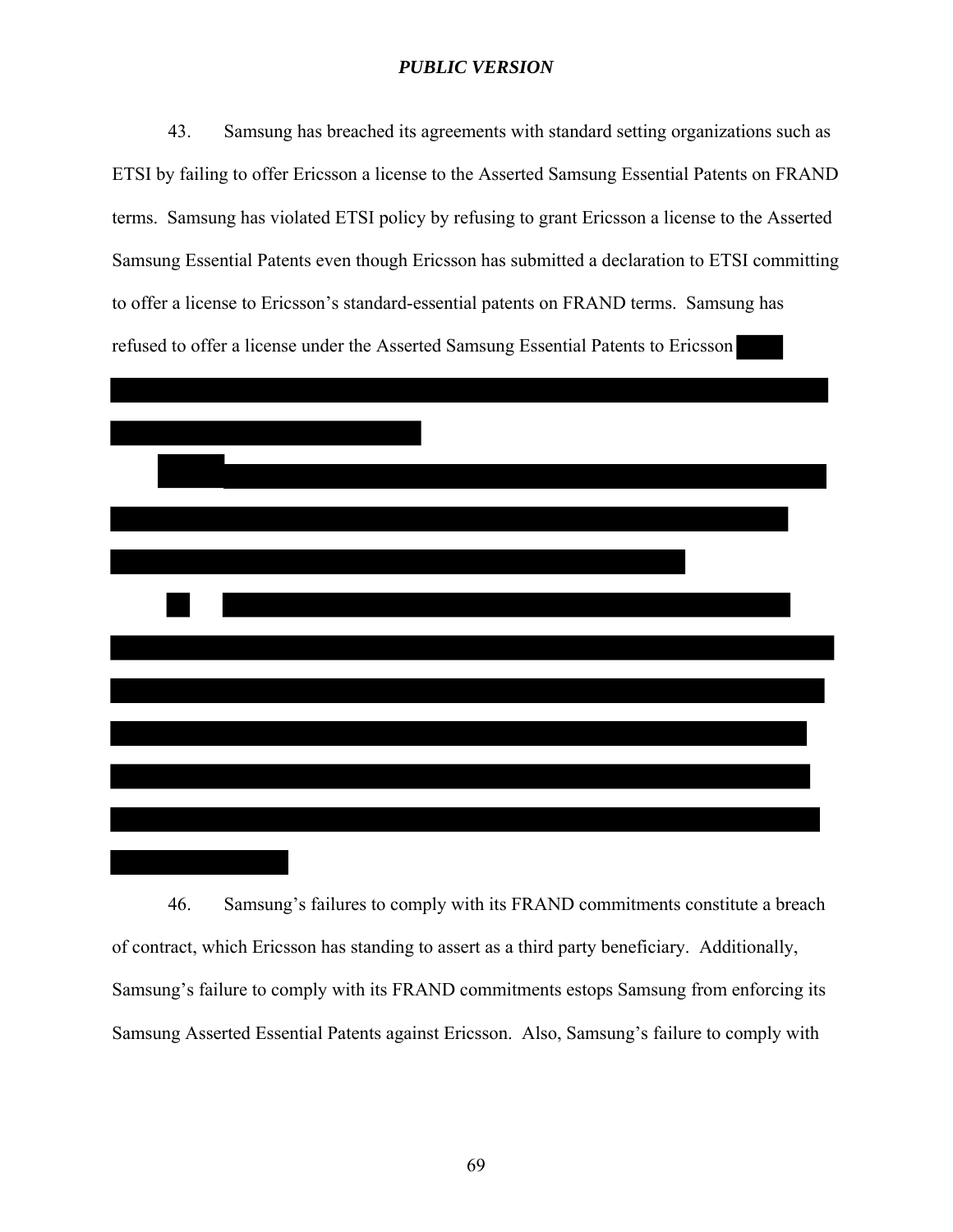its FRAND commitments constitutes patent misuse and unclean hands, which preclude Samsung from obtaining any remedy in this Investigation.

47. In addition, Samsung's breach of its FRAND commitment is evidence showing that an exclusion order in this instance would not be in the public interest. Samsung's refusal to grant a license to Ericsson, despite its obligation to do so, precludes issuance of an exclusion order or any other remedy in this Investigation.

# **TENTH AFFIRMATIVE DEFENSE -- UNENFORCEABILITY DUE TO INEQUITABLE CONDUCT**

# **A. Inequitable Conduct As To the '749 Patent**

48. The '749 patent is unenforceable pursuant to 37 C.F.R. 1.56 and the doctrine of inequitable conduct. On information and belief, at least one inventor and/or other persons associated with the filing and prosecution of the respective applications that led to the issuance of the '749 patent knowingly withheld material information from the United States Patent and Trademark Office ("PTO") or made false statements of material fact to the Patent Office, all with an intent to deceive the PTO. The '749 Patent would not have issued but for this omission, and the only reasonable inference is these omissions were made with an intent to deceive the PTO.

49. Samsung has asserted in its Complaint that Ericsson directly infringes at least claims 1-13 of the '749 Patent by making, using, selling offering for sale within the United States and/or importing into the United States, Accused Products for use with LTE applications that implement the LTE wireless communications standards, including 3GPP TS 36.211 v8.5.0.

50. The '749 patent lists a U.S. filing date of March 21, 2008. The '749 Patent was issued on August 24, 2010.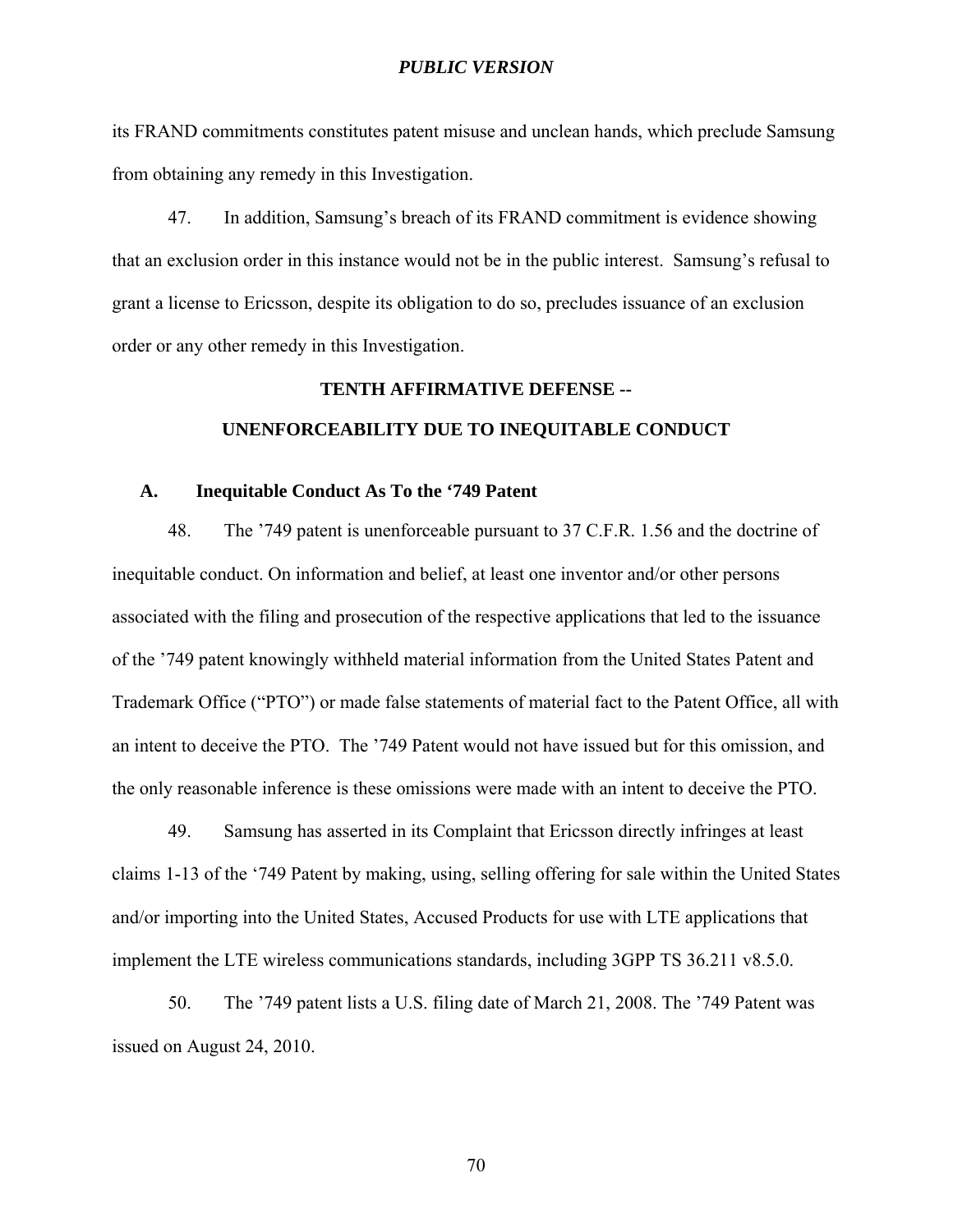51. 3GPP is the standard setting organization responsible for the standardization of LTE.

52. 3GPP Technical Specification 36.211 v8.5.0 was published in or around December 2008.

53. Samsung and one or more of the specific individuals named as inventors of the '749 Patent participated in the 3GPP standardization of LTE prior to the filing date of the '749 Patent and in particular in 3GPP TS RAN WG1.

54. As a result of their participation in the standardization of LTE within 3GPP, Samsung and one or more of the specific individuals named as inventors of the '749 Patent had access to and knowledge of prior art disclosures and documents that included submissions to 3GPP working groups, emails disseminated throughout 3GPP mailing lists, and 3GPP draft specifications ("3GPP Prior Art").

55. For example, named inventor of the '749 Patent, Hwan-Joon (Eddy) Kwon, was present at the 3GPP TSG RAN WG1 #48bis meeting held in St. Julians, Malta on March 26- 30, 2007 and present at the 3GPP TSG RAN WG1 #47bis meeting held in Sorrento, Italy on January 15-19, 2007. *See* http://webapp.etsi.org/3gppregistration/fviewpart.asp?mid=26242; http://webapp.etsi.org/3gppregistration/fviewpart.asp?mid=26241

56. In addition, at least named inventor, Hwan-Joon (Eddy) Kwon, was regularly involved in the 3GPP mailing list discussions for 3GPP TSG RAN WG1.

57. In addition, Samsung and one or more of the specific individuals named as inventors of the '749 Patent participated in the IEEE standardization of 802.16 and WiMAX/WiBro prior to the filing date of the '749 Patent.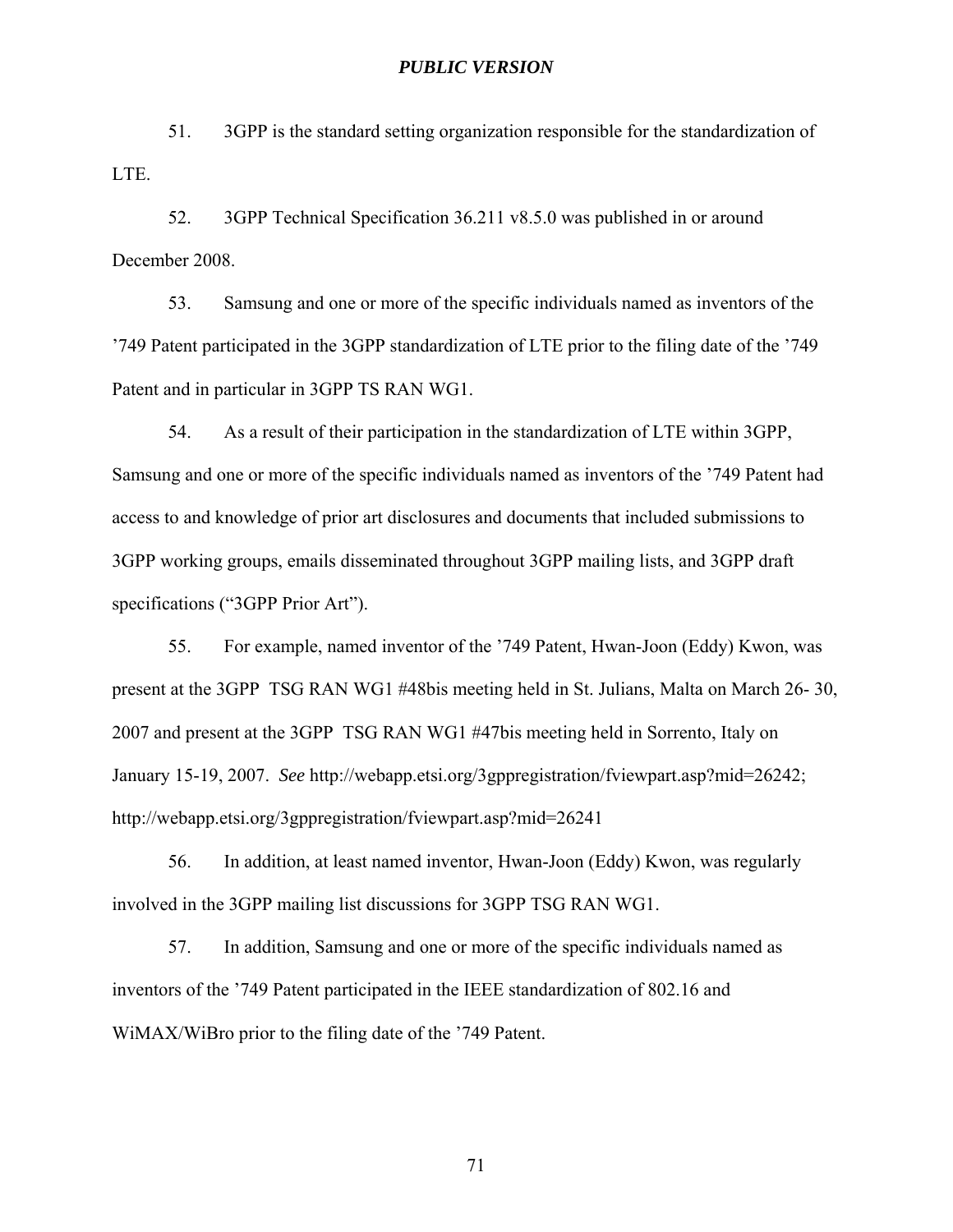58. As a result of their participation in the standardization of 802.16, Samsung and one or more of the specific individuals named as inventors of the '749 Patent had access to and knowledge of prior art disclosures and documents that included submissions to IEEE 802.16 working groups, emails disseminated throughout IEEE 802.16 mailing lists, and 802.16 draft specifications ("802.16 Prior Art").

59. For example, named inventor of the '749 Patent, Dong-Hee Kim, participated and made proposals to IEEE 802.16. *www.ieee802.org/16/tge/contrib/C80216e-04\_556.pdf*

60. As part of the application leading to the issuance of the '749 Patent, the individuals named as inventors of the '749 Patent certified and acknowledged that they had a duty to disclose information and material that was material to the patentability of the invention claimed in the application. *See* Declaration/Power of Attorney dated December 23, 2008 in U.S. Patent Application No. 12/244,445.

61. The 3GPP and 802.16 Prior Art was material to patentability of the claims of the '749 Patent.

62. Throughout the prosecution of the '749 Patent the inventors withheld 3GPP and 802.16 Prior Art, including, but not limited to the 3GPP and 802.16 Prior Art noted above in paragraph 33A for the '749 Patent. The only inference that can be drawn from the facts is that the inventors of the '749 Patent intentionally and deliberately withheld 3GPP and 802.16 Prior Art from the PTO, including such prior art found in paragraph 33A.

63. The claims of the '749 Patent would not have been allowed by the PTO over the withheld information but for the inventors' intentional misconduct. The intentional and deliberate withholding of prior art from the PTO has resulted in the '749 Patent being unenforceable due to inequitable conduct by the alleged inventors.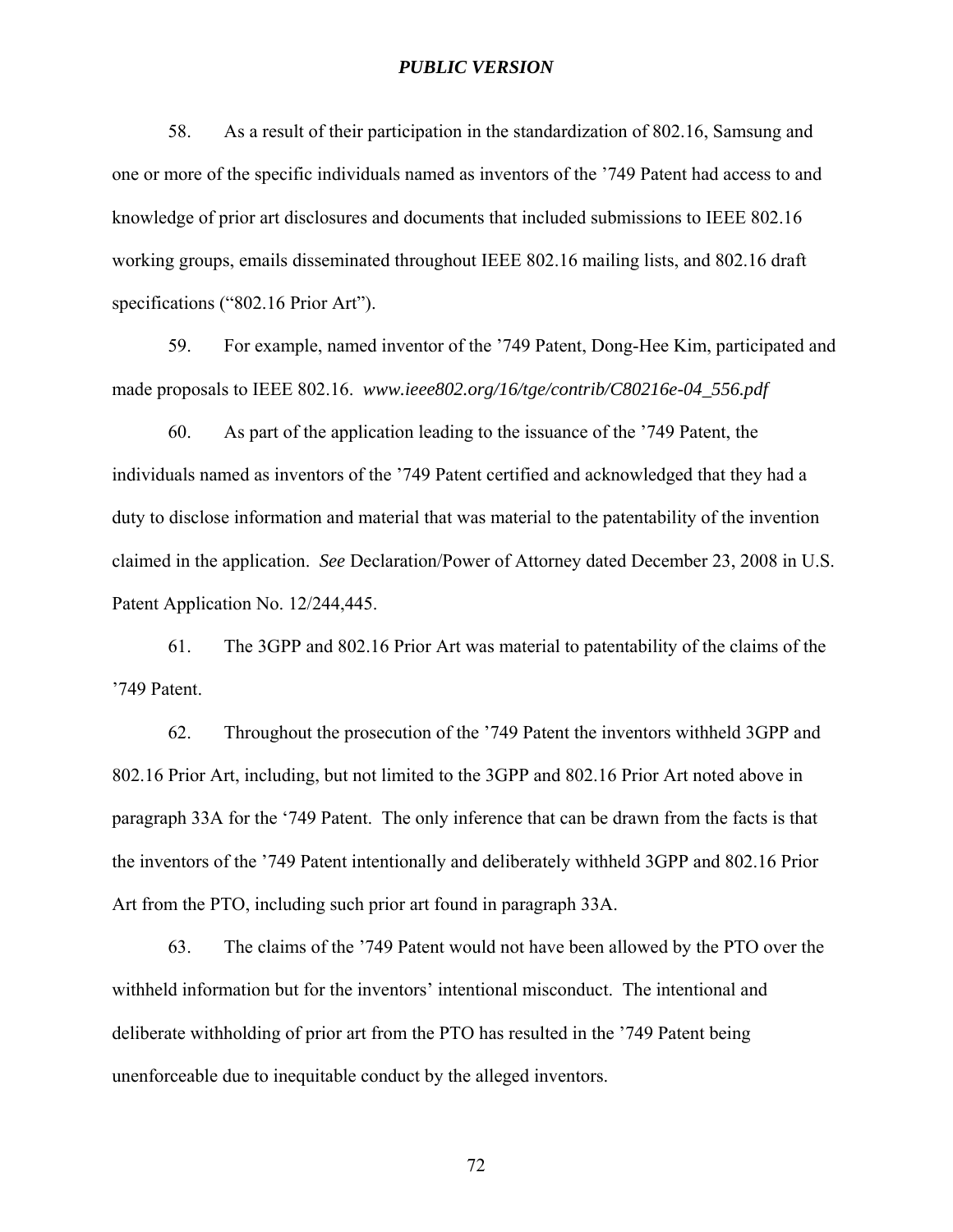## **B. Inequitable Conduct As To the '081 Patent**

64. The '081 Patent is unenforceable pursuant to 37 C.F.R. 1.56 and the doctrine of inequitable conduct. On information and belief, at least one inventor and/or other persons associated with the filing and prosecution of the respective applications that led to the issuance of the '081 Patent knowingly withheld material information from the Patent Office or made false statements of material fact to the Patent Office, all with an intent to deceive the Patent Office. The '081 Patent would not have issued but for this omission, and the only reasonable inference is these omissions were made with an intent to deceive the PTO.

65. Samsung has asserted in its Complaint that Ericsson directly infringes at least claims 1,4,9, and 12 of the '081 Patent by making, using, selling offering for sale within the United States and/or importing into the United States, Accused Products that implement the LTE wireless communications standards, including 3GPP TS 36.212 v8.5.0 and 3GPP TS 36.213 v8.5.0.

66. The '081 Patent lists a U.S. filing date of February 4, 2009. The '081 Patent was issued on April 24, 2012.

67. 3GPP is the standard setting organization responsible for the standardization of LTE.

68. 3GPP TS 36.212 v8.5.0 was published on December 18, 2008.

69. 3GPP TS 36.213 v8.5.0 was published on December 22, 2008.

70. Samsung and one or more of the specific individuals named as inventors of the '081 Patent participated in the 3GPP standardization of LTE prior to the filing date of the '081 Patent.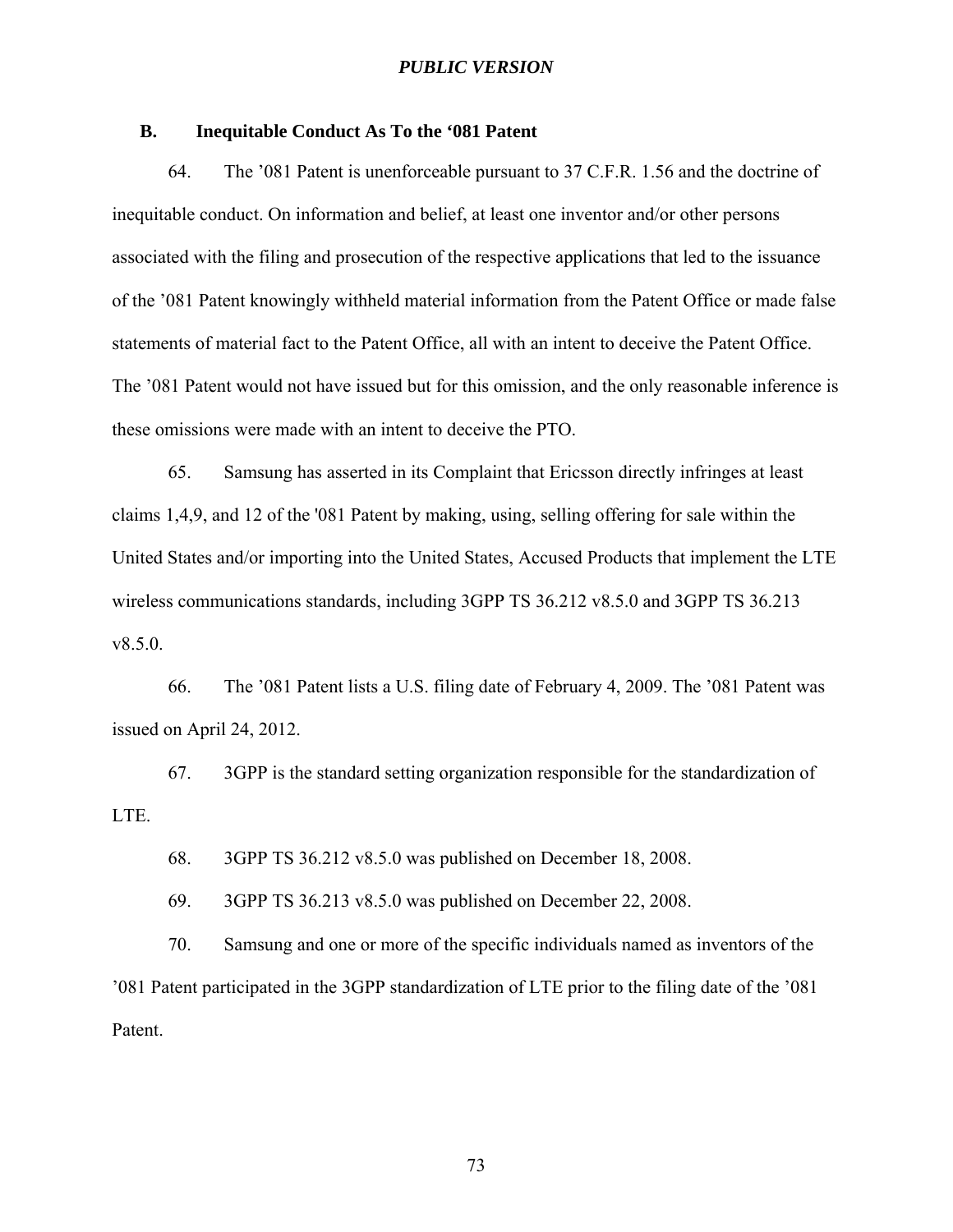71. Samsung and one or more of the specific individuals named as inventors of the '081 Patent participated in the 3GPP standardization of LTE prior to the issuance date of the '081 Patent.

72. As a result of their participation in the standardization of LTE within 3GPP, Samsung and one or more of the specific individuals named as inventors of the '081 Patent had access to and knowledge of prior art documents that included submissions to 3GPP working groups, emails disseminated throughout 3GPP mailing lists, and 3GPP draft specifications ("3GPP Prior Art").

73. For example, one of the named inventors of the '081 Patent, Aris Papasakellariou, was active in 3GPP's standardization efforts. *See, e.g,* the 3GPP reports available as "R1- 073240" (available at http://www.3gpp.org/ftp/tsg\_ran/WG1\_RL1/TSGR1\_50/Docs/), "R1- 073895" (available at http://www.3gpp.org/ftp/tsg\_ran/WG1\_RL1/TSGR1\_50b/Docs/), and "R1-074525" (available at http://www.3gpp.org/ftp/tsg\_ran/WG1\_RL1/TSGR1\_51/Docs/) — each document demonstrates Aris Papasakellariou's involvement in 3GPP through the preparation of the summary of the conclusions from the email ad hoc for 3GPP meetings.

74. For example, both of the named inventors of the '081 Patent, Aris Papasakellariou and Joon-Young Cho, were present at the 3GPP TSG RAN WG1 Meeting #51b held in Sevilla, Spain, 14 – 18 January, 2008. *See* the report available as "R1-080002" (available at http://www.3gpp.org/ftp/tsg\_ran/WG1\_RL1/TSGR1\_51/Report/ and containing "3gppRAN1\_51attendee.xls").

75. As part of the application leading to the issuance of the '081 Patent, the individuals named as inventors of the '081 Patent certified and acknowledged that they had a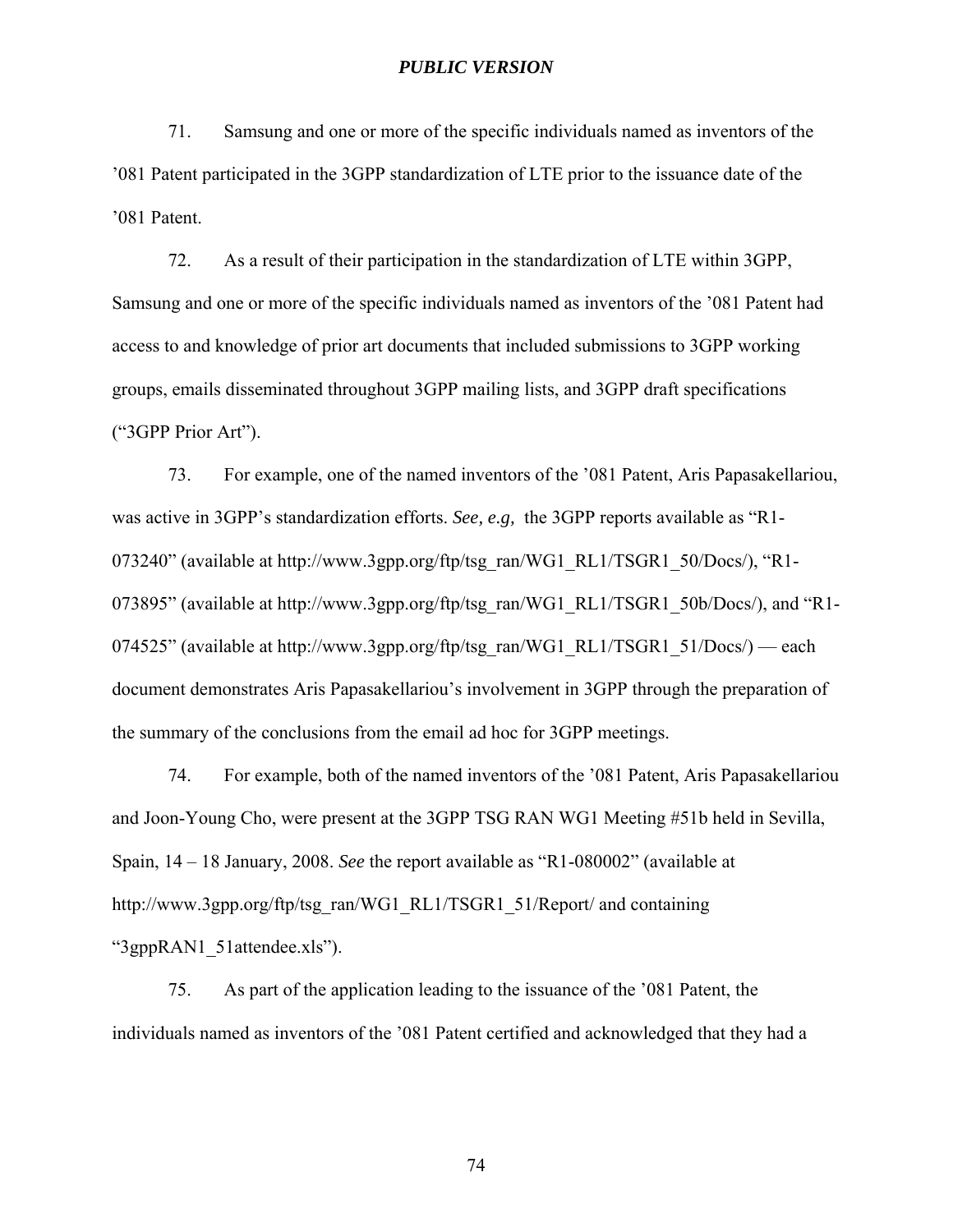duty to disclose information and material that was material to the patentability of the invention claimed in the application.

76. Throughout the prosecution of the '081 Patent the inventors never filed an IDS or otherwise notified the U.S.P.T.O. of any of the 3GPP Prior Art, except that after the U.S.P.T.O. had already provided a notice of issuance of the '081 Patent the inventors noted two pieces of 3GPP Prior Art.

77. The 3GPP Prior Art was material to patentability of the claims of the '081 Patent.

78. In the IDS submitted after notice of allowance of the '081 Patent, the two pieces of prior art the inventors of the '081 Patent noted were: "R1-073463 - 3GPP TSG RAN WG1 Meeting #50; Athens, Greece, 20-24 August, 2007; (NEC Group, NTT DoCoMo) Multiplexing of uplink data-non-associated control signal with data" and "R1-073388 - 3GPP TSG RAN1#50; Athens, Greece, August 20-24, 2007; (Motorola) UL L1/L2 Control Signals with Data: Multiplexing Detail." The Examiner never initialed the IDS, where such initialing would have been an indication that the Examiner had considered these references.

79. The U.S.P.T.O. never considered "R1-073463 - 3GPP TSG RAN WG1 Meeting #50; Athens, Greece, 20-24 August, 2007; (NEC Group, NTT DoCoMo) Multiplexing of uplink data-non-associated control signal with data" or "R1-073388 - 3GPP TSG RAN1#50; Athens, Greece, August 20-24, 2007; (Motorola) UL L1/L2 Control Signals with Data: Multiplexing Detail" during prosecution of the '081 Patent.

80. The documents "R1-073463 - 3GPP TSG RAN WG1 Meeting #50; Athens, Greece, 20-24 August, 2007; (NEC Group, NTT DoCoMo) Multiplexing of uplink data-nonassociated control signal with data" and "R1-073388 - 3GPP TSG RAN1#50; Athens, Greece,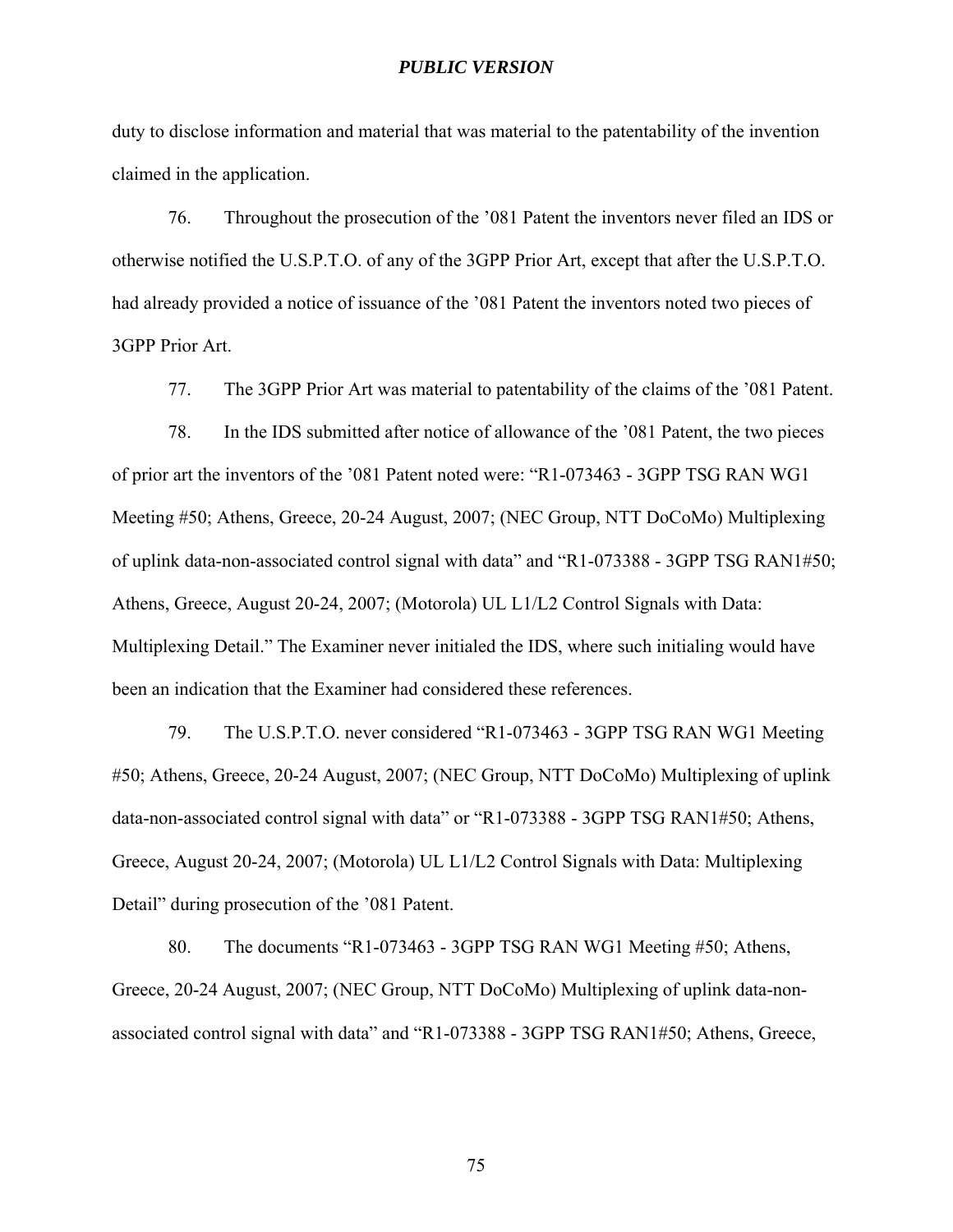August 20-24, 2007; (Motorola) UL L1/L2 Control Signals with Data: Multiplexing Detail" are not present under the "References Cited" portion of the '081 Patent.

81. The only inference that can be drawn from the facts is that the inventors of the '081 Patent intentionally and deliberately withheld 3GPP Prior Art from the U.S.P.T.O., including such prior art found in paragraph 33B.

82. The intentional and deliberate withholding of prior art from the P.T.O. results in the '081 Patent being unenforceable due to inequitable conduct by the alleged inventors. The claims of the '081 Patent would not have been allowed by the U.S.P.T.O over the withheld information but for the inventors' intentional misconduct.

# **C. Inequitable Conduct As To the '438 Patent**

83. The '438 patent is unenforceable pursuant to 37 C.F.R. 1.56 and the doctrine of inequitable conduct. On information and belief, at least one inventor and/or other persons associated with the filing and prosecution of the respective applications that led to the issuance of the '438 patent knowingly withheld material information from the United States Patent and Trademark Office ("PTO") or made false statements of material fact to the PTO, all with an intent to deceive the PTO. The '438 Patent would not have issued but for this omission, and the only reasonable inference is these omissions were made with an intent to deceive the PTO.

84. Samsung has asserted in its Complaint that Ericsson directly infringes at least claims 1-14 of the '438 Patent by making, using, selling offering for sale within the United States and/or importing into the United States, Accused Products that implement the LTE wireless communications standards, including 3GPP TS 36.211 v8.5.0.

85. The '438 patent lists a U.S. filing date of October 2, 2008. The '438 Patent was issued on June 26, 2012.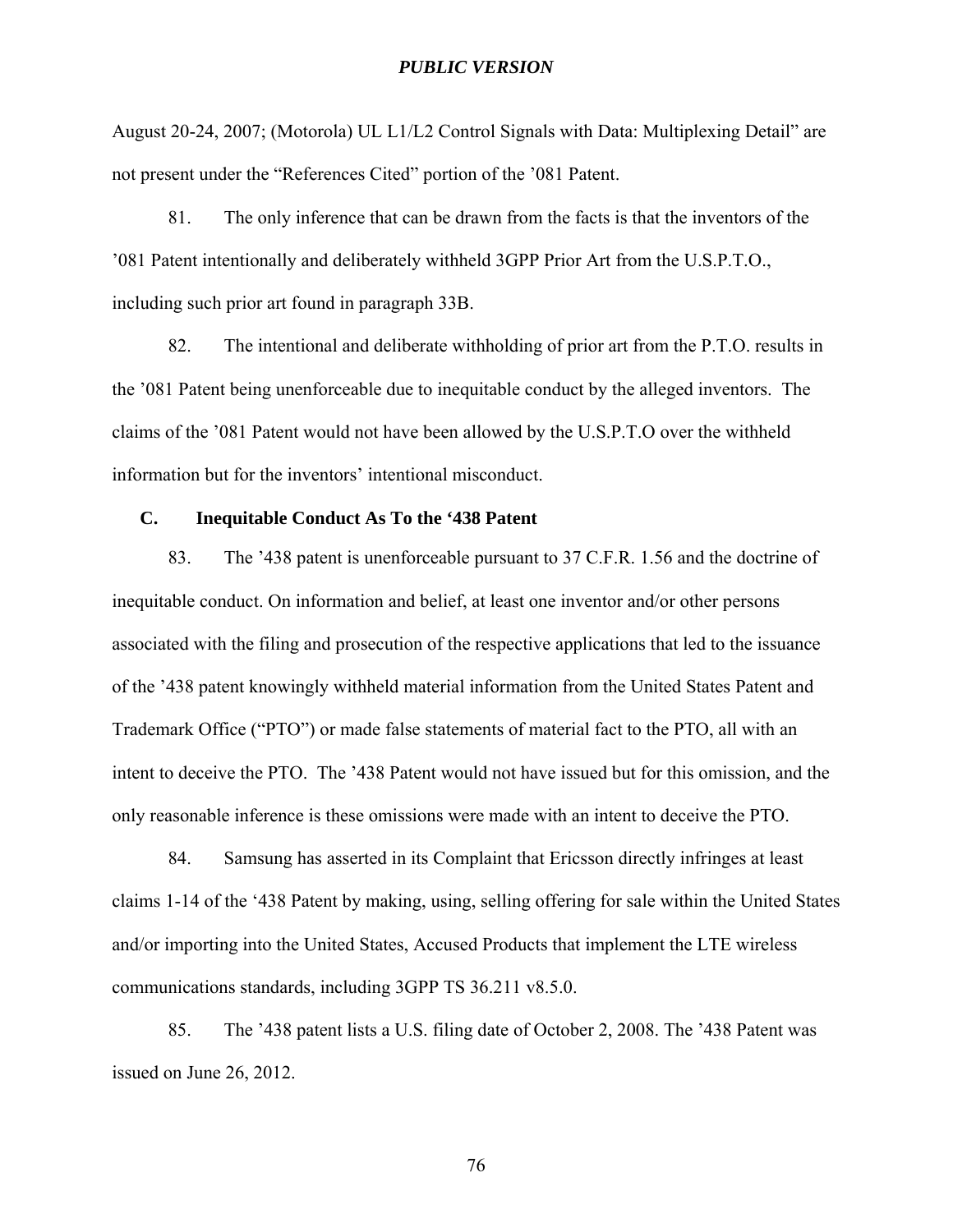86. 3GPP is the standard setting organization responsible for the standardization of LTE.

87. 3GPP Technical Specification 36.211 v8.5.0 was published in or around December 2008.

88. Samsung and one or more of the specific individuals named as inventors of the '438 Patent participated in the 3GPP standardization of LTE prior to the filing date of the '438 Patent and in particular in 3GPP TS RAN WG1.

89. As a result of their participation in the standardization of LTE within 3GPP, Samsung and one or more of the specific individuals named as inventors of the '438 Patent had access to and knowledge of prior art disclosures and documents that included submissions to 3GPP working groups, emails disseminated throughout 3GPP mailing lists, and 3GPP draft specifications ("3GPP Prior Art").

90. For example, named inventors of the '438 Patent, Jin-Kyu Han, Ju-Ho Lee, Hwan-Joon (Eddy) Kwon, and Young-Bum Kim, were present at the 3GPP TSG RAN WG1 #48bis meeting held in St. Julians, Malta on March 26- 30, 2007. *See*  http://webapp.etsi.org/3gppregistration/fviewpart.asp?mid=26242.

91. In addition, at least named inventors, Ju-Ho Lee, Hwan-Joon (Eddy) Kwon, Young-Bum Kim and Hyoung-Ju Li, were regularly involved in the 3GPP mailing list discussions for 3GPP TSG RAN WG1.

92. In addition, Samsung and one or more of the specific individuals named as inventors of the '438 Patent participated in the IEEE standardization of 802.16 and WiMAX/WiBro prior to the filing date of the '438 Patent.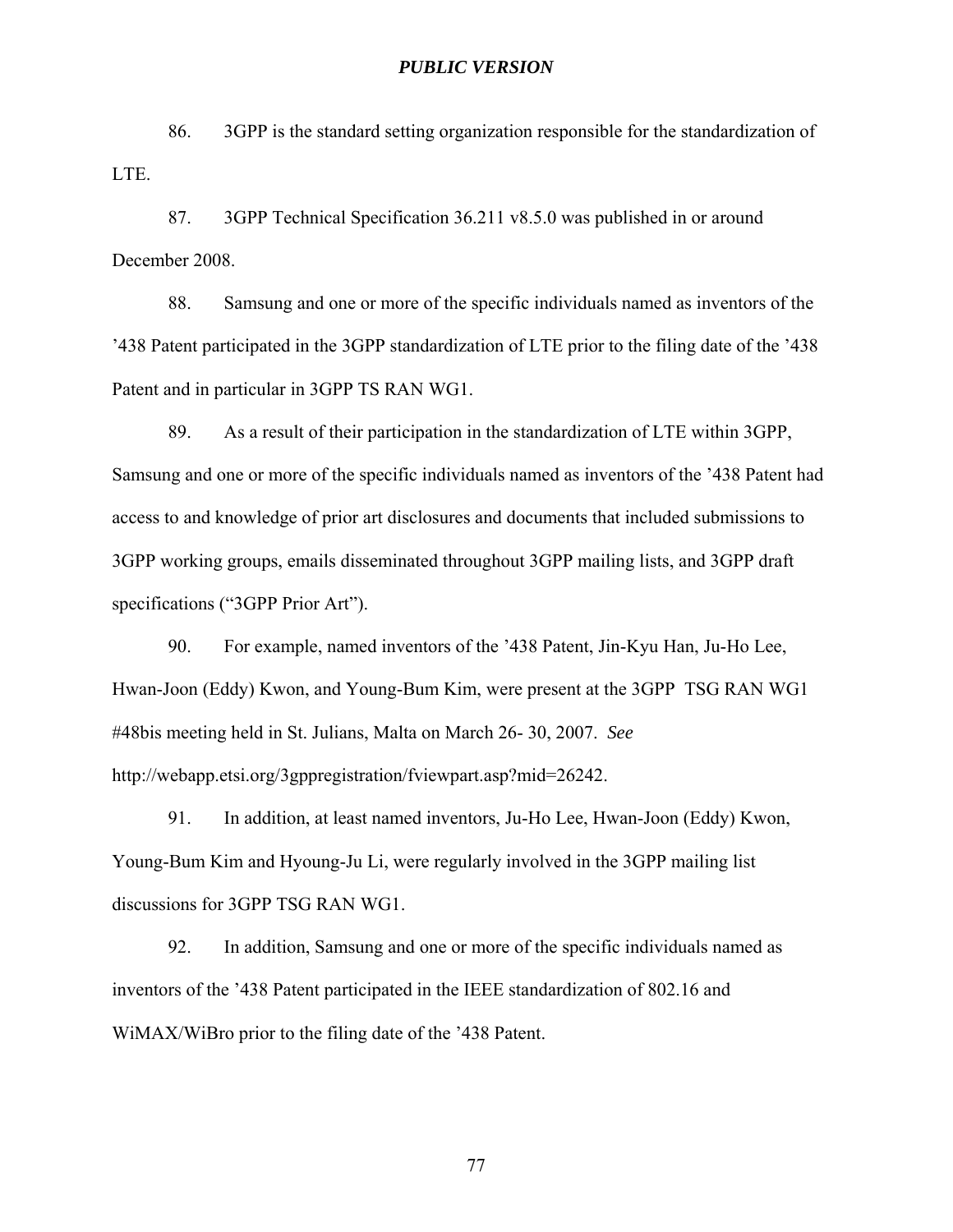93. As a result of their participation in the standardization of 802.16, Samsung and one or more of the specific individuals named as inventors of the '438 Patent had access to and knowledge of prior art disclosures and documents that included submissions to IEEE 802.16 working groups, emails disseminated throughout IEEE 802.16 mailing lists, and 802.16 draft specifications ("802.16 Prior Art").

94. For example, named inventor of the '438 Patent, Jin-Kyu Han, participated and made proposals to IEEE 802.16. *www.ieee802.org/16/tge/contrib/C80216e-04\_556.pdf*

95. As part of the application leading to the issuance of the '438 Patent, the individuals named as inventors of the '438 Patent certified and acknowledged that they had a duty to disclose information and material that was material to the patentability of the invention claimed in the application. *See* Declaration/Power of Attorney dated December 23, 2008 in U.S. Patent Application No. 12/244,445.

96. The 3GPP and 802.16 Prior Art was material to patentability of the claims of the '438 Patent.

97. Throughout the prosecution of the '438 Patent the inventors withheld 3GPP and 802.16 Prior Art, including, but not limited to the 3GPP and 802.16 Prior Art noted above in paragraph 33C for the '438 patent. The only inference that can be drawn from the facts is that the inventors of the '438 Patent intentionally and deliberately withheld 3GPP and 802.16 Prior Art from the PTO, including such prior art found in paragraph 33C.

98. The claims of the '438 Patent would not have been allowed by the PTO over the withheld information but for the inventors' intentional misconduct. The intentional and deliberate withholding of prior art from the PTO has resulted in the '438 Patent being unenforceable due to inequitable conduct by the alleged inventors.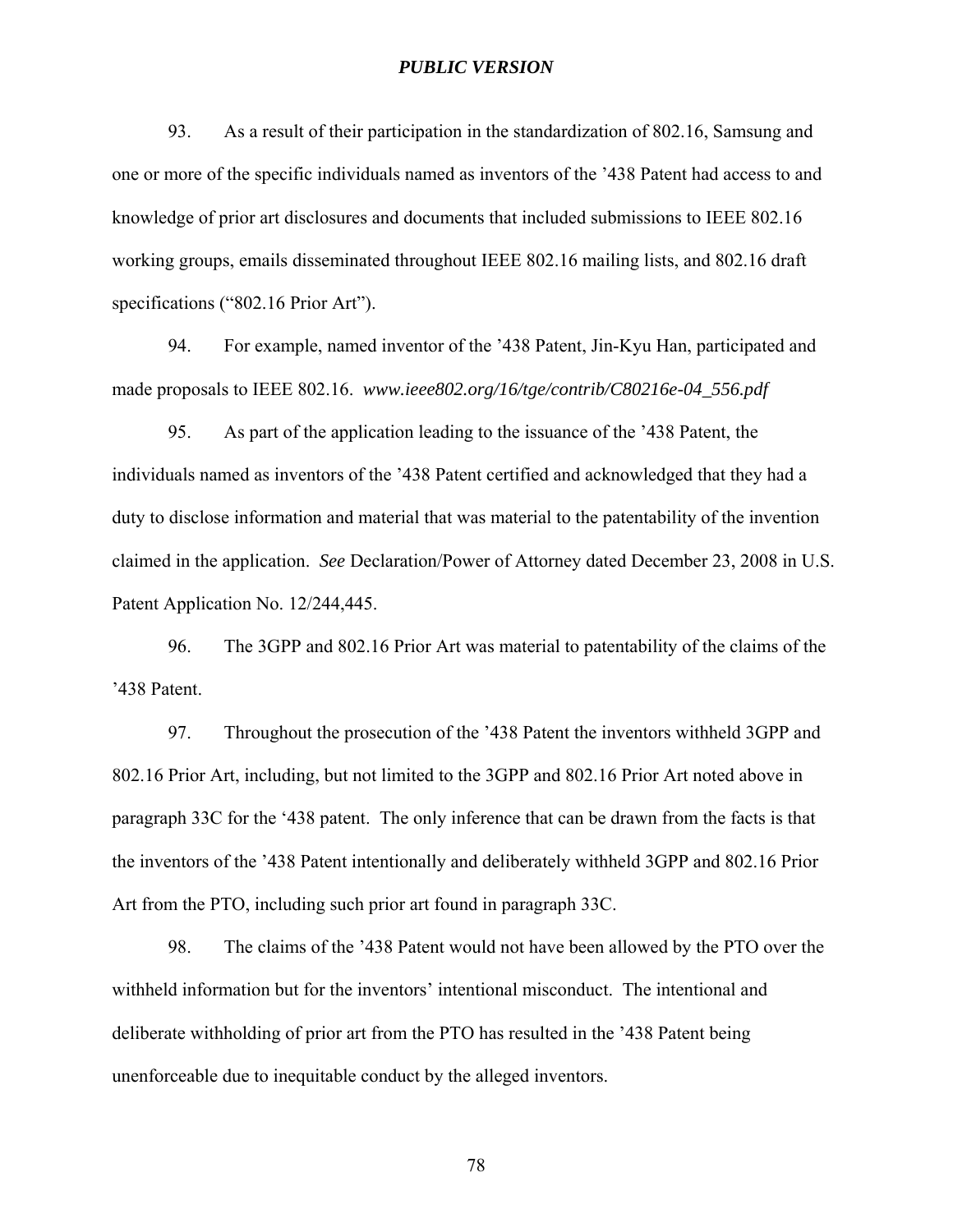## **D. Inequitable Conduct As To the '827 Patent**

99. The '827 Patent is unenforceable pursuant to 37 C.F.R. 1.56 and the doctrine of inequitable conduct. On information and belief, at least one inventor and/or other persons associated with the filing and prosecution of the respective applications that led to the issuance of the '827 Patent knowingly withheld material information from the Patent Office or made false statements of material fact to the Patent Office, all with an intent to deceive the Patent Office. The '827 Patent would not have issued but for this omission, and the only reasonable inference is these omissions were made with an intent to deceive the PTO.

100. Samsung has asserted in its Complaint that Ericsson directly infringes at least claims 1-8 of the '827 Patent by making, using, selling, offering for sale within the United States and/or importing into the United States, Accused Products that implement the LTE wireless communications standards, including 36.212 v8.5.0, 3GPP TS 36.300 v8.5.0, and 36.321 v8.5.0.

101. The '827 Patent lists a U.S. filing date of February 8, 2008. The '827 Patent was issued on July 24, 2012.

102. 3GPP is the standard setting organization responsible for the standardization of LTE.

103. 3GPP TS 36.212 v8.5.0 was published on December 18, 2008.

104. 3GPP TS 36.300 v8.5.0 was published on June 25, 2008.

105. 3GPP TS 36.321 v8.5.0 was published on March 23, 2009.

106. Samsung and one or more of the specific individuals named as inventors of the '827 Patent participated in the 3GPP standardization of LTE prior to the filing date of the '827 Patent.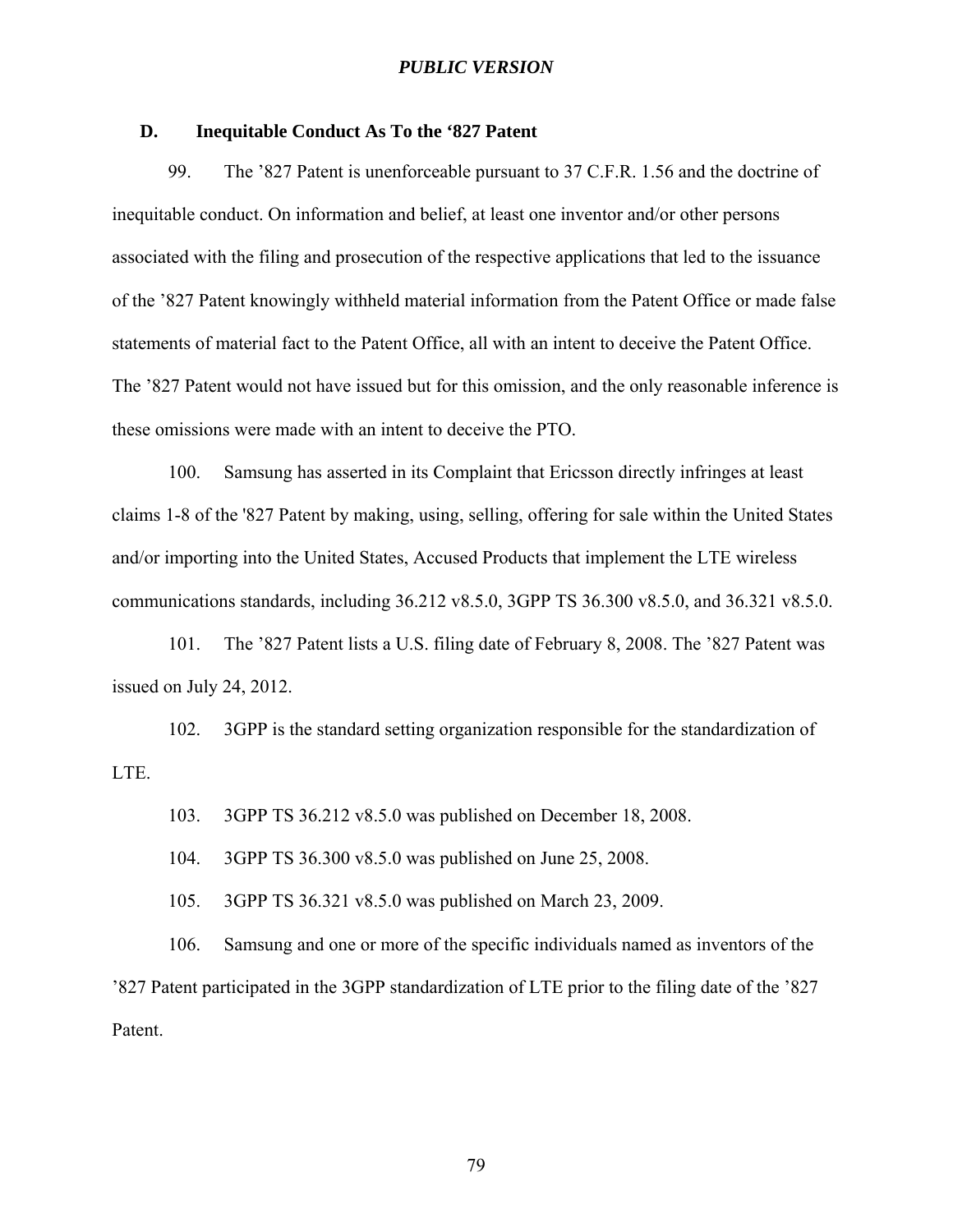107. Samsung and one or more the specific individuals named as inventors of the '827 Patent participated in the 3GPP standardization of LTE prior to the issuance date of the '827 Patent.

108. For example, each of the named inventors of the '827 Patent, Kyeong-In Jeong, Gert Jan Van Lieshout, Himke Van Der Velde, and Soeng-Hun Kim were present at the 3GPP 3GPP TSG RAN WG2 #56bis meeting held January 15-19, 2007 in Sorrento, Italy. *See*  http://webapp.etsi.org/3gppregistration/fviewpart.asp?mid=26243.

109. As part of the application leading to the issuance of the '827 Patent, the individuals named as inventors of the '827 Patent certified and acknowledged that they had a duty to disclose information and material that was material to the patentability of the invention claimed in the application.

110. As a result of their participation in the standardization of LTE within 3GPP, Samsung and the specific individuals named as inventors of the '827 Patent had access to and knowledge of prior art documents that included submissions to 3GPP working groups, emails disseminated throughout 3GPP mailing lists, and 3GPP draft specifications ("3GPP Prior Art").

111. The 3GPP Prior Art was material to patentability of the claims of the '827 Patent.

112. Throughout the prosecution of the '827 Patent the inventors withheld 3GPP Prior Art, disclosing only three documents: "3GPP TR 25.814 V7.1.0 (2006-09) Technical Report; 3rd Generation Partnership Project; Technical Specification Group Radio access Netowrk; Physical layer aspects for evolved Universla Terrestrial Radio Access (UTRA) (Release 7)," "R20071105 - 3GPP TSG-RAN WG2 #56bis, 15-19 January 2006, Sorrento, Italy, (TD Tech) Initial Random Access for LCR TDD," and "R2-070365 - 3GPP TSG-RAN WG2 #56bis, 15-19 January 2006,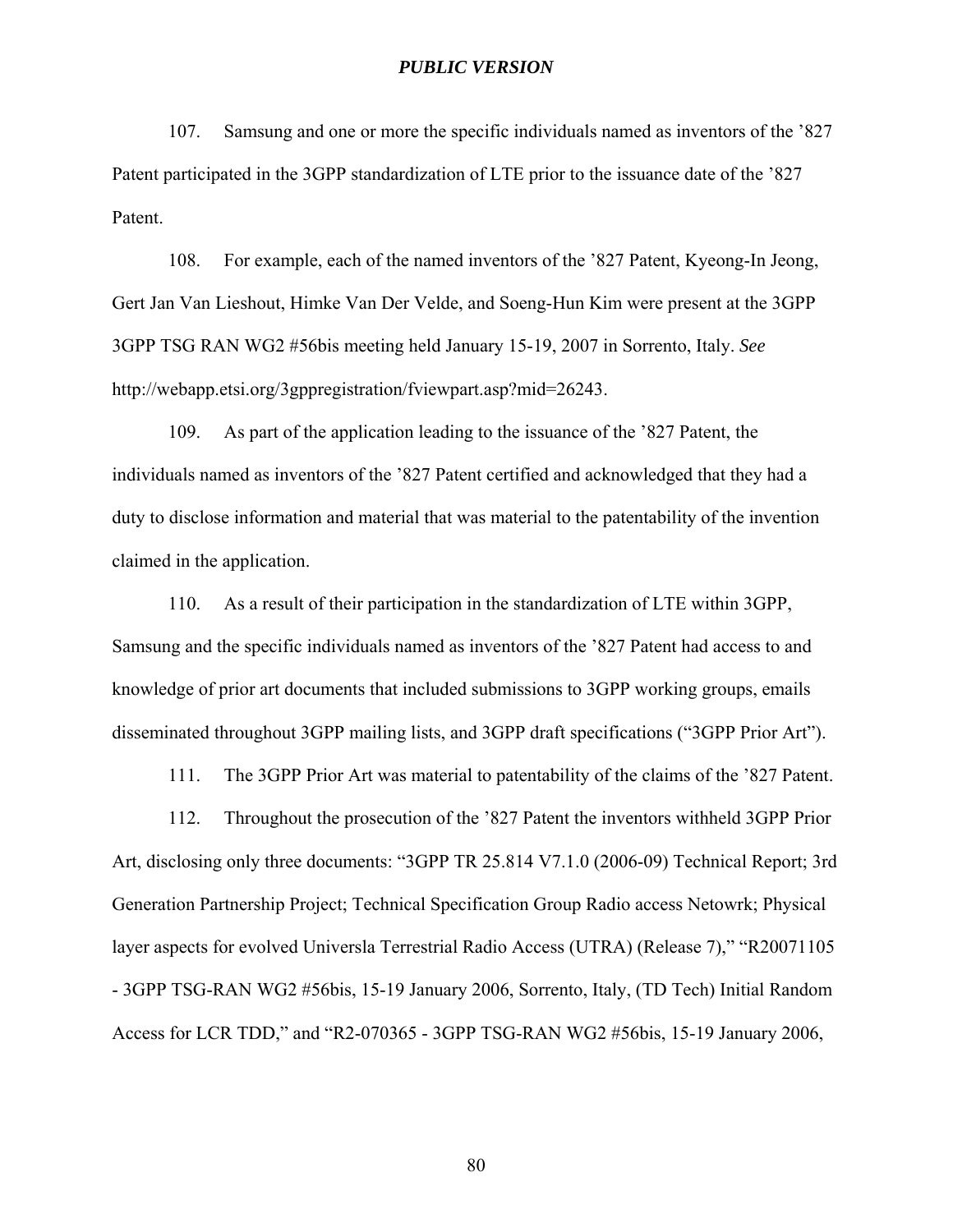Sorrento, Italy, (Ericsson) E-UTRAN Random Access procedure C-RNTI assignment and HARQ on message 4 with RACH model."

113. The only inference that can be drawn from the facts is that the inventors of the '827 Patent intentionally and deliberately withheld 3GPP Prior Art from the U.S.P.T.O., including such prior art found in paragraph 33D.

114. The intentional and deliberate withholding of prior art from the P.T.O. results in the '827 Patent being unenforceable due to inequitable conduct by the alleged inventors. The claims of the '827 Patent would not have been allowed by the U.S.P.T.O over the withheld information but for the inventors' intentional misconduct.

# **E. Inequitable Conduct As To the '929 Patent**

115. The '929 Patent is unenforceable pursuant to 37 C.F.R. 1.56 and the doctrine of inequitable conduct. On information and belief, at least one alleged inventor and/or other persons associated with the filing and prosecution of the respective applications that led to the issuance of the '929 Patent knowingly withheld material information from the Patent Office or made false statements of material fact to the Patent Office, all with an intent to deceive the Patent Office.

116. As part of the application leading to the issuance of the '929 Patent, the alleged inventors of the '929 Patent certified and acknowledged that they had a duty to disclose information and material that was material to the patentability of the invention claimed in the application.

117. The '929 Patent lists a U.S. filing date of Feb. 19, 2002.

118. In May 2001, the alleged inventors published an article "Experimental Investigation on Efficiency and Linearity of Microwave Doherty Amplifier" through the IEEE.

119. The alleged inventors listed 5 references in their May 2001 article.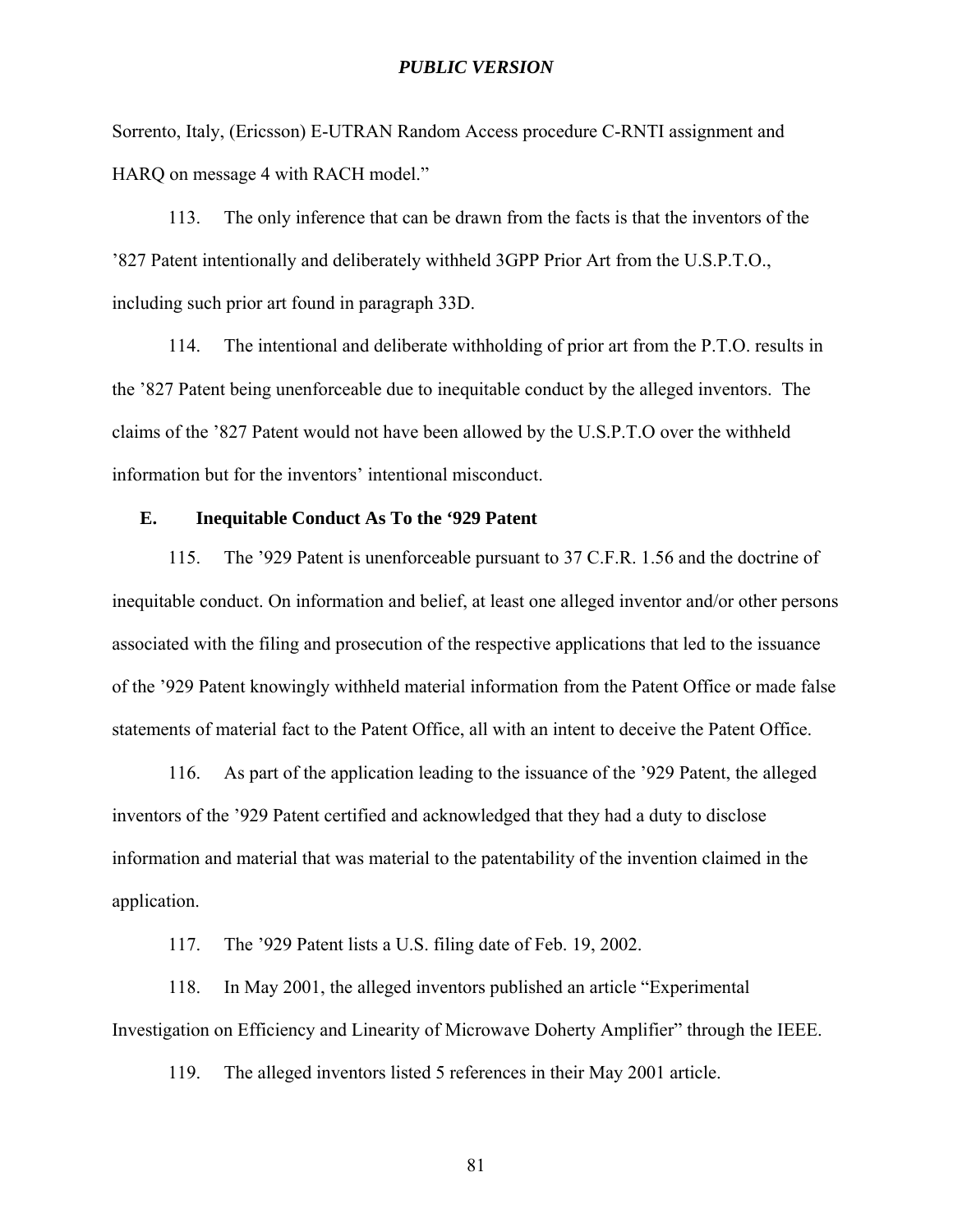120. Each of the 5 references listed in the alleged inventors' May 2001 article discusses Doherty amplifiers.

121. Each of the 5 references listed in the alleged inventors' May 2001 article is prior art to the '929 Patent.

122. On December 1, 2001, the alleged inventors published an article titled "Optimum Design for Linearity and Efficiency of a Microwave Doherty Amplifier Using a New Load Matching Technique" in Microwave Journal.

123. The alleged inventors listed 10 references in their December 2001 article.

124. Two of the 10 references listed in the alleged inventors' December 2001 article are references to the alleged inventors' previous articles on Doherty amplifiers.

125. Eight of the 10 references listed in the alleged inventors' December 2001 article are prior art to the '929 Patent.

126. The alleged inventors' May 2001 and December 2001 articles list W.H. Doherty, "A New High Efficiency Power Amplifier for Modulated Waves," Proc. IRE, Vol. 24, No. 9, pp. 1163-1182, 1936.

127. W.H. Doherty, "A New High Efficiency Power Amplifier for Modulated Waves," Proc. IRE, Vol. 24, No. 9, pp. 1163-1182, 1936 is prior art to the '929 Patent.

128. The alleged inventors' December 2001 article lists F.H. Raab, "Efficiency of Doherty RF Power Amplifier Systems," IEEE Transactions of Broadcasting , Vol. BC-33, No. 3, September 1987, pp. 77-83.

129. F.H. Raab, "Efficiency of Doherty RF Power Amplifier Systems," IEEE Transactions of Broadcasting , Vol. BC-33, No. 3, September 1987, pp. 77-83 is prior art to the '929 Patent.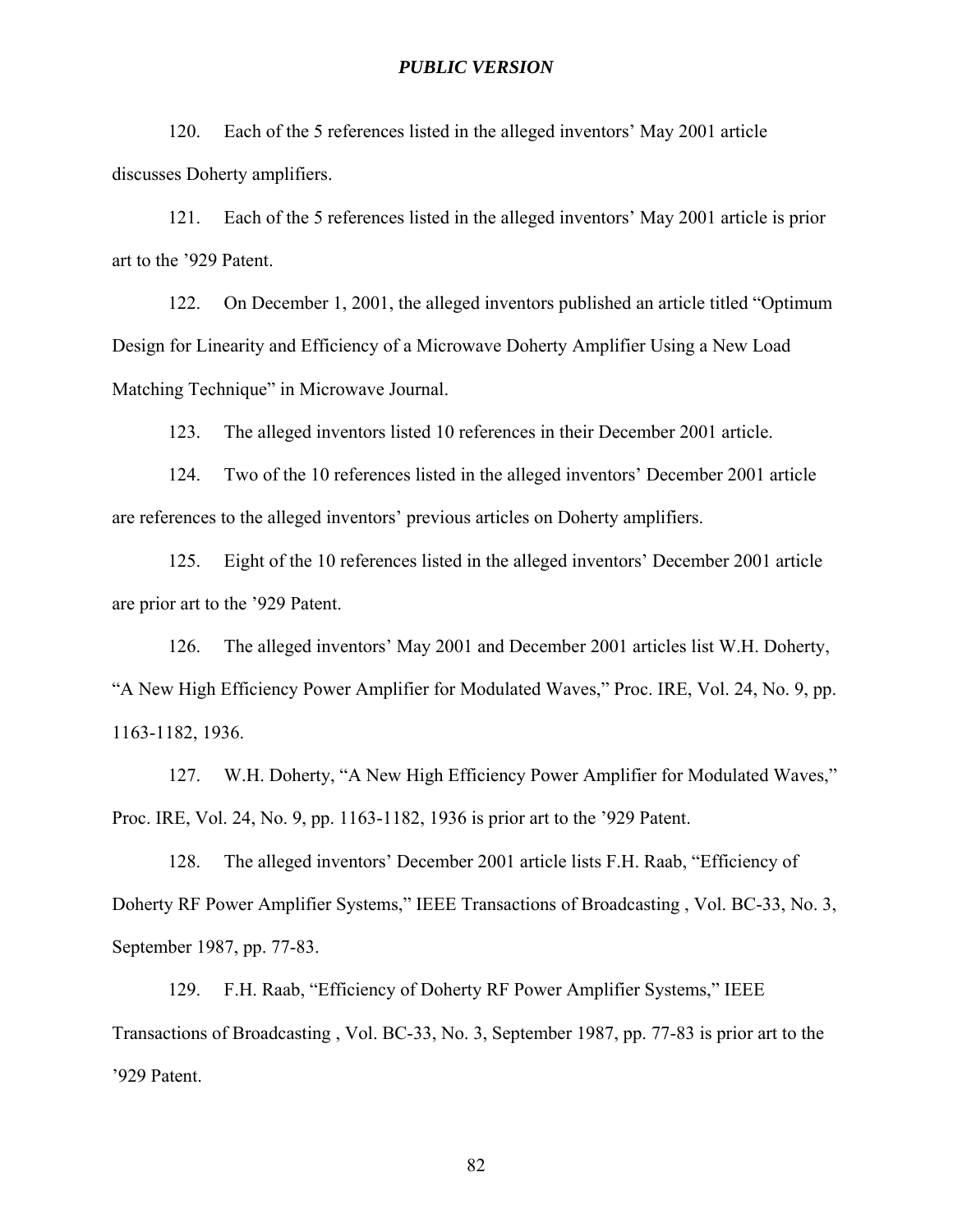130. The alleged inventors' May 2001 and December 2001 articles list D.M. Upton, "A New Circuit Topology to Realize High Efficiency, High Linearity, and High Power Microwave Amplifiers," RAWCON'98 Proceedings, pp. 317-320, 1998.

131. D.M. Upton, "A New Circuit Topology to Realize High Efficiency, High Linearity, and High Power Microwave Amplifiers," RAWCON'98 Proceedings, pp. 317-320, 1998 is prior art to the '929 Patent.

132. The alleged inventors' May 2001 and December 2001 articles list C.P. McCarroll, G.D. Alley, S. Yates, and R. Matreci,"A 20GHz Doherty Power Amplifier MMIC with High Efficiency and Low Distortion Designed for Broad Band Digital Communication Systems," IEEE MTT-S Int. Microwave Sympo. Dig., pp. -, 2000.

133. C.P. McCarroll, G.D. Alley, S. Yates, and R. Matreci,"A 20GHz Doherty Power Amplifier MMIC with High Efficiency and Low Distortion Designed for Broad Band Digital Communication Systems," IEEE MTT-S Int. Microwave Sympo. Dig., pp. -, 2000 is prior art to the '929 Patent.

134. The alleged inventors' May 2001 and December 2001 articles list K.W. Kobayashi, A.K. Oki, A. Guitierrez-Aitken, P. Chin, Li Yang, E. Kaneshiro, P.C. Grossman, K. Sato, T.R. Block, H.C. Yen, and D.C. Streit, "An 18-21GHz InP DHBT Linear Microwave Doherty Amplifier," IEEE RFIC Sympo. Dig., pp. 179-182, 2000.

135. K.W. Kobayashi, A.K. Oki, A. Guitierrez-Aitken, P. Chin, Li Yang, E. Kaneshiro, P.C. Grossman, K. Sato, T.R. Block, H.C. Yen, and D.C. Streit, "An 18-21GHz InP DHBT Linear Microwave Doherty Amplifier," IEEE RFIC Sympo. Dig., pp. 179-182, 2000 is prior art to the '929 Patent.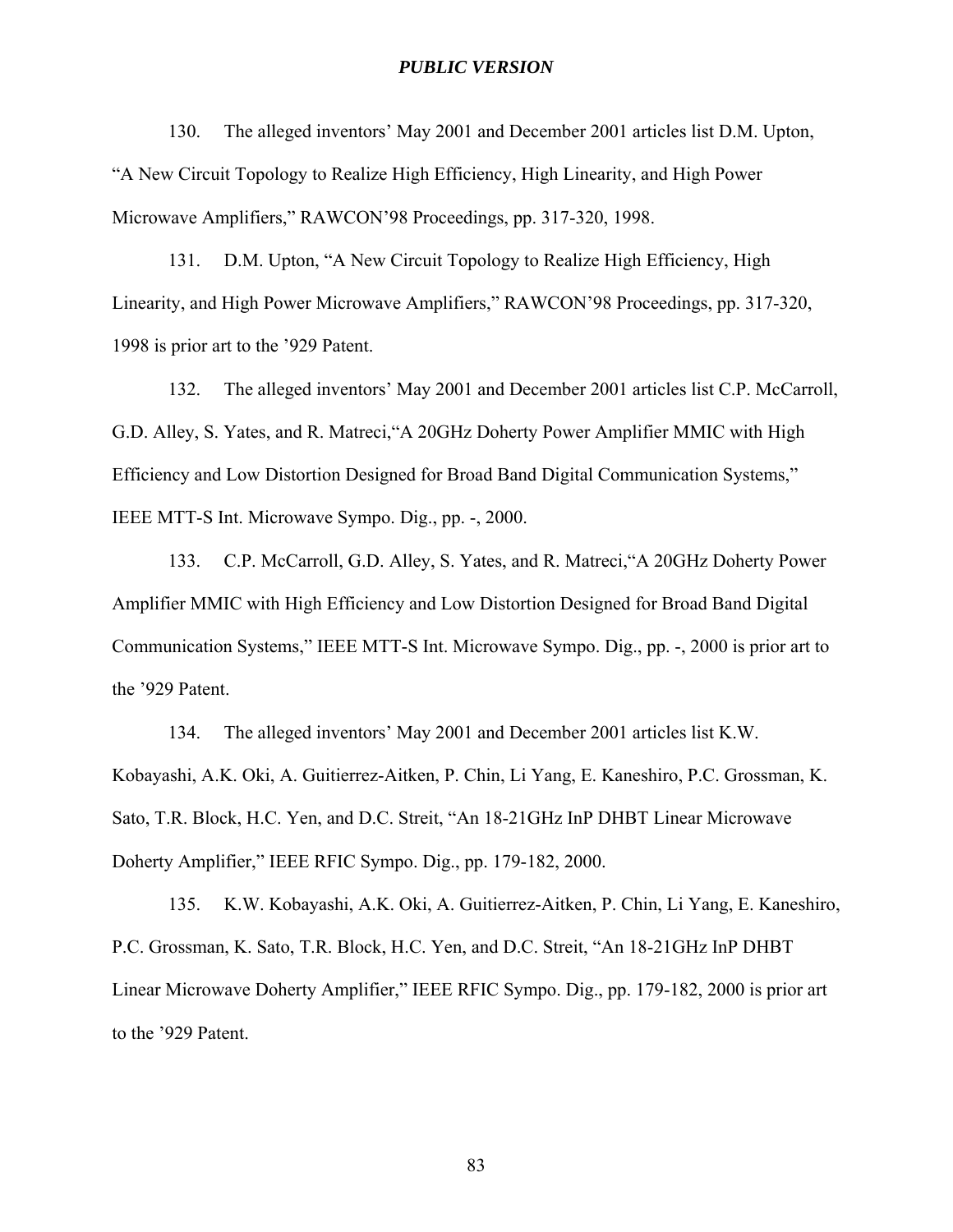136. The alleged inventors' May 2001 and December 2001 articles list C.P. Campbell, "A Fully Integrated Ku-Band Doherty Amplifier MMIC," IEEE Microwave and Guided Wave Letters, Vol. 9, No. 3, 1999.

137. C.P. Campbell, "A Fully Integrated Ku-Band Doherty Amplifier MMIC," IEEE Microwave and Guided Wave Letters, Vol. 9, No. 3, 1999 is prior art to the '929 Patent.

138. The alleged inventors' December 2001 article lists S.C. Cripps, *RF Power Amplifiers for Wireless Communications*, Artech House Inc., Norwood, MA, 1999.

139. S.C. Cripps, *RF Power Amplifiers for Wireless Communications*, Artech House Inc., Norwood, MA, 1999. is prior art to the '929 Patent.

140. The alleged inventors' December 2001 article lists P.B. Kenington, High Linearity RF Amplifier Design, Artech House Inc., Norwood, MA, 2000.

141. P.B. Kenington, High Linearity RF Amplifier Design, Artech House Inc., Norwood, MA, 2000 is prior art to the '929 Patent.

142. The alleged inventors never filed an IDS or otherwise disclosed any of these five pieces of prior art to the PTO.

143. The alleged inventors never filed an IDS or otherwise notified the PTO of any prior art.

144. The only art referenced in the prosecution of the '929 Patent was prior art discovered by the PTO.

145. The PTO did not discover, were not notified of, and did not review any of the five references listed in the alleged inventors' "Experimental Investigation on Efficiency and Linearity of Microwave Doherty Amplifier" article.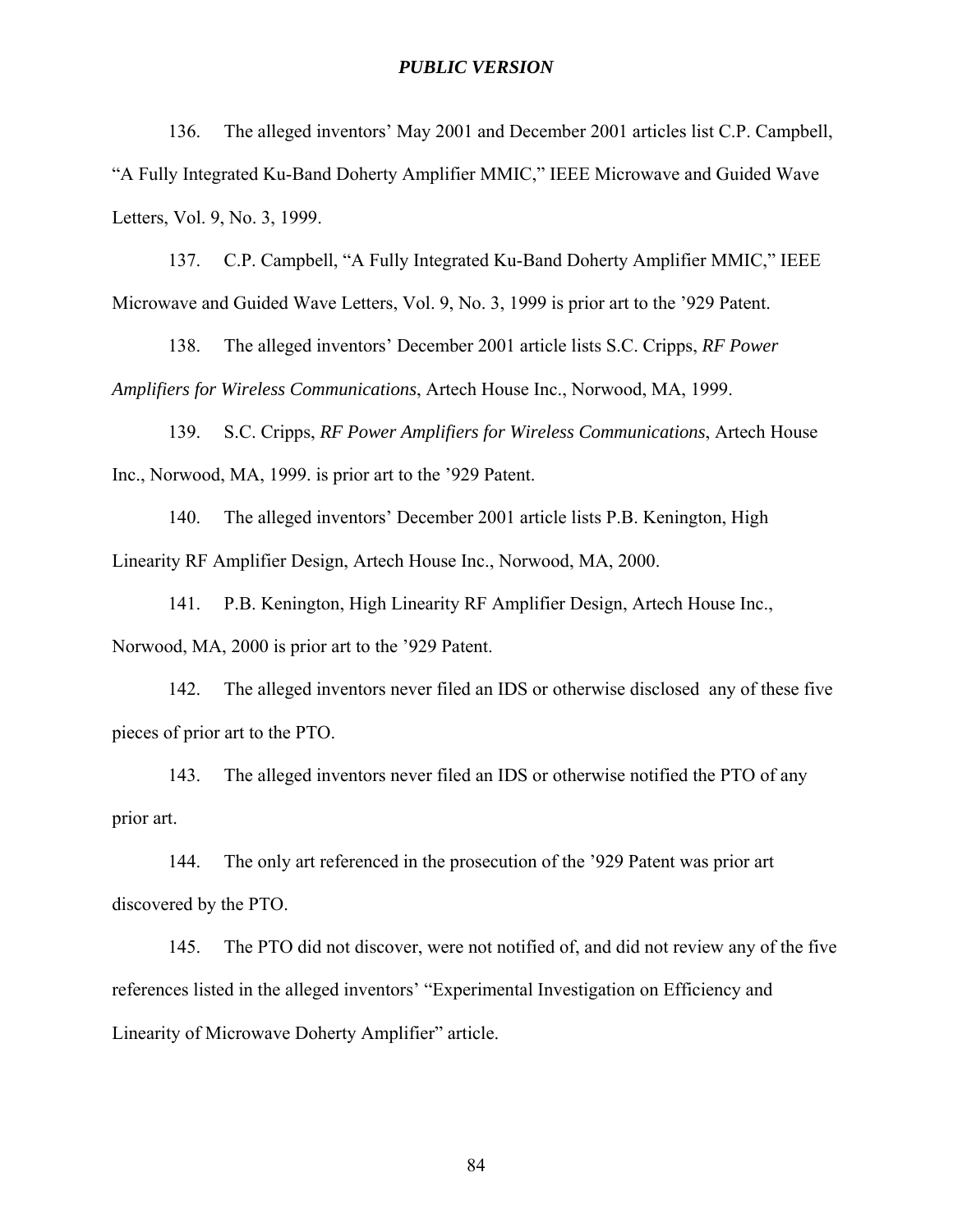146. The '929 Patent includes two figures labeled "Prior Art" in the patent application, Figs. 1 and 2.

147. The sources of Figs. 1 and 2 of the '929 Patent were never disclosed to the PTO.

148. Fig. 1 from the '929 Patent is based on Fig. 1 from an article by David M. Upton and Peter R. Maloney titled "A New Circuit Topology to Realize High Efficiency, High Linearity, and High Power Microwave Amplifiers" starting on page 317 of the IEEE RAWCON'98 Proceedings (hereinafter "Upton").

149. Upton was one of the references listed in the alleged inventors' May 2001 and December 2001 articles.

150. Upton emphasizes the importance of having "well-phase-matched" stages. Upton at 318.

151. Fig. 2 of the '929 Patent, is a modified version of Fig. 4 of U.S. Patent No. 5,420,541 (the '541 Patent).

152. Upton references U.S. Patent No. 5,420,541 (the '541 Patent).

153. The alleged inventors knew about the '541 Patent.

154. The alleged inventors modified or had modified a figure from the '541 Patent for use in the patent application for the '929 Patent.

155. The alleged inventors intentionally withheld disclosure of the '541 Patent from the PTO.

156. Figs. 5 and 6 of the '541 Patent depict how the implementation of a Doherty amplifier would include additional sections of traces that function as phase tuning components.

157. The '541 Patent also explicitly teaches the use of a "distributed line means coupled between an output of the first output signal amplifying means and an output of the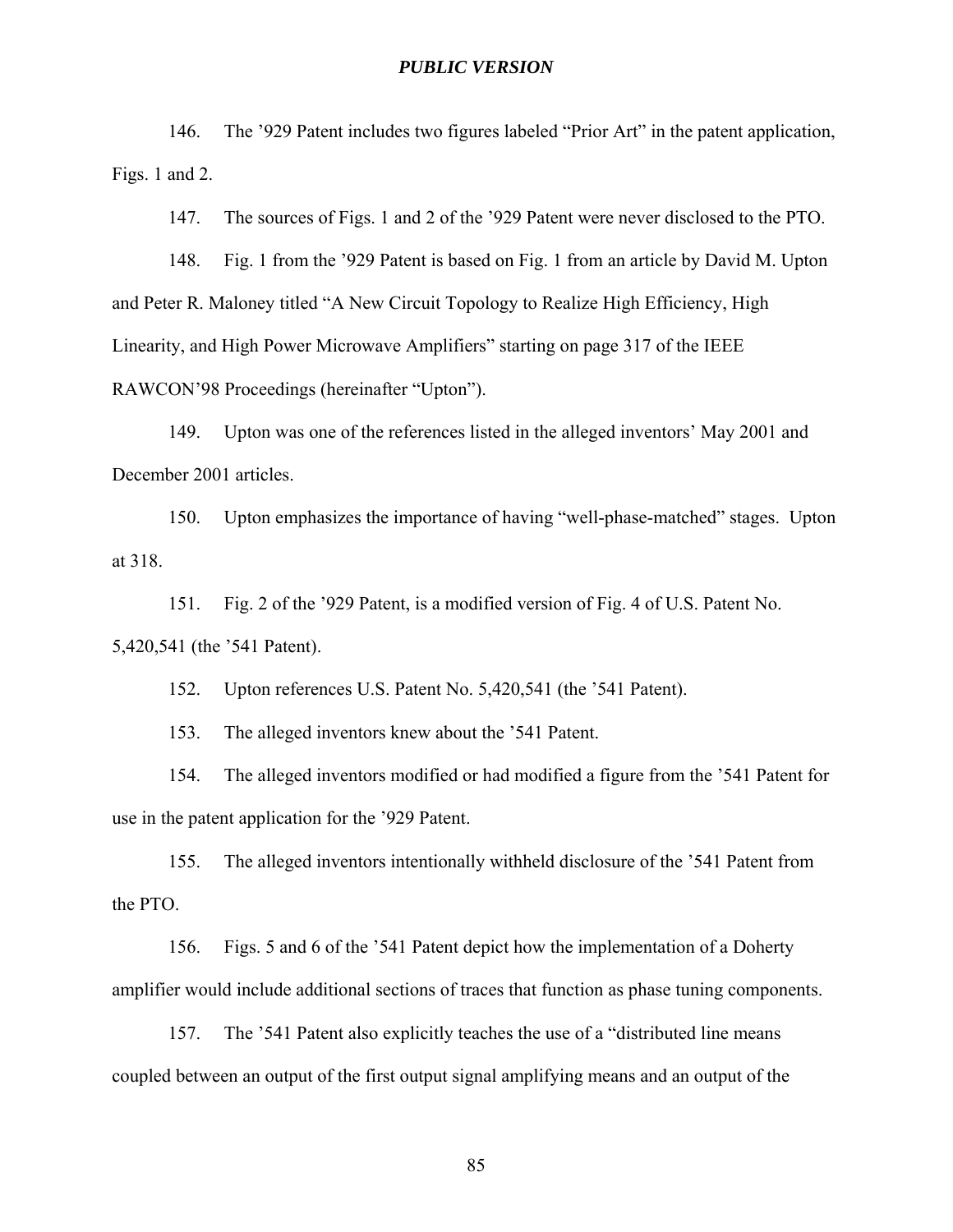second output signal amplifying means for controlling the phase of the output of the first output signal amplifying means relative to the output of the second output signal amplifying means whereby . . . [they] combine in additive phase and the distributed line means further provides impedance transforming action to an apparent load." '541 Col. 4:68–5:9.

158. The '541 is materially relevant to the patentability of the '929 Patent claims, was known by the alleged inventors before they applied for the '929 Patent, even includes figures from the '541 Patent, yet was intentionally withheld from the PTO during prosecution of the '929 Patent.

159. The claims of the '929 Patent would not have been allowed by the PTO over the withheld information but for the inventors' intentional misconduct. The intentional and deliberate withholding of prior art from the PTO has resulted in the '929 Patent being unenforceable due to inequitable conduct by the alleged inventors.

160. The '929 Patent would not have issued but for this omission, and the only reasonable inference is these omissions were made with an intent to deceive the PTO.

161. The intentional and deliberate withholding of prior art from the P.T.O. results in the '929 Patent being unenforceable due to inequitable conduct by the alleged inventors.

#### **F. Inequitable Conduct As To the '813 Patent**

162. The alleged inventors of the '813 Patent intentionally withheld multiple pieces of relevant prior art from the P.T.O. during prosecution of the '813 Patent. Kang-yoon Lee is the named inventor on several other patents filed before the filing of the '813 Patent. Jong-Woo Park is the author of several articles published before the filing of the '813 Patent. These other patents and articles are in the field of semiconductor fabrication and were known to at least one of the alleged inventors of the '813 Patent, but were never disclosed to the P.T.O. The '813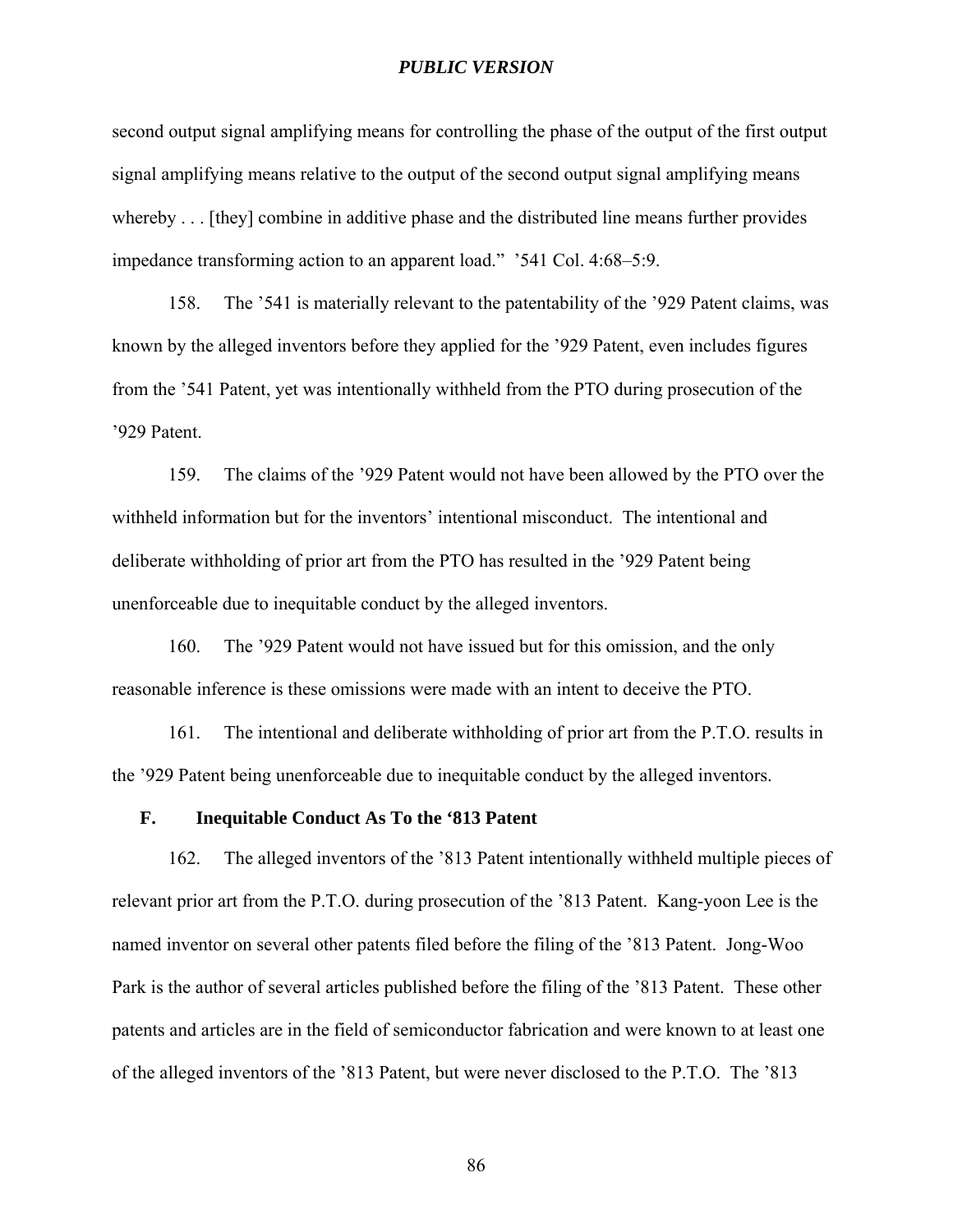Patent would not have issued but for this omission, and the only reasonable inference is these omissions were made with an intent to deceive the PTO.

163. For example, U.S. Patent No. 5,795,801 lists Kang-yoon Lee as a named inventor and lists 20 pieces of prior art, none of which were even listed as cited by the examiner. Among those pieces of art, at least U.S. Patent Nos. 4,415,371, 4,466,178, 4,756,793, 5,506,168, 4,419,150, 4,523,369, 4,534,824, 4,653,177, 4,918,027, and 5,047,359 are highly relevant prior art for the '813 Patent and should have been disclosed to the P.T.O.

164. For example, the article "A 0.15 um NAND Flash Technology with 0.11 um Cell Size for 1Gbit Flash Memory," published by the IEEE, includes Jong-Woo Park as an author. This article cites 2 pieces of prior art, neither of which were even listed as cited by the examiner during prosecution of the '813 patent. Among those pieces of art, at least "A Novel High-Density SF2 NAND STI Cell Technology Suitable for 256Mbit and 1Gbit Flash Memories," is highly relevant prior art for the '813 Patent and should have been disclosed to the P.T.O.

165. The intentional and deliberate withholding of prior art from the P.T.O. results in the '813 Patent being unenforceable due to inequitable conduct by the alleged inventors.

### **G. Inequitable Conduct As To the '682 Patent**

166. The '682 Patent is unenforceable pursuant to 37 C.F.R. 1.56 and the doctrine of inequitable conduct. On information and belief, at least one inventor and/or other persons associated with the filing and prosecution of the respective applications that led to the issuance of the '682 Patent knowingly withheld material information from the Patent Office or made false statements of material fact to the Patent Office, all with an intent to deceive the Patent Office.

167. As part of the application leading to the issuance of the '682 Patent, the alleged inventors of the '682 Patent certified and acknowledged that they had a duty to disclose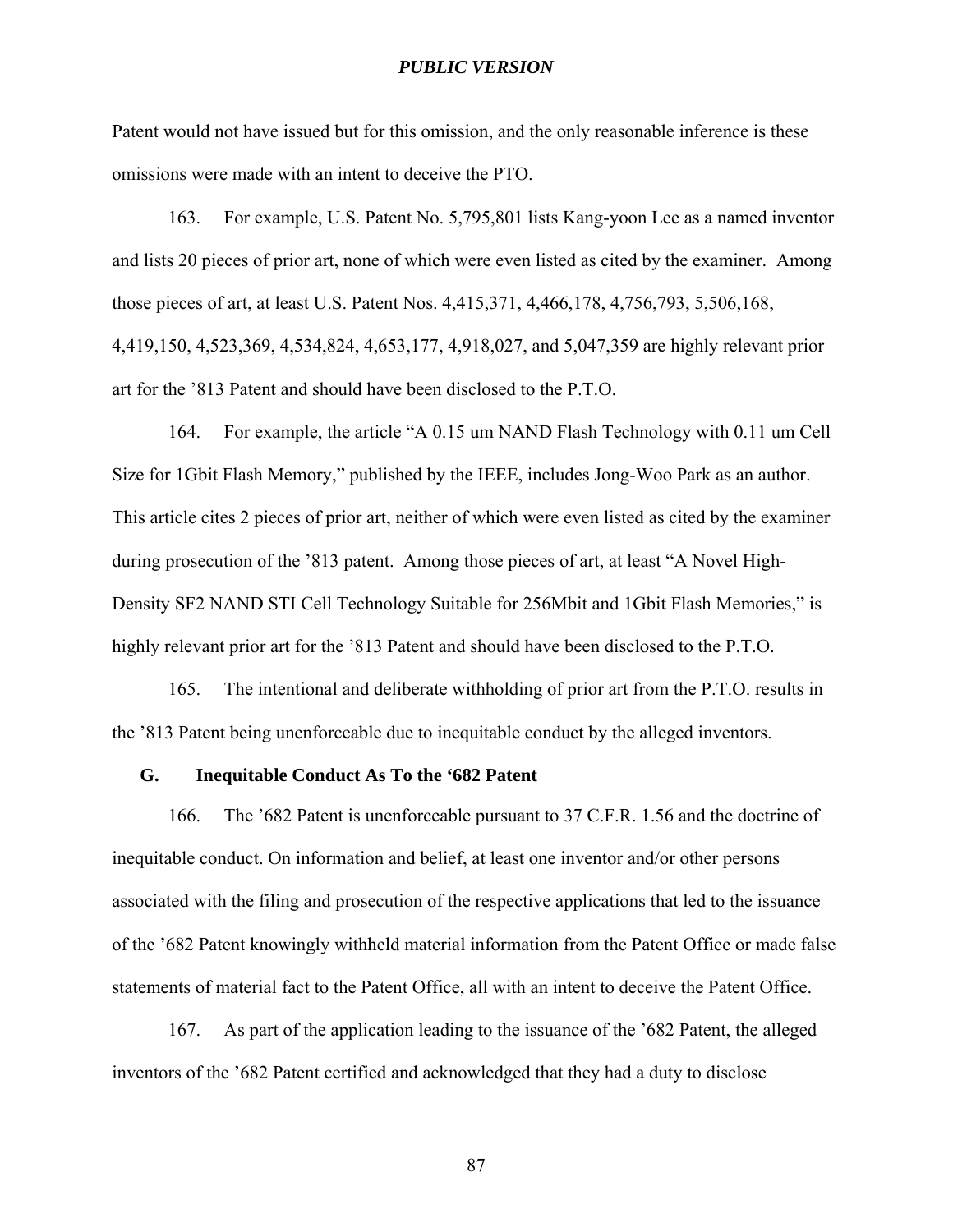information and material that was material to the patentability of the invention claimed in the application.

168. Gerald Talbot is an alleged inventor on several patents other than just the '682 Patent.

169. Hanwoo Cho is an alleged inventor on several patents other than just the '682 Patent.

170. Some of the other patents on which Gerald Talbot and/or Hanwoo Cho are alleged inventors are in the field of microprocessor modules and were known to at least one of the alleged inventors and prosecuting agents or attorneys of the '682 Patent, but were never disclosed to the PTO.

171. For example, U.S. Patent No. 6,084,774 lists Gerald Talbot as a named inventor.

172. U.S. Patent No. 6,084,774 lists 6 pieces of prior art, including U.S. Patents No. 5,650,917 and 5,894,408.

173. The alleged inventors or the prosecuting agent or attorney of U.S. Patent No. 6,084,774 disclosed U.S. Patents No. 5,650,917 and 5,894,408 to the PTO during prosecution of U.S. Patent No. 6,084,774.

174. U.S. Patents No. 5,650,917 and 5,894,408 were known by the alleged inventors or the prosecuting agent or attorney of the '682 Patent during examination of the '682 Patent.

175. U.S. Patents No. 5,650,917 and 5,894,408 are material prior art for the '682 Patent.

176. The alleged inventors and prosecuting attorneys and agents for the '682 Patent had a duty to disclose U.S. Patents No. 5,650,917 and 5,894,408 to the PTO during prosecution of the '682 Patent.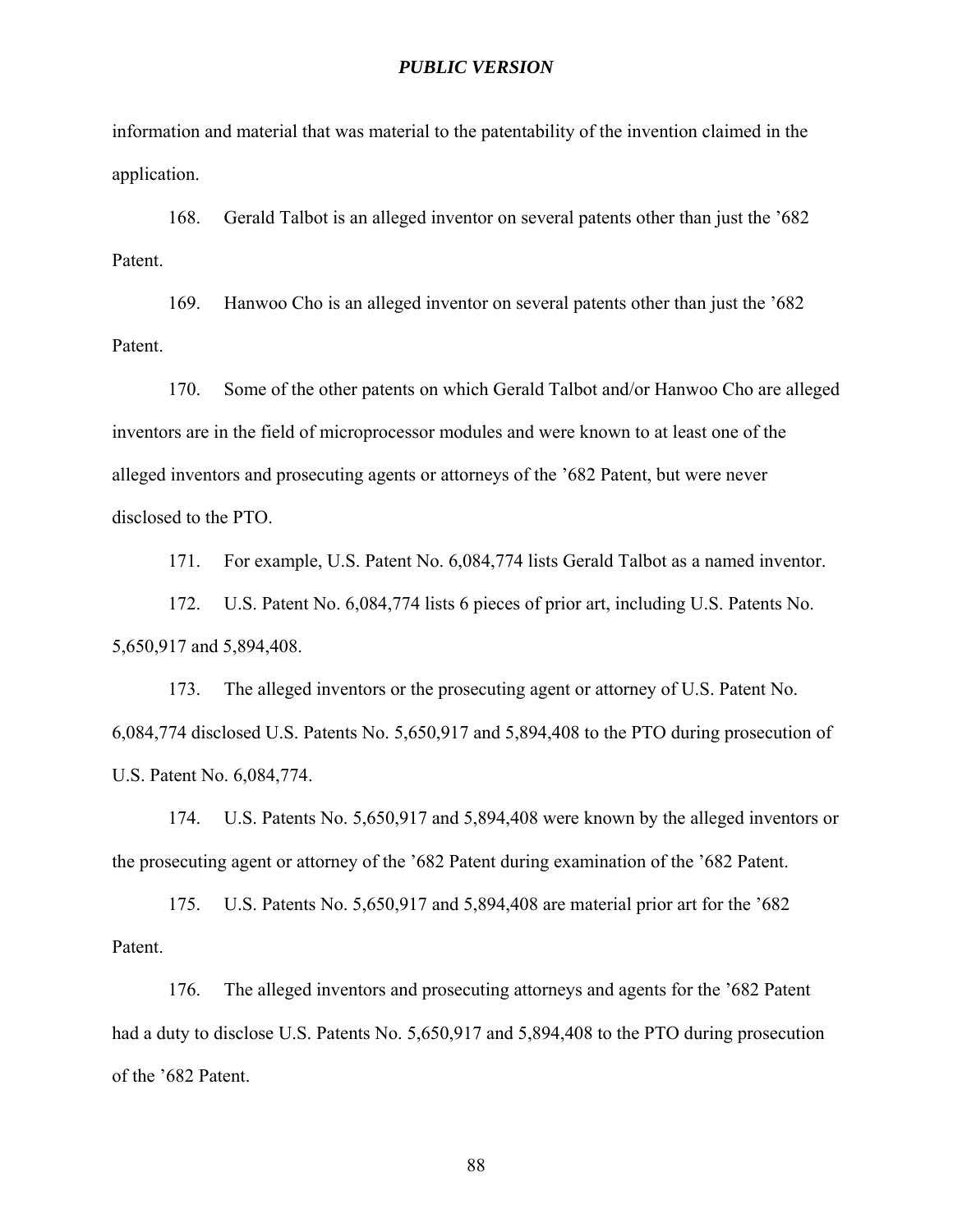177. U.S. Patents No. 5,650,917 and 5,894,408 were not disclosed to the PTO during examination of the '682 Patent by either the alleged inventors or the prosecution agent or attorney of the '682 Patent.

178. For example, U.S. Patent No. 6,516,373 lists Gerald Talbot and Hanwoo Cho as named inventors.

179. U.S. Patent No. 6,516,373 lists 10 pieces of prior art, including U.S. Patents No. 5,428,806; 5,625,802; 5,761,479; 5,848,250; 5,862,351; and 6,052,794.

180. Anthony P. Onello Jr. and Steven Mills are the registered attorneys who prosecuted the '682 Patent.

181. Anthony P. Onello Jr. and Steven Mills are the registered attorneys who prosecuted U.S. Patent No. 6,516,373.

182. U.S. Patent No. 6,516,373 lists an issue date of Feb. 4, 2003.

183. The '682 Patent was still being examined as of Feb. 4, 2003.

184. The alleged inventors or prosecuting agents or attorneys for U.S. Patent No.

6,516,373 disclosed U.S. Patents No. 5,428,806; 5,625,802; 5,761,479; 5,848,250; 5,862,351;

and 6,052,794 to the PTO during prosecution of U.S. Patent No. 6,516,373.

185. U.S. Patents No. 5,428,806; 5,625,802; 5,761,479; 5,848,250; 5,862,351; and 6,052,794 were known by the alleged inventors or prosecuting agents or attorneys for U.S. Patent No. 6,516,373 during examination of the '682 Patent.

186. U.S. Patents No. 5,428,806; 5,625,802; 5,761,479; 5,848,250; 5,862,351; and 6,052,794 are material prior art for the '682 Patent.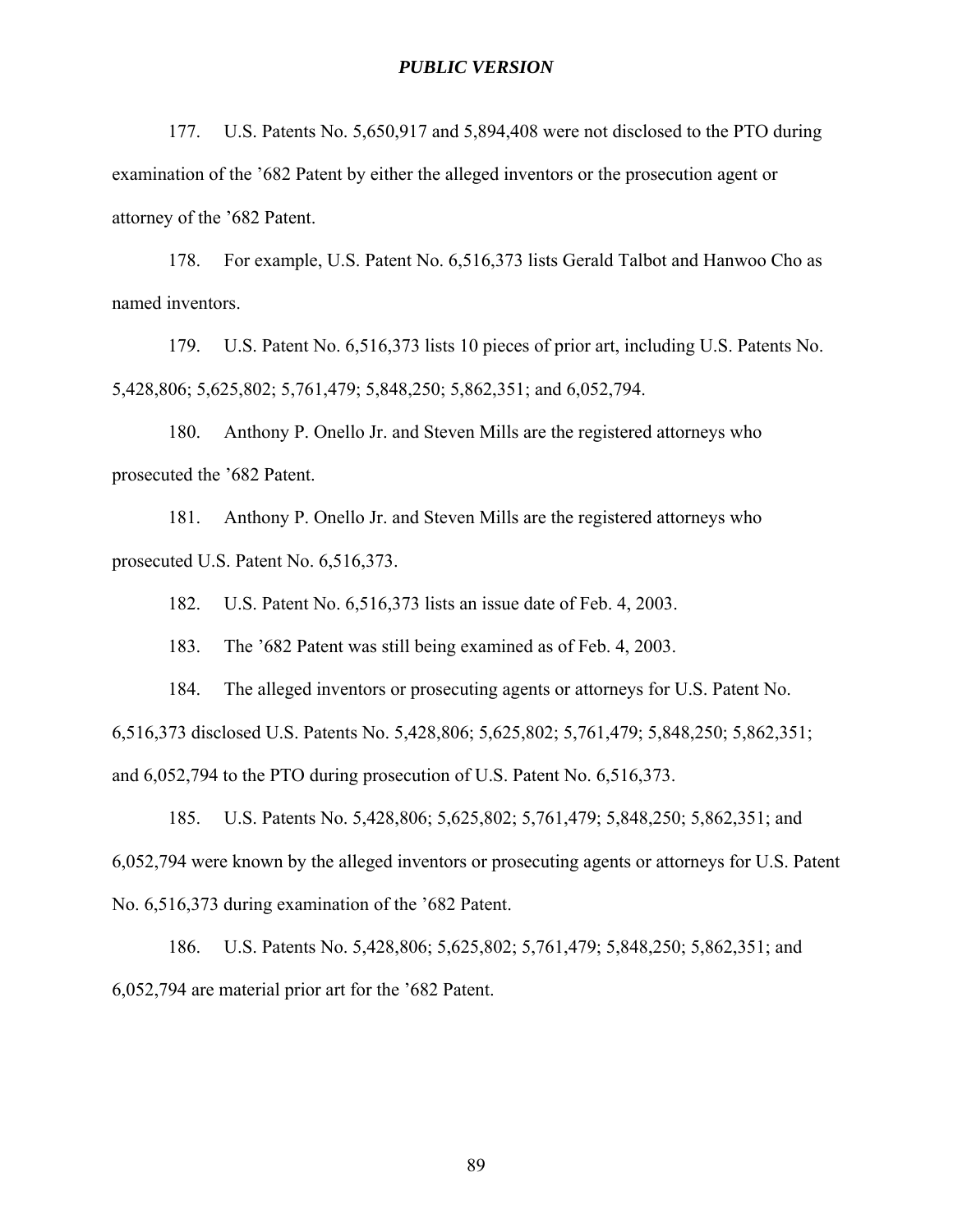187. The alleged inventors and prosecuting agents or attorneys for the '682 Patent had a duty to disclose U.S. Patents No. 5,428,806; 5,625,802; 5,761,479; 5,848,250; 5,862,351; and 6,052,794 to the PTO during prosecution of the '682 Patent.

188. U.S. Patents No. 5,428,806; 5,625,802; 5,761,479; 5,848,250; 5,862,351; and 6,052,794 were not disclosed to the PTO during examination of the '682 Patent by any of the alleged inventors or prosecuting agents or attorneys of the '682 Patent.

189. For example, U.S. Patent No. 6,772,328 lists Gerald Talbot and Hanwoo Cho as named inventors.

190. U.S. Patent No. 6,772,328 lists 26 pieces of prior art, including U.S. Patents No. 5,325,490; 5,463,742; 5,625,802; 5,862,351; 5,898,846; 5,951,665; 6,052,794; 6,101,319; and 6,154,834.

191. Anthony P. Onello Jr. and Steven Mills are the registered attorneys who prosecuted the '682 Patent.

192. Anthony P. Onello Jr. and Steven Mills are the registered attorneys who prosecuted U.S. Patent No. 6,772,328.

193. U.S. Patent No. 6,772,328 lists an issue date of Aug. 3, 2004.

194. The '682 Patent was still being examined as of Aug. 3, 2004.

195. The alleged inventors or prosecuting agents or attorneys for U.S. Patent No.

6,772,328 disclosed U.S. Patent No. 5,625,802 to the PTO during prosecution of U.S. Patent No. 6,772,328.

196. U.S. Patents No. 5,325,490; 5,463,742; 5,625,802; 5,862,351; 5,898,846; 5,951,665; 6,052,794; 6,101,319; and 6,154,834 were known by the alleged inventors or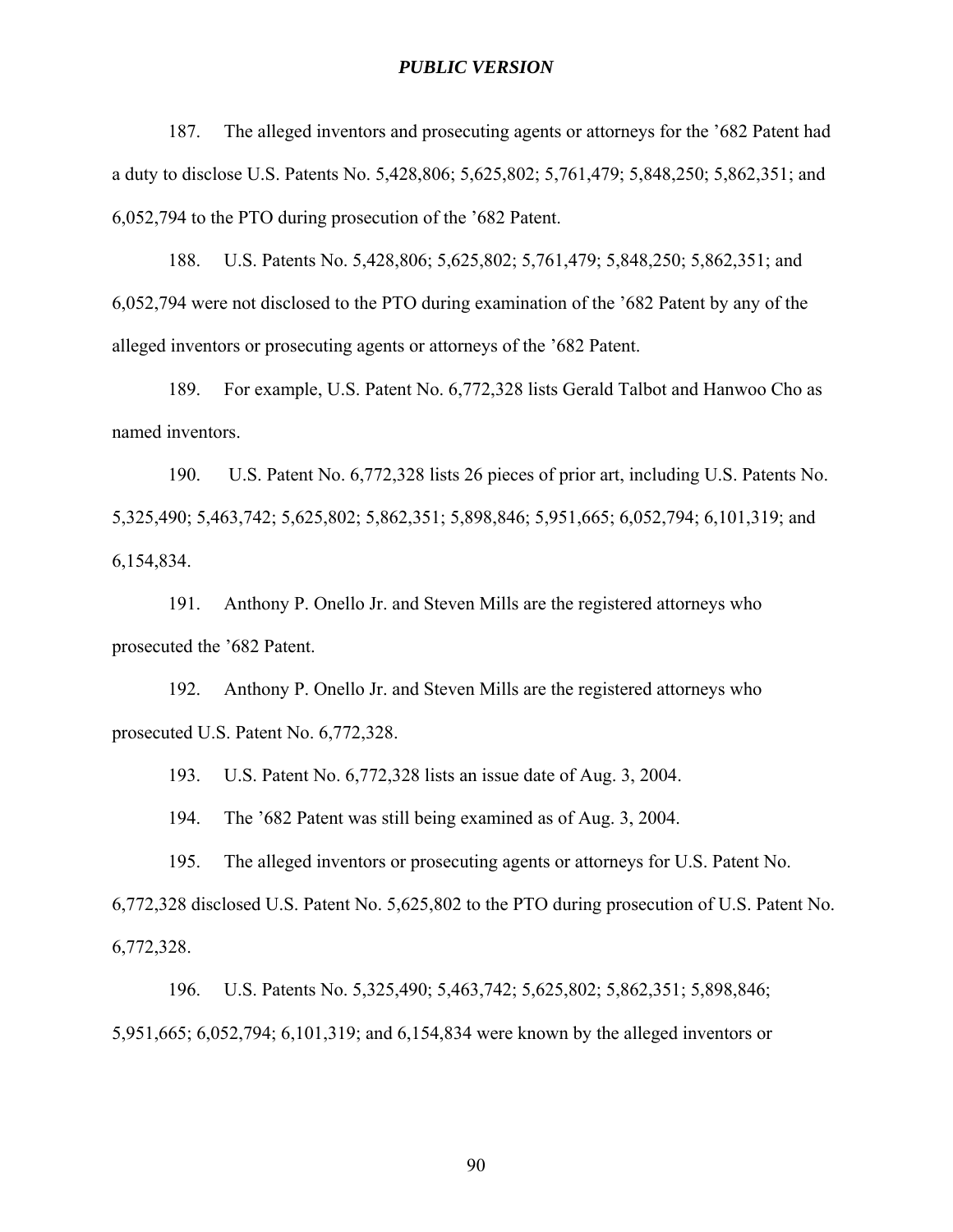prosecuting agents or attorneys for U.S. Patent No. 6,772,328 during examination of the '682 Patent.

197. U.S. Patents No. 5,325,490; 5,463,742; 5,625,802; 5,862,351; 5,898,846; 5,951,665; 6,052,794; 6,101,319; and 6,154,834 are material prior art for the '682 Patent.

198. The alleged inventors or prosecuting agents or attorneys for the '682 Patent had a duty to disclose U.S. Patents No. 5,325,490; 5,463,742; 5,625,802; 5,862,351; 5,898,846; 5,951,665; 6,052,794; 6,101,319; and 6,154,834 to the PTO during prosecution of the '682 Patent.

199. U.S. Patents No. 5,325,490; 5,463,742; 5,625,802; 5,862,351; 5,898,846; 5,951,665; 6,052,794; 6,101,319; and 6,154,834 were not disclosed to the PTO during examination of the '682 Patent by any of the alleged inventors or prosecuting agents or attorneys of the '682 Patent.

200. The alleged inventors and prosecuting agents or attorneys of the '682 Patent never filed an IDS for the '682 Patent.

201. The alleged inventors and prosecuting agents or attorneys of the '682 Patent never notified the PTO of any prior art to the '682 Patent.

202. All of the references of record for the '682 Patent are art discovered independently by the PTO during examination.

203. The attorneys or agents prosecuting the '682 Patent have committed inequitable contact by not disclosing the material prior art from these other patent applications.

204. The registered attorneys for the '682 Patent are the same attorneys registered as prosecuting the U.S. 6,516,373 and U.S. 6,772,328 Patents, Anthony Onello, Jr. and Steven Mills.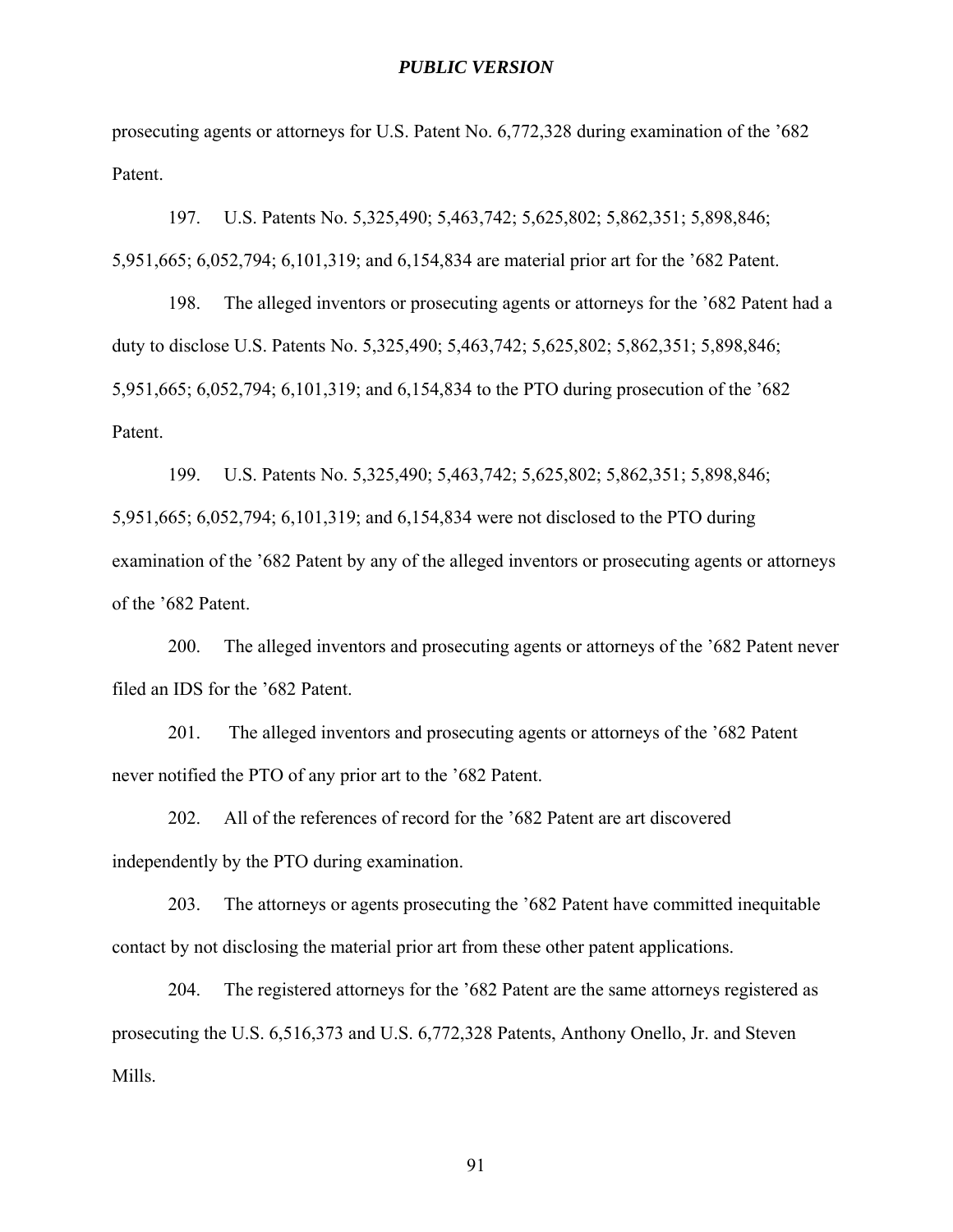205. As the prosecuting attorneys, Mr. Onello and Mr. Mills saw the prior art being cited in the prosecution of these other patents in the same field by the same inventors, yet different Patent Examiners.

206. Mr. Onello and Mr. Mills, however, despite knowing about this materially relevant art, deliberately withheld this prior art in the prosecution of the '682 Patent, and in fact, never disclosed any prior art at all in prosecuting the '682 Patent.

The claims of the '682 Patent would not have been allowed by the PTO over the withheld information but for the inventors' intentional misconduct. The intentional and deliberate withholding of prior art from the PTO has resulted in the '682 Patent being unenforceable due to inequitable conduct by the alleged inventors.

207. The '682 Patent would not have issued but for this omission, and the only reasonable inference is these omissions were made with an intent to deceive the PTO.

208. The intentional and deliberate withholding of prior art from the P.T.O. results in the '682 Patent being unenforceable due to inequitable conduct by the alleged inventors.

#### **ELEVENTH AFFIRMATIVE DEFENSE -- PATENT EXHAUSTION, LICENSE**

209. On information and belief, Ericsson has an express or implied license to practice one or more of the Asserted Patents because Samsung's rights in those patents are exhausted as to Ericsson.

210. Upon information and belief,

and use by Ericsson cannot

infringe the '813 Patent.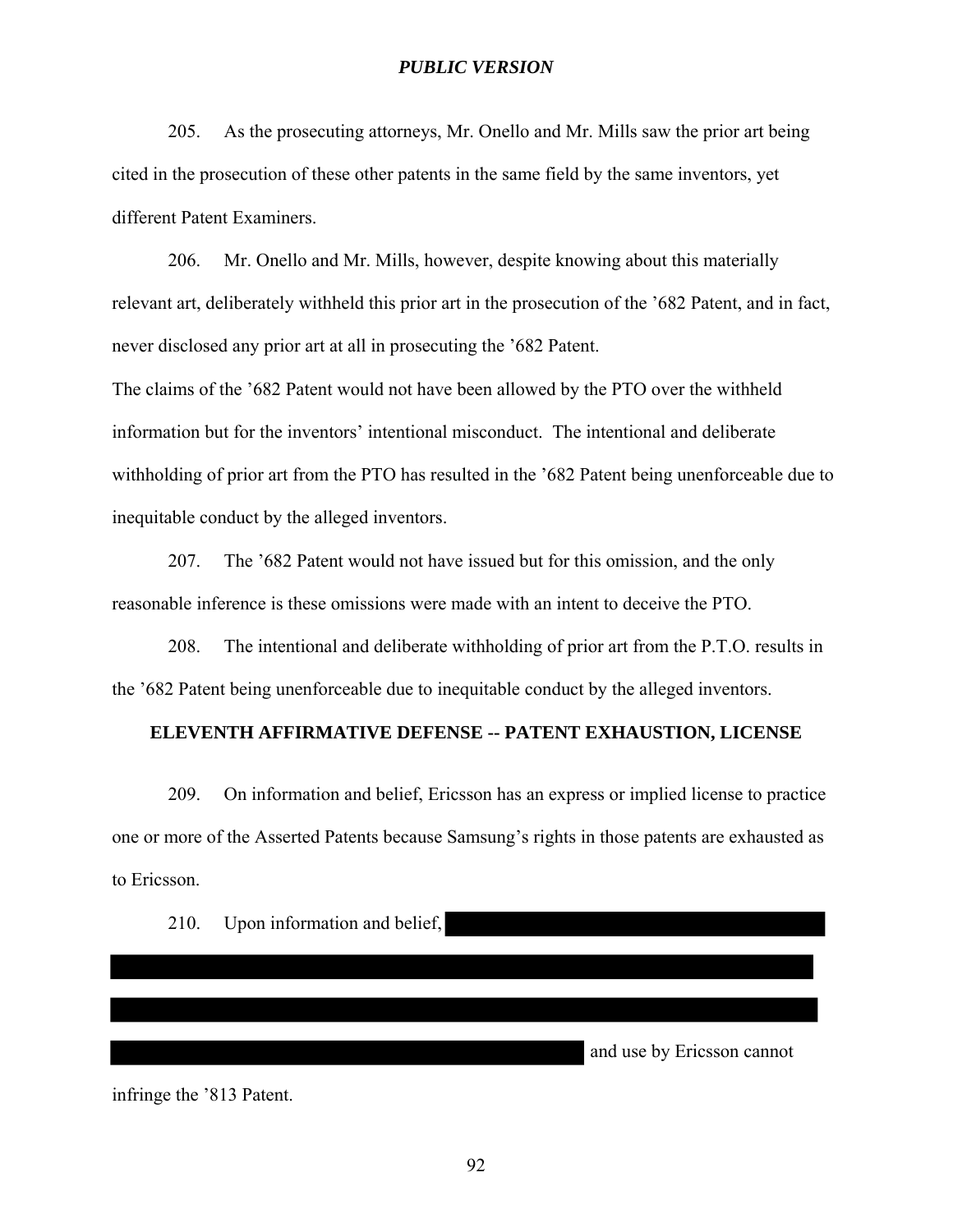# **TWELFTH AFFIRMATIVE DEFENSE -- OTHER DEFENSES**

211. Ericsson reserves the right to amend its Response to include other affirmative defenses that Ericsson may learn of during the course of this investigation.

#### **PRAYER FOR RELIEF**

WHEREFORE, Ericsson requests that the Commission issue an order:

212. Denying all relief requested in the Complaint;

213. Finding that Ericsson has not violated Section 337 of the Tariff Act of 1930, as amended;

214. Finding that Ericsson has not infringed, whether directly and/or indirectly, any asserted claim of the Asserted Patents;

215. Finding that all Asserted Patents are invalid and unenforceable;

216. Finding that there is no domestic industry for any of the Asserted Patents;

217. Awarding Ericsson its attorneys' fees and costs incurred in responding to the

Complaint and defending this investigation;

218. Dismissing the Complaint and terminating the present investigation; and

219. Awarding such other and further relief as the Commission deems just and proper.

Dated: February 26, 2013 Public Version: March 8, 2013

Respectfully submitted,

# **MCKOOL SMITH, P.C.**

*/s/ Benjamin Levi* 

Mike McKool, Jr. Douglas A. Cawley Theodore Stevenson, III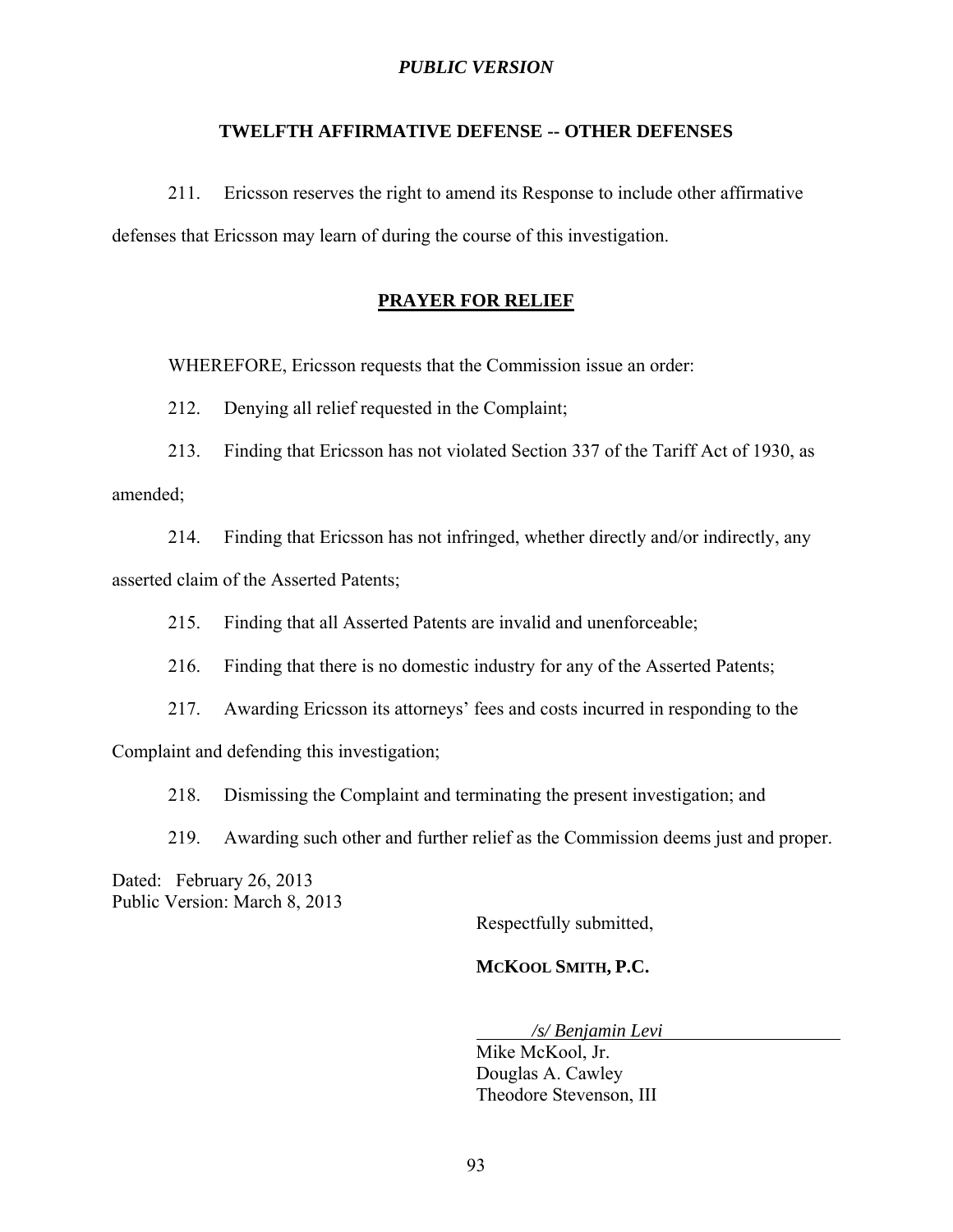300 Crescent Court, Suite 1500 Dallas, Texas 75201 Telephone: (214) 978-4000 Telecopier: (214) 978-4035

Steven J. Pollinger 300 W. 6th Street, Suite 1700 Austin, TX 78701 Telephone: (512) 692-8700 Facsimile: (512) 692-8744

Benjamin Levi 1999 K Street, N.W., Suite 600 Washington, D.C. 20006 Telephone: (202) 370-8300 Telecopier: (202) 370-8344

*Counsel for Respondents Ericsson Inc. and Telefonaktiebolaget LM Ericsson*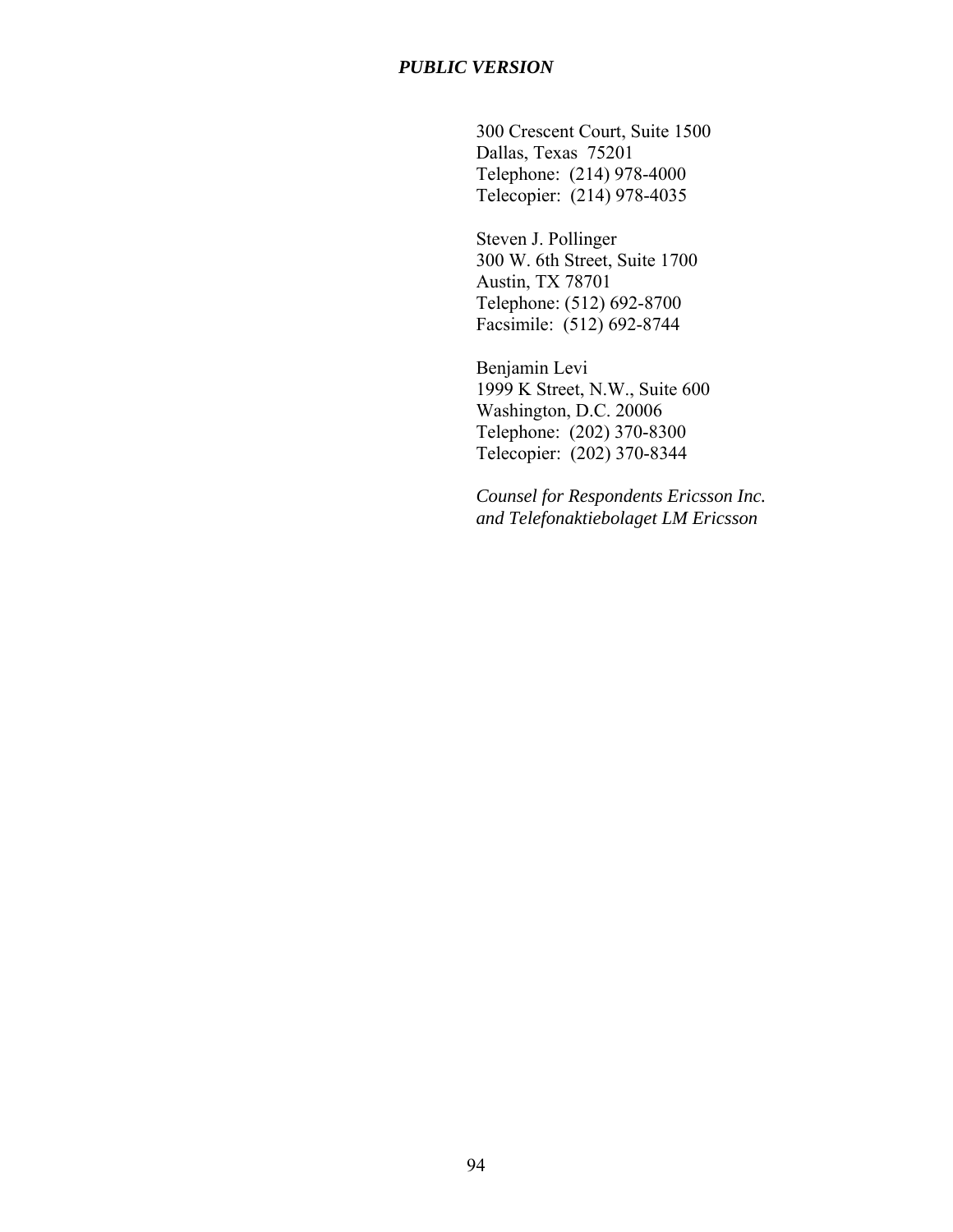# **CERTIFICATE OF SERVICE**

I hereby certify that a copy of the foregoing Public Version of the Response of Ericsson

Inc. and Telefonaktiebolaget LM Ericsson to the Complaint of Samsung Electronics Co., Ltd.

and Samsung Telecommunications America, LLC Under Section 337 of the Tariff Act of 1930,

As Amended, and Notice of Investigation was served as indicated, to the parties listed below,

this March 8, 2013:

| The Honorable Lisa R. Barton               | The Honorable E. James Gildea              |
|--------------------------------------------|--------------------------------------------|
| <b>Acting Secretary</b>                    | Administrative Law Judge                   |
| <b>U.S. INTERNATIONAL TRADE COMMISSION</b> | <b>U.S. INTERNATIONAL TRADE COMMISSION</b> |
| 500 E Street, S.W., Room 112-A             | 500 E. Street, S.W. Room 317-E             |
| Washington, D.C. 20436                     | Washington, D.C. 20436                     |
| (VIA ELECTRONIC FILING)                    | (VIA HAND DELIVERY - 2 copies)             |
|                                            |                                            |
| Monisha Deka                               | Sarah Zimmerman                            |
| <b>Investigative Attorney</b>              | Kenneth Schopfer                           |
| Office of Unfair Import Investigations     | Attorney Advisors to Honorable E. James    |
| <b>U.S. INTERNATIONAL TRADE COMMISSION</b> | Gildea                                     |
| 500 E Street, S.W., Suite 401              | <b>U.S. INTERNATIONAL TRADE COMMISSION</b> |
| Washington, D.C. 20436                     | 500 E Street, S.W., Suite 317-P            |
| Email: Monisha.Deka@usitc.gov              | Washington, D.C. 20436                     |
| (VIA EMAIL)                                | Email: sarah.zimmerman@usitc.gov           |
|                                            | Email: kenneth.schopfer@usitc.gov          |
|                                            | (VIA EMAIL)                                |
|                                            |                                            |

# **Complainants**

| <b>Counsel for Complainants</b>         |  |
|-----------------------------------------|--|
| Samsung Electronics Co., Ltd.,          |  |
| Samsung Telecommunications America, LLC |  |
|                                         |  |
| D. Sean Trainor, Esq.                   |  |
| <b>KIRKLAND &amp; ELLIS LLP</b>         |  |
| 655 Fifteenth Street, N.W.              |  |
| Washington, D.C. 20005                  |  |
| Telephone: (202) 879-5000               |  |
| Facsimile: (202) 879-5200               |  |
| Email: Samsung-EricssonITC@kirkland.com |  |
| (VIA EMAIL)                             |  |
|                                         |  |